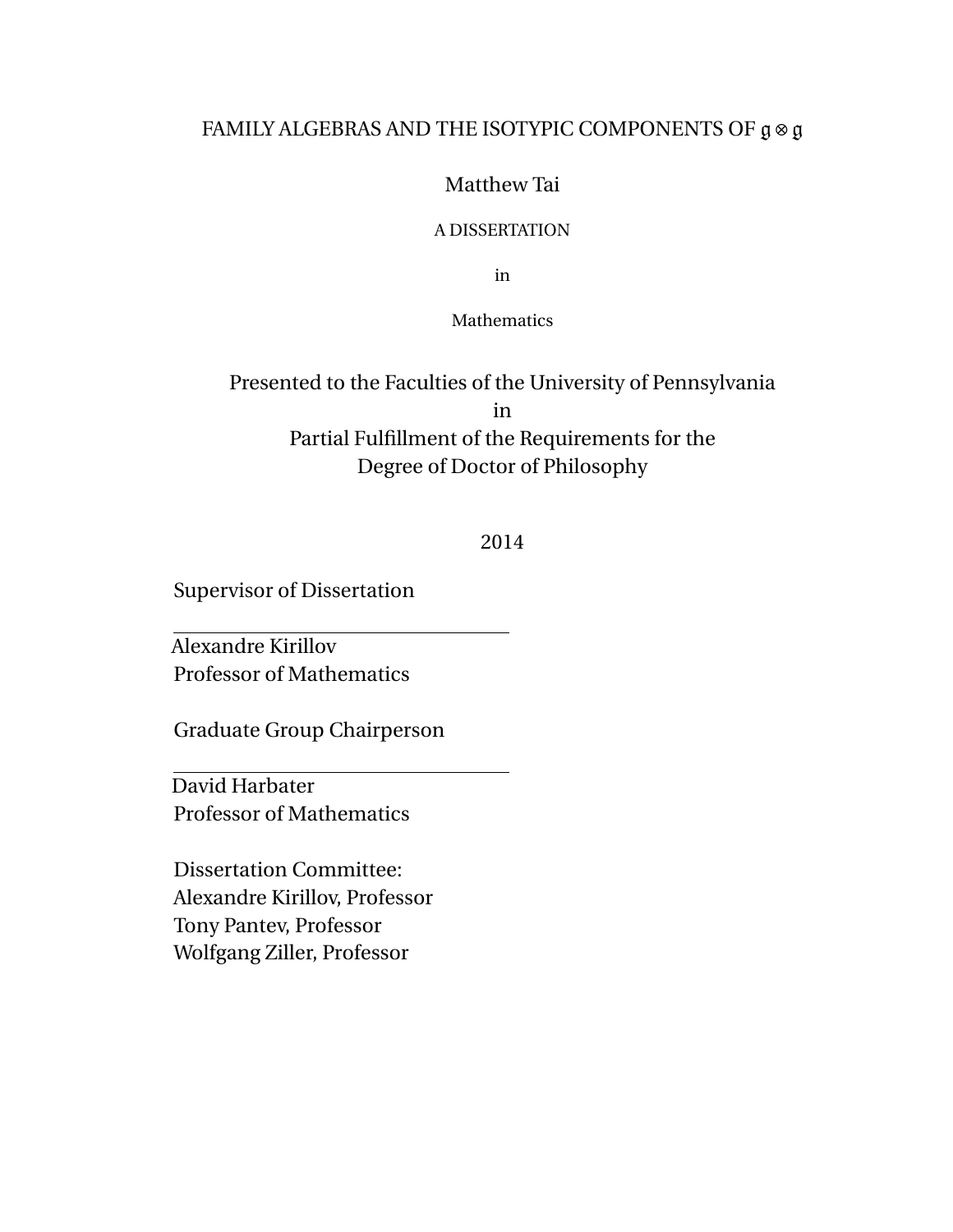UMI Number: 3623975

All rights reserved

INFORMATION TO ALL USERS The quality of this reproduction is dependent upon the quality of the copy submitted.

In the unlikely event that the author did not send a complete manuscript and there are missing pages, these will be noted. Also, if material had to be removed, a note will indicate the deletion.



UMI 3623975

Published by ProQuest LLC (2014). Copyright in the Dissertation held by the Author.

Microform Edition © ProQuest LLC. All rights reserved. This work is protected against unauthorized copying under Title 17, United States Code



ProQuest LLC. 789 East Eisenhower Parkway P.O. Box 1346 Ann Arbor, MI 48106 - 1346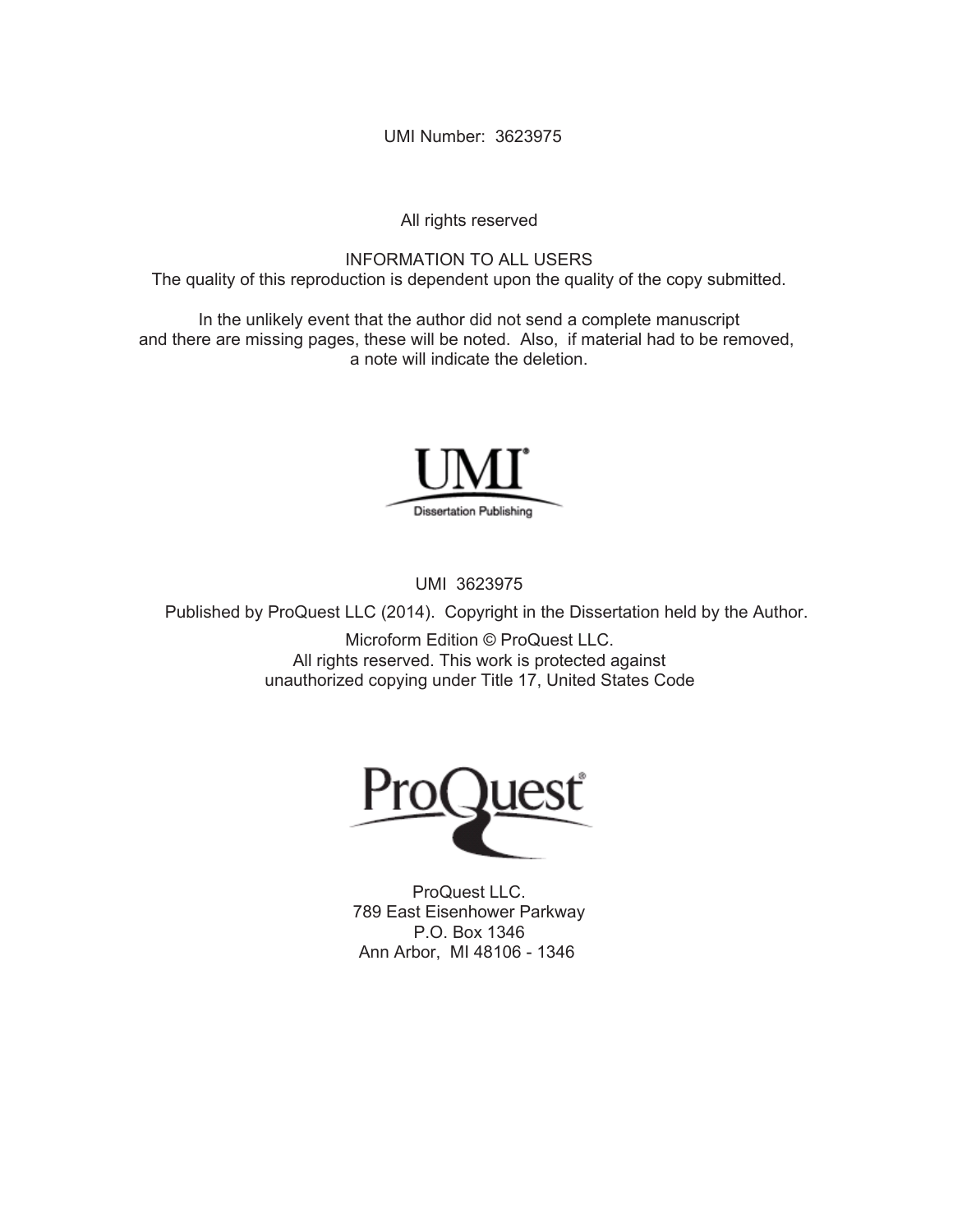# **Acknowledgments**

I would like to thank Professor Alexandre Kirillov, my advisor, for both suggesting the problem to me and for providing supervision and insight.

I would also like to thank Professors Wolfgang Ziller, Tony Pantev, Siddhartha Sahi, Jim Lepowsky, Yi-Zhi Huang, Roe Goodman, Dana Ernst, Christian Stump and Richard Green for advice, encouragement and inspiration.

Special thanks to Dmytro Yeroshkin for tremendous help, mathematically and computationally, and for listening to me complain about notation. I would also like to thank his father Oleg Eroshkin for additional suggestions to ease computing.

Thanks as well to my friends and colleagues here at the UPenn math department, for companionship and commiseration.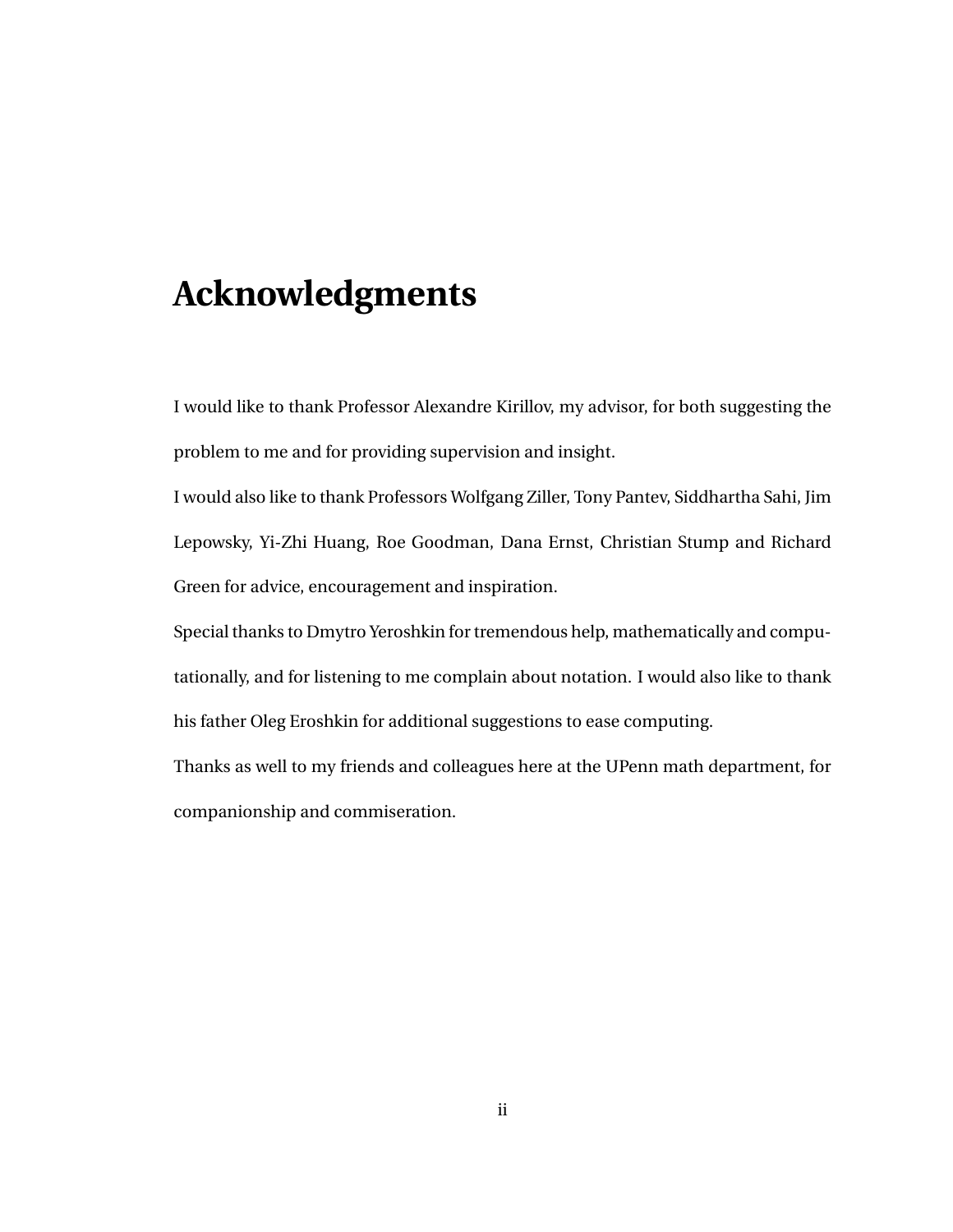#### ABSTRACT

#### FAMILY ALGEBRAS AND THE ISOTYPIC COMPONENTS OF g⊗g

#### Matthew Tai

#### Alexandre Kirillov

Given a complex simple Lie algebra g with adjoint group *G*, the space *S*(g) of polynomials on g is isomorphic as a graded g-module to ( $I(\mathfrak{g}) \otimes \mathfrak{H}(\mathfrak{g})$  where  $I(\mathfrak{g}) = (S(\mathfrak{g}))^G$ is the space of *G*-invariant polynomials and  $H(g)$  is the space of *G*-harmonic polynomials. For a representation *V* of g, the generalized exponents of *V* are given by  $\sum$ *k*≥0  $dim(Hom_{\mathfrak{g}}(V, H_k(\mathfrak{g}))q^k$ . We define an algebra  $C_V(\mathfrak{g}) = Hom_{\mathfrak{g}}(End(V), S(\mathfrak{g}))$  and for the case of  $V = \mathfrak{g}$  we determine the structure of g using a combination of diagrammatic methods and information about representations of the Weyl-group of g. We find an almost uniform description of  $C_q(g)$  as an  $I(g)$ -algebra and as an  $I(g)$ -module and from there determine the generalized exponents of the irreducible components of *End*(g). The results support conjectures about  $(T(g))^G$ , the *G*-invariant part of the tensor algebra, and about a relation between generalized exponents and Lusztig's fake degrees.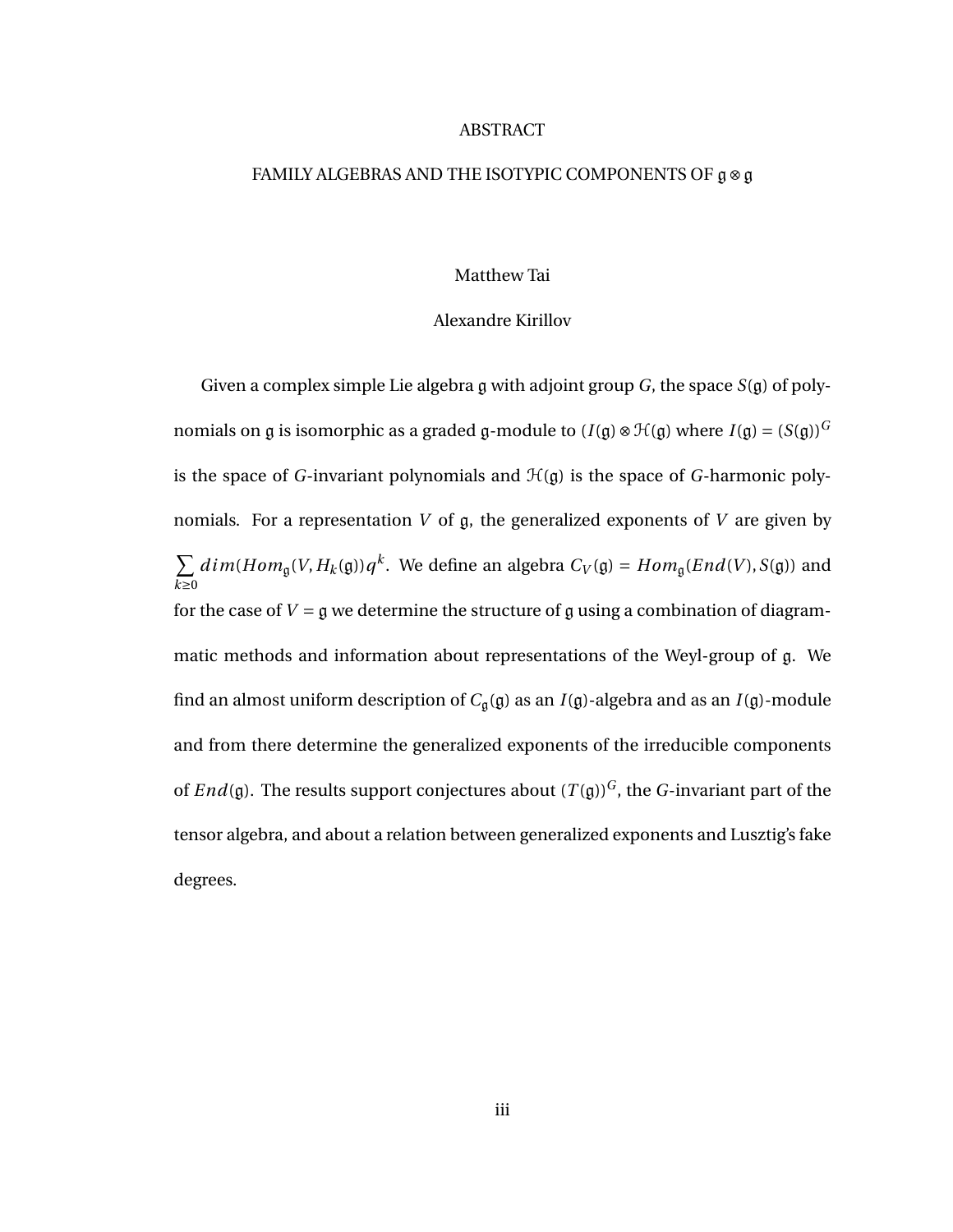# **Contents**

|              | 1 Introduction                                | 1              |
|--------------|-----------------------------------------------|----------------|
|              |                                               |                |
|              |                                               | 3              |
|              |                                               | $\overline{5}$ |
| $\mathbf{2}$ | <b>Introduction to Family Algebras</b>        | $\overline{7}$ |
|              |                                               |                |
|              |                                               | 9              |
|              |                                               | 10             |
| 3            | <b>Results for</b> $V = \mathfrak{g}$         | 12             |
|              |                                               | 12             |
|              |                                               | 14             |
| 4            | <b>Diagrams</b>                               | 15             |
|              | 4.1 Casimir Operators and Structure Constants | 17             |
|              |                                               |                |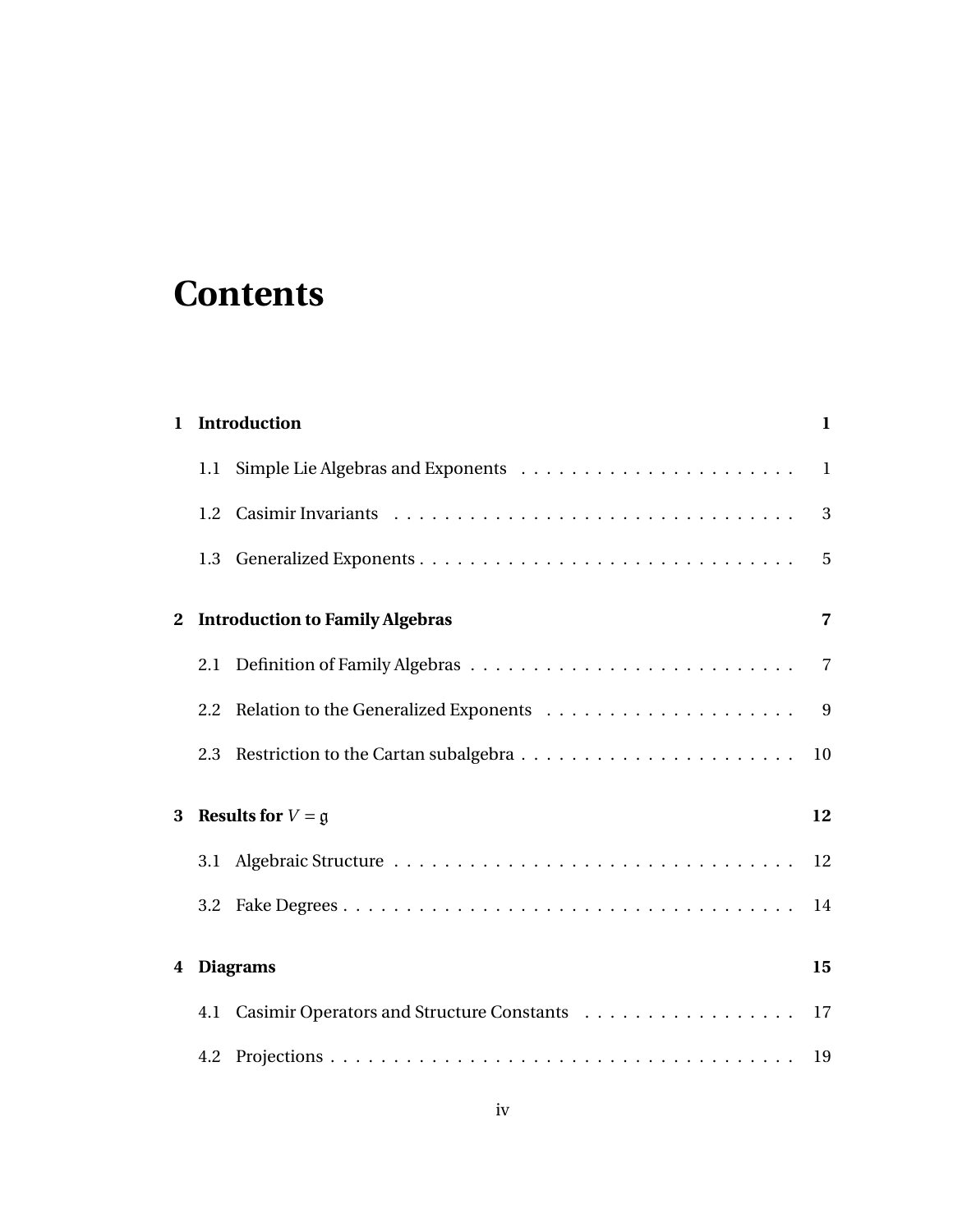| 5              |     | <b>Invariant Tensors</b>                              | 21 |
|----------------|-----|-------------------------------------------------------|----|
|                |     | 5.1 General Statement for most Classical Lie Algebras | 21 |
|                |     |                                                       |    |
|                |     |                                                       | 23 |
|                |     |                                                       |    |
|                | 5.5 |                                                       | 26 |
| 6              |     | The $A_r$ case                                        | 28 |
|                |     |                                                       |    |
|                | 6.2 |                                                       |    |
|                | 6.3 |                                                       |    |
|                | 6.4 |                                                       | 33 |
|                | 6.5 |                                                       | 37 |
|                |     |                                                       |    |
| $\overline{7}$ |     | The $B_r$ , $C_r$ case                                | 44 |
|                | 7.1 |                                                       | 44 |
|                | 7.2 |                                                       | 46 |
|                | 7.3 |                                                       | 48 |
|                |     |                                                       | 51 |
|                | 7.5 |                                                       | 53 |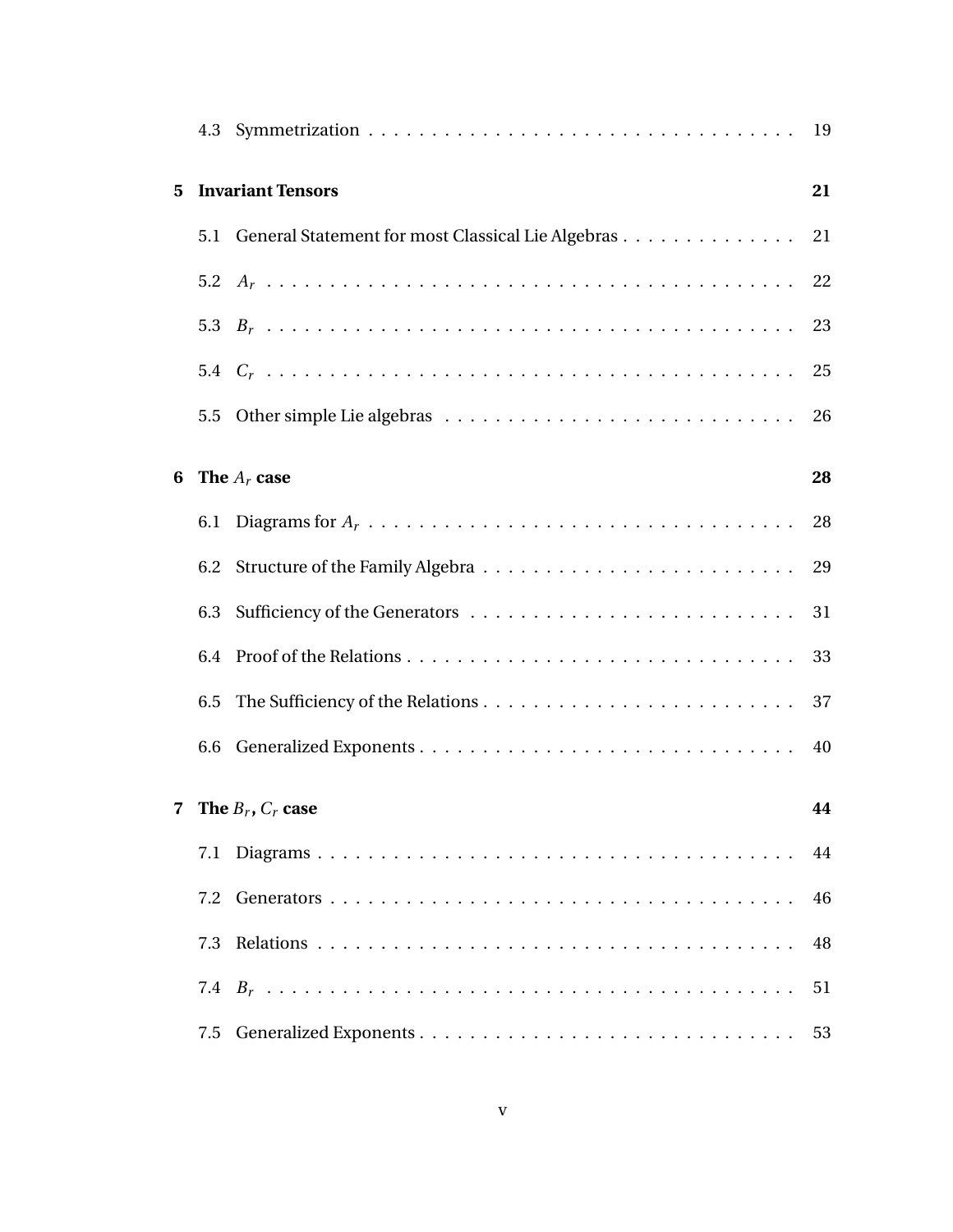| 8 |          | The $D_r$ case                     | 56  |
|---|----------|------------------------------------|-----|
|   | 8.1      |                                    | 56  |
|   | 8.2      |                                    | 57  |
|   | 8.3      |                                    | 58  |
|   |          |                                    | 60  |
|   |          |                                    | 63  |
| 9 |          | <b>Restrictions to Subalgebras</b> | 67  |
|   | 9.1      |                                    |     |
|   |          |                                    |     |
|   |          | 10 The Exceptional Lie algebras    | 75  |
|   |          |                                    |     |
|   |          |                                    | 76  |
|   |          |                                    | 77  |
|   |          |                                    | 79  |
|   | 11 $G2$  |                                    | 82  |
|   | 12 $F_4$ |                                    | 86  |
|   | 13 $E_6$ |                                    | 94  |
|   | 14 $E_7$ |                                    | 99  |
|   | 15 $E_8$ |                                    | 104 |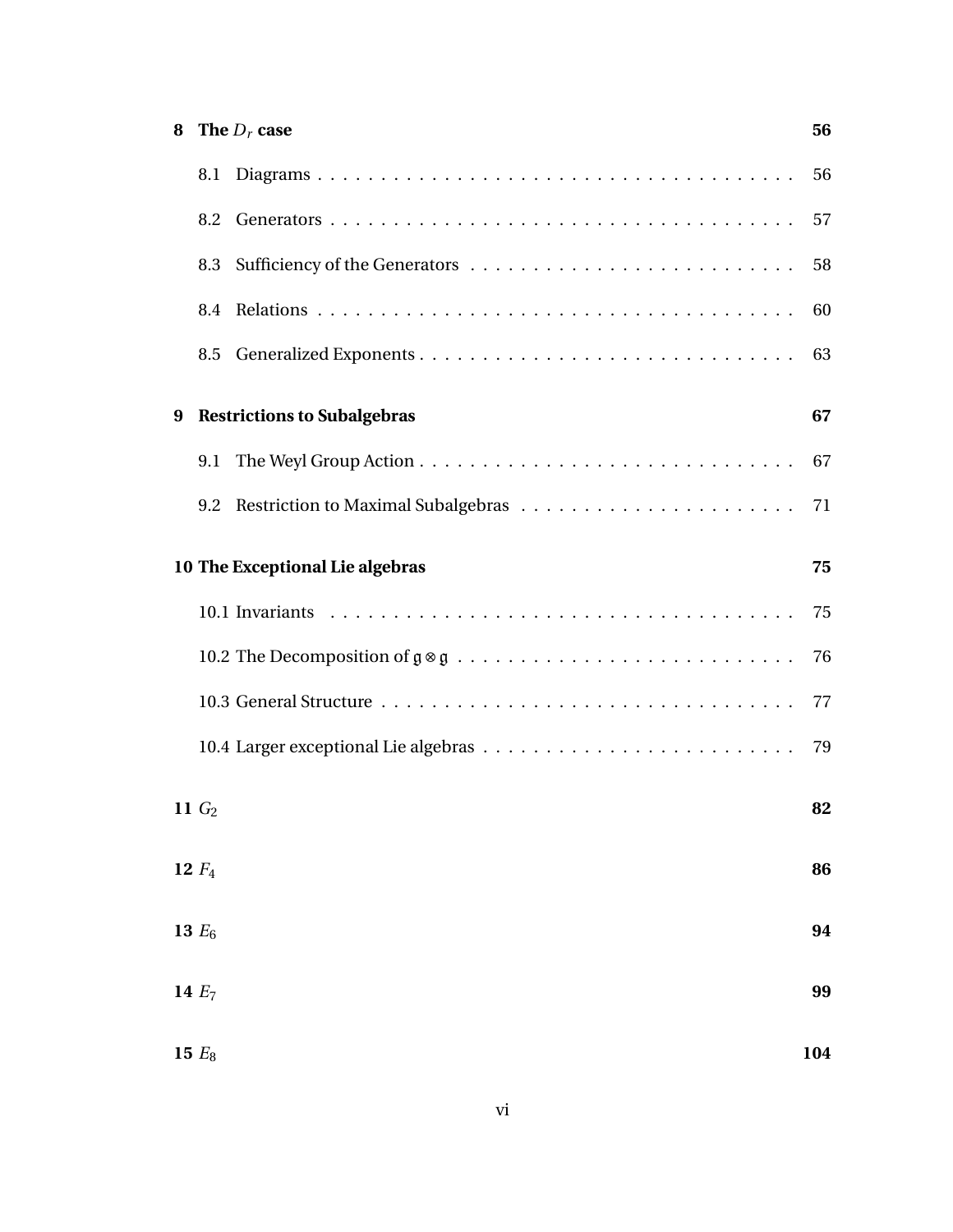# **List of Tables**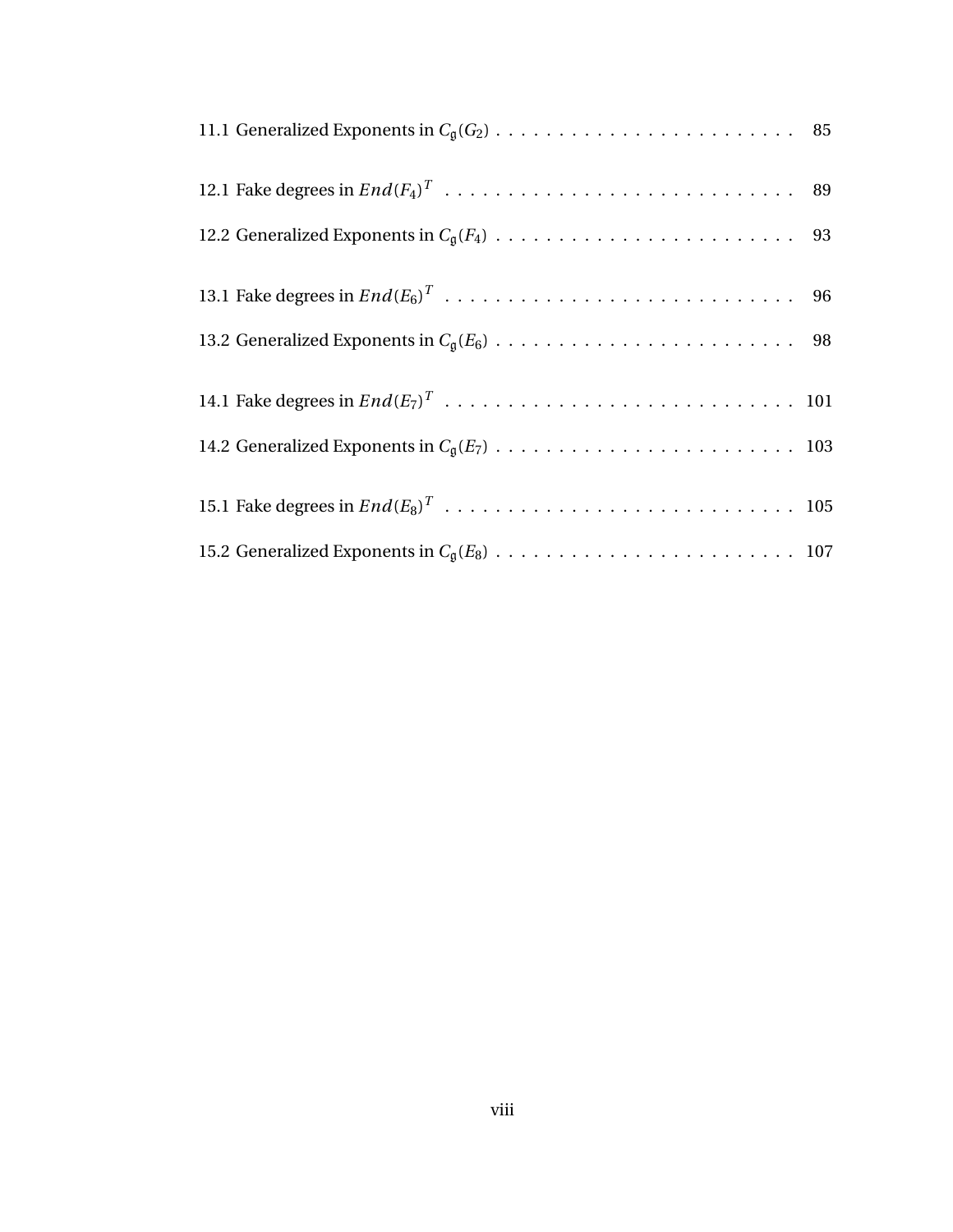# **Chapter 1**

# **Introduction**

### **1.1 Simple Lie Algebras and Exponents**

We consider the simple Lie algebras, these being the four classical series  $A_r$  ,  $B_r$  ,  $C_r$  ,  $D_r$ and the five exceptional algebras *G*2,*F*4,*E*6,*E*7,*E*8. Associated to each of these algebras is a list of numbers called their exponents, which appear in a number of ways. The name comes from the exponents of the hyperplane arrangement corresponding to the simple reflection planes of the Weyl Group of the Lie algebra. The exponents can also be considered topologically: for the compact group *G* associated to g, the Poincare polynomial of *G* is

$$
P_G(q) = \sum_{k=0} r k(H^k(G,\mathbb{Z})) q^k = \prod_{k=1}^r (1+q^{2e_k+1})
$$

The simple Lie algebras are summarized in the following table, where the descriptions of the exceptional Lie groups are based on the Rosenfeld projective planes [Ro97].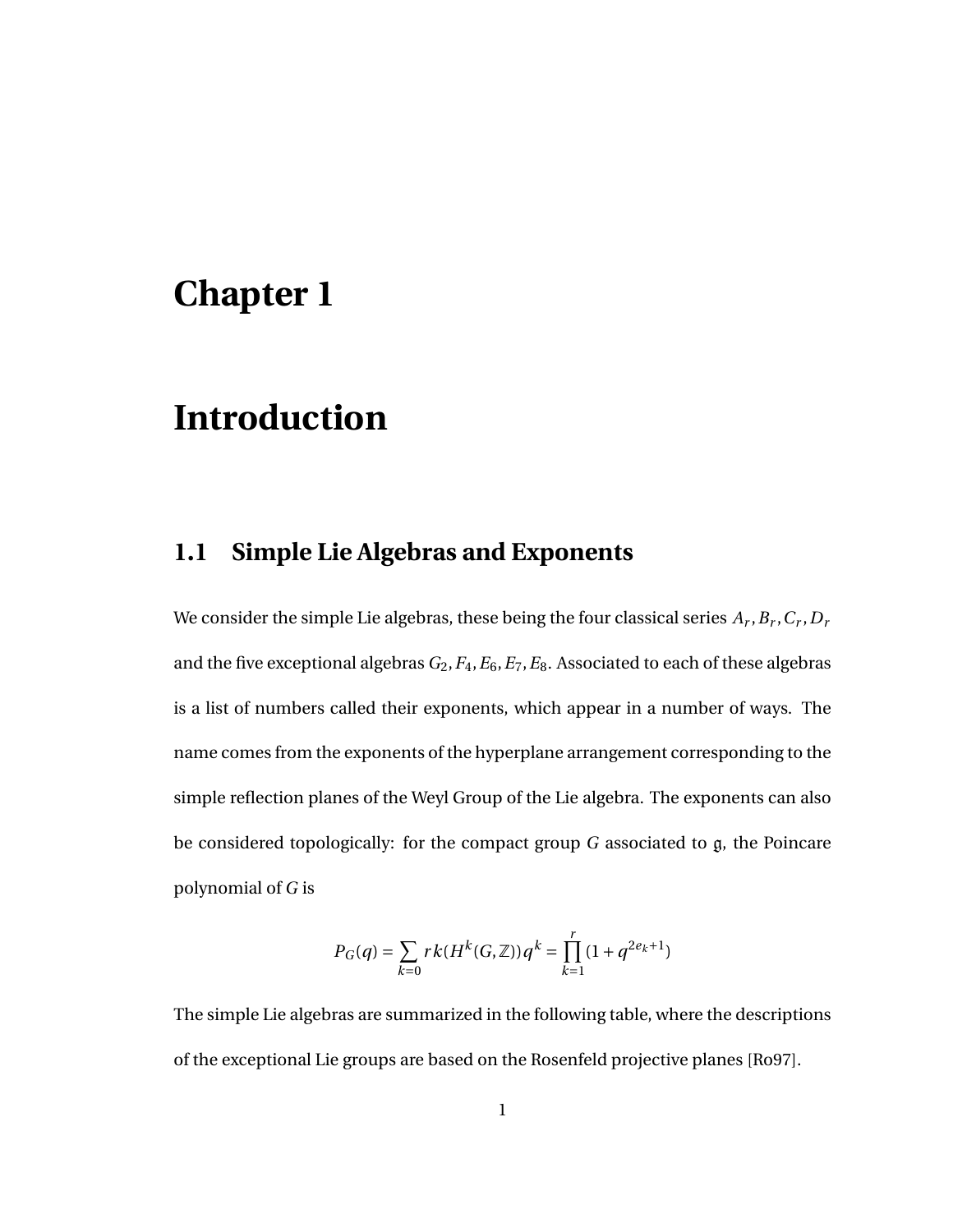| g     | dimg        | Exponents                    | <b>Notes</b>                            |
|-------|-------------|------------------------------|-----------------------------------------|
| $A_r$ | $r^2+2r$    | $1, 2, 3, \ldots, r$         | $sl(r+1)$                               |
| $B_r$ | $r(2r + 1)$ | $1, 3, 5, \ldots, 2r-1$      | $so(2r+1)$                              |
| $C_r$ | $r(2r+1)$   | $1,3,5,,2r-1$                | sp(r)                                   |
| $D_r$ | $r(2r-1)$   | $1,3,5,,2r-1,r-1$            | so(2r)                                  |
| $G_2$ | 14          | 1, 5                         | " $sl(1,\mathbb{O})$ "                  |
| $F_4$ | 52          | 1, 5, 7, 11                  | " $sl(2,\mathbb{O})$ "                  |
| $E_6$ | 78          | 1, 4, 5, 7, 8, 11            | " $sl(2,\mathbb{C}\otimes\mathbb{O})''$ |
| $E_7$ | 133         | 1, 5, 7, 9, 11, 13, 17       | " $sl(2,\mathbb{H}\otimes\mathbb{O})''$ |
| $E_8$ | 248         | 1, 7, 11, 13, 17, 19, 23, 29 | " $sl(2,\mathbb{O}\otimes\mathbb{O})''$ |

Table 1.1: Exponents for the simple Lie algebras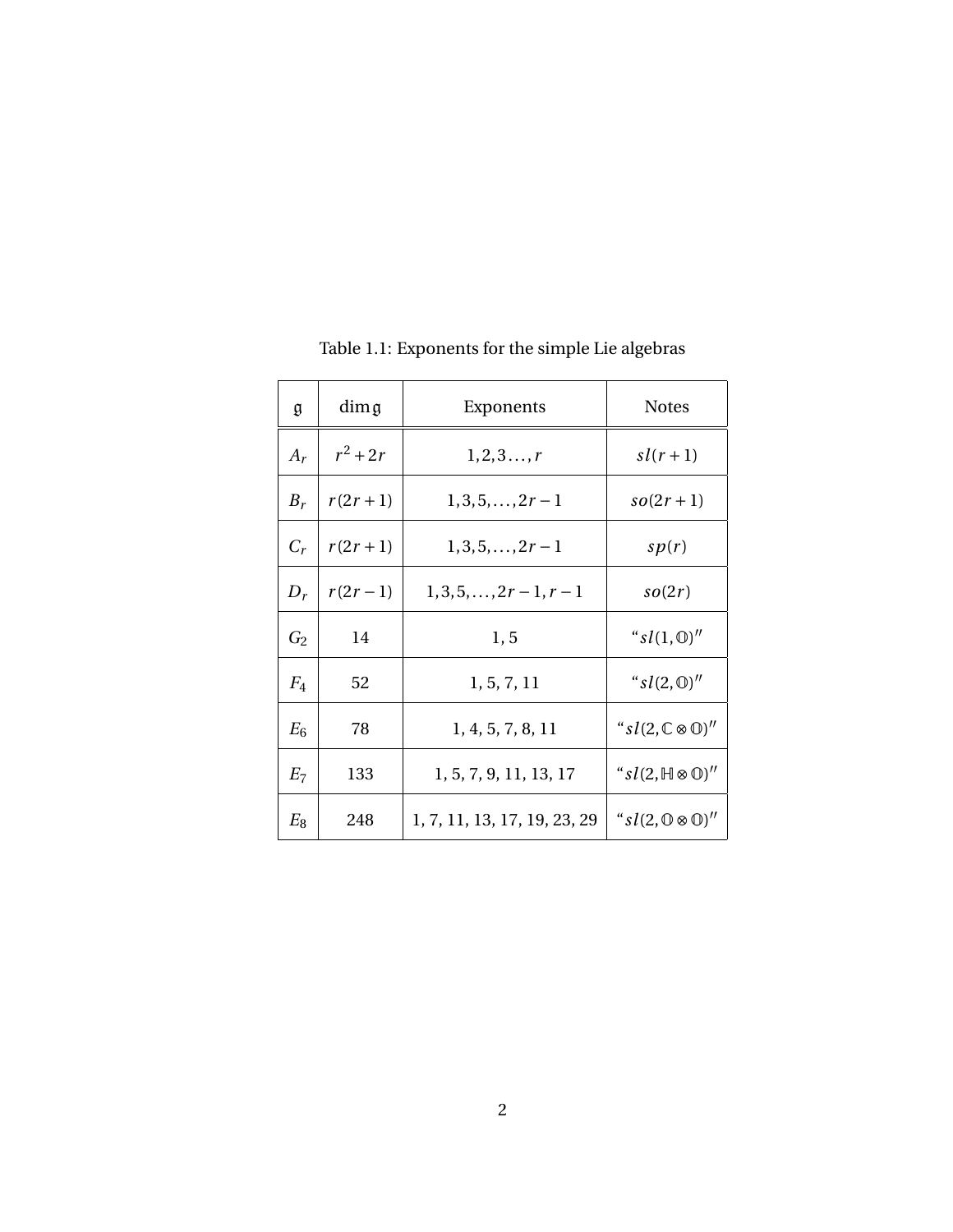#### **1.2 Casimir Invariants**

The exponents of g also have representation-theoretic interpretations. *G* acts on g via the conjugation action, and hence on *S*(g), the symmetric algebra on g considered as a vector space. We denote by  $I(\mathfrak{g})$  the *G*-invariant subspace  $(S(\mathfrak{g}))^G$ . In 1963, Kostant showed that  $I(\mathfrak{g})$  for simple  $\mathfrak{g}$  is a polynomial algebra where the number of generators is equal to the rank of  $g$ , and that furthermore the degrees of these generators are each one more than an exponent of g. For later use we establish a particular choice of generators of *I*(g), which we will call primitive Casimir operators.

For each Lie algebra, we pick a representation  $(V,\pi)$  with which to define the primitive Casimir operators. For  $sl(r + 1)$  we pick one of the two  $r + 1$ -dimensional representations. For  $so(n)$  we pick the *n*-dimensional representation, and for  $sp(r)$  we pick the 2*r* -dimensional representation. For*G*2,*F*4,*E*6,*E*7, and *E*<sup>8</sup> we pick the 7−, 26−, 27−, 56−, and 248−dimensional representations respectively. These are often also called the "standard" representations, and with a few exceptions are the nontrivial representations of minimal dimension. From here on out, unless otherwise specified, *V* and *π* refer to this defining representation.

Letting  $\{x_\alpha\}$  be a basis of g and *K* be the Killing form, define

$$
M_d = \pi(x_\alpha) \otimes K^{\alpha\beta} x_\beta
$$

regarded as an *S*(g)-valued square matrix of dimension dim*V* . Except in the case of  $D_r$ , we can order the exponents of  $\mathfrak g$  in increasing order, so that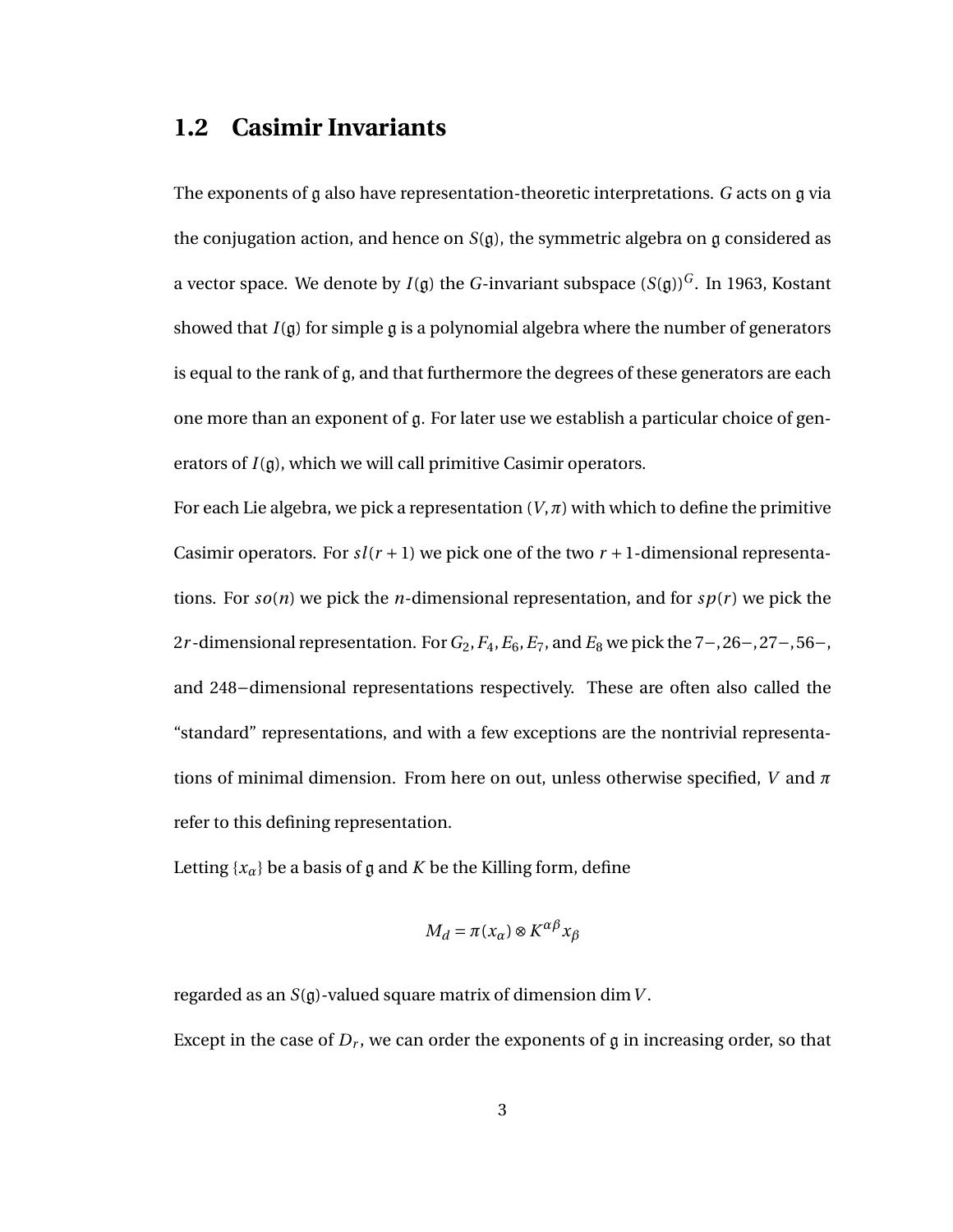we can denote the exponents by

$$
e_1 < e_2 < \ldots < e_r
$$

We define the Casimir operator

$$
c_k=tr(M_d^{e_k+1})\,
$$

where the trace is taken in the minimal representation *V*. The set  ${c_k}$  are the primitive Casimir operators for g.

In the case of  $D_r$ , the exponents are  $1, 3, \ldots, 2r - 3, r - 1$ . We order the exponents in increasing order, getting that  $e_{\lceil \frac{r}{2} \rceil} = r - 1$ . For  $k \neq \lceil \frac{r}{2} \rceil$  $\frac{r}{2}$ , we write

$$
c_k = tr(M_d^{e_k+1})
$$

and for  $k = \frac{r}{2}$  $\frac{r}{2}$  we define

$$
c_k = Pf = \sqrt{\det(M_d)}
$$

picking the sign of *P f* arbitrarily.

For  $sl(r+1)$ , the exponents are  $e_i = i$  for  $1 \le i \le r$ . For  $k > r+1$ , we have the reduction,

$$
0 = \sum_{n_j m_j = k} \frac{1}{m_j!} \left( -\frac{tr(M_d^{n_j})}{n_j} \right)^{m_j}
$$

where the notation  $n_j m_j = k$  indicates a partition of *k* where  $n_j$  appears with multiplicity  $m_j$ . In particular, the relation for  $k = r + 2$  is the trace of the Cayley-Hamilton identity for *M<sup>d</sup>* .

For the other simple Lie algebras, there are similar formulas for reducing  $tr(M_d^k)$  for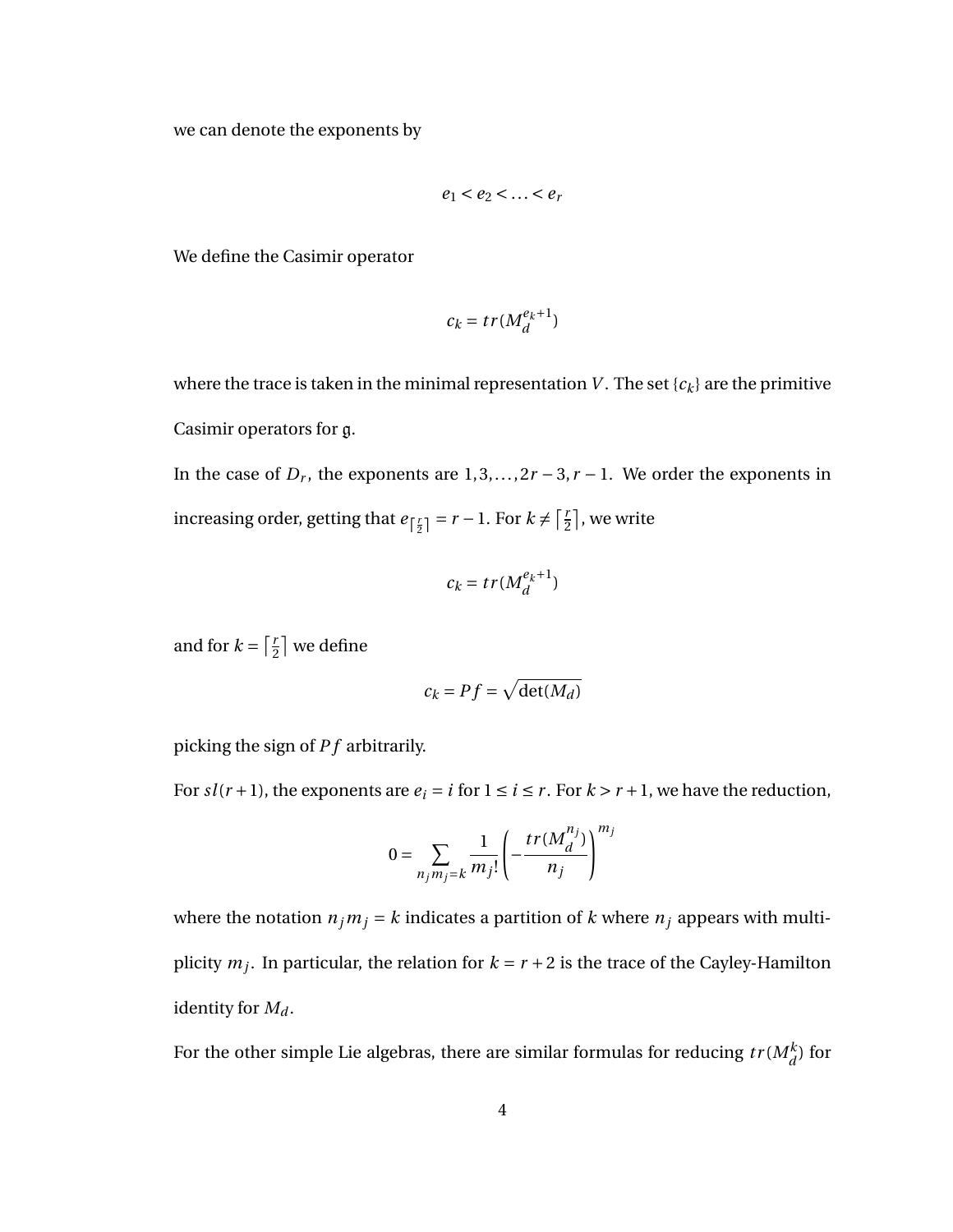*k* not an exponent plus 1, with varying complexity. For the exceptional Lie algebras,  $\dim(V)$  is much larger than  $e_r + 1$ , so the Cayley-Hamilton identity doesn't yield much information about the how traces of low powers of  $M_d$  reduce. See [RSV99] for details.

#### **1.3 Generalized Exponents**

In 1963, Kostant [Ko63] proved that for a representation *V* of g and hence of *G*, (*V* ⊗  $S(\mathfrak{g}))^G = Hom_G(V^\vee, S(\mathfrak{g}))$  is a free  $I(\mathfrak{g})$  module. Thus we can find a basis for  $(V \otimes S(\mathfrak{g}))^G$ over *I*(g); Kostant calls the degrees of the polynomial components of this basis the generalized exponents of *V* (with multiplicity), usually expressed as a polynomial  $P_V(q)$ for a variable *q*. Note that for  $V = \mathfrak{g}$ , the generalized exponents for g match the classical notion of the exponents of g.

There is another description of the generalized exponents in terms of a space  $\mathcal{H}(\mathfrak{g})$  of *G*-harmonic polynomials. Let *D*(g) be the space of *G*-invariant differential operators on  $S(\mathfrak{g})$  with constant coefficients, and let  $D_+(\mathfrak{g})$  be the subspace of  $D(\mathfrak{g})$  with vanishing constant term. Then  $\mathcal{H}(\mathfrak{g})$  is defined by

$$
\mathcal{H}(\mathfrak{g}) = \{ f \in S(\mathfrak{g}) | d(f) = 0 \; \forall d \in D_+(\mathfrak{g}) \}
$$

The condition  $d(f) = 0$  generalizes the usual harmonic condition of  $\Delta(f) = 0$ , and thus the *G*-harmonic polynomials allow for studying functions defined on Lie groups using methods from harmonic analysis.

Kostant showed that *S*(g)  $\cong I(g) \otimes \mathcal{H}(g)$  as graded g-modules. Since the elements of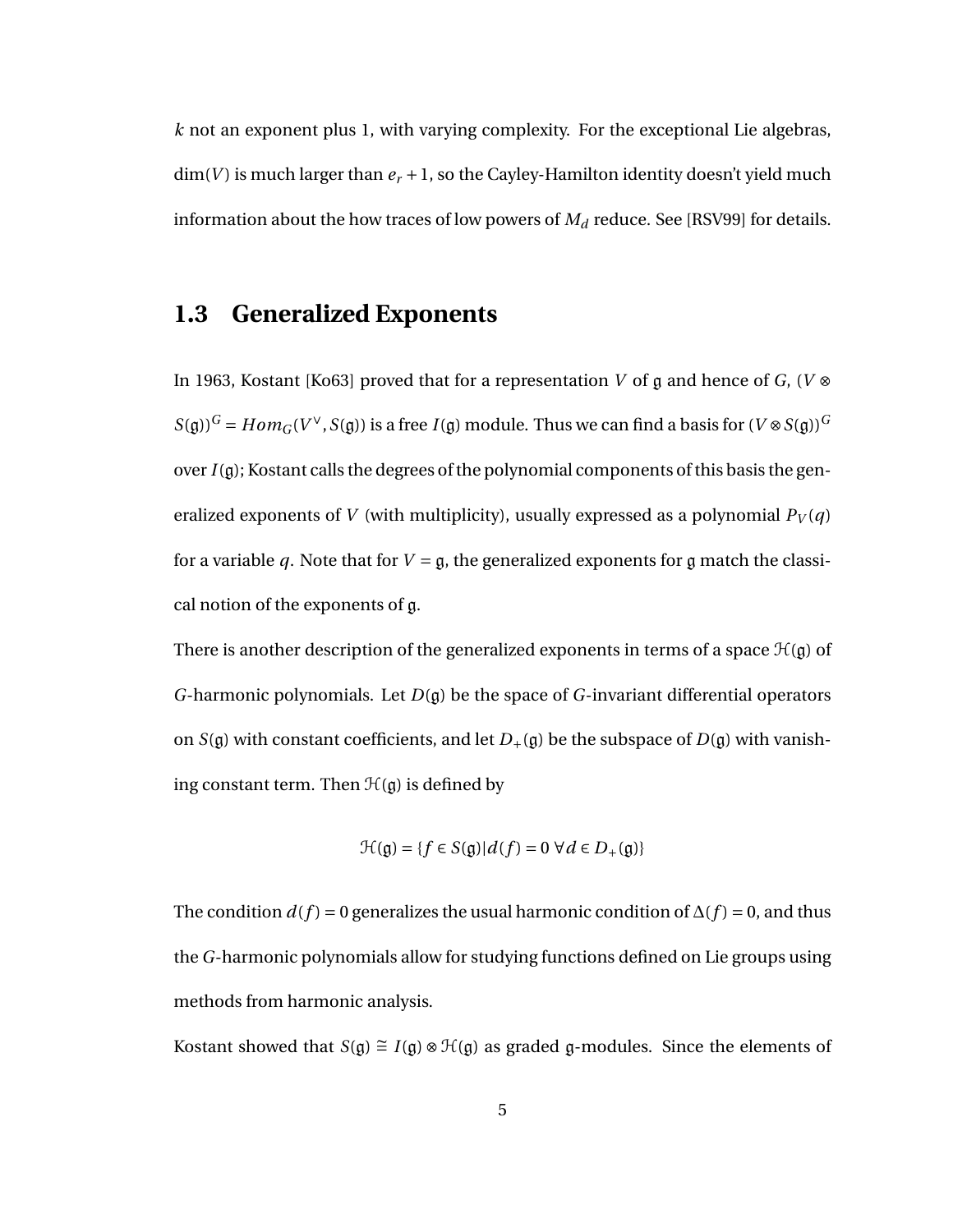$I(\mathfrak{g})$  are invariant, all of the interesting behavior is contained in  $\mathcal{H}(\mathfrak{g})$ . Thus we can write the generalized exponents of a representation *V* as

$$
P_V(q) = \sum_{k} \dim(Hom_{\mathfrak{g}}(V, \mathcal{H}_k(\mathfrak{g}))) q^k
$$

Hesselink [He80] gives a formula for computing the generalized exponents of an irreducible representation of a simple Lie algebra using a *q*-analogue of Kostant's multiplicity formula, but using this formula is computationally infeasible, involving computing the *q*-analogue of the partition function, which unlike the normal partition function doesn't vanish for negative weights, and then summing the partition function over the associated Weyl orbit. There are also combinatorial approaches such as the Kostka-Foulkes polynomials for *sl*(*n*) [DLT94]. For representations where none of the weights are twice a root (called small representations), Broer [Br95] showed that the generalized exponents of *V* are equal to what Lusztig calls the fake degrees [Lu77] of  $V^T$  as a representation of  $W$ .

In general, however, there are no known closed-form expressions for the generalized exponents of arbitrary representations that don't require summation over the Weyl group.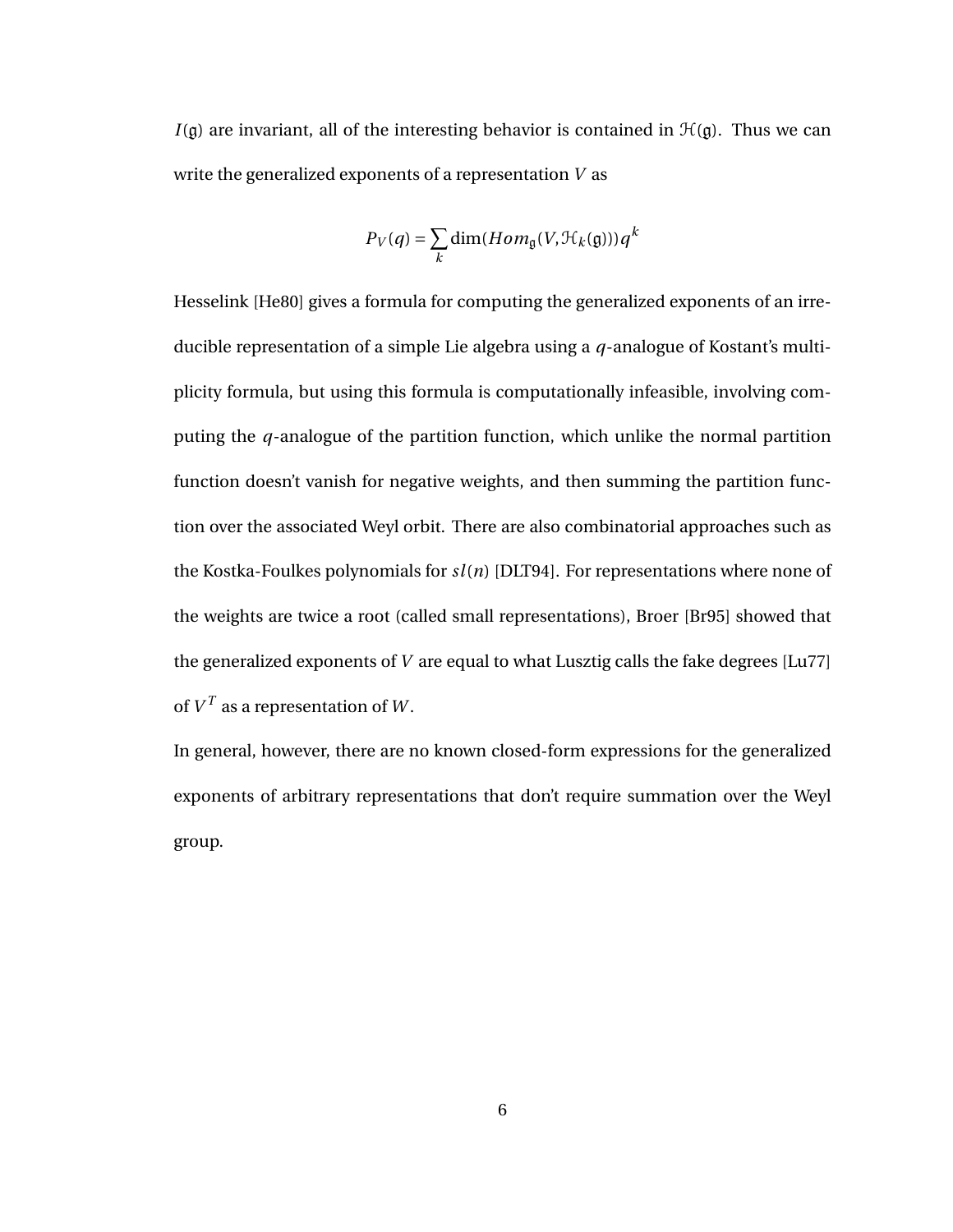## **Chapter 2**

# **Introduction to Family Algebras**

## **2.1 Definition of Family Algebras**

In [Ki00], Kirillov introduced what he calls Family Algebras in the hopes of providing a new method for determining generalized exponents that doesn't involve summing over the Weyl group.

We fix a representation *V* of g and consider  $End(V)$ , with the conjugation action on it induced from the action on *V* . We define the classical family algebra

$$
C_V(\mathfrak{g}) = (End(V) \otimes S(\mathfrak{g}))^G
$$

where  $G$  is the adjoint group of  $g$  and acts by the action induced from  $g$ . This is an algebra with multiplication ◦ ⊗*m* inherited from

$$
\circ : End(V) \otimes End(V) \to End(V)
$$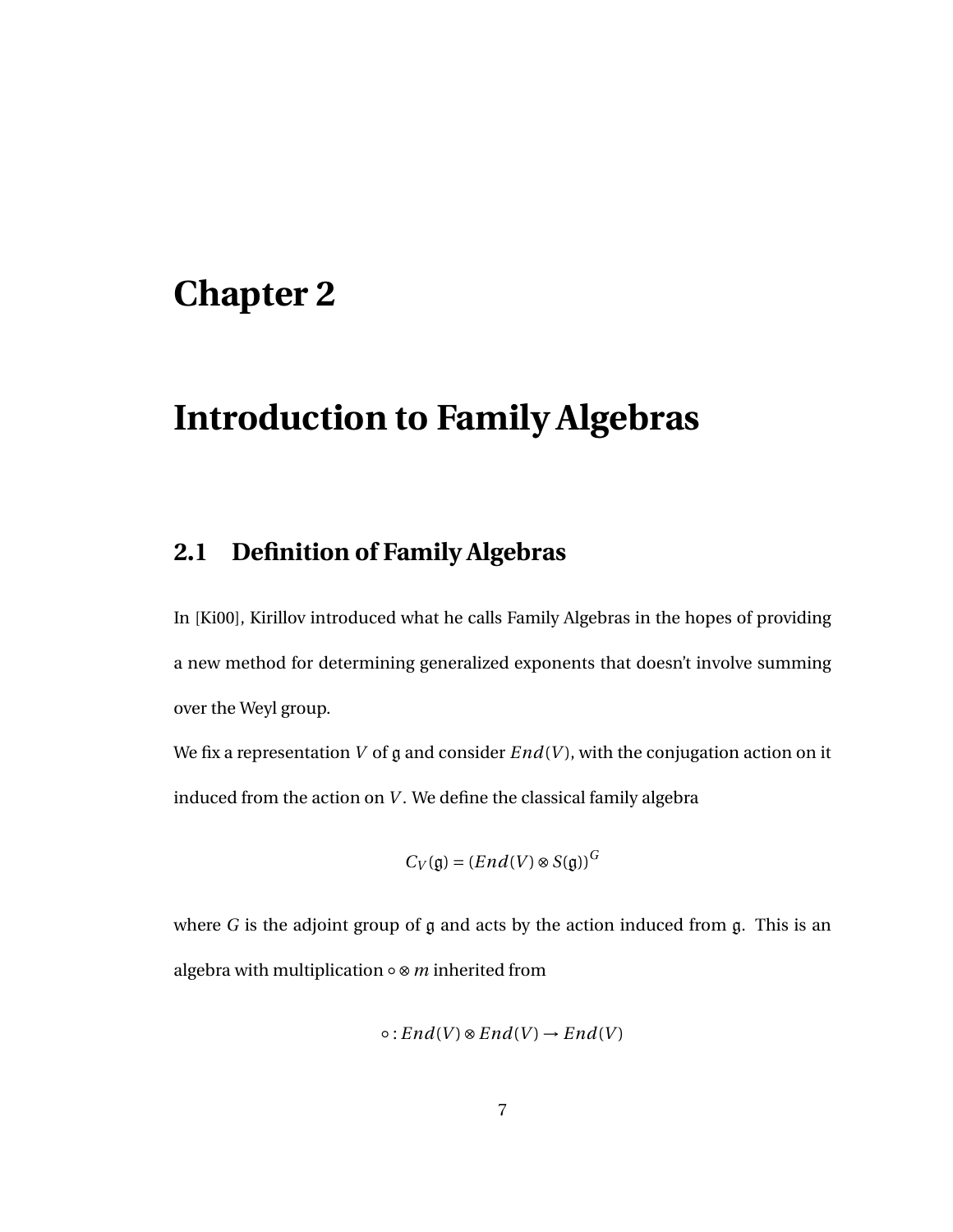via composition and

$$
m: S(\mathfrak{g}) \otimes S(\mathfrak{g}) \to S(\mathfrak{g})
$$

via polynomial multiplication.

If we pick a basis  $\{v_a\}$  for *V* and let  $E_a^b$  be defined by  $E_a^b v_b = v_a$ , then we can write an element of the family algebra as

$$
E_a^b \otimes P_b^a
$$

where  $P_h^a$  $b^a$   $\in$  *S*(g). We call the set {*P*<sup>*a*</sup></sup> $b$  $\left\{ \begin{array}{l} a \\ b \end{array} \right\}$  the polynomial component of  $E_a^b \otimes P_b^a$  $\int_b^a$ . Note that for two elements  $E_a^b \otimes P_b^a$  $\mathcal{L}_b^a$  and  $E_a^b \otimes Q_b^a$  $\boldsymbol{h}_b^a$ , the multiplication looks like

$$
(E_a^b \otimes P_b^a) \times (E_a^b \otimes Q_b^a) = E_a^b \otimes P_c^a Q_b^c
$$

So the multiplication respects the natural grading on the polynomial components, and hence we say that an element  $E_a^b \otimes P_b^a$  $\frac{a}{b}$  is homogeneous of degree  $k$  if all of the  $\{P_{b}^{a}$  $\binom{a}{b}$  are homogeneous of degree *k*.

The phrase "family algebra" comes from the decomposition of

$$
End(V) = \bigoplus_i V_i
$$

for irreducible  $V_i$ , which Kirillov calls the children of  $V$ . The family algebra  $C_V(\mathfrak{g})$  decomposes similarly into

$$
C_V(\mathfrak{g}) = \bigoplus_i (V_i \otimes S(\mathfrak{g}))^G
$$

Thus a family algebra gives us an *I*(g) module that is closed under multiplication and is built from a finite set of isotypic components. Note that if  $V_i$  is a component of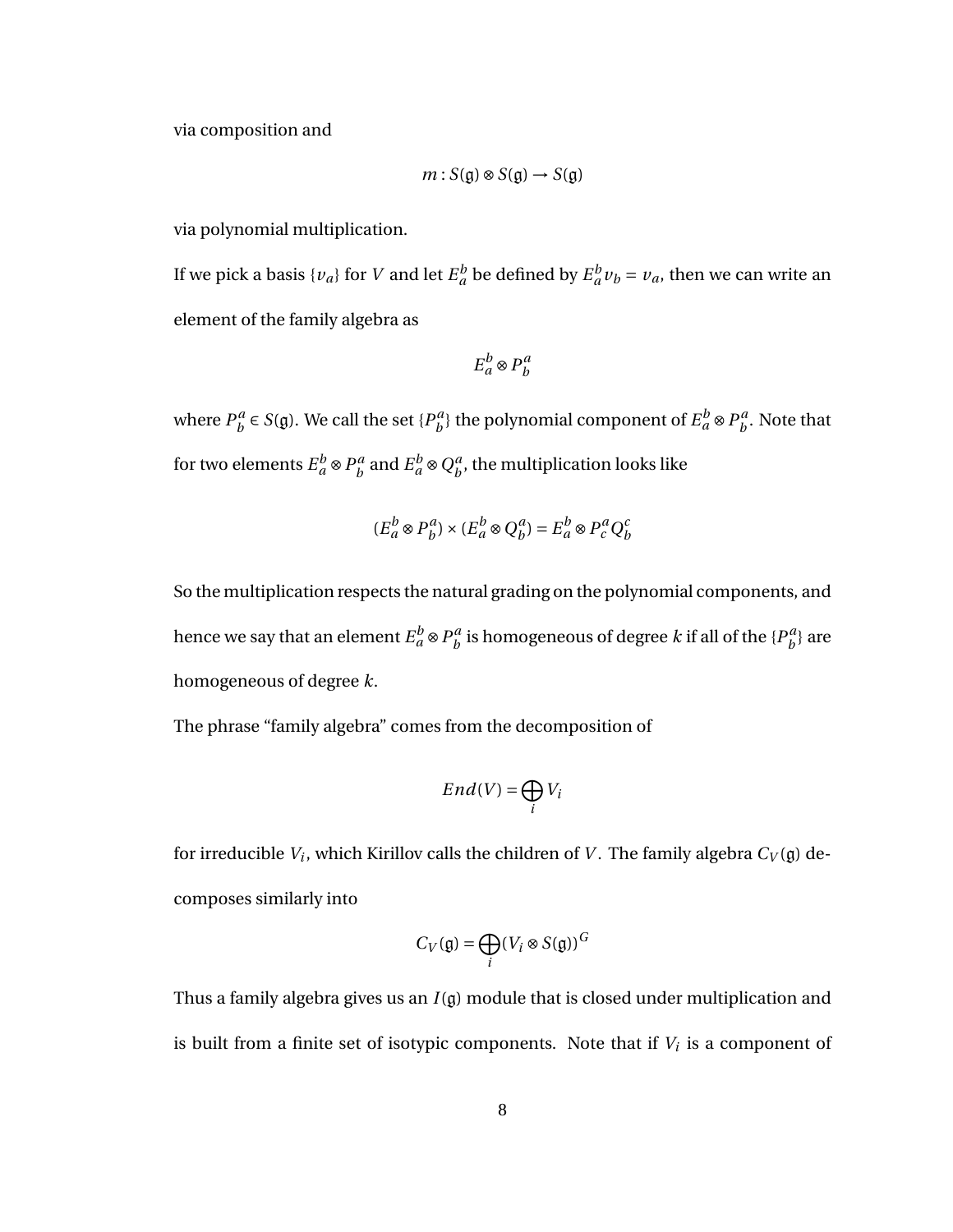*End*(*V*), then so is  $V_i^{\vee}$  $i^{\vee}$ ; hence

$$
C_V(\mathfrak{g}) = \bigoplus_i (V_i \otimes S(\mathfrak{g}))^G \cong \bigoplus_i Hom_{\mathfrak{g}}(V_i, S(\mathfrak{g}))
$$

There is a natural quantization to what Kirillov calls the quantum family algebra,

$$
Q_V(\mathfrak{g}) = (End(V) \otimes U(\mathfrak{g}))^G
$$

 $U(\mathfrak{g})$  is isomorphic to *S*( $\mathfrak{g}$ ) as *G*-modules, so there is a map that sends  $Q_V(\mathfrak{g})$  to  $C_V(\mathfrak{g})$ , but the classical and quantum family algebras for a given *V* differ in their multiplicative structures. This dissertation will only consider classical family algebras.

### **2.2 Relation to the Generalized Exponents**

For an irreducible representation  $V_i$ , there is an  $I(\mathfrak{g})$ -linear basis of  $Hom_{\mathfrak{g}}(V_i, S(\mathfrak{g}))$ where there is a bijection between generalized exponents  $e_{ij}$  (with multiplicity) and basis elements  $A_{ij}$  such that

$$
A_{ij} \in Hom_{\mathfrak{g}}(V_i, \mathcal{H}_{e_{ij}}(\mathfrak{g}))
$$

Hence, using the decomposition of  $End(V)$  into irreducible representations, there is an *I*(g)-linear basis of  $C_V$ (g) where each basis element is in  $Hom_{\mathfrak{g}}(V_i,\mathfrak{H}_{e_{ij}}(\mathfrak{g}))$  for some *V*<sup>*i*</sup> in the decomposition of *End*(*V*) and some  $e_{ij}$  a generalized exponent of *V*<sup>*i*</sup>. Thus the general strategy of family algebras is to determine the algebraic structure of a given family algebra, use that to determine an *I*(g)-linear basis, turn that basis into a harmonic basis and from there compute the generalized exponents.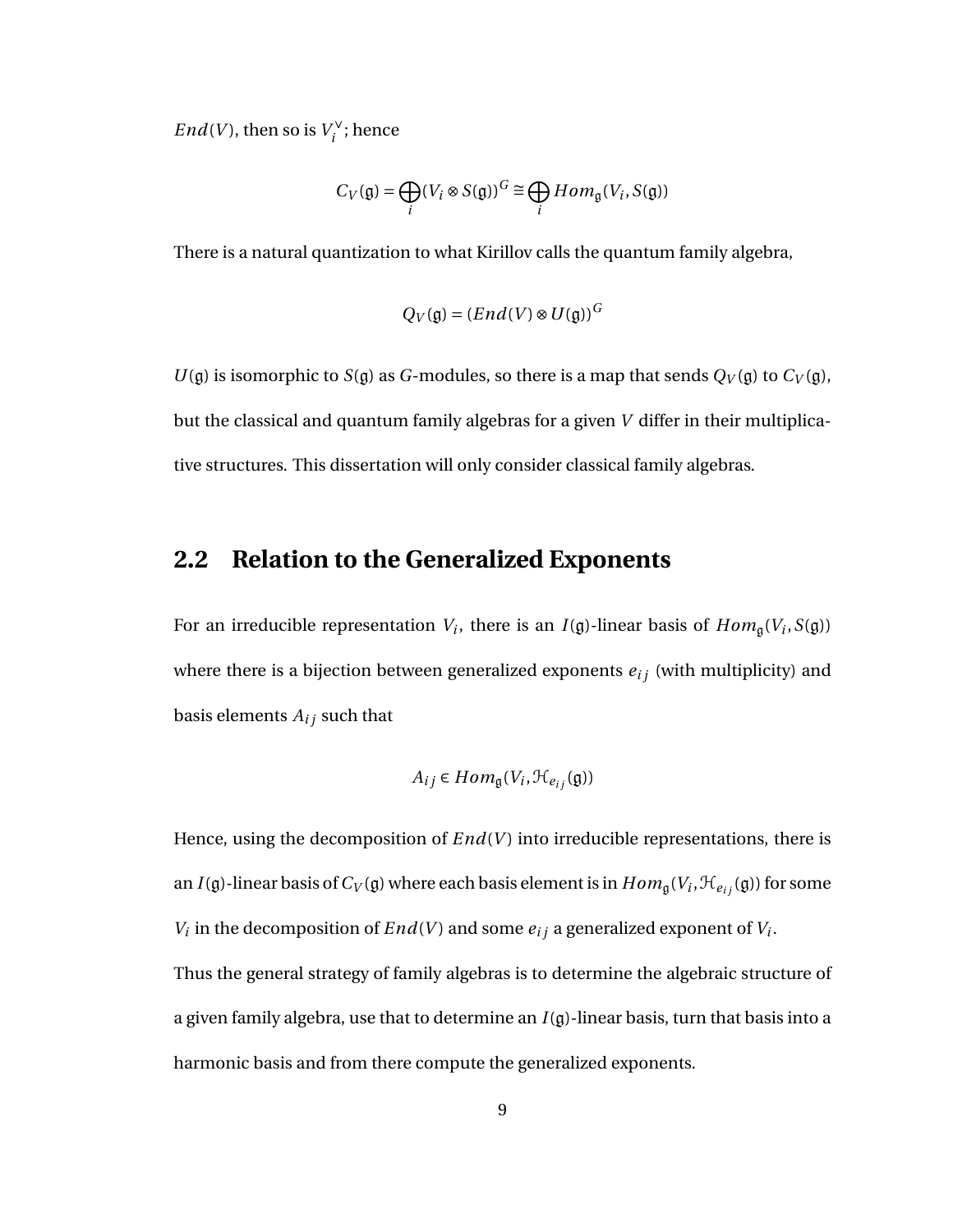#### **2.3 Restriction to the Cartan subalgebra**

Given a Cartan subalgebra h of g with corresponding torus  $T \subset G$ , we can look at  $S(h)$ , and in particular the restriction  $res: S(g) \rightarrow S(h)$  given by viewing the two algebras as *Pol*[g<sup>∨</sup>] and *Pol*[ $\mathfrak{h}^{\vee}$ ] respectively, and sending an element *f* ∈ *S*( $\mathfrak{g}$ ) to *f* |<sub> $\mathfrak{h}^{\vee}$ . While this</sub> map is generally not an injection, there are some useful aspects. Chevalley's restriction theorem [Br95] says that

$$
res|_{I(\mathfrak{g})}: I(\mathfrak{g}) \to I(\mathfrak{h}) = S(\mathfrak{h})^W
$$

is an isomorphism. We get a map

$$
Res: (V \otimes S(\mathfrak{g}))^G \to (V^T \otimes S(\mathfrak{h}))^W
$$

induced by restricting from *V* to  $V^T$  and from *S*(g) to *S*(h), which Kostant shows is an injection. The result by Broer mentioned in the first chapter is a necessary and sufficient condition for *Res* to be an isomorphism.

Writing  $B_V(\mathfrak{h})$  for  $End(V)^T\otimes S(\mathfrak{h})$  we get that

$$
Res: C_V(\mathfrak{g}) \to B_V(\mathfrak{h})^W
$$

is an injection. We can make *Res* into a surjection by localizing with respect to the non-zero part of *I*(g). In particular, let  $K_0$  be the fraction field of *I*(g)  $\cong$  *S*(f)) $^W$ . Then by [Ki01] we have that

$$
C_V(\mathfrak{g}) \otimes_{I(\mathfrak{g})} K_0 \cong B_V(\mathfrak{h})^W \otimes_{I(\mathfrak{h})} K_0
$$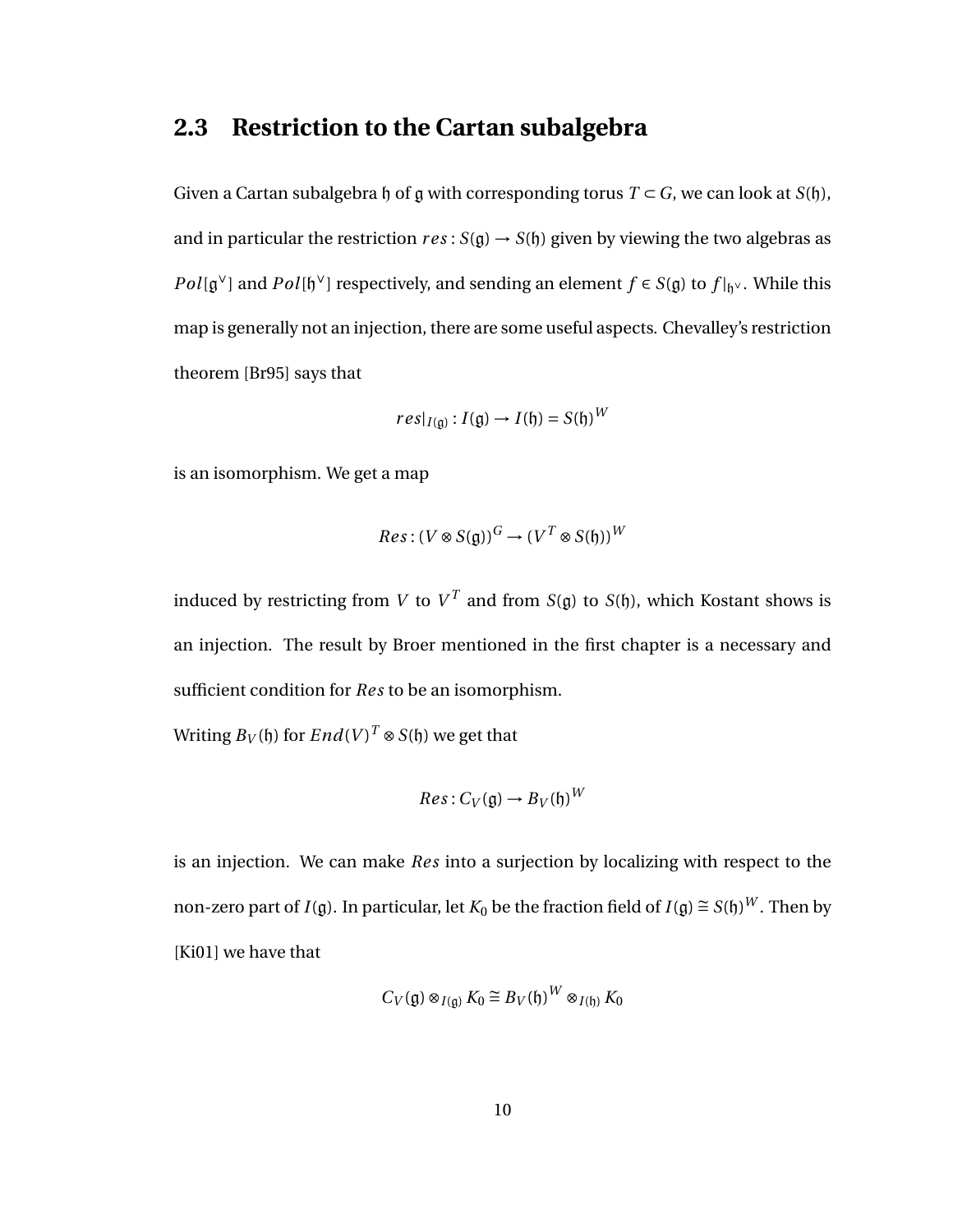This then tells us that the dimension of  $C_V(g)$  over  $I(g)$  is equal to the dimension of  $B_V(\mathfrak{h})^W$  over  $I(\mathfrak{h})$ .

$$
End(V)^{T} = \bigoplus_{\mu \in Wt(V)} Mat_{m_V(\mu)}(\mathbb{C})
$$

and so  $B_V(\mathfrak{h})^W$  is the  $W$ -invariant subalgebra of the sum of matrix algebras

$$
\bigoplus_{\mu \in W} Mat_{m_V(\mu)}(S(\mathfrak{h}))
$$

Since the multiplicity over  $I(f)$  of a representation  $\phi$  of W in  $S(f)$  is dim( $\phi$ ), the dimension of  $B_V(\mathfrak{h})^W$  over *I*( $\mathfrak{h}$ ), i.e. the dimension of  $C_V(\mathfrak{g})$ , is given by the sum of the dimensions of the matrix algebras:

$$
\sum_{\mu\in Wt(V)}m_V(\mu)^2
$$

Given a weight  $\lambda \in W$ *t*( $V$ ), we can consider an element of  $B_V(\mathfrak{h})^W$  that is the identity on the matrix algebras corresponding to weights in *W*.*λ* and vanish elsewhere. Such an element lifts to an element of  $C_V(\mathfrak{g})$  which, for some  $P \in I(\mathfrak{h})$ , restricts to P times the identity on the matrix algebras corresponding to weights in *W*.*λ* and vanish elsewhere. We can use these elements of  $C_V(\mathfrak{g})$  as analogues to projection operators.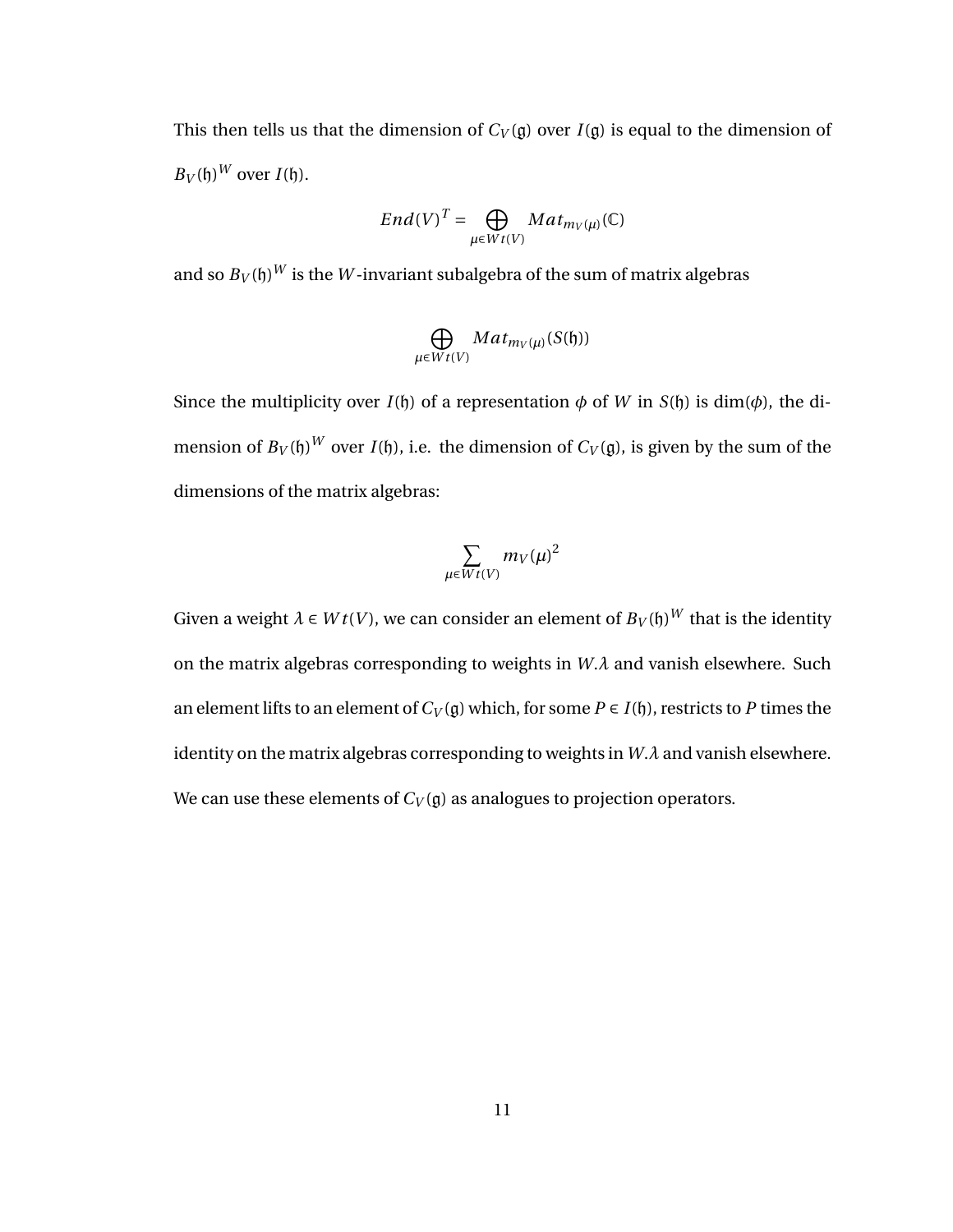## **Chapter 3**

# **Results for**  $V = g$

This dissertation will focus on the particular case of the adjoint representation, i.e. setting  $V = \mathfrak{g}$ . The weights in question are then the roots of g as well as 0 with multiplicity *r* , where *r* is the rank of g. We denote the image of  $(End(\mathfrak{g})^T\otimes S(\mathfrak{h}))^W$  in  $Mat_r(S(\mathfrak{h}))$  by the torus part of the algebra, and everything else by the vector part, as it is composed of 1-dimensional and hence scalar algebras. Note that the vector part is commutative, since *S*(h) is commutative, so any non-commutativity in the family algebra appears only in the torus part.

### **3.1 Algebraic Structure**

The decomposition of *End*(g) into irreducible components depends on g, but is uniform for all of the  $A_n$ , uniform for  $B_n$ ,  $C_n$  and  $D_n$ , and is uniform for the five exceptional Lie algebras [CV08]. The main result of this dissertation is that though the form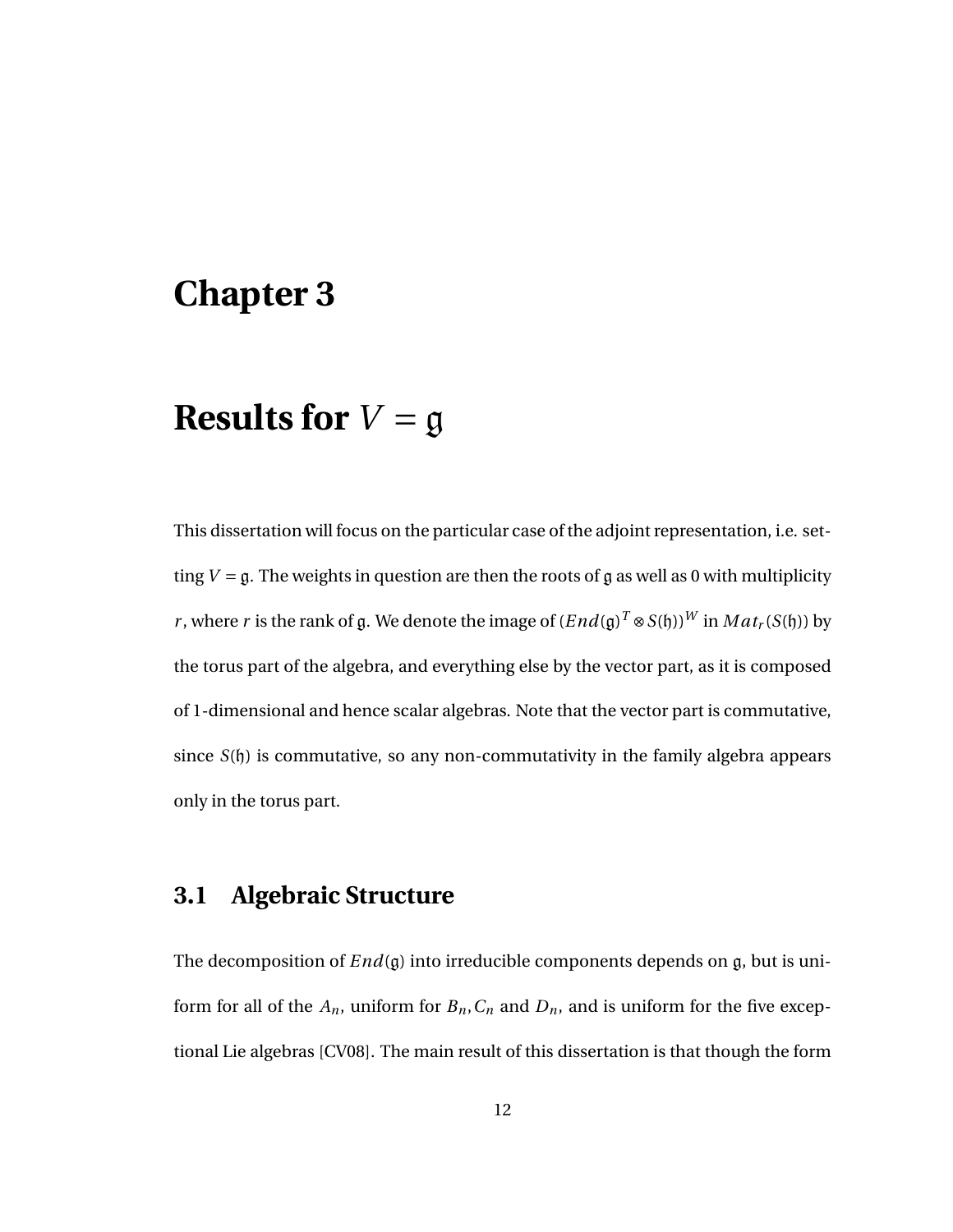of *C*g(g) as a g-module ends up quite different, the algebraic structures of *C*g(g) are very similar for all of the simple Lie algebras. There are two generators common to all of family algebras in question, denoted *M* and *S*, and then a set of *r* other generators, labelled  $R_1$  through  $R_r$ , that depend on the structure of  $\mathfrak g$ . A set of  $I(\mathfrak g)$ -linearly independent basis elements of  $C_{\mathfrak{g}}(\mathfrak{g})$  is then

$$
M^{m}R_{k} \text{ for } 0 \le m \le e_{r} + 1, 1 \le k \le r
$$
  

$$
R_{m}SR_{n} + R_{n}SR_{m} \text{ for } 1 \le m \le n \le r - 1
$$
  

$$
R_{m}SR_{n} - R_{n}SR_{m} \text{ for } 1 \le m < n \le r
$$

Here  $R_1$  is a scalar, left in for uniformity of expression.

The  $R_k$  can themselves be generated by either  $M$ ,  $S$  and  $R_2$  in the cases of  $A_r$ ,  $B_r$ ,  $C_r$ and  $G_2$ , by  $M$ ,  $S$ ,  $R_2$  and  $R_r$  for  $D_r$ , or by  $M$ ,  $S$ ,  $R_2$  and  $R_3$ .in the cases of  $F_4$ ,  $E_6$ ,  $E_7$  and  $E_8$ .

There are several relations common to all of the cases. The terms  $M^m R_k$  for  $m \ge 1$ vanish on the torus part, and any term involving *S* vanishes on the vector part. Hence *M* is central and  $MS = SM = 0$ . The  $R_k$  commute with each other and with *M*, but not with *S*.  $SR_kS = P_kS$  for some  $P_k \in I(\mathfrak{g})$ , although the form of  $P_k$  depends on g. The relations describing the products of the  $R_k$  also depend on  $\mathfrak{g}$ , in particular the existence or absence of primitive Casimir elements in particular degrees.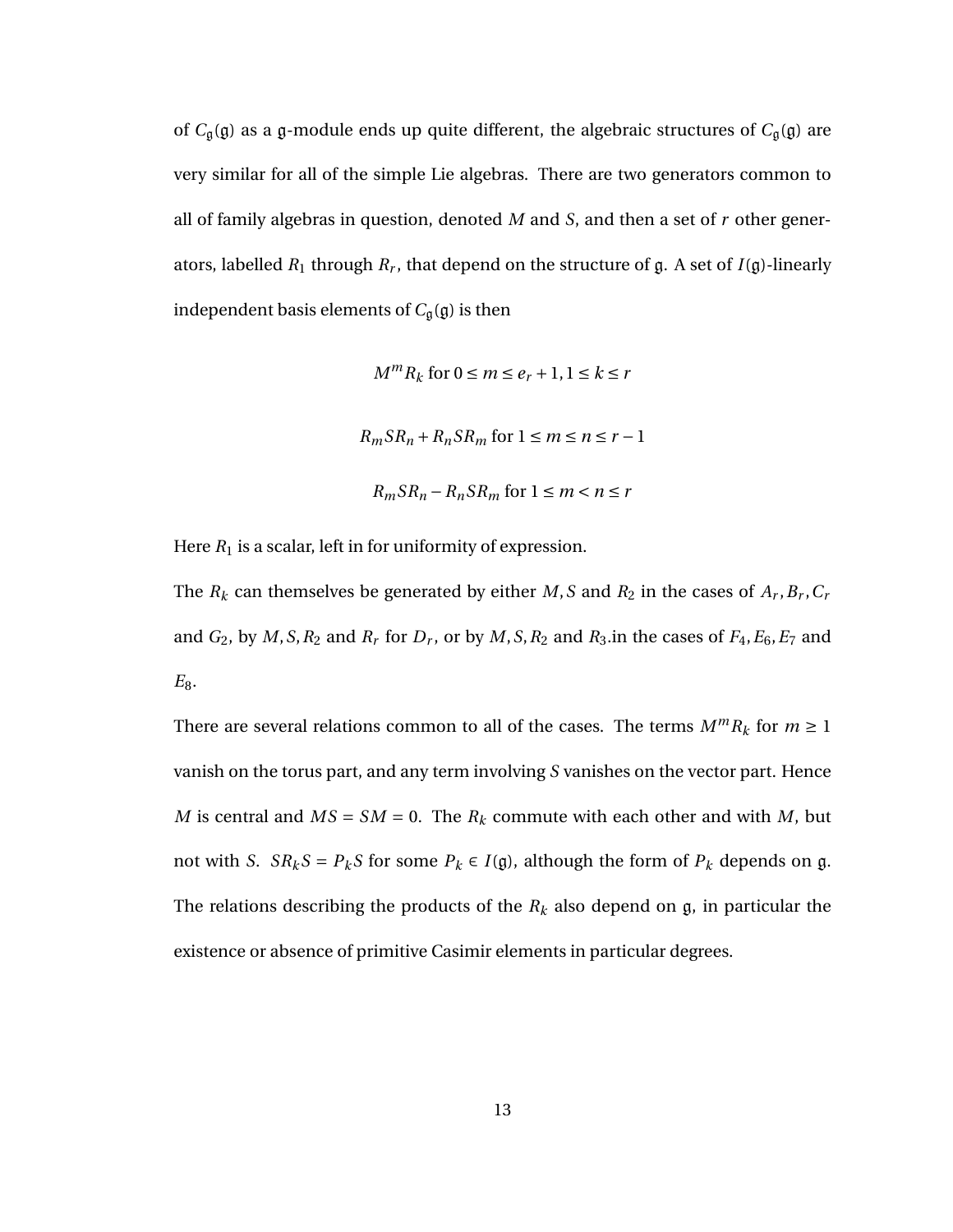### **3.2 Fake Degrees**

For the Weyl group *W* acting on the Cartan subalgebra h, there is a notion called "fake degrees" analogous to that of the generalized exponents, in that there is a polynomial  $P_U(q)$  describing the maps from a W-representation *U* into a space  $\mathfrak{M}(\mathfrak{h})$  of *W*harmonic polynomials. For the representations relevant to g⊗g, we have the following statement: if  $V^T = \bigoplus_i U_i$  as  $W$ -modules, then

$$
P_V(q) = \sum_i q^{k_i} P_{U_i}(q)
$$

for some set of exponents  $k_i$ , although the  $k_i$  are not uniquely determined. For each classical families there are uniform expressions for the  $q_i$  in terms of  $r$ , as well as for the *E<sup>r</sup>* family.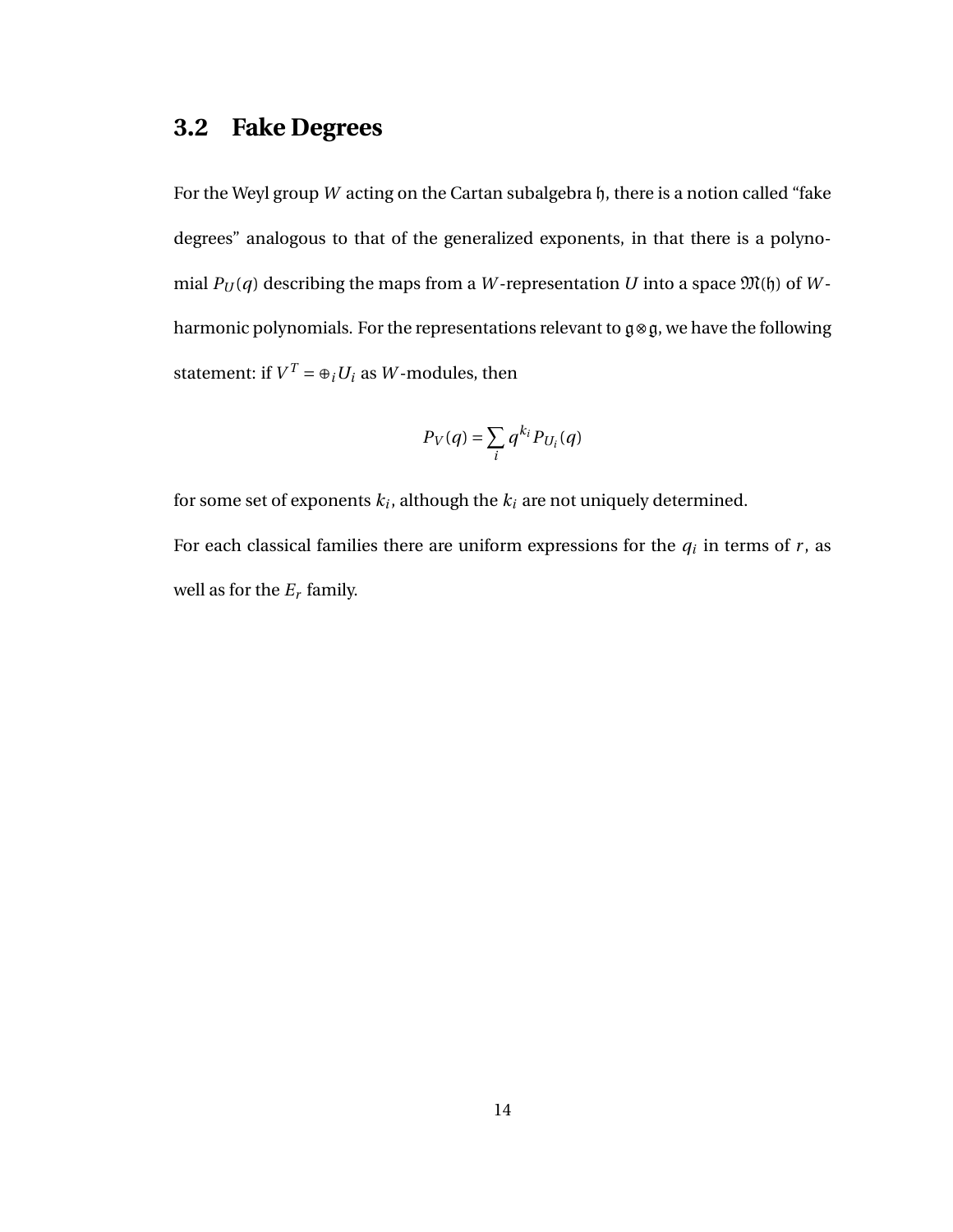## **Chapter 4**

# **Diagrams**

We can write elements of the family algebra diagrammatically using the Feynman-Penrose-Cvitanović "birdtrack" notation [Cv08]. We consider graphs with two types of edges, called reference and adjoint edges. An adjoint edge is marked here by a thin line, a reference edge by a thick line with an arrow on it. All edges that end in a univalent vertex must be adjoint edges, and for every diagram one of these univalent vertices is labelled with an "I", one with an "O", and the rest with a white dot. A diagram with *k* dotted vertices is considered to have degree *k*. The other types of allowed vertices depend on the Lie algebra in question. For example,



In the usual particle interpretation of Feynman diagrams, the adjoint edges are bosons and the reference edges are fermions carrying the corresponding charge, and vertices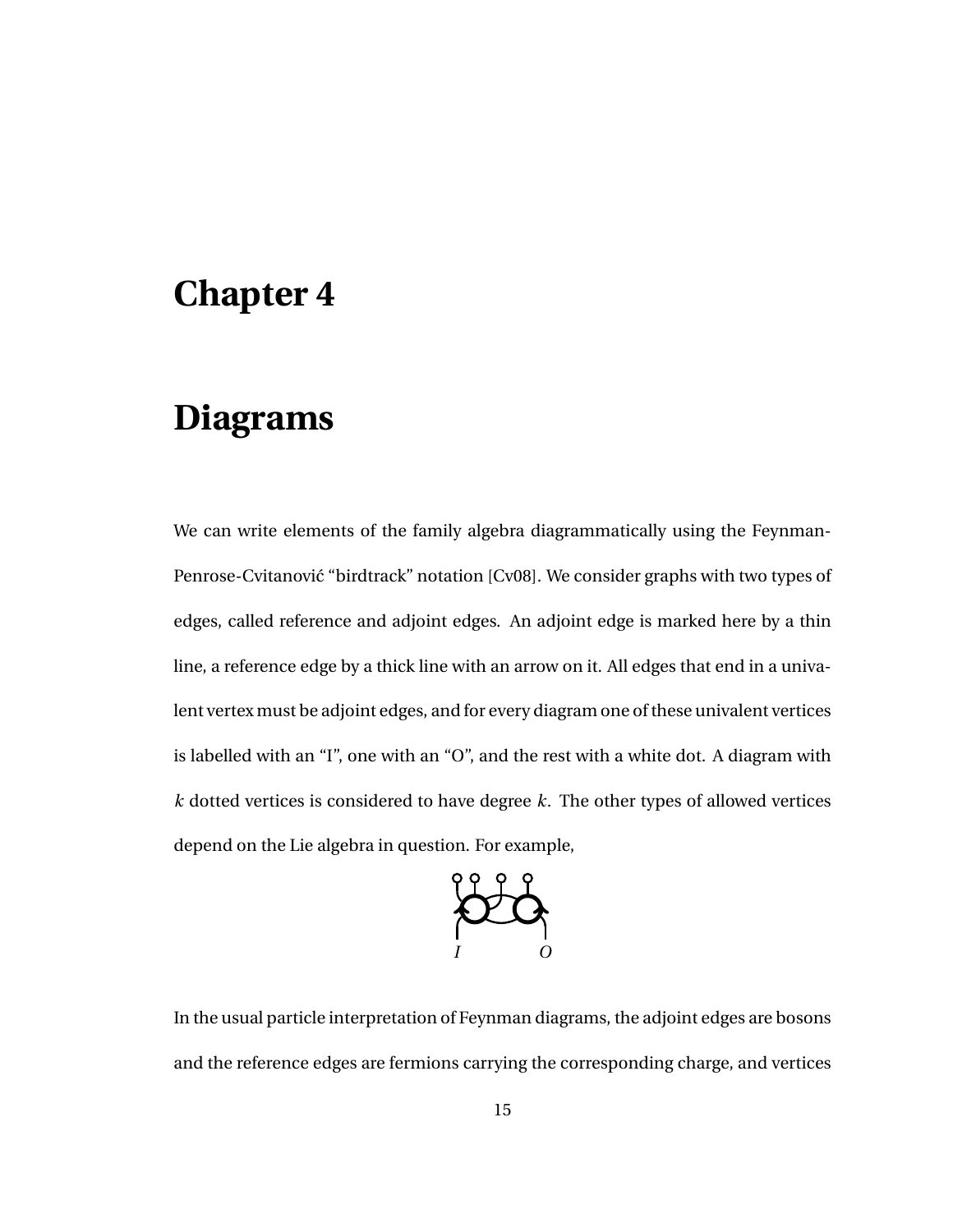of valence higher than 1 being interactions, with *G* being the gauge group of the interactions. Momentum constraints are ignored here.

In the Lie algebra interpretation, the reference edges correspond to copies of the reference representation, the adjoint edges are copies of the adjoint representation, and vertices of valence higher than 1 are invariants. In particular, the vertices with one reference edge pointing in, one reference edge pointing out and one adjoint edge attached are Clebsches for  $V \otimes V^{\vee} \rightarrow Adj$ . In the standard index notation for tensors, each vertex is an invariant tensor with an upper reference index for each arrow going in, a lower reference index for each arrow going out, and an adjoint index for each adjoint edge attached; two indices are contracted if they are connected by an edge. The ability to turn upper adjoint indices into lower adjoint indices via the Killing form allows us to not require arrows on the adjoint edges.

We consider the dotted vertices as indistinguishable, so that if two diagrams differ only by which of a pair of adjoint edges connect to which of a pair of dotted vertices, we consider the diagrams equivalent.

$$
\left\{\begin{array}{c} \circ \\ \circ \end{array}\right\} = \left\{\begin{array}{c} \circ \\ \circ \end{array}\right.
$$

The dotted vertices correspond to our polynomial part  ${P^{\alpha}_\beta}$  $^{\alpha}_{\beta}$ }. The I and O vertices correspond to our coordinate indices  $E_\alpha^\beta$ . A component that is not connected to either of the *I* or *O* vertices is contained entirely within *S*(g), and hence in *I*(g), so a component with only dotted vertices acts as a coefficient. A diagram is considered as the tensor product of its connected components.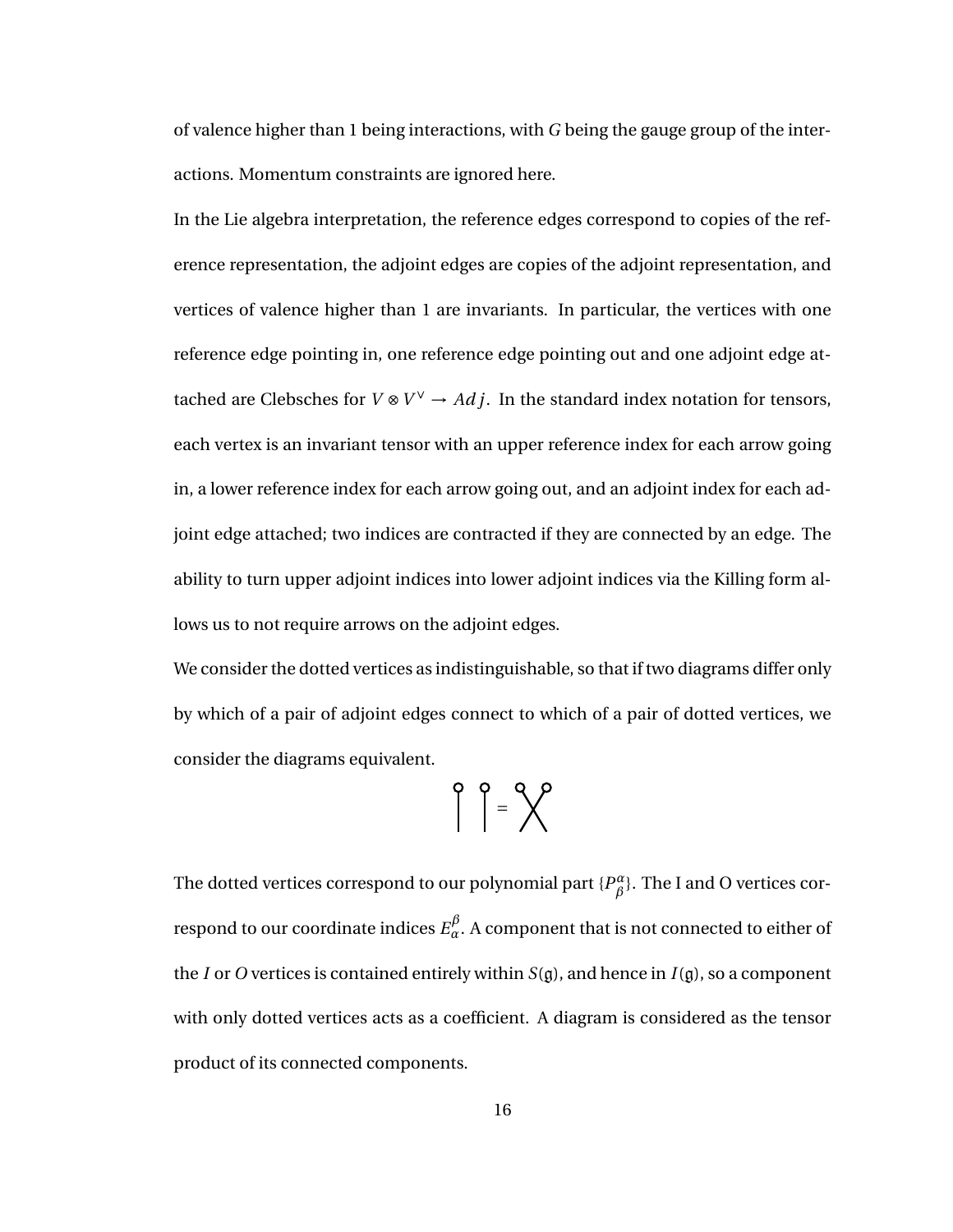These diagrams are all naturally *G*-invariant, being built out of *G*-invariant objects, and hence all diagrams are naturally in  $(End(q) \otimes S(q))^G$ . Thus any diagram as defined above automatically gives a family algebra element, as opposed to the initial setup of defining *End*(g) ⊗ *S*(g) and then imposing g-invariance as an additional property. By Cvitanović, all elements of the family algebra are formal  $\mathbb C$ -linear combinations of such diagrams, so we can consider the algebra in terms of these diagrams.

The family algebra product of two diagrams is the diagram created by removing the I vertex of one diagram and the O vertex of the other and identifying the adjoint edges those vertices were attached to, which is the equivalent of contracting the adjoint indices that the two edges corresponded to.

$$
G \times H = \underbrace{G}{H} \times \underbrace{H}{H} = \underbrace{G}{H} \underbrace{H}{H}
$$
  
10 10 1 0

We can also define the trace of a family algebra element similarly, by removing both the *I* and the *O* vertices of a family algebra element and identifying the adjoint edges those vertices were attached to.

#### **4.1 Casimir Operators and Structure Constants**

Given a reference loop going through *n* Clebsche vertices, we have *n* adjoint edges coming off of the loop, and the loop corresponds to

$$
tr(\pi(X_1)\pi(X_2)\cdots\pi(X_n))
$$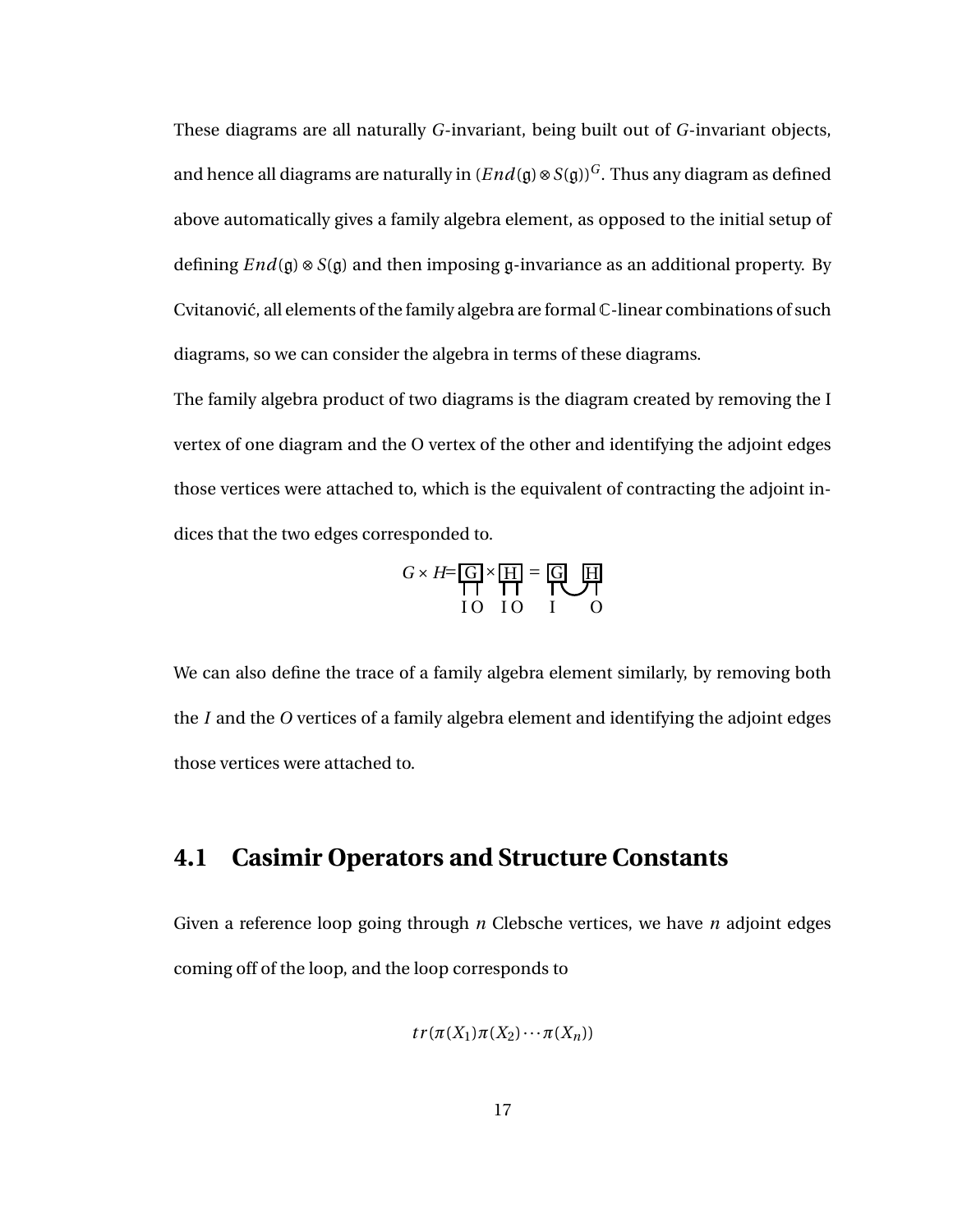where the  $X_i$  are the adjoint edges, i.e. elements of  $\mathfrak g$ . As such, a loop of reference edges going through *k* Clebsche vertices will be called a "trace" of order *k* from now on. A trace of degree  $e_k + 1$  whose adjoint edges all end in dotted vertices evaluates to the primitive Casimir operator  $c_k$ , except in the case of the  $e_r = r - 1$  exponent of  $D_r$ , which will be handled in the section on *D<sup>r</sup>* . A trace of order 0 evaluates to dim(*V* ). We normalize so that traces of degree 2 are equivalent to just adjoint lines.

$$
\sum_{k=0}^{e_k+1} = c_k \quad \sum_{k=0}^{e_k+1} = \dim(V) \quad \sum_{k=0}^{e_k+1} = \sum_{k=0}^{e_k+1} = \sum_{k=0}^{e_k+1} = \sum_{k=0}^{e_k+1} = \sum_{k=0}^{e_k+1} = \sum_{k=0}^{e_k+1} = \sum_{k=0}^{e_k+1} = \sum_{k=0}^{e_k+1} = \sum_{k=0}^{e_k+1} = \sum_{k=0}^{e_k+1} = \sum_{k=0}^{e_k+1} = \sum_{k=0}^{e_k+1} = \sum_{k=0}^{e_k+1} = \sum_{k=0}^{e_k+1} = \sum_{k=0}^{e_k+1} = \sum_{k=0}^{e_k+1} = \sum_{k=0}^{e_k+1} = \sum_{k=0}^{e_k+1} = \sum_{k=0}^{e_k+1} = \sum_{k=0}^{e_k+1} = \sum_{k=0}^{e_k+1} = \sum_{k=0}^{e_k+1} = \sum_{k=0}^{e_k+1} = \sum_{k=0}^{e_k+1} = \sum_{k=0}^{e_k+1} = \sum_{k=0}^{e_k+1} = \sum_{k=0}^{e_k+1} = \sum_{k=0}^{e_k+1} = \sum_{k=0}^{e_k+1} = \sum_{k=0}^{e_k+1} = \sum_{k=0}^{e_k+1} = \sum_{k=0}^{e_k+1} = \sum_{k=0}^{e_k+1} = \sum_{k=0}^{e_k+1} = \sum_{k=0}^{e_k+1} = \sum_{k=0}^{e_k+1} = \sum_{k=0}^{e_k+1} = \sum_{k=0}^{e_k+1} = \sum_{k=0}^{e_k+1} = \sum_{k=0}^{e_k+1} = \sum_{k=0}^{e_k+1} = \sum_{k=0}^{e_k+1} = \sum_{k=0}^{e_k+1} = \sum_{k=0}^{e_k+1} = \sum_{k=0}^{e_k+1} = \sum_{k=0}^{e_k+1} = \sum_{k=0}^{e_k+1} = \sum_{k=0}^{e_k+1} = \sum_{k=0}^{e_k+1} = \sum_{k=0}^{e_k+1} = \sum_{k=0}^{e_k+1} = \sum_{k=0}^{
$$

The structure constant  $f^{\alpha}_{\beta\gamma}$  can be written as a diagram  $F$  as the difference of two traces each with three adjoint edges coming off, differing only in the direction of the reference edges. We abbreviate it using Cvitanović's notation of a big black dot. Given two Clebsche vertices connected to single a reference edge, swapping the ends of the adjoint edges can be written using an *F* node. This is just the Lie algebra relation  $\pi(X)\pi(Y) - \pi(Y)\pi(X) = \pi([X, Y])$  applied to the reference representation:

$$
F = \bigotimes F - \bigotimes F = \bigotimes
$$

We say a diagram is simple if the connected components containing the *I* and *O* vertices are each a primitive Casimir operator attached to some number of trees built out of structure constants.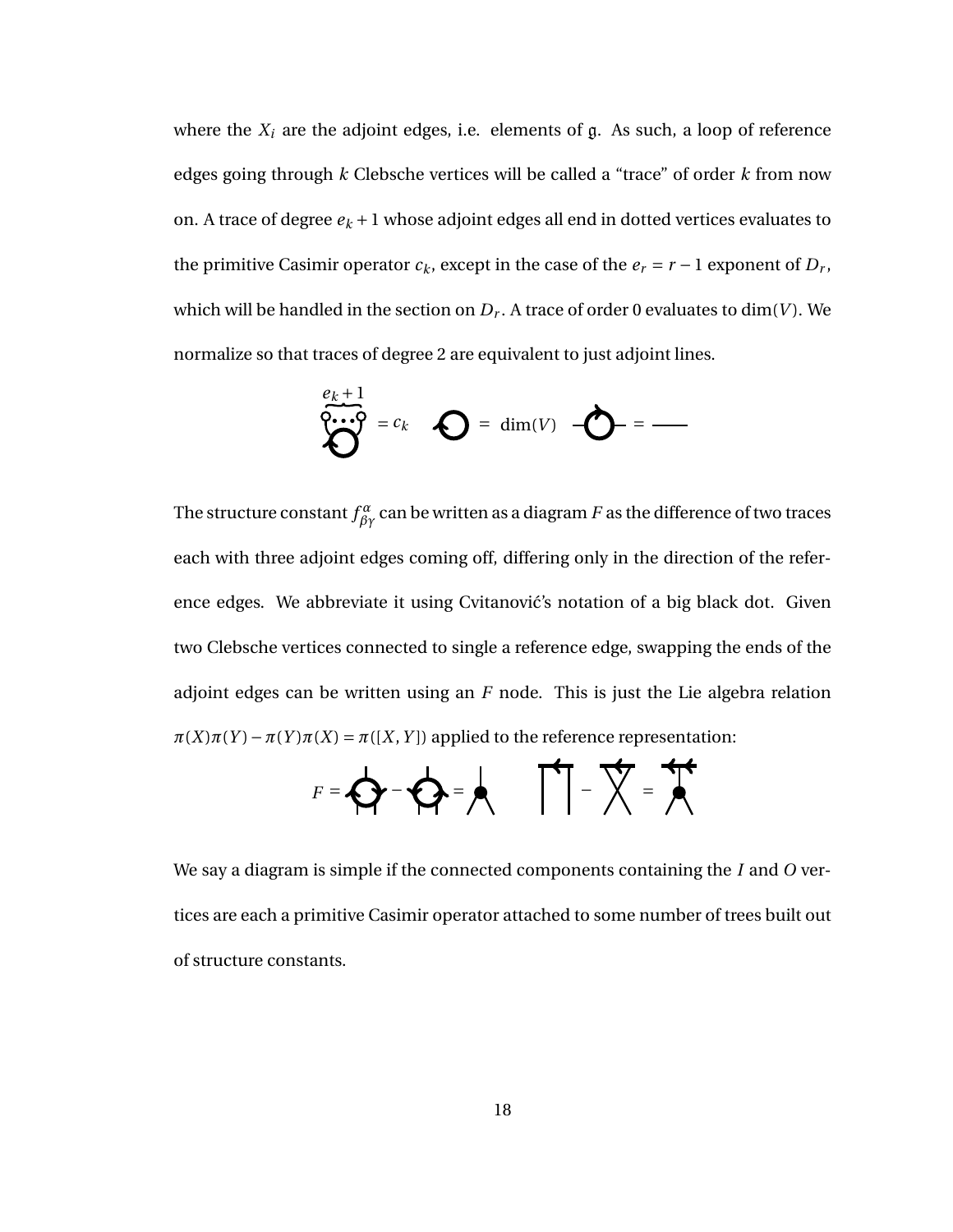#### **4.2 Projections**

When looking for generalized exponents, we want objects not in  $(g \otimes g \otimes S(g))^G$ , where these diagrams naturally live, but in  $(V_i\otimes S(\mathfrak{g}))^G$  for a given irreducible component  $V_i.$ We denote by  $Pr_i$  the projection operator that sends  $\mathfrak{g} \otimes \mathfrak{g}$  into the subspace isomorphic to *V<sup>i</sup>* . Diagrammatically, such a projector looks like a diagram with two *I* vertices, two *O* vertices and no dotted vertices. Similar to multiplication, an *O* vertex of the projector connects to the *I* vertex of the diagram being projected, but now also an *I* vertex of the projector connects to the *O* vertex of the diagram being projected, yielding a new diagram with a single *I* and a single *O* vertex:

$$
Pr_{i} = \frac{P r_{i}}{P r_{i}}
$$
\n
$$
Pr_{i}(F) = \frac{F}{P r_{i}}
$$
\n
$$
I \quad O
$$

The projection operators, like the diagrams themselves, can be expressed entirely in terms of traces of reference edges connected to adjoint edges, so the adjoint edges between the projector and the diagram being projected can be expanded out, allowing for diagrammatic evaluation of the projected diagram. See [Cv08] for details.

## **4.3 Symmetrization**

For a generic diagram *D*, we consider the diagram  $\overline{D}$  created by replacing the *I* vertex in *D* by a dotted vertex. We also consider the half-symmetrization  $\hat{D}$ , which is the sum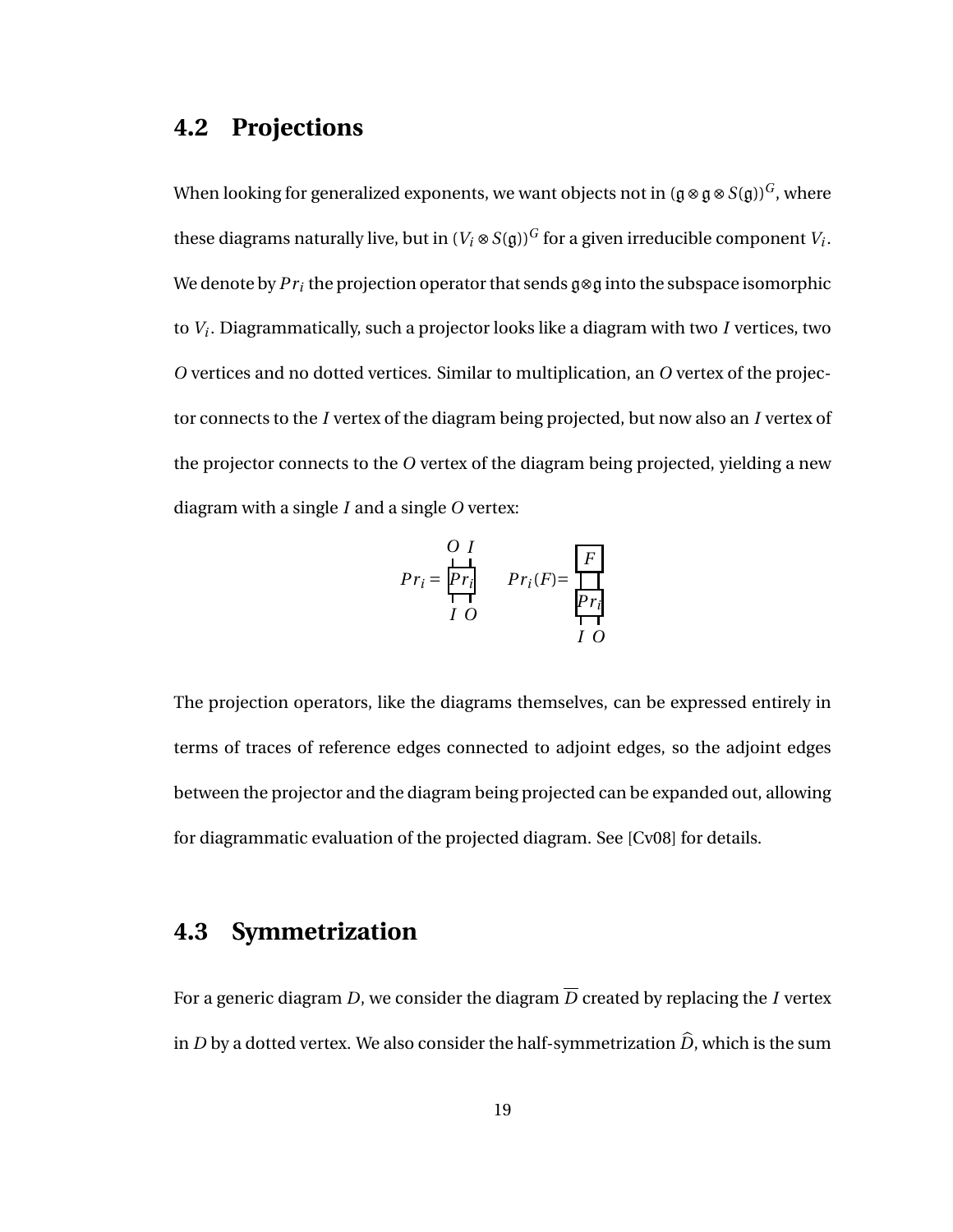over all diagrams derived from *D* by swapping the *I* and one of the dotted vertices, plus *D* itself.  $\hat{D}$  is the sum over all diagrams created by replacing one of the dotted vertices in  $\overline{D}$  by the *I* vertex.



 $\overline{D}$  belongs to (g ⊗ *S*(g)) $^G$ , and thus decomposes into  $\sum a_kD_k$  where  $a_k\in I$ (g) and  $D_k$ is the diagram created by taking the diagram corresponding to the primitive Casimir element  $c_k$  and replacing one of the dotted vertices with the  $O$  vertex.  $D_k$  is a simple diagram, and the  $a_k$  is not connected to anything in  $D_k$ , so  $\overline{D}$  can be written in terms of a finite set of simple diagrams, and thus  $\hat{D}$  can also be written in terms of a finite set of simple diagrams. Thus if the other terms in  $\hat{D}$  can be written in terms of simple diagrams, so can *D*.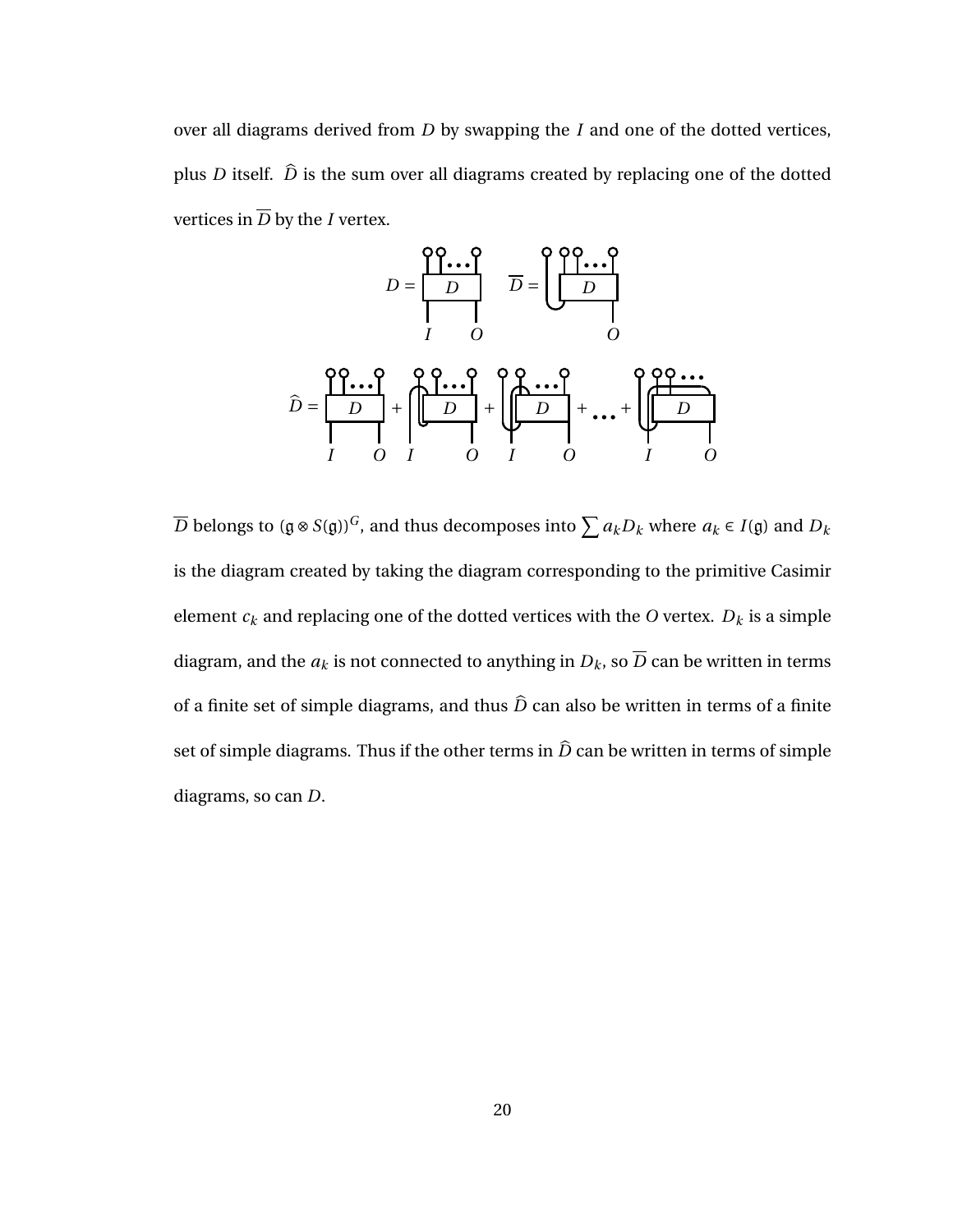## **Chapter 5**

# **Invariant Tensors**

## **5.1 General Statement for most Classical Lie Algebras**

For *A<sup>r</sup>* , *B<sup>r</sup>* and *C<sup>r</sup>* there is a particularly elegant expression for all the elements of the invariant tensors  $(T(g))^G$  coming from the reference representations.

**Theorem 5.1.1** (Invariant Tensors for  $A_r$ ,  $B_r$  and  $C_r$ ). For  $\mathfrak{g} = A_r$ ,  $B_r$  or  $C_r$  *with the corresponding reference representation*  $(V, \pi)$ *, the elements of*  $(T(\mathfrak{g}))^G$  *can be expressed as tensor products of*

$$
tr_V(\pi(X_{\alpha_1})\pi(X_{\alpha_2})\cdots\pi(X_{\alpha_k}))X^{\alpha_1}\otimes X^{\alpha_2}\otimes\cdots\otimes X^{\alpha_k}\in T(\mathfrak{g})
$$

*along with permutations of the indices.*

Diagrammatically, this corresponds to the statement that all diagrams with only adjoint edges leaving the diagram are expressible as loops over the reference repre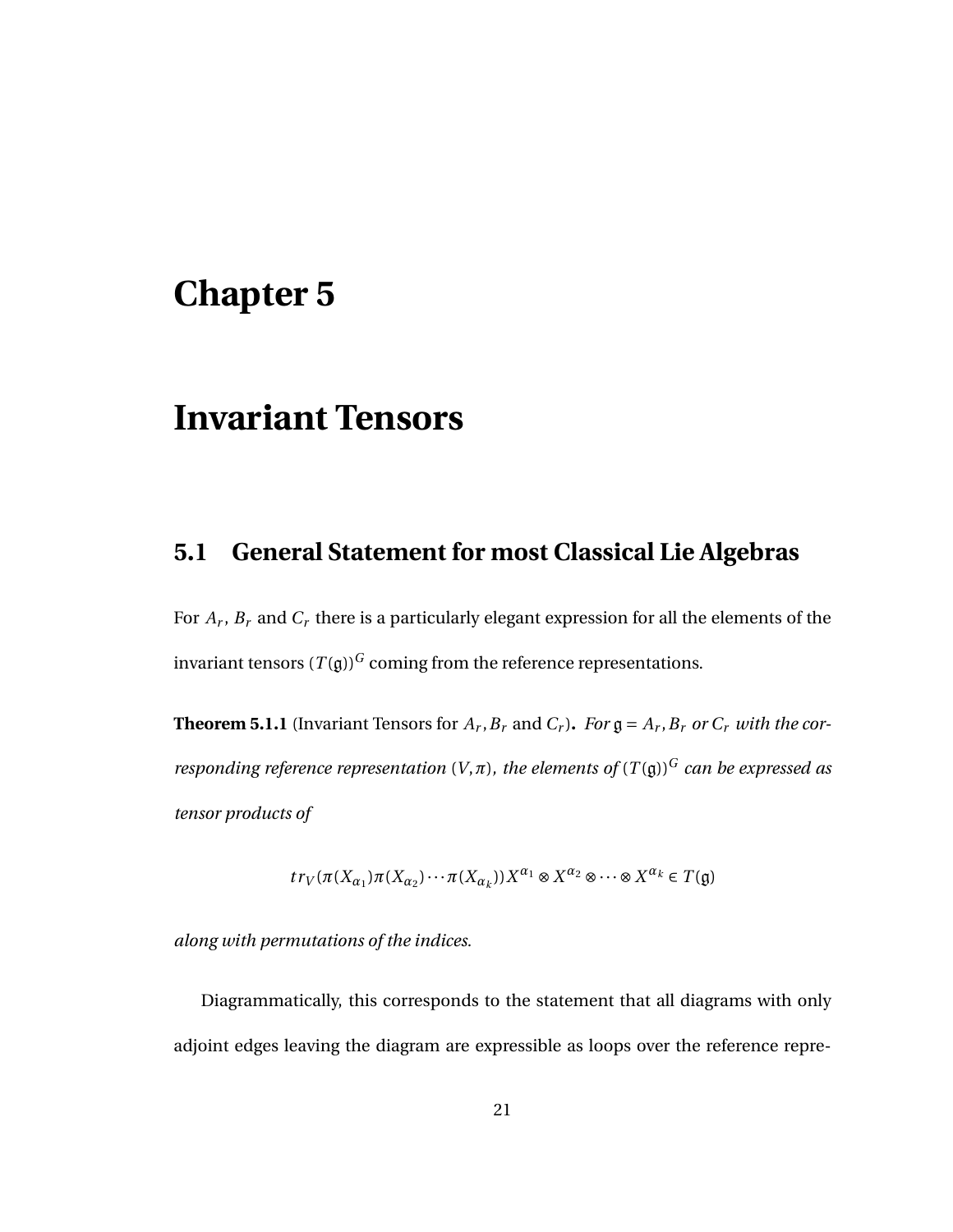sentation with adjoint edges attached, where no two loops are connected by an adjoint edge.

### **5.2** *A<sup>r</sup>*

Any invariant tensor in ⊗*A<sup>r</sup>* can be written in terms of representations of *A<sup>r</sup>* , invariants of those representations, and Clebsches between representations. In turn, any representation of  $A_r$  can be written in terms of  $V$  and  $V^\vee$ , symmetrized and antisymmetrized. Thus we can write any tensor in  $\otimes A_r$  in terms of *V* and the adjoint representation. Diagrammatically, this corresponds to diagrams with only reference and adjoint edges, with all the internal edges written as reference edges and all of the edges leading out of the diagrams being adjoint edges. By the first fundamental theorem of the invariant theory of  $SL(r+1)$  acting on the  $r+1$ -dimensional representation [FH04], the possible vertices are the Clebsches converting between the adjoint representation and  $V \otimes V^{\vee}$ , and the two forms of the Levi-Civita tensor, one with  $r + 1$  reference edges in, the other with  $r+1$  reference edges out, corresponding to tensor that takes  $r+1$  vectors and returns a scalar, and the dual of that tensor. We write the Levi-Civita tensor not as a vertex but as a black bar, following [Cv08]:

$$
\epsilon_{a_1,a_2,\dots,a_{r+1}} = \underbrace{a_1 a_2 \ a_{r+1}} \cdot \cdot \cdot
$$

 $\epsilon$ <sup>v</sup> = <del>አ</del><br>
<del>*∗*···</del>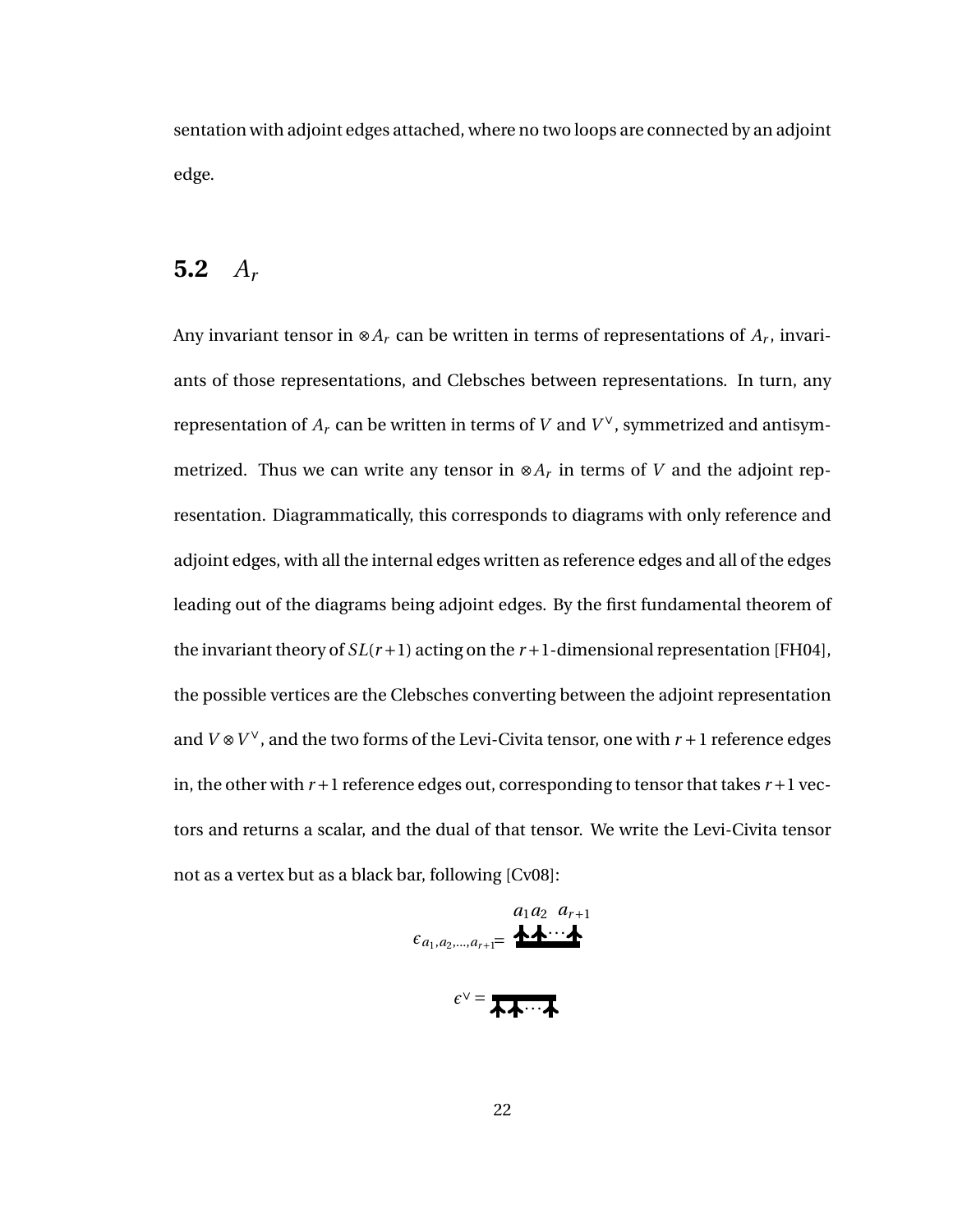Since the only edges that can lead out of the diagram have to be adjoint edges, corresponding to the fact that all of our tensors are in  $T(A_r)$ , any instance of the Levi-Civita tensor in the tensor must be matched by an instance of the dual of the Levi-Civita tensor, as those are the only possible sources and sinks for reference edges. Furthermore, given a Levi-Civita tensor and a dual of the Levi-Civita tensor, we can combine them to yield reference edges without source or sink:

$$
\frac{\frac{1}{2}+\frac{1}{2}-\frac{1}{2}}{\frac{1}{2}+\frac{1}{2}-\frac{1}{2}}=\frac{\frac{1}{2}+\frac{1}{2}-\frac{1}{2}}{\frac{1}{2}+\frac{1}{2}-\frac{1}{2}}
$$

where the black bar across the reference edges on the right side of the previous equation means a full antisymmetrization of the corresponding vectors.

Hence since every Levi-Civita tensor is matched by a dual of the Levi-Civita tensor, we can expand them into reference edges without Levi-Civita tensors. Since these reference edges cannot lead out of the diagram, they must close up. Hence we end up with loops of reference edges with Clebsche vertices attaching these loops to adjoint edges that lead out of the diagram. These are all traces of powers of the adjoint representation over *V*, as claimed.

#### **5.3** *B<sup>r</sup>*

For  $B_r$  we use the  $2r + 1$ -dimensional representation as the reference representation; we have a symmetric form generally called the metric, which we denote by a white circle: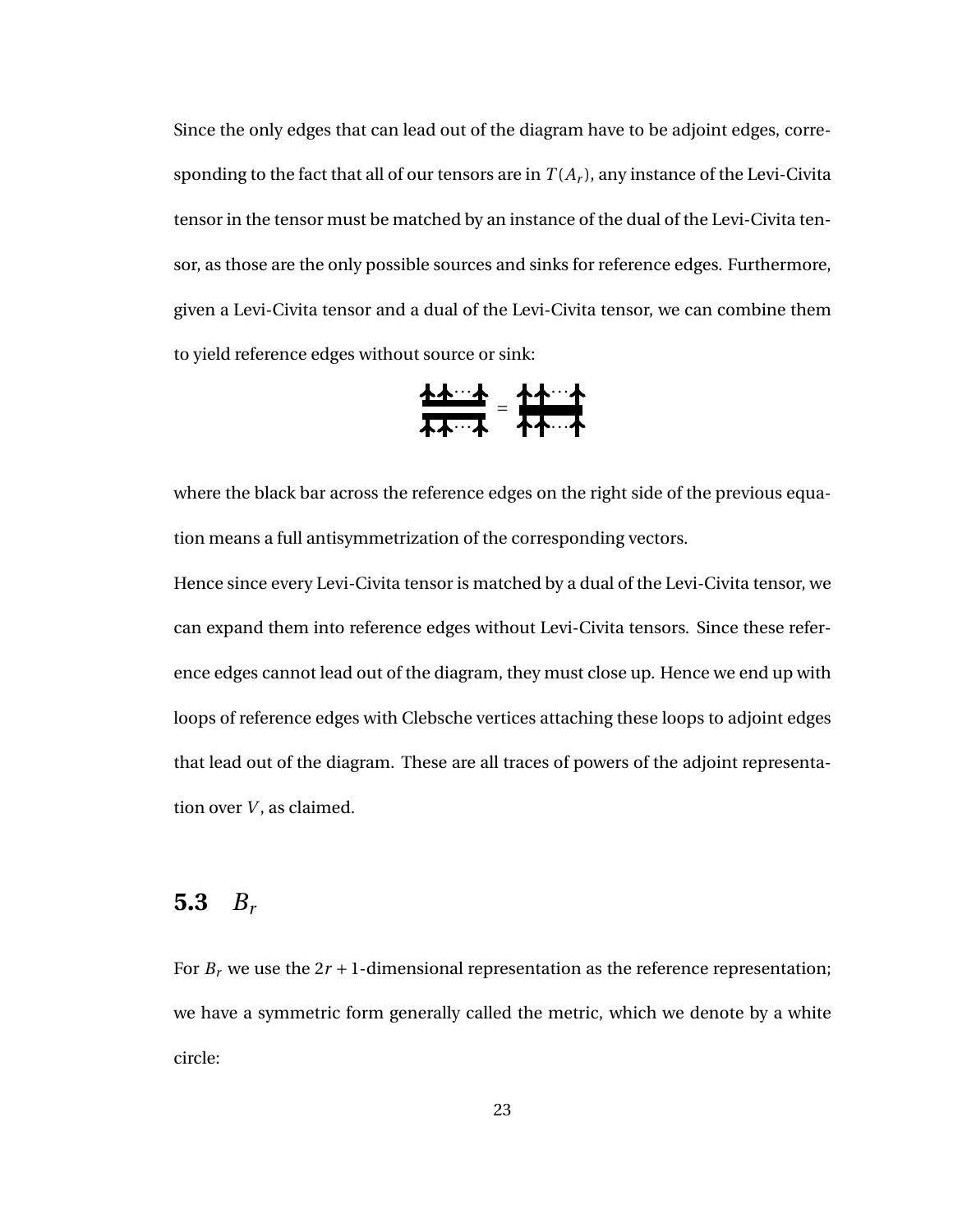$$
g_{ab} = \sum_{a} \delta \phi_{b} = \sum_{b} \delta \phi_{a}
$$
\n
$$
\delta_{a}^{b} = \sum_{a} \delta \phi_{a} \phi_{a}
$$

The invariance of the metric is given by

$$
\mathbf{a} = -\mathbf{b}
$$

Although  $B_r$  has spinor representations, the group that acts on g is  $SO(2r + 1)$  rather than  $Spin(2r+1)$  and hence the invariants must be expressible in terms of representations of  $SO(2r+1)$ , which in turn can be written in terms of the reference representation *V*. Hence we can write all tensors in  $(T(B_r))^{SO(2r+1)}$  as graphs with reference and adjoint edges. By the first fundamental theorem of the invariant theory of  $SO(2r + 1)$ acting on the  $2r + 1$ -dimensional representation [FH04], the relevant vertices are Clebsches between the adjoint and  $V \otimes V^\vee$ , as well as the bilinear form and Levi-Civita tensor for *V*. We will use the bilinear form on *V* to identify *V* with  $V^{\vee}$  and remove the arrows from the reference edges.

Since the tensors have no reference indices, every reference edge must either form a loop or end in a Levi-Civita tensor. Since the Levi-Civita tensors have odd degree, they must appear in pairs, and so again we can cancel them to leave only possible metric forms and dual metric forms. Since the metric form has two edges coming out and no edges going in, for each instance of the metric in the diagram there must be a copy of the dual of the metric form connected to it by a reference edge. The metric form can be moved past an attached adjoint edge at the cost of a sign change, so the metric form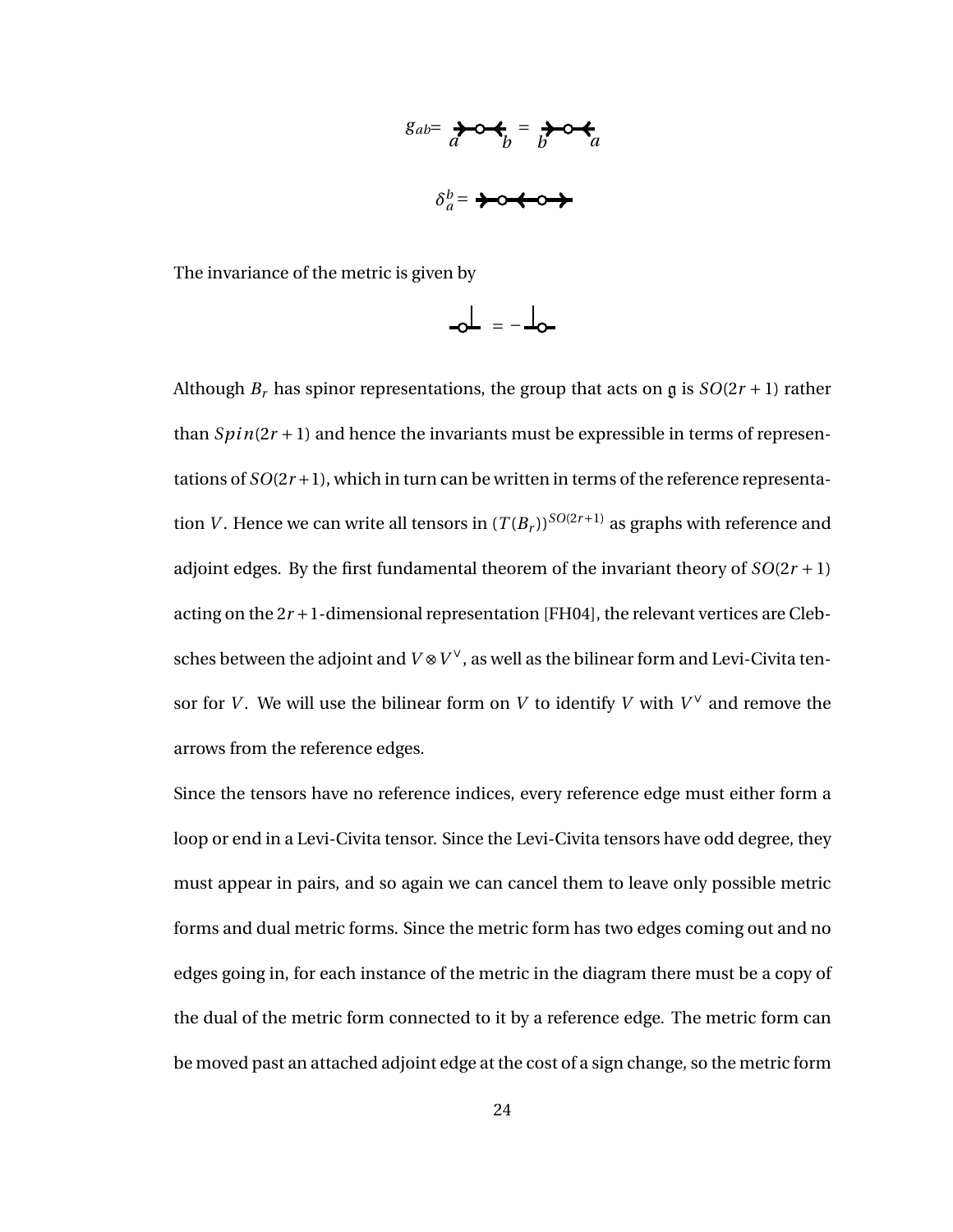and its dual can be placed next to each other and thus cancelled. Hence all instances of the metric forms and its dual can be removed from a diagram in  $(T(B_r))$ <sup>SO(2*r*+1)</sup>, leaving only loops in the reference representation attached to adjoint edges.

### **5.4** *C<sup>r</sup>*

For  $C_r$ , all representations of  $Sp(r)$  can be written in terms of the 2 $r$ -dimensional representation. By the first fundamental theorem of the invariant theory of *SO*(2*r* +1) acting on the  $2r + 1$ -dimensional representation [FH04], the relevant vertices for the  $2r$ dimensional representation are the Clebsches and the symplectic form and its dual. Here we denote the symplectic form by a triangle:

$$
\omega_{ab} = \frac{1}{a} + \frac{1}{b} = -\frac{1}{a} + \frac{1}{b} = -\frac{1}{b} + \frac{1}{a}
$$

The inverse  $\omega^{ab}$  is denoted by a triangle with the arrows pointing away, with the convention:



The invariance of the symplectic form is given by

$$
\blacktriangle \perp = - \blacktriangle \blacktriangle
$$

The Levi-Civita tensor can itself be replaced by a fully antisymmetrized multiple of (*ω*) ⊗*r*

$$
a_1a_2 \quad a_{2r} \quad a_1a_2 \quad a_{2r-1} \quad a_{2r-1}
$$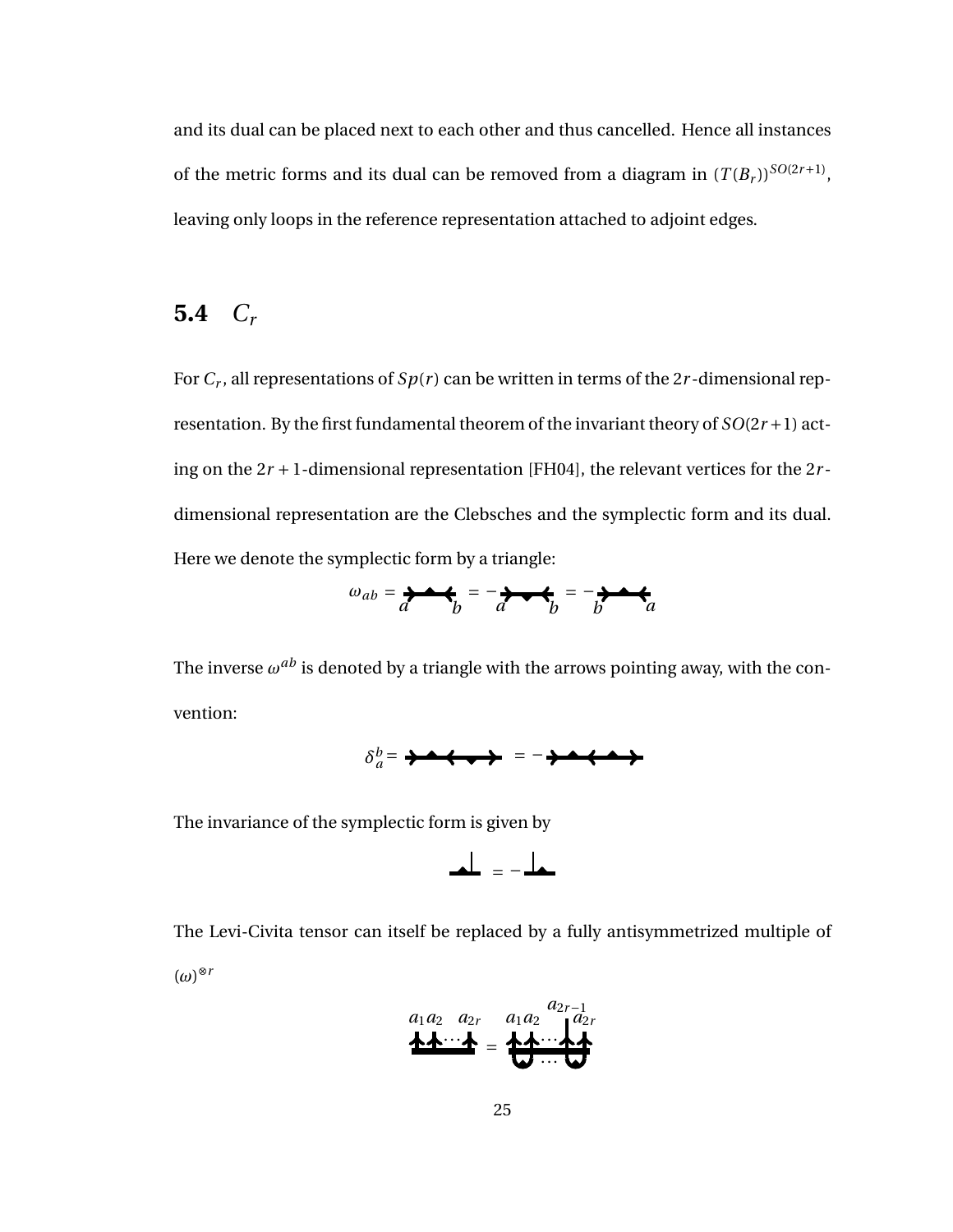where again the black bar on the right indicates full antisymmetrization. Similarly, the dual of the Levi-Civita tensor can be replaced by copies of the dual of the symplectic form. Hence the only relevant invariant is the symplectic form.

Since the symplectic form has two edges coming out and no edges going in, for each instance of the symplectic in the diagram there must be a copy of the dual of the symplectic form connected to it by a reference edge. The symplectic form can be moved past an attached adjoint edge at the cost of a sign change, so the symplectic form and its dual can be placed next to each other and thus cancelled. Hence all instances of the symplectic forms and its dual can be removed from a diagram in  $(T(C_r))^{Sp(r)}$ , leaving only loops in the reference representation attached to adjoint edges.

#### **5.5 Other simple Lie algebras**

For *D<sup>r</sup>* , the Levi-Civita tensor does not need to appear in pairs since it has an even number of reference edges attached to it. Hence there are invariants of *D<sup>r</sup>* that are not traces over the reference representation, including one of the primitive Casimir operators. While for  $r = 2k + 1$  the set of primitive Casimir operators for  $D<sub>r</sub>$  can be expressed as traces in one of the spins representations, for *r* even there are two degree *r* primitive Casimir operators, and since there is up to scaling only one possible degree *r* fully symmetrized trace in any single representation, there cannot be a single representation for which all of the invariant tensors in  $(T(D_r))^{SO(2r)}$  can be expressed via traces. The invariant tensors of  $D<sub>r</sub>$  can be described similarly to those of the other classical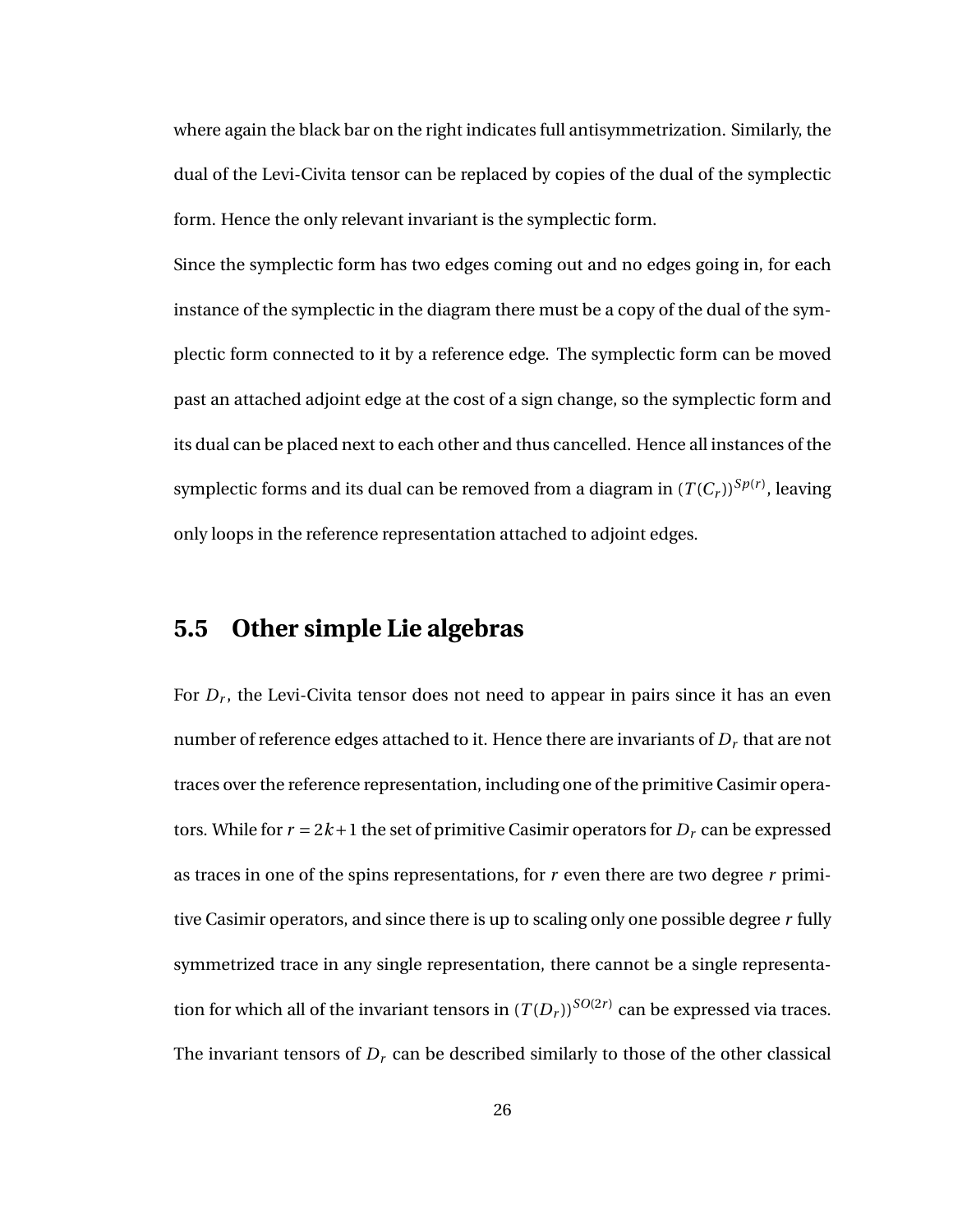Lie algebras, but due to these complications will be handled in the chapter on *D<sup>r</sup>* . For the exceptional Lie algebras, the author conjectures that the statement given above does hold for them, but the above methods for showing such do not work due to the existence of higher-order invariants in their reference representations that do not vanish as simply as the ones for  $A_r$ ,  $B_r$  and  $C_r$ .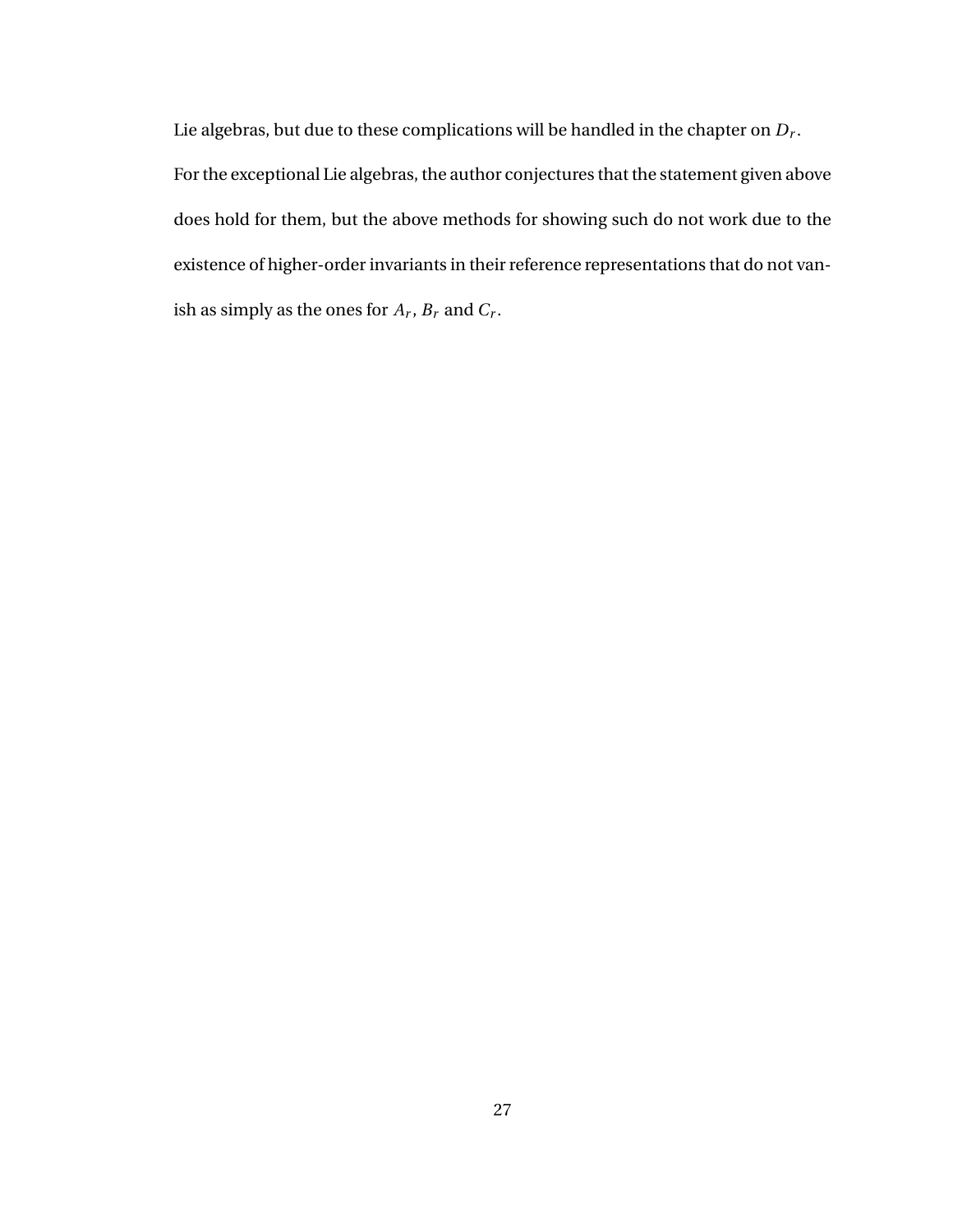# **Chapter 6**

# **The** *A<sup>r</sup>* **case**

As an example, we will use the case of *A*3, as *A*<sup>1</sup> and *A*<sup>2</sup> have been fully worked out in [Ro01].

## **6.1 Diagrams for** *A<sup>r</sup>*

The reference representation *V* of  $A_r$  we take to be the  $r + 1$ -dimensional representation.  $A_r$  has exponents  $e_i = i$  and primitive Casimir operators all of the form  $c_i =$  $tr_V(M_d^{e_i+1})$  $\frac{e_i+1}{d}$ ):

$$
c_k = \sum_{k=1}^{k+1}
$$

In our example, *A*<sup>3</sup> has exponents 1, 2 and 3, and has primitive Casimir elements of degree 2, 3 and 4.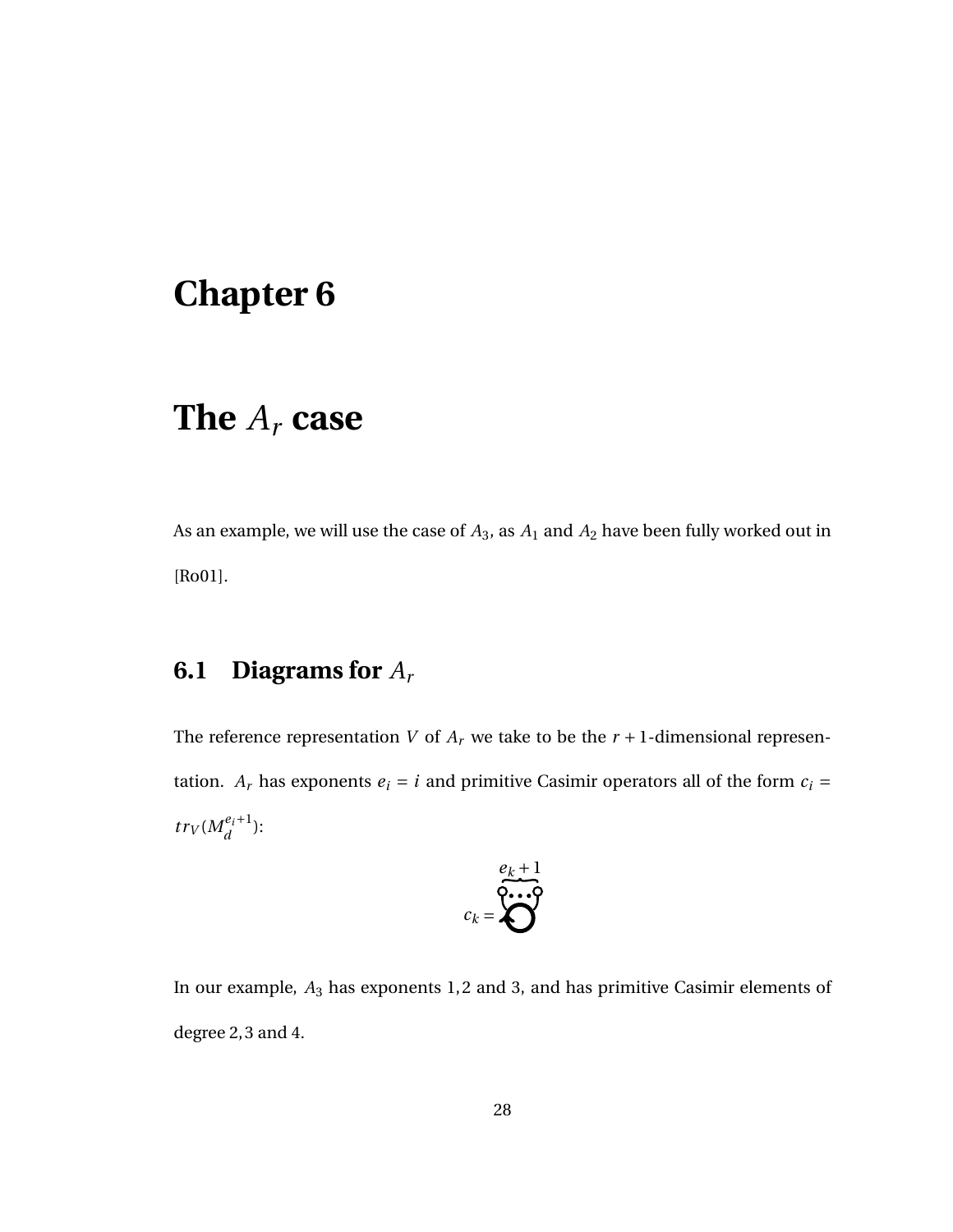The projection from  $V \otimes V^\vee$  to the adjoint representation can be represented diagrammatically as



which corresponds to removing the trace from a tensor in  $V \otimes V^\vee$ .

## **6.2 Structure of the Family Algebra**

The family algebra is generated as an algebra over  $I(\mathfrak{g})$  by the following pieces, written in diagrammatic notation:

**Theorem 6.2.1** (**Generators**'). *The family algebra*  $C_g(A_r)$  *is generated over*  $I(A_r)$  *by the following:*

$$
M = \frac{1}{2} \bigotimes_{I}^{2} -\frac{1}{2} \bigotimes_{I}^{2} R_{2} = \bigotimes_{I}^{2} + \bigotimes_{I}^{2}
$$

$$
S = \bigcap_{I}^{2} \bigcap_{O}^{2}
$$

However, the relations in terms of these generators are fairly ugly. In particular, the relations for powers of *M* and *R*<sup>2</sup> are complicated. Instead, we replace *M* and *R*<sup>2</sup> with the following:

**Theorem 6.2.2** (**Generators**). *The family algebra*  $C_g(A_r)$  *is generated over*  $I(A_r)$  *by the following:*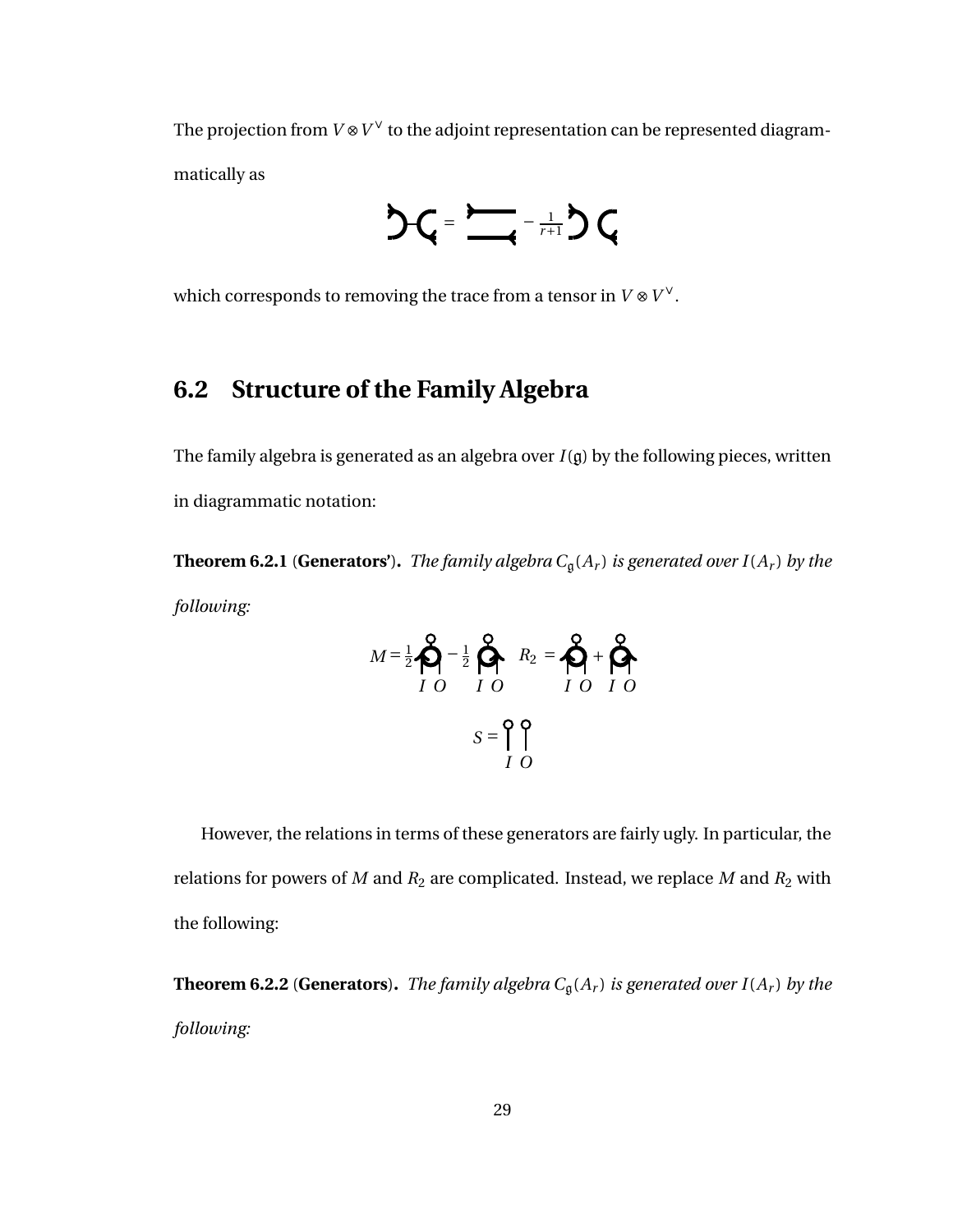$$
K = \bigotimes_{I O}^{Q} L = \bigotimes_{I O}^{Q}
$$

Note that  $K = \frac{R_2}{2}$  $\frac{R_2}{2}$  + *M* and *L* =  $\frac{R_2}{2}$  $\frac{R_2}{2}$  – *M*, so the algebra generated by *M*,  $R_2$  and *S* is isomorphic to the algebra generated by *K*,*L* and *S*.

For the relations, first we define the following elements:

$$
K_k = \begin{array}{ccc} & & k \\ \hline \bullet & \bullet & \bullet \\ \hline I & O \end{array} \quad L_k = \begin{array}{ccc} & k \\ \hline \bullet & \bullet & \bullet \\ \hline I & O \end{array}
$$

As will be shown,  $K_k$  and  $L_k$  are expressible in terms of  $K, L$  and  $S$  in a uniform manner. Then for all  $r$ , we get the following relations:

**Theorem 6.2.3** (**Relations**)**.** *The following relations are sufficient for defining the family algebra with the generators above*

$$
KL = LK, KS = LS, SK = SL
$$

$$
SK_m L_n S = (c_{m+n+1} - \frac{1}{r+1} c_m c_n) S
$$
  

$$
K_{r+1} = \sum_{k=0}^{r-1} d_{r-k+1} K_k, L_{r+1} = \sum_{k=0}^{r-1} d_{r-k} L_k
$$
  

$$
\sum_{l=0}^{r} K^{r-l} L^l = \sum_{k=0}^{r-2} d_{r-k} \sum_{l=0}^{k} K^{k-l} L^l
$$

Note that these relations are not independent. The  $SK_mL_nS$  relations become redundant when  $m + n > r$ . The  $K_{r+1}$  relation minus the  $L_{r+1}$  relation gives the  $K^k L^l$ relation times *K* − *L*, and hence the three relations are not independent. We present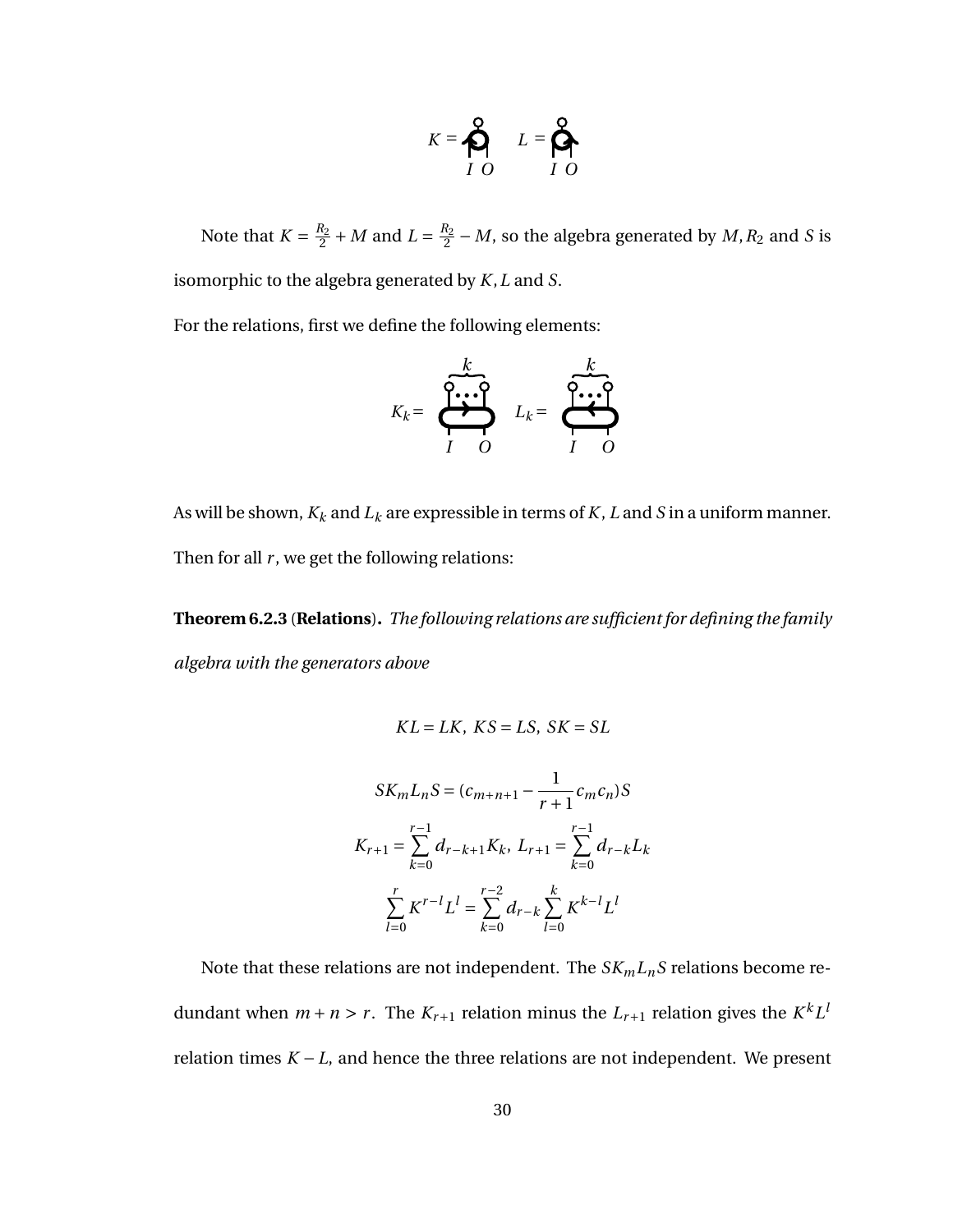both the  $K_{r+1}$  and the  $L_{r+1}$  relation because each of them is easier to prove individually than any linear combination of them that isn't a multiple of the  $K^kL^l$  relation. In our example, the *r* -dependent relations become

$$
SK_mRl_nS = (c_{m+n-1} - \frac{c_m c_n}{4})S
$$
  

$$
Lk_4 = d_2K_2 + d_3K + d_4, L_4 = d_2L_2 + d_3L + d_4
$$
  

$$
K^3 + K^2L + KL^2 + L^3 = d_2(K + L) + d_3
$$
  
Here  $d_2 = c_1/2$ ,  $d_3 = c_2/3$  and  $d_4 = \frac{c_3}{4} - \frac{c_1^2}{8}$ .

#### **6.3 Sufficiency of the Generators**

As shown in the previous chapter, all of our elements of  $(\otimes A_r)^{A_r}$  are tensor products of traces, so our family algebra elements are thus all tensor products of traces. We now consider our three types of univalent vertices, the *I*, *O* and dotted vertices. A trace with only dotted vertices on the ends of the attached adjoint edges is an element of  $I(A_r)$ , so we only have to generate the connected components of the diagram with the *I* or *O* vertices. But as we saw, the only diagrams we need are those whose connected components are traces. Thus we need to generate all diagrams where both the *I* and the *O* vertices are connected to the same trace, and all diagrams where they're connected to different traces.

First we show that, given  $K_k$  and  $L_k$  for all  $k$ , we can generate an element where the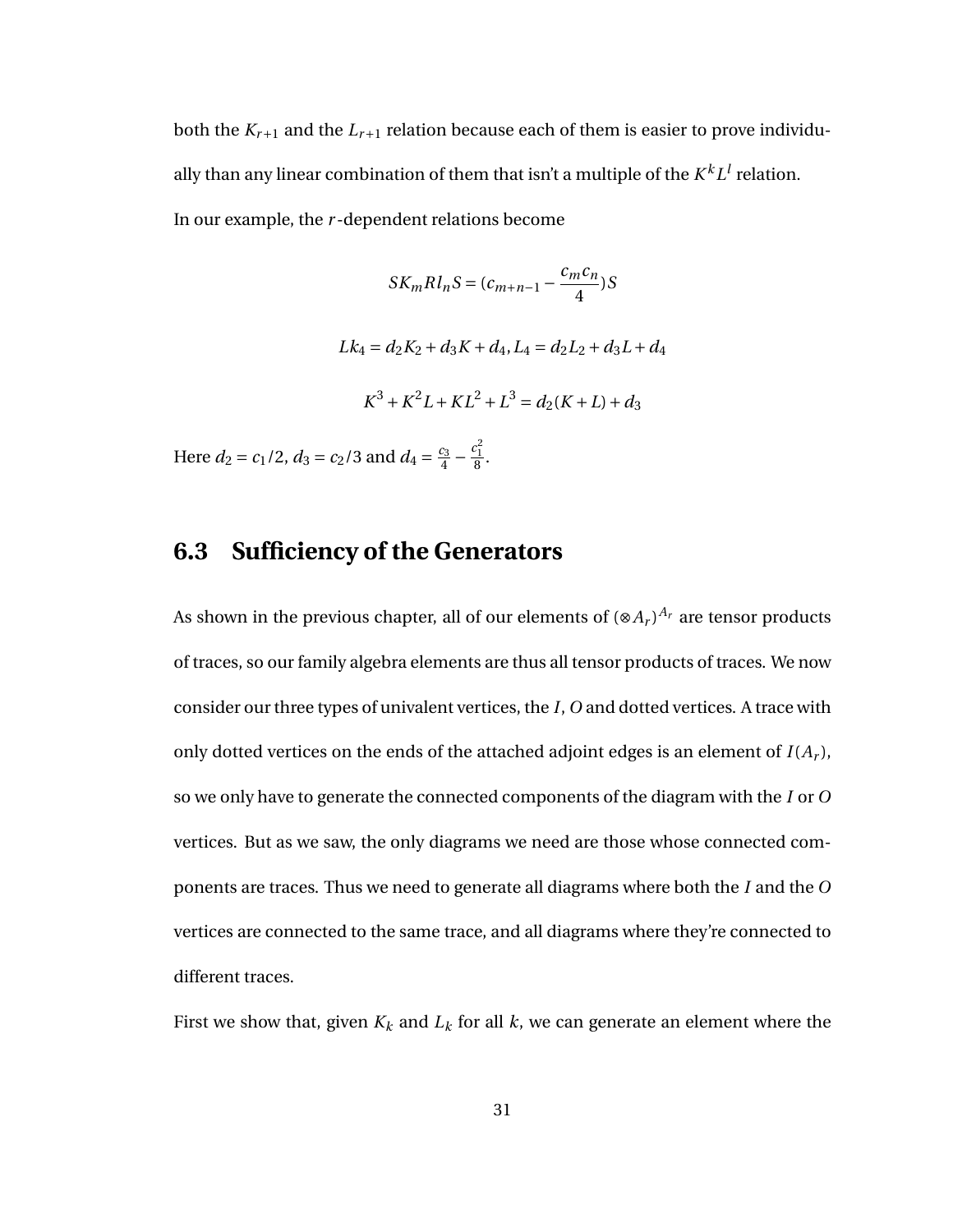*I* vertex is connected to a trace of degree *m* and the *O* vertex is connected to another trace of degree *n*, the two traces being distinct connected components:



Note that for a trace connected to the *I* vertex but not the *O* vertex, the direction of the arrow is irrelevant, since all of the dotted vertices are symmetrized over. Similarly, for a trace connected to the *O* vertex but not the *I* vertex, the direction of the arrow is irrelevant. Hence  $K_{m-1}S = L_{m-1}S$  and  $SK_{n-1} = SL_{n-1}$ . Now we show that *K<sup>k</sup>* and *L<sup>k</sup>* can be generated via *K*,*L* and *S*. We shall show the deriva-

tion for  $K_k$ ; the  $L_k$  case is analogous.

**Lemma 6.3.1.**  $K_k$  *can be generated over*  $I(A_r)$  *by K and S* 

We first note that  $K_1 = K$ , and then proceed by induction.

We assume that we can generate  $K_m$ ,  $K_n$ ,  $K_{m-1}$  and  $K_{n-1}$ , and now we show that we can generate *Km*+*n*:

$$
K_m K_n = \underbrace{\underbrace{\overbrace{\begin{array}{c}\n m \\
m \\
m \\
m \\
m\n \end{array}}}_{I_m \qquad n \qquad O}_{n \qquad O}}_{= \underbrace{\overbrace{\begin{array}{c}\n m \\
m \\
m \\
m \\
m \\
m+n - \frac{1}{r+1}K_{m-1}SK_{n-1}}\n\end{array}}_{= K_{m+n} - \frac{1}{r+1}K_{m-1}SK_{n-1}} \underbrace{\overbrace{\begin{array}{c}\n m \\
m \\
m \\
m \\
m \\
m\n \end{array}}_{I}}_{= K_{m+n} - \frac{1}{r+1}K_{m-1}SK_{n-1}}
$$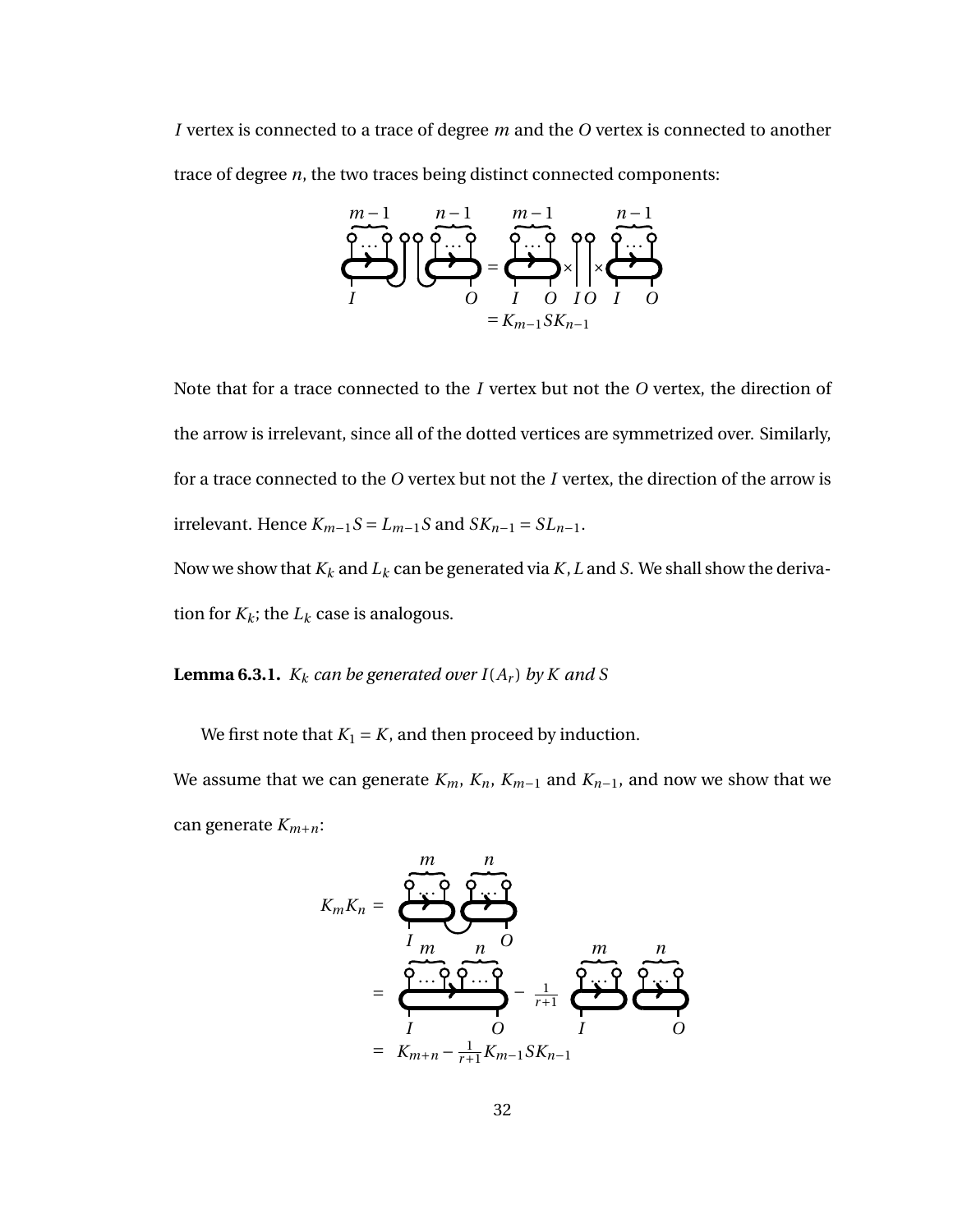The second line uses the projection from  $V \otimes V^{\vee}$  to the adjoint representation to remove the internal adjoint edge. Thus we can write

$$
K_{m+n} = K_m K_n + \frac{1}{r+1} K_{m-1} S K_{n-1}
$$

So thus we can generate  $K_k$  for all  $k$ .

Finally, we just have to generate all of the other diagrams where both the *I* and *O* vertices are connected to the same trace. These are all traces where the reference edge attaches to the *I* vertex, then to *m* dotted vertices, then to the *O* vertex, and then to *n* vertices.



The first term in the last line is precisely what we want, and both *KmL<sup>n</sup>* and the last term, *Km*−1*SLn*−1, can be generated from *K*,*L* and *S* by assumption. Hence our generators are sufficient to generate the whole family algebra.

## **6.4 Proof of the Relations**

We have already seen that the relations *K S* = *LS* and *SK* = *SL* hold, as special cases of  $K_m S = L_m S$  and  $S K_n = S L_n$ . Now we can prove the other relations. We start with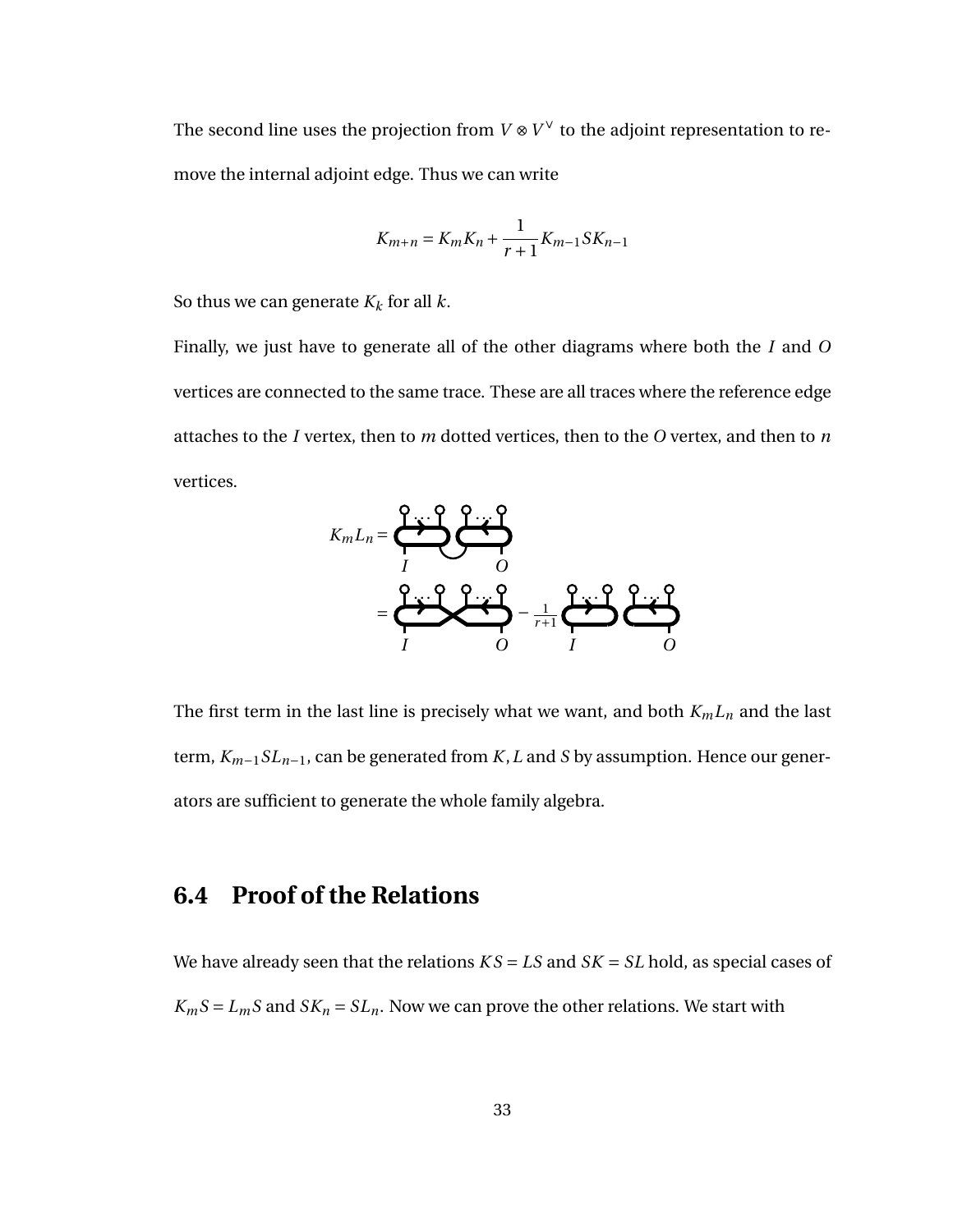

where the traces in the second term of the last expression have only two adjoint edges attached, and hence by our normalization become just adjoint edges.

*LK* differs only in the direction of the arrows on in the first term, so we end up with a trace attached to the *I* vertex, then a dotted vertex, then the *O* vertex, and then another dotted vertex. But the dotted vertices are interchangeable, so which of the two dotted vertices we pass through first doesn't matter. Hence the direction of the arrow doesn't matter and so  $KL = LK$ .

The  $SK_mL_nS$  relation follows from the expression for the product of  $K_mL_n$  computed above:

$$
SK_mL_nS = \left(\left(\frac{\sum_{i=1}^{n} \sum_{i=1}^{n} \sum_{j=1}^{n} \sum_{j=1}^{n} \sum_{j=1}^{n} \sum_{j=1}^{n} \sum_{j=1}^{n} \sum_{j=1}^{n} \sum_{j=1}^{n} \sum_{j=1}^{n} \sum_{j=1}^{n} \sum_{j=1}^{n} \sum_{j=1}^{n} \sum_{j=1}^{n} \sum_{j=1}^{n} \sum_{j=1}^{n} \sum_{j=1}^{n} \sum_{j=1}^{n} \sum_{j=1}^{n} \sum_{j=1}^{n} \sum_{j=1}^{n} \sum_{j=1}^{n} \sum_{j=1}^{n} \sum_{j=1}^{n} \sum_{j=1}^{n} \sum_{j=1}^{n} \sum_{j=1}^{n} \sum_{j=1}^{n} \sum_{j=1}^{n} \sum_{j=1}^{n} \sum_{j=1}^{n} \sum_{j=1}^{n} \sum_{j=1}^{n} \sum_{j=1}^{n} \sum_{j=1}^{n} \sum_{j=1}^{n} \sum_{j=1}^{n} \sum_{j=1}^{n} \sum_{j=1}^{n} \sum_{j=1}^{n} \sum_{j=1}^{n} \sum_{j=1}^{n} \sum_{j=1}^{n} \sum_{j=1}^{n} \sum_{j=1}^{n} \sum_{j=1}^{n} \sum_{j=1}^{n} \sum_{j=1}^{n} \sum_{j=1}^{n} \sum_{j=1}^{n} \sum_{j=1}^{n} \sum_{j=1}^{n} \sum_{j=1}^{n} \sum_{j=1}^{n} \sum_{j=1}^{n} \sum_{j=1}^{n} \sum_{j=1}^{n} \sum_{j=1}^{n} \sum_{j=1}^{n} \sum_{j=1}^{n} \sum_{j=1}^{n} \sum_{j=1}^{n} \sum_{j=1}^{n} \sum_{j=1}^{n} \sum_{j=1}^{n} \sum_{j=1}^{n} \sum_{j=1}^{n} \sum_{j=1}^{n} \sum_{j=1}^{n} \sum_{j=1}^{n} \sum_{j=1}^{n} \sum_{j=1}^{n} \sum_{j=1}^{n} \sum_{j=1}^{n} \sum_{j=1}
$$

The contents of the parentheses, being unconnected to the *I* and *O* vertices, is an element of  $I(A_r)$ , and counting the dotted vertices coming off each trace gives a factor of  $c_{m+n-1} - \frac{1}{r+1}c_m c_n$ .

The other relations mentioned follow from variations of the Cayley-Hamilton identity. Since the reference representation is  $r + 1$ -dimensional, for any  $X \in A_r$  we have a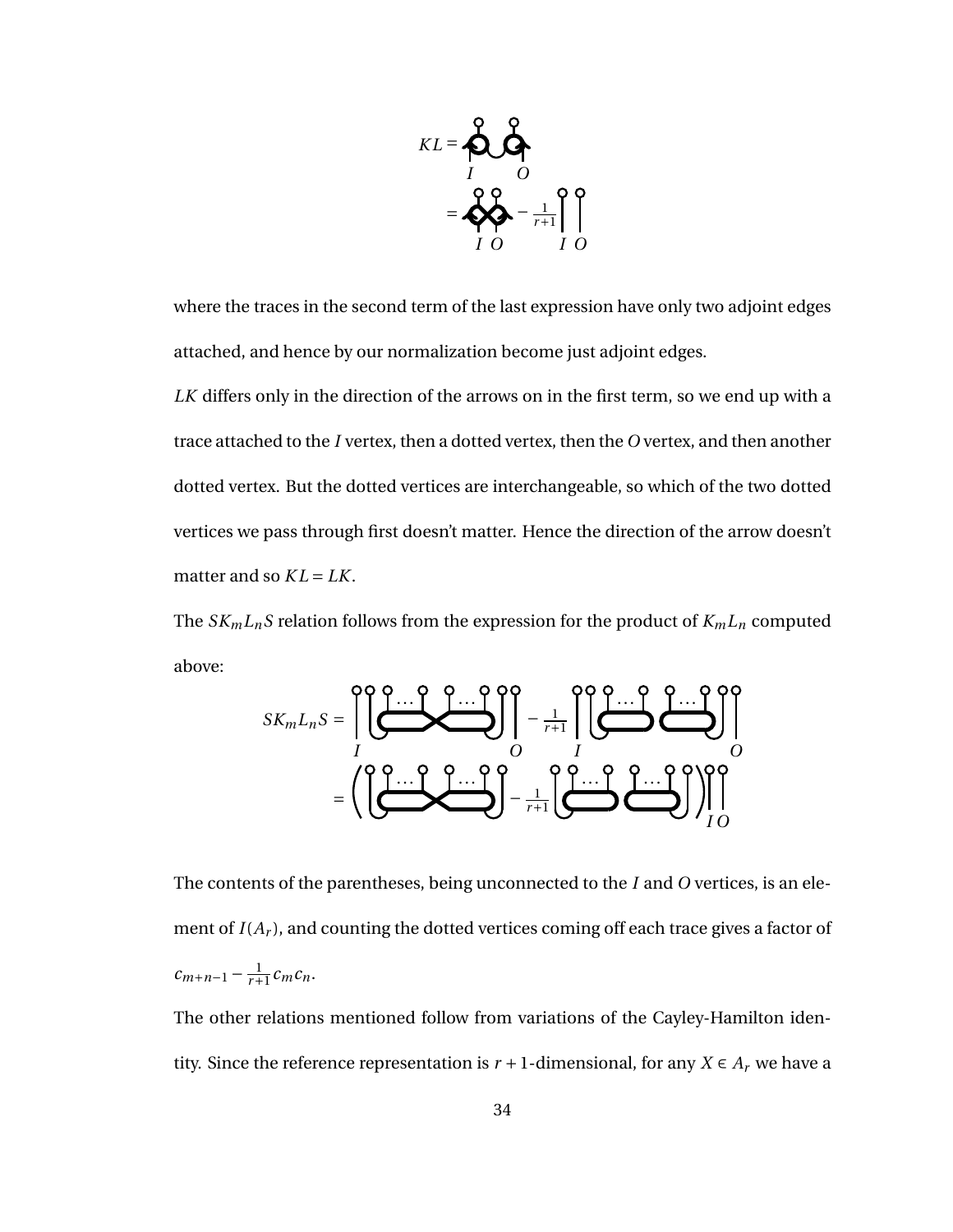relation

$$
[\pi(X)]^{r+1} = \sum_{k=0}^{r} d_{r+1-k}(X) [\pi(X)]^{k}
$$

where  $d_k$  is a degree  $k$  polynomial of the entries of  $\pi(X)$ . Thus for the matrix  $M_d =$  $\pi(X_\alpha) \otimes X^\alpha$ , we get a relation

$$
M_d^{r+1} = \sum_{k=0}^r d_{r+1-k} M_d^k
$$

where now  $d_k$  is an element of  $I(A_r)$ .

Diagrammatically, this translates as

$$
\overbrace{Q\cdots Q}^{r+1} = \sum_{k=0}^{r} d_{r+1-k} \overbrace{Q\cdots Q}^{k}
$$

Now we note that  $K_k$  contains a reference line attached to  $k$  dotted vectors, and so for  $K_{r+1}$  we can make the above replacement. This yields the relation

$$
K_{r+1} = \sum_{k=0}^{r} d_{r+1-k} K_k
$$

And similarly for *Lr*+1.

The final relation comes from the decomposition of  $tr(M_d^{r+2})$  into primitive Casimir operators. We have the following relation, mentioned in the section on Casimir operators:

$$
0 = \sum_{n_j m_j = r+2} \prod_j \frac{1}{m_j!} \left( -\frac{tr(M_d^{n_j})}{n_j} \right)^{m_j}
$$

The coefficient of  $tr(M_d^{r+2})$  on the right side is  $-1$ , so this gives an expression for *tr*( $M_d^{r+2}$ ) in terms of the primitive Casimir operators, recalling that  $tr(M_d^{k+1}) = c_k$  for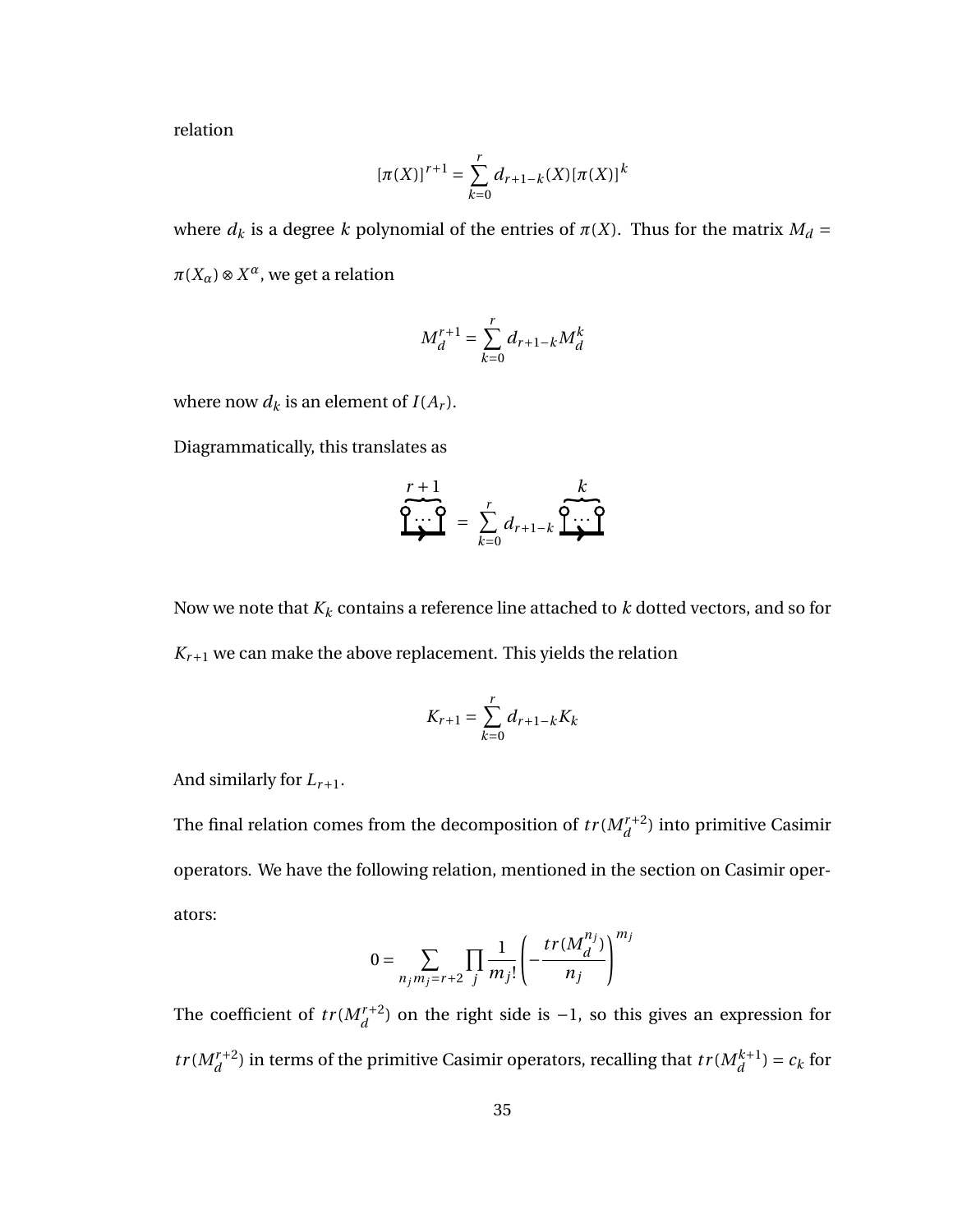$1 \leq k \leq r$ .

We can translate this fact into one about the family algebra by writing all of the traces as diagrammatic traces, connected only to dotted vertices, and then for each diagram writing out all the ways to replace a dotted vertex by the *I* vertex and another dotted vertex by the *O* vertex. This is equivalent to taking derivatives with respect to the vectors corresponding to the edges connected to the *I* and *O* vertices.

Given a trace of degree *d* with only dotted vertices, there are *d* ways to replace one dotted vertex by the *I* vertex, and all the ways yield the same diagram. Given a product of traces with only dotted vertices, the number of ways to replace a dotted vertex by the *I* vertex is equal to the total degree of the product, with each trace of degree *d<sup>i</sup>* yielding  $d_i$  identical diagrams.

Given a trace with the *I* vertex and *d* − 1 dotted vertices, there are now *d* − 1 ways to replace a dotted vertex by the *O* vertex. Given a product of traces with one vertex being the *I* vertex and the rest dotted, the number of ways to replace a dotted vertex by the *O* vertex is the degree of the product (which only counts the dotted vertices). Note that we have two possibilities here: the *O* vertex could be on the same or on a different trace as the *I* vertex.

Using the fact that

$$
d_k = \sum_{m_i n_i = k} \prod_i \frac{1}{m_i!} \left( -\frac{tr(M_d)^{n_i}}{n_i} \right)^{m_i}
$$

for  $k \le r + 1$ , we get that the sum is thus

$$
0 = \sum_{i,j} d_{r-i-j-2} K_i S L_j + \sum_{i,j} d_{r-i-j} Q_{i,j}
$$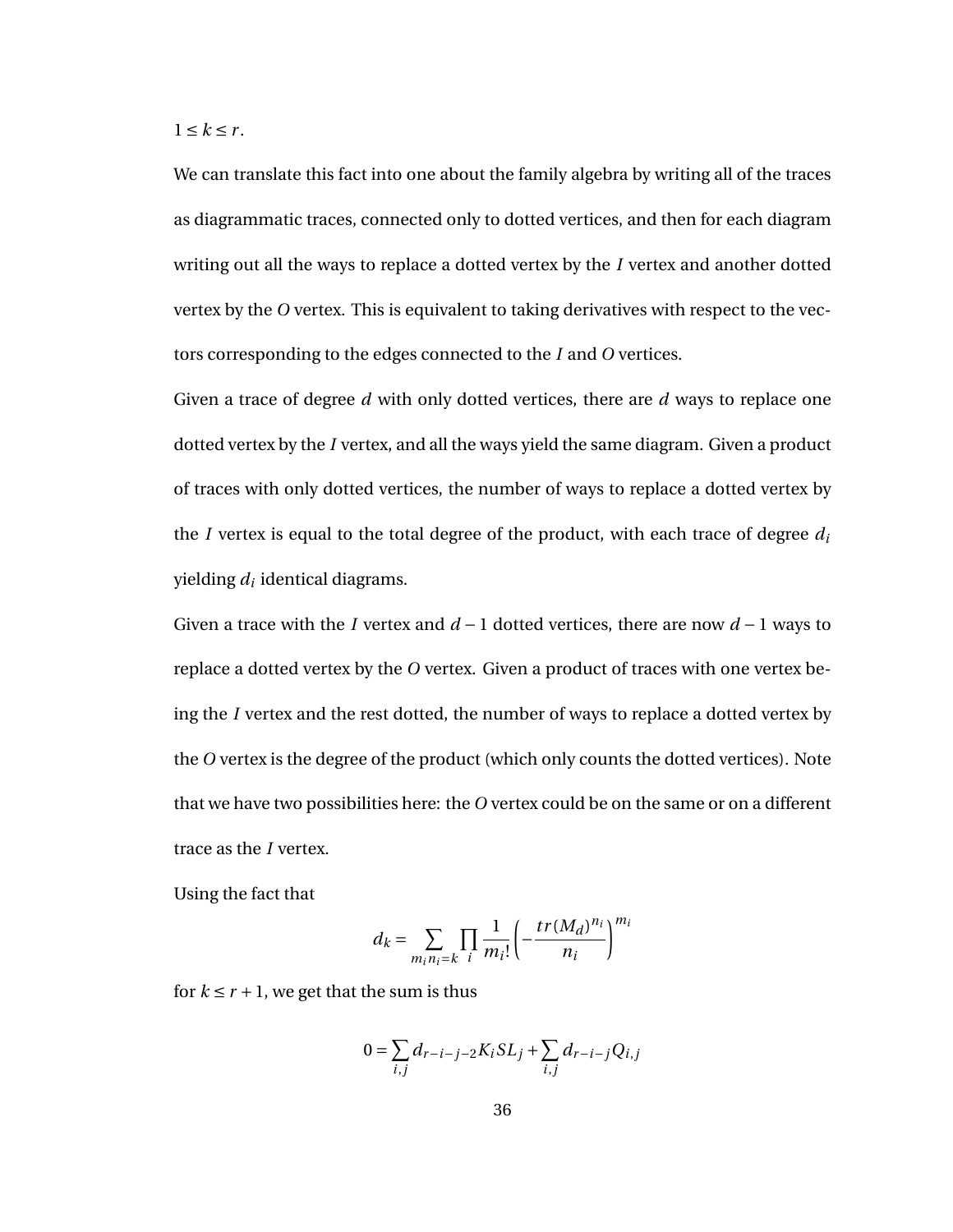where*Qi*,*<sup>j</sup>* is a trace connected to the *I* vertex, then *i* dotted vertices, then the *O* vertex, and then *j* dotted vertices, which we saw above can be written as

$$
K_i L_j + \frac{1}{r+1} K_{i-1} SL_{j-1}
$$

Writing out *K<sup>m</sup>* and *L<sup>n</sup>* in terms of *K*,*L* and *S*, we get that all of the terms involving *S* automatically cancel out, leaving the relation

$$
\sum_{k=0}^{r} K^{k} L^{r-k} = \sum_{j=0}^{r-2} d_{r-j} \sum_{k=0}^{j} K^{k} L^{j-k}
$$

#### **6.5 The Sufficiency of the Relations**

Here we show that the relations listed above are sufficient to determine the algebra, i.e. that any further relations on the algebra can be derived from the relations already given.

**Lemma 6.5.1.** *No monic polynomial in K* + *L with coefficients in I*(g) *and degree less than r can vanish.*

*Proof.* If we consider  $K^k L^{m-k}$ , lower the raised coordinate using the Killing form, and then symmetrize over all of the indices, coordinate or otherwise, we end up with a polynomial in Casimir elements of degree *m* +2 including a term of *cm*+<sup>2</sup> and all other terms products of Casimir elements of lower degree.

Now suppose that we have a monic polynomial in *K* + *L* with coefficients in *I*(g) and degree *m* less than *r*. Then the leading terms, i.e. the terms involving no nontrivial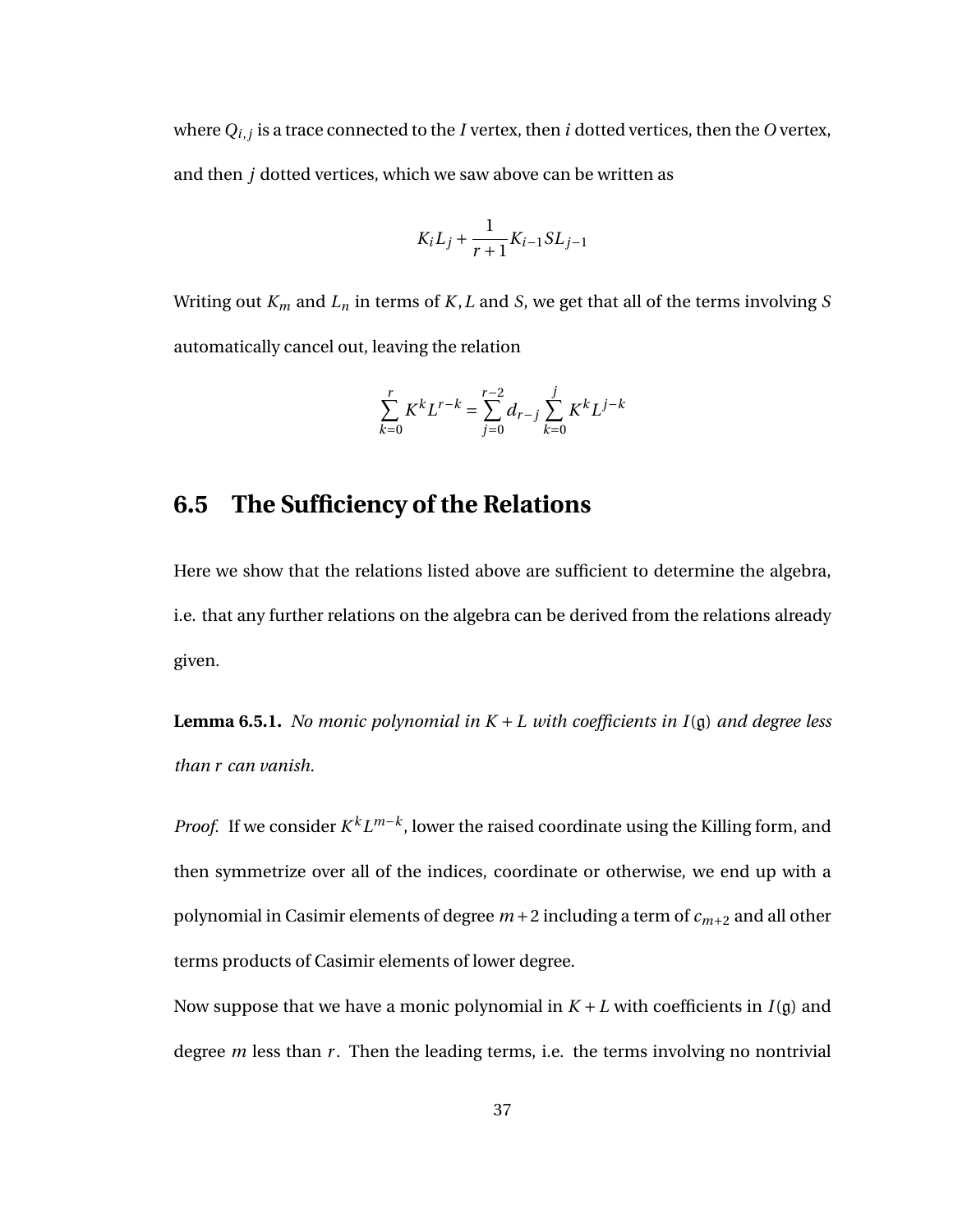Casimir elements, has positive coefficients for all terms of the form  $K^k L^{m-k}$  and thus the symmetrization of this polynomial then yields a polynomial in Casimir elements with nonvanishing  $c_{m+2}$  coefficient.

Since  $m < r$ , we have that  $m+2 < r+2$  and hence  $c_{m+2}$  is algebraically independent of the Casimir elements of lower degree; hence the symmetrization cannot vanish, and hence the polynomial in  $(L + R)$  cannot vanish.  $\Box$ 

Consider now the  $K^kL^l$  relation. The leading term is

$$
\sum_k K^k L^{r-k}
$$

and hence multiplying this leading term by  $(K + L)^m$  yields a polynomial in *K* and *L* that only has positive coefficients. In particular, the term  $K^r L^m$  has positive coefficient in this polynomial. For  $m \le r$ , neither  $K^r$  nor  $L^m$  can be reduced by the  $K_{r+1}$  or *Lr*+<sup>1</sup> relations.

Hence we get that for  $m < r$  ,  $(K+L)^m$  times the  $K^kL^l$  relation yields a relation in each degree greater than *r* − 1 that cannot be deduced from the other relations. Since no polynomial in  $K + L$  vanishes for degree less than  $r$ , we get that the relations of the form  $(K+L)^m$  times the  $K^kL^l$  relation are themselves linearly independent from one another over  $I(g)$ . We also get a relation in degree 2r by squaring the  $K^kL^l$  relation, and this one is also linearly independent from the other relations since the  $K^kL^l$  relation is itself a polynomial in *K* and *L* that is linearly independent from all polynomials in  $K + L$ , just by comparing leading coefficients.

Now we show that there cannot be any other relations that are not in the ideal gener-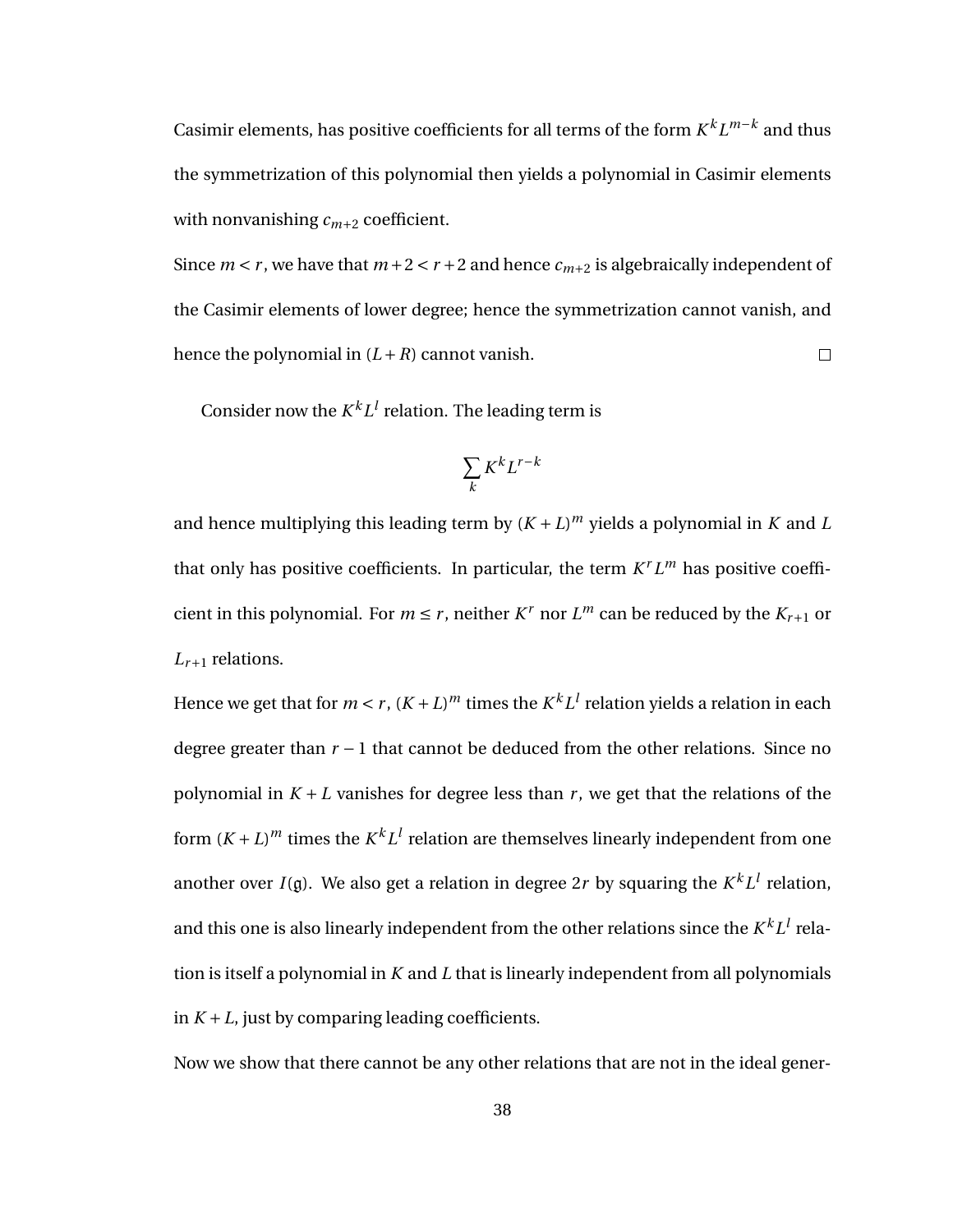ated by the ones listed. We do so by counting the number of *I*(g)-linearly independent monomials.

Note that since  $KS = LS$ , we can write  $K^rS = \frac{1}{r+1}\sum_{r=1}^{n}$ *k*  $K^k L^{r-k} S$ . Hence, using the  $K^k L^l$ relation, we can reduce *L <sup>r</sup> S* to terms involving nontrivial Casimir elements. Hence we get that  $K^rSL^l$  is not linearly independent over  $I(\mathfrak{g})$  from terms of lower degree. Similarly,  $K^k SL^r$  cannot be linearly independent.

Thus we get that our linearly independent monomials are  $K^kSL^l$  for  $0\leq k,l\leq r-1$  and  $K^k L^l$  for  $0 \le k, l \le r$ , minus one in each degree between *r* and 2*r* since  $(K + L)^m$  times the  $K^k L^l$  relation gives  $K^r L^m$  in terms of other monomials.

This yields a total of  $2r^2 + r$  terms not known to be linearly dependent. If there are more relations, then there will be fewer linearly independent terms.

The dimension formula for family algebras tells us that we should be getting

$$
dim_{I(\mathfrak{g})}C_{\mathfrak{g}}(\mathfrak{g})=\sum_{\lambda\in Wt(\mathfrak{g})}m_{\mathfrak{g}}(\lambda)^2
$$

For the adjoint representation, the weights with non-zero multiplicity are the roots, each with multiplicity 1, and 0, with multiplicity equal to the rank of the algebra. This gives us  $r(r+1) + r^2 = 2r^2 + r$ . Hence, since the relations given above limit us to at most  $2r^2 + r$  linearly independent elements and any further relations would reduce that number, there cannot be any more relations.

Thus we can determine an *I*(g)-linear basis for the family algebra in terms of *K*,*L* and *S*. Using the original basis *M*,*R*<sup>2</sup> and *S*, we rewrite the set as

$$
M^m R_2^n \text{ for } m \le e_r + 1, n \le r - 1
$$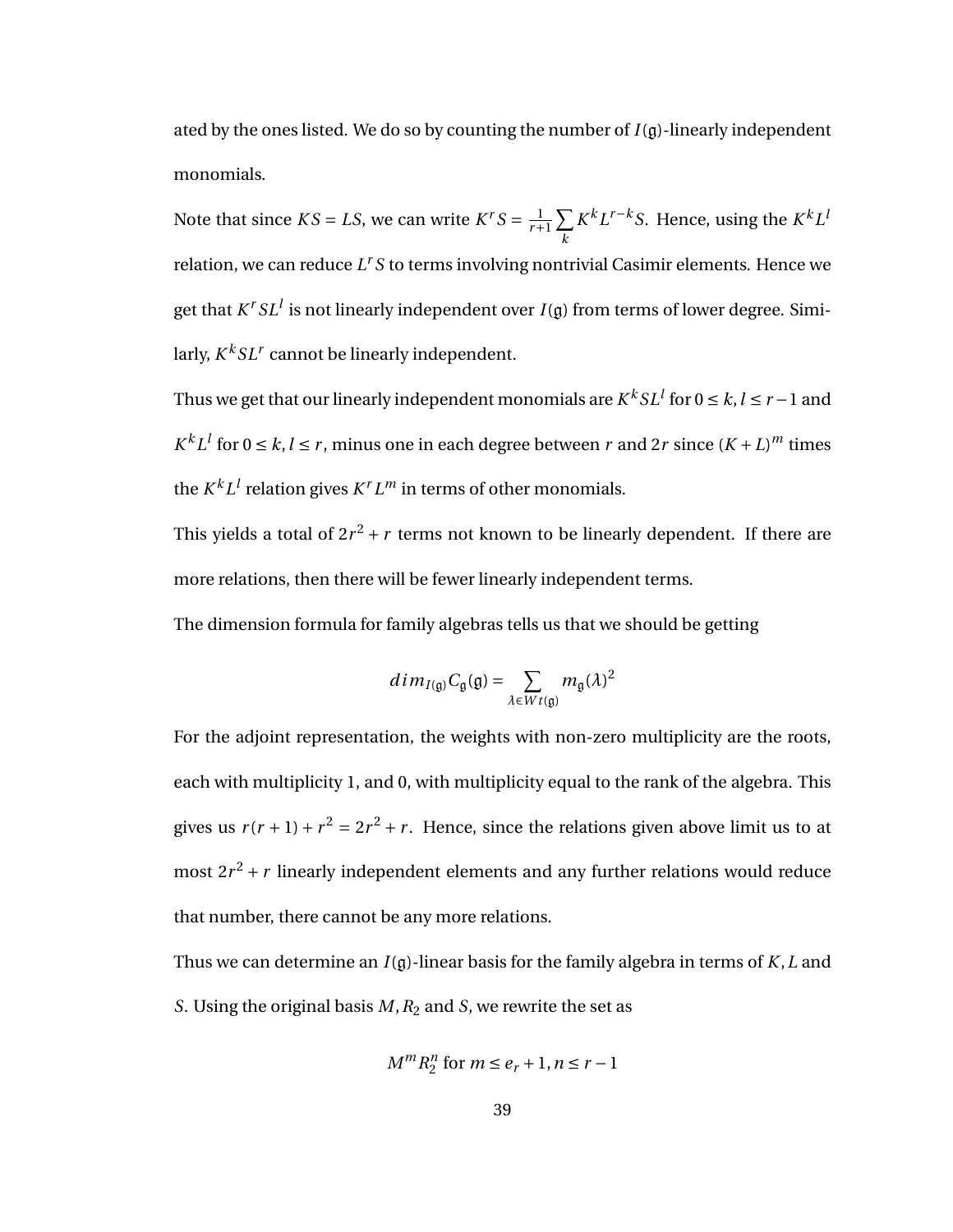$$
R_2^m S R_2^n + R_2^n S R_2^m \text{ for } m \le n \le r - 2
$$
  

$$
R_2^m S R_2^n - R_2^n S R_2^m \text{ for } m < n \le r - 1
$$

Note that we can define an element  $R_k$  for  $k \leq r$ , where  $R_k = K_r + L_k$ , which in turn can be written as *R k*  $_2^{\kappa}$  plus other terms. Hence we can write write our basis as

$$
M^{m}R_{k} \text{ for } m \leq e_{r} + 1, k \leq r - 1
$$
  

$$
R_{m}SR_{n} + R_{n}SR_{m} \text{ for } m \leq n \leq r - 2
$$
  

$$
R_{m}SR_{n} - R_{n}SR_{m} \text{ for } m < n \leq r - 1
$$

In our example of *A*3, we have the following basis

1,*M*,*R*2,*M*<sup>2</sup> ,*MR*2,*R* 2 2 ,*S*,*M*<sup>3</sup> ,*M*2*R*2,*MR*<sup>2</sup> 2 ,*R*2*S* +*SR*2, *R*2*S* −*SR*2,*M*<sup>4</sup> ,*M*3*R*2,*M*2*R* 2 2 ,*R*2*SR*2,*R* 2 2 *S* −*SR*<sup>2</sup> 2 *M*4*R*2,*M*3*R* 2 2 ,*R* 2 2 *SR*<sup>2</sup> −*R*2*SR*<sup>2</sup> 2 ,*M*4*R* 2 2

#### **6.6 Generalized Exponents**

For the irreducible component of  $\mathfrak{g} \otimes \mathfrak{g}^\vee$  with highest weight  $\lambda$ , there is a projection operator  $P_{\lambda}$  that projects from  $\mathfrak{g} \otimes \mathfrak{g}^{\vee}$  to the component of type  $V_{\lambda}$ . See [Cv08] for details. Using the Killing form, we identify  $\mathfrak{g}^{\vee}$  with  $\mathfrak g$  and consider  $\mathfrak g \otimes \mathfrak g$ . As a  $\mathfrak g$ -module this decomposes into  $\wedge^2$ g and  $S^2$ g, the alternating and symmetric tensor square respectively, which then further decompose into irreducible representations.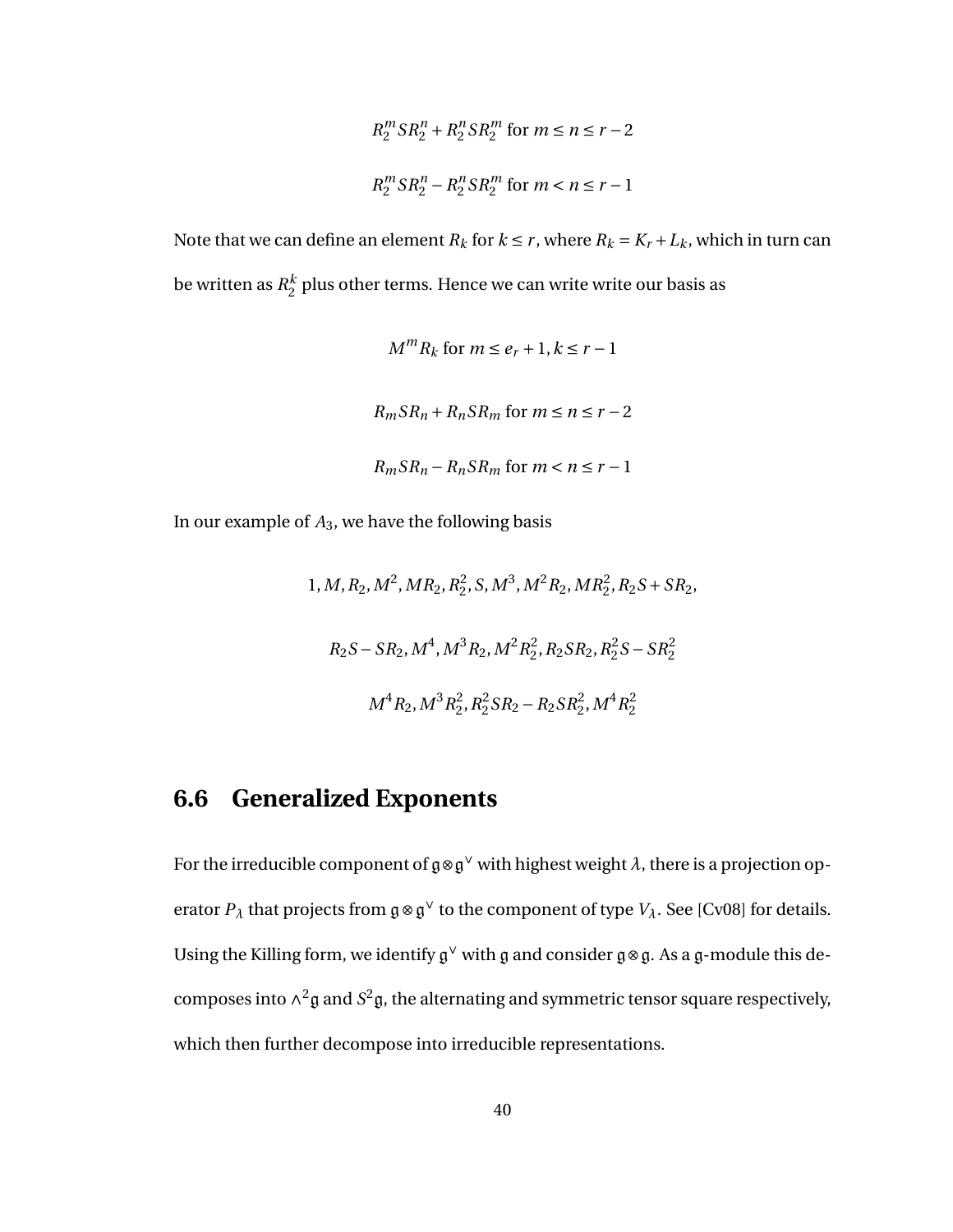For  $r = 1$ ,  $\wedge^2$ g is isomorphic to g itself, and hence is the adjoint representation, with generalized exponent 1. *S* <sup>2</sup>g decomposes into a trivial representation and a representation of dimension 5; these representations have generalized exponents 0 and 2 respectively.

For  $r = 2$ ,  $\wedge^2$ g decomposes into a copy g, with generalized exponents 1 and 2, and two dual 10-dimensional representations with weights  $3\omega_1$  and  $3\omega_2$  respectively and each with generalized exponent 3.  $S^2$ g decomposes into the trivial representation with generalized exponent 0, another copy of g, again with generalized exponents 1 and 2, and a 27-dimensional representation with generalized exponents 2, 3 and 4. See [Ro01] for details. Note that Rozhkovskaya uses a different basis, generated by harmonic elements. Her  $M_1$  is proportional to  $M$ , her  $N_1$  is proportional to  $R_2$ , and her  $N_2$  is proportional to  $3R_2^2 + 3M^2 + S + c_1$ .

For *r*  $\geq$  3, the decomposition of  $\mathfrak{g} \otimes \mathfrak{g}$  is uniform.  $\wedge^2 \mathfrak{g}$  decomposes into a copy of  $\mathfrak{g}$ and two dual representations with highest weights  $2\omega_1 + \omega_{r-1}$  and  $\omega_2 + 2\omega_r$  respectively, while *S* <sup>2</sup>g decomposes into the trivial representation, another copy of g, and two representations with highest weights  $\omega_2 + \omega_{r-1}$  and  $2\omega_1 + 2\omega_r$  respectively. In an orthonormal basis for g, the corresponding elements of the family algebra are actually symmetric or antisymmetric as matrices.

The  $L^kR^l$  reduction relation gives us a relation  $\sim$  on elements in  $V_{\omega_2+\omega_{r-1}}$ ; applying the differential operator *D* =  $\frac{\partial}{\partial x^a}$  $\frac{\partial}{\partial x} c_2 \frac{\partial}{\partial x}$ *∂x<sup>α</sup>* gives a relation equivalent to the multiples of the  $L^k R^l$  relation times  $L + R$ , modulo the  $L_{r+1}$  and  $R_{r+1}$  relations. Since *D* transforms as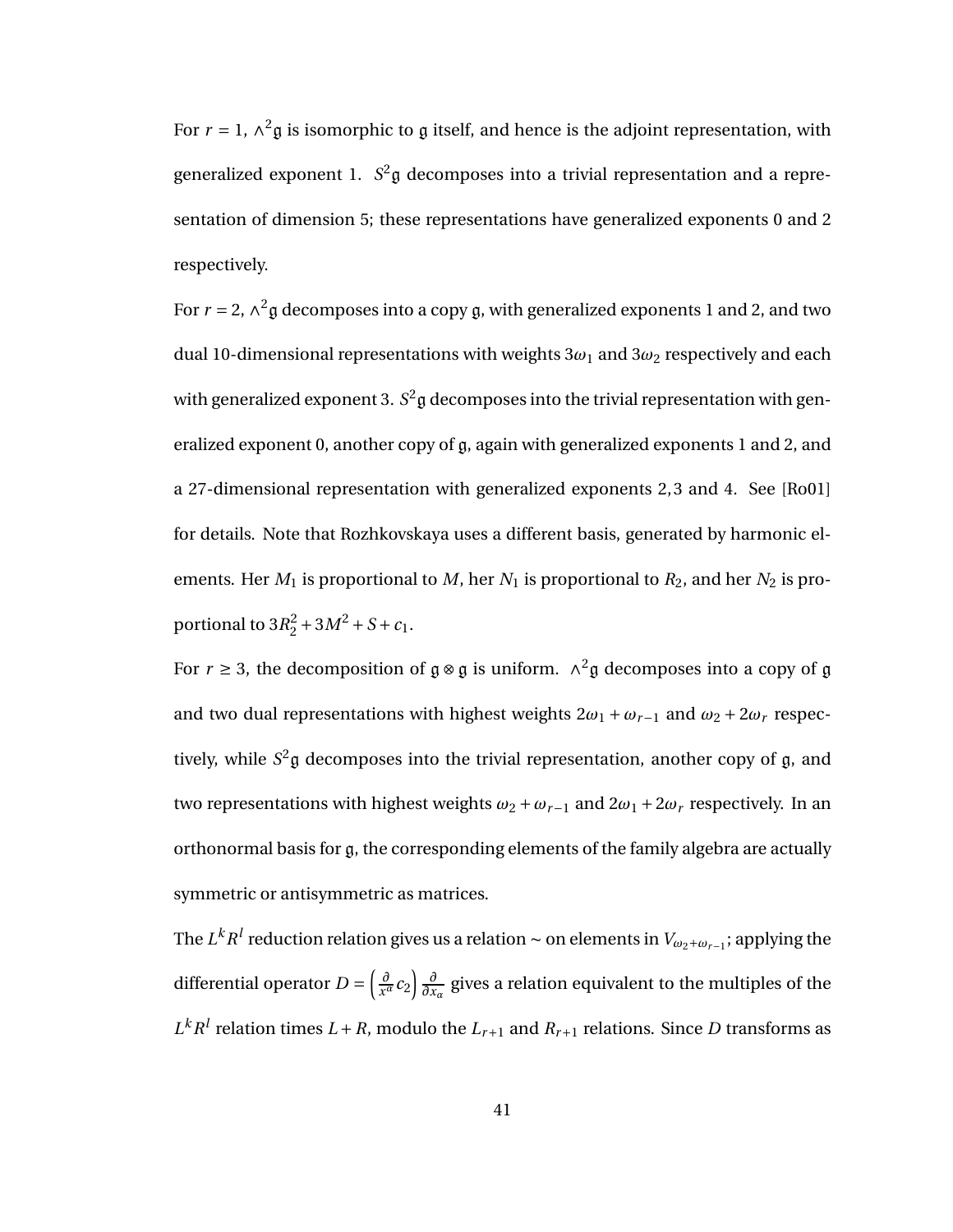the trivial representation, *D* applied to both sides of ∼ again gives a relation between elements of the  $V_{\omega_2+\omega_{r-1}}$  representation; hence we get that the generalized exponents of  $V_{\omega_2+\omega_{r-1}}$  plus a copy of {*r*,...,2*r*} gives the generalized exponents of  $V_{2\omega_1+2\omega_r}$ .

Along with the fact that  $V_{\omega_1+\omega_r}$  has generalized exponents  $1,\ldots,r$  gives us enough information to get the full set of generalized exponents for the representations in question, given in table 1. Note that the two copies of  $V_{\omega_1+\omega_r}$  each give an independent set of harmonic basis elements, one symmetric, one antisymmetric. We get that  $P_V(q)$ is equal to the Kostka polynomial for *V* , which are computable from Young Tableaux [DLT94]. Hence we can easily check the results given.

| V                            | $P_V(q)$                            |
|------------------------------|-------------------------------------|
| $V_0$                        | 1                                   |
| $V_{\omega_1+\omega_r}$      | $q[r]_q$                            |
| $V_{\omega_2+\omega_{r-1}}$  | $q^{2\frac{[r+1]_q[r-2]_q}{[2]_q}}$ |
| $V_{2\omega_1+2\omega_r}$    | $q^2\binom{r+1}{2}_q$               |
| $V_{2\omega_1+\omega_{r-1}}$ | $q^3{r \choose 2}_q$                |
| $V_{\omega_2+2\omega_r}$     | $q^3{r \choose 2}_q$                |

Table 6.1: Generalized Exponents in  $C_{\omega_1+\omega_r}(A_r)$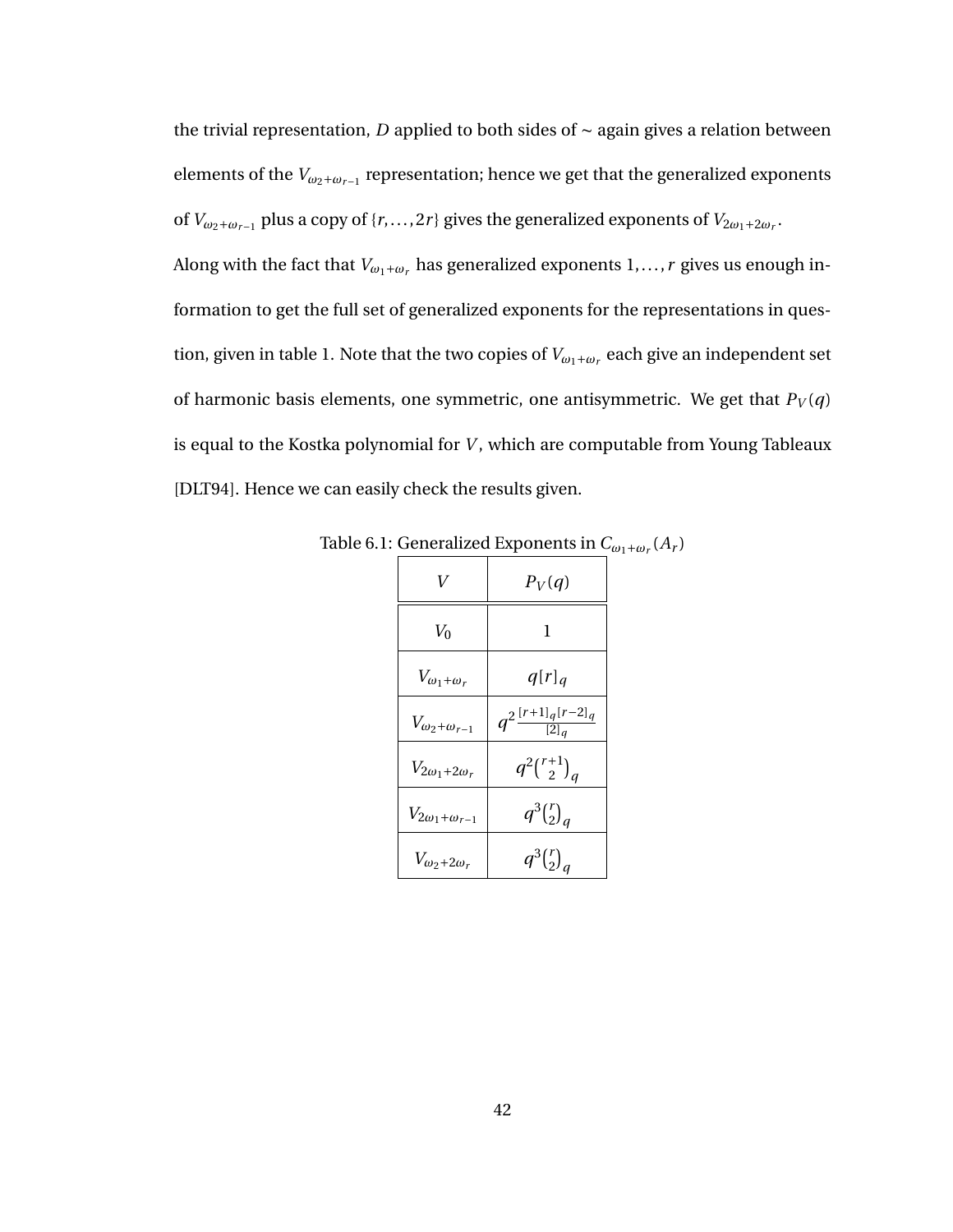| V                         | $P_V(q)$                       |
|---------------------------|--------------------------------|
| $V_0$                     | 1                              |
| $V_{\omega_1+\omega_r}$   | $q + q^2 + q^3$                |
| $V_{2\omega_2}$           | $q^2 + q^4$                    |
| $V_{2\omega_1+2\omega_3}$ | $q^2 + q^3 + 2q^4 + q^5 + q^6$ |
| $V_{2\omega_1+\omega_2}$  | $q^3 + q^4 + q^5$              |
| $V_{\omega_2+2\omega_3}$  | $q^3 + q^4 + q^5$              |

Table 6.2: Generalized Exponents in  $C_{\omega_1+\omega_3}(A_3)$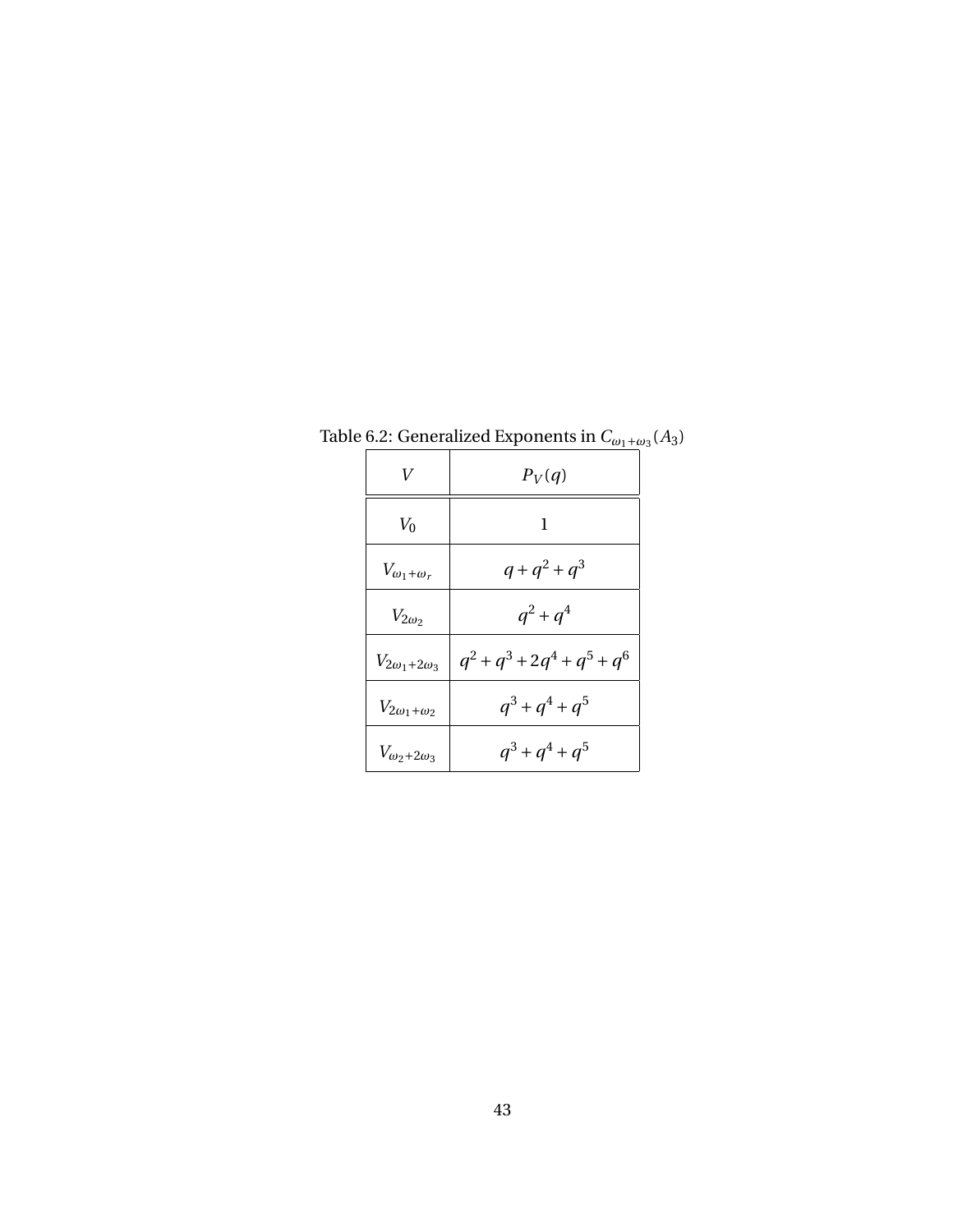# **Chapter 7**

# **The** *B<sup>r</sup>* **,** *C<sup>r</sup>* **case**

The cases of  $B_r$  and  $C_r$  end up very similar, so we treat them both here. We start with  $C_r$  since it is somewhat simpler. As with the previous chapter, we use the case of  $r = 3$ as an example.

## **7.1 Diagrams**

As in the *A<sup>r</sup>* case, we can write the primitive Casimir operators as traces

$$
c_k = \bigotimes^{e_k + 1}
$$

Because the invariant changes sign every time it passes an adjoint edge, we get that the odd-degree traces vanish, matching the fact that *C<sup>r</sup>* only has odd-degree exponents and hence even degree primitive Casimir elements. For *C<sup>r</sup>* , the exponents are  $e_i = 2i - 1$ , so that  $c_k = tr_V(M_d^{2i})$ .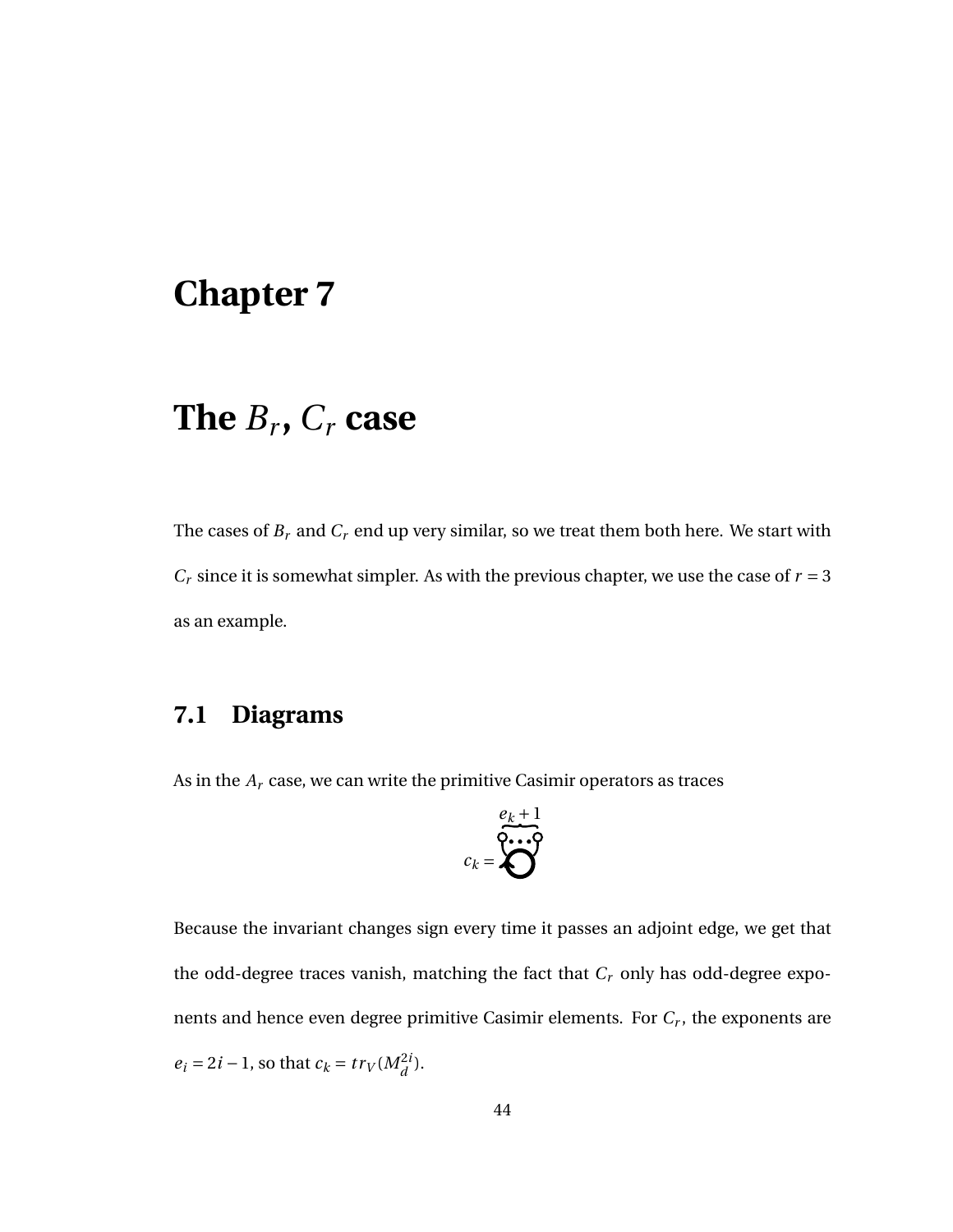Similar to the  $A_r$  case, we have a Cayley-Hamilton identity on our matrices in the reference representation. Defining

$$
d_k = \sum_{2n_i m_i = k} \frac{1}{m_i!} \left( -\frac{c_{n_i}}{2n_i} \right)^{m_i}
$$

where  $m_i n_i$  indicates a sum over distinct  $n_i$ , we get that

$$
\sum_{k} d_{2r-k} Q^k = 0
$$

where

$$
Q^k = \underbrace{\overbrace{\mathbf{P} \mathbf{P} \cdots \mathbf{P}}^k}_{\mathbf{P} \cdots \mathbf{P}}
$$

We call this the matrix Cayley-Hamilton identity, to distinguish it from the Casimir Cayley-Hamilton identity

$$
\sum_{2} n_{i} m_{i} = 2r + 2 \frac{1}{m_{i}!} \left( -\frac{c_{n_{i}}}{2n_{i}} \right)^{m_{i}} = 0
$$

which we get by multiplying the matrix Cayley-Hamilton identity by  $M^2$  and then taking traces in the 2*r* -dimensional representation.

The adjoint projection for getting rid of internal adjoint edges is also different:

$$
AC = \frac{1}{2} \frac{1}{2} \sum \frac{1}{2} \sum
$$

Note the directions of the symplectic forms; the first term on the right-hand side has both symplectic forms attached to the top edge, where they cancel.

Now we wish to show that the tensor invariants in  $(T(C_r))^{Sp(r)}$  are generated by tensor products of traces over the reference representation.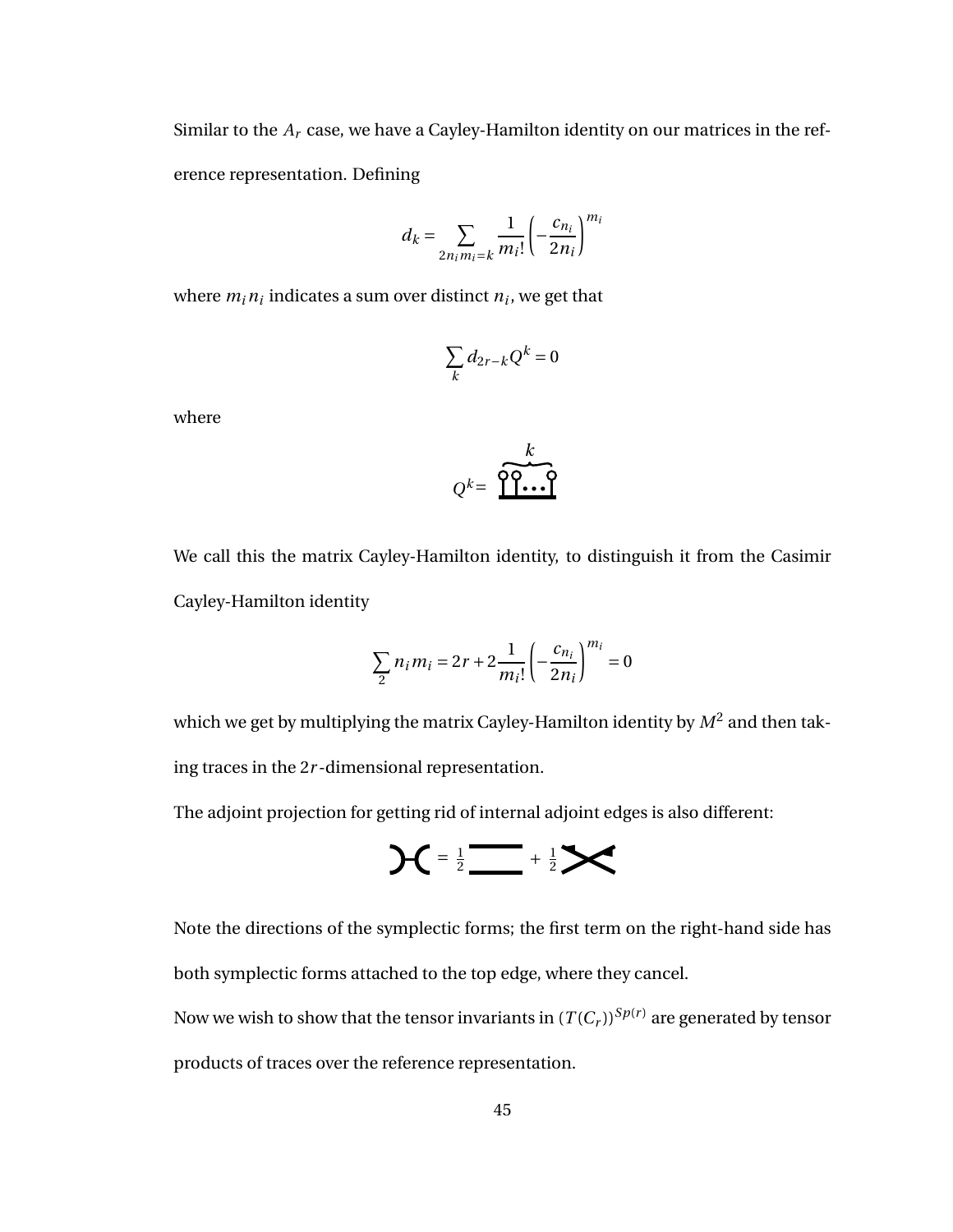All finite dimensional representations of  $C_r$  can be written in terms of the reference representation, so we only have to worry about tensors with adjoint and reference edges. The vertices are Clebsches between the adjoint and *V* ⊗*V* <sup>∨</sup>, and the Levi-Civita tensor on *V* .

Note that the reference representation, being of dimension 2*r* , has a Levi-Civita tensor with 2*r* vectors coming out of it. Moreover, taking *r* copies of the symplectic form and antisymmetrizing all of the edges yields a multiple of the Levi-Civita tensor. Hence the Levi-Civita tensor can be replaced by the symplectic form. Thus we only have loops of the reference edges with adjoint edges attached, i.e. traces over the reference representation.

#### **7.2 Generators**

The main result about the generators for  $C_r$  is that there are again three of them:

**Theorem 7.2.1** (Generators)**.** *The family algebra for the adjoint representation of C<sup>r</sup> is generated by*

$$
M = \bigotimes_{I=0}^{Q} R_2 = 2 \bigotimes_{I=0}^{Q} R_2
$$

$$
S = \bigcap_{I=0}^{Q} \bigcap_{I=0}^{Q} R_2 = 2 \bigotimes_{I=0}^{Q} R_2 = 2 \bigotimes_{I=0}^{Q} R_2 = 2 \bigotimes_{I=0}^{Q} R_2 = 2 \bigotimes_{I=0}^{Q} R_2 = 2 \bigotimes_{I=0}^{Q} R_2 = 2 \bigotimes_{I=0}^{Q} R_2 = 2 \bigotimes_{I=0}^{Q} R_2 = 2 \bigotimes_{I=0}^{Q} R_2 = 2 \bigotimes_{I=0}^{Q} R_2 = 2 \bigotimes_{I=0}^{Q} R_2 = 2 \bigotimes_{I=0}^{Q} R_2 = 2 \bigotimes_{I=0}^{Q} R_2 = 2 \bigotimes_{I=0}^{Q} R_2 = 2 \bigotimes_{I=0}^{Q} R_2 = 2 \bigotimes_{I=0}^{Q} R_2 = 2 \bigotimes_{I=0}^{Q} R_2 = 2 \bigotimes_{I=0}^{Q} R_2 = 2 \bigotimes_{I=0}^{Q} R_2 = 2 \bigotimes_{I=0}^{Q} R_2 = 2 \bigotimes_{I=0}^{Q} R_2 = 2 \bigotimes_{I=0}^{Q} R_2 = 2 \bigotimes_{I=0}^{Q} R_2 = 2 \bigotimes_{I=0}^{Q} R_2 = 2 \bigotimes_{I=0}^{Q} R_2 = 2 \bigotimes_{I=0}^{Q} R_2 = 2 \bigotimes_{I=0}^{Q} R_2 = 2 \bigotimes_{I=0}^{Q} R_2 = 2 \bigotimes_{I=0}^{Q} R_2 = 2 \bigotimes_{I=0}^{Q} R_2 = 2 \bigotimes_{I=0}^{Q} R_2 = 2 \bigotimes_{I=0}^{Q} R_2 = 2 \bigotimes_{I=0}^{Q} R_2 = 2 \bigotimes_{I=0}^{Q} R_2 = 2 \bigotimes_{I=0}^{Q} R_2 = 2 \bigotimes_{I=0}^{Q} R_2 = 2 \bigotimes_{I=0}^{Q} R_2 = 2 \bigotimes_{I=0}^{Q} R_2 = 2 \bigotimes_{I=0}^{Q} R_2 = 2 \big
$$

Because of the symplectic form, we get that *L* and *R* are no longer independent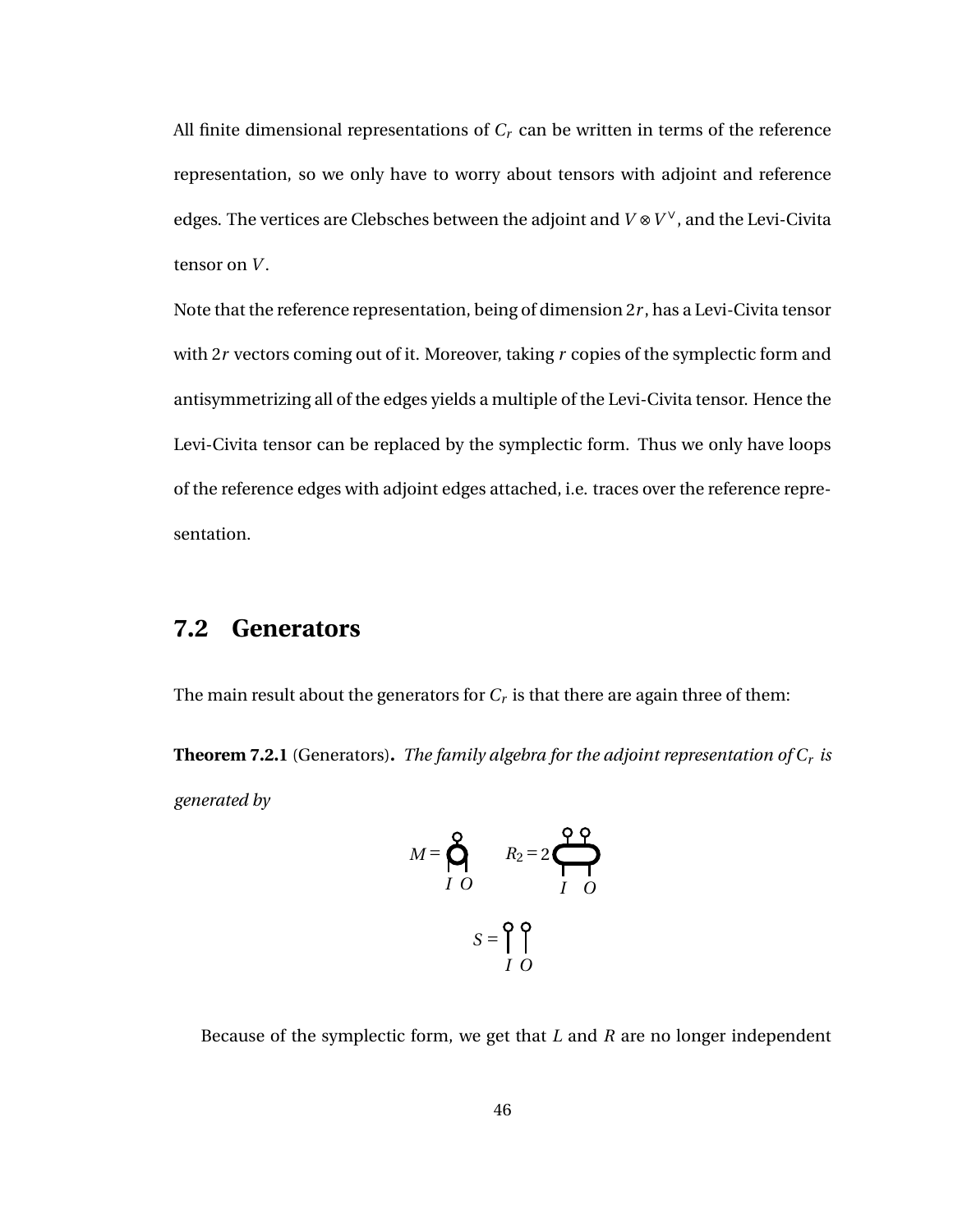elements of the family algebra; in particular,  $M = L = -R$  and there is no other independent degree 1 family algebra element.

*Proof.* For ease of calculation, again we use an alternate object instead of  $R_2$ . We write  $T_{k,l}$  to be a trace attached to the *I* vertex, *k* dotted vertices, the *O* vertex, and then *l* dotted vertices, in that order. Thus *M* is  $T_{1,0}$ . In this notation,  $R_2 = 2T_{2,0}$ .

Using the symplectic form to swap the direction of the reference tensor, we get that

$$
T_{k,l} = (-1)^{k+l} T_{l,k}
$$

and via the adjoint projector we get

$$
T_{i,j} T_{k,l} = \frac{1}{2} (T_{i+k,j+l} + (-1)^{k+l} T_{i+l,j+k})
$$

In particular,

$$
MT_{k,l} = \frac{1}{2}(T_{k+1,l} + (-1)^{k+l}T_{l+1,k})
$$

We see the sufficiency of the generators as given by noting that

$$
M^2 = \frac{1}{2}(T_{2,0} - T_{1,1})
$$

so  $T_{2,0}$  and  $T_{1,1}$  can be generated from *M* and  $R_2$ , and then that

$$
T_{k+1,l} = MT_{k,l} - MT_{l-1,k+1} + T_{2,0}T_{k,l-1}
$$

so we can generate any  $T_{k,l}$  via inducting from our base cases.

The only remaining possible elements are those where the *I* and *O* vertices are connected to unconnected traces. These we can achieve by *S*. In particular, we can realize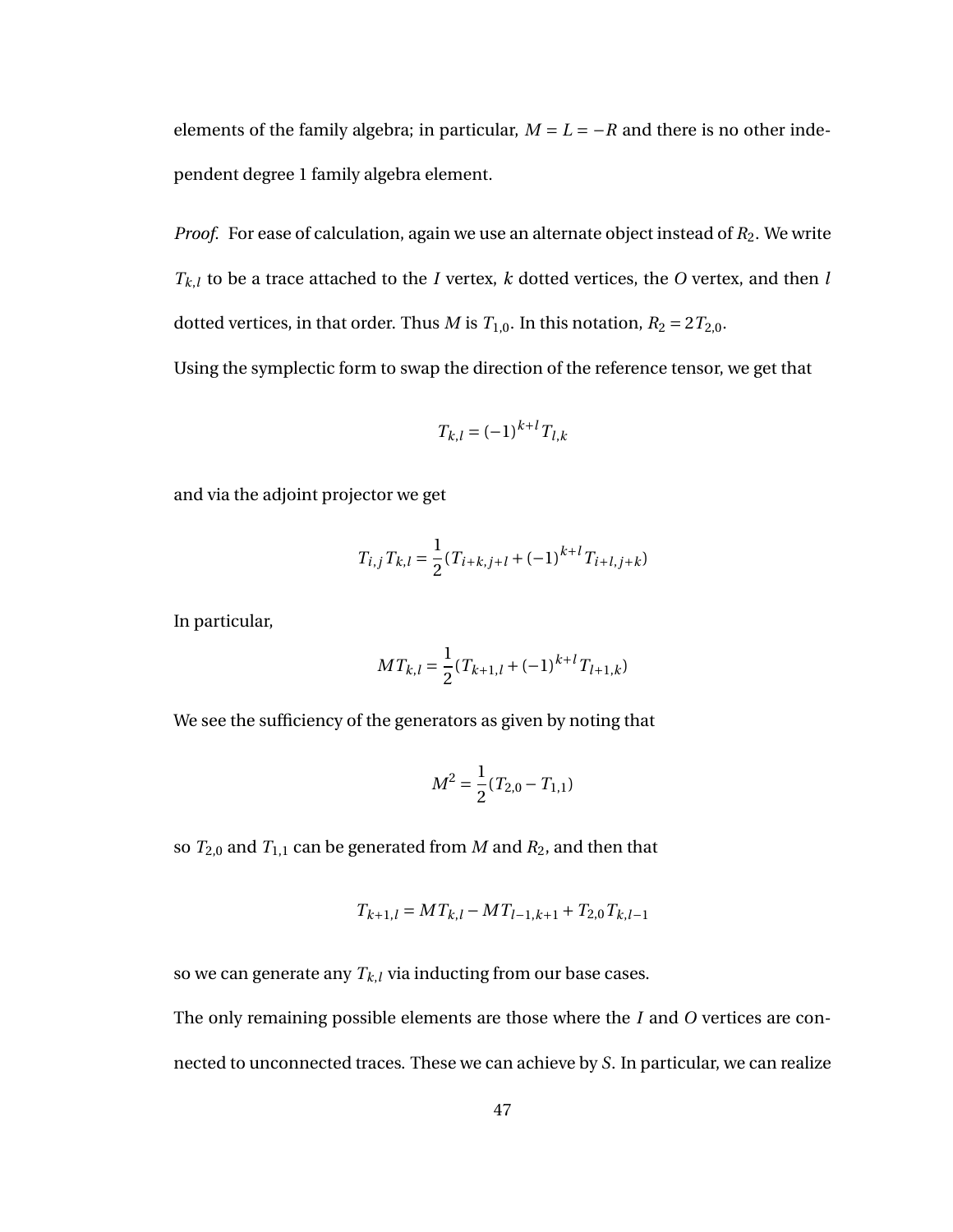an element where the *I* vertex is attached to a trace of degree *k* and the *O* vertex to a trace of degree *l* by  $T_{k-1,0}ST_{l-1,0}$ .  $\Box$ 

## **7.3 Relations**

Several relations are familiar from the  $A_r$  case:

**Theorem 7.3.1.** *The following relations hold for C<sup>r</sup> :*

$$
SM = MS = 0
$$

$$
R_2M = MR_2
$$

$$
\sum_{k=0}^{r} d_{2r-2k} T_{2k,0} = 0
$$

*Define*

$$
Q_{2k} = \sum_{l=0}^{2k} T_{l,2k-l} - \sum_{l=0}^{k-1} T_{2l,0} ST_{2k-2l-2,0}
$$

*Then*

$$
\sum_{k=0}^{r} d_{2r-2k} Q_{2k} = 0
$$

In our example, the *r* -dependent relations become

$$
-T_{6,0} + d_2 T_{4,0} + d_4 T_{2,0} + d_6 = 0
$$

$$
2T_{6,0} + 2T_{5,1} + 2T_{4,2} + T_{3,3} - T_{4,0}S - T_{2,0}ST_{2,0} - ST_{4,0}
$$

$$
= d_2(2T_{4,0} + 2T_{3,1} + T_{2,2} - T_{2,0}S - ST_{2,0}) + d_4(2T_{2,0} + T_{1,1} - S) + d_6
$$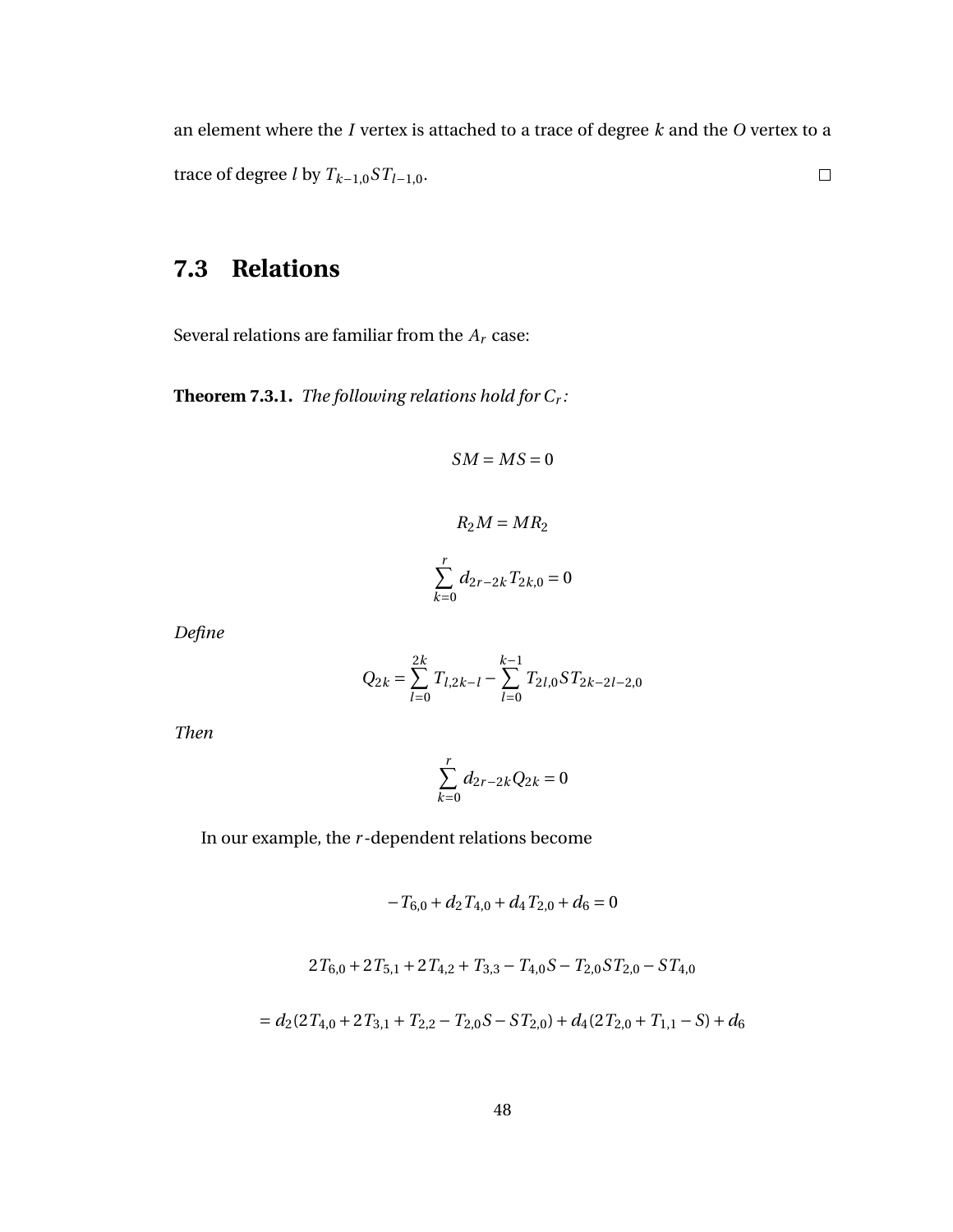The first two relations can be seen by expanding out the relevant diagrams, or in the case of the second relation by expanding out the  $T_{k,l}$  relations.

For the third relation, we have the matrix Cayley-Hamilton relation, which, as in the *A<sup>r</sup>* case, gives us a relation on reference edges connected by adjoint edges to only dotted vertices. For *C<sup>r</sup>* , the identity only involves even powers of the matrix, which translates to an even number of dotted vertices.  $T_{2k,0}$  involves a reference edge connected to  $2k$ dotted vertices, and thus we get the third relation.

The fourth relation comes from taking the decomposition of  $tr(M_d^{2r+2})$  into primitive Casimir operators, interpreting it as diagrams, and replacing dotted vertices with *I* and *O* vertices, analogous to the  $L^m R^n$  relation for  $A_r$ .

Note that the third relation has no mentions of *S*, and the fourth relation has both  $ST_{2k,0}$  and  $T_{2k,0}$ *S*. Thus if *P* times the third relation yields  $R^l_2$  $\frac{1}{2}$  of the fourth relation, we get that  $l = r$  and thus we get that at the very least the fourth relation yields  $r$  relations that are independent of the third relation.

We now use a counting argument. We can form objects of the forms  $T_{i,j}$  and  $T_{k,0}ST_{l,0}$ . We note that if *k* or *l* is odd, then  $T_{k,0}ST_{l,0}$  vanishes, due to the symplectic form. So we really only have  $T_{i,j}$  and  $T_{2k,0}ST_{2l,0}$ . By the third relation, we can limit  $i + j$  to be less than 2*r*, and we can limit  $i \leq j$  since  $T_{i,j}$  and  $T_{j,i}$  are not independent. We can similarly limit *k* and *l* to be less than *r* . So we have  $T_{i,j}$  for  $0 \le i \le j \le 2r - 1$  and  $T_{2k,0}ST_{2l,0}$ for  $0 \le k, l \le r - 1$ . This yields a total of  $3r^2 + r$  elements, from which the fourth relation removes another  $r$  elements, to yield  $3r^2$  linearly independent elements. By the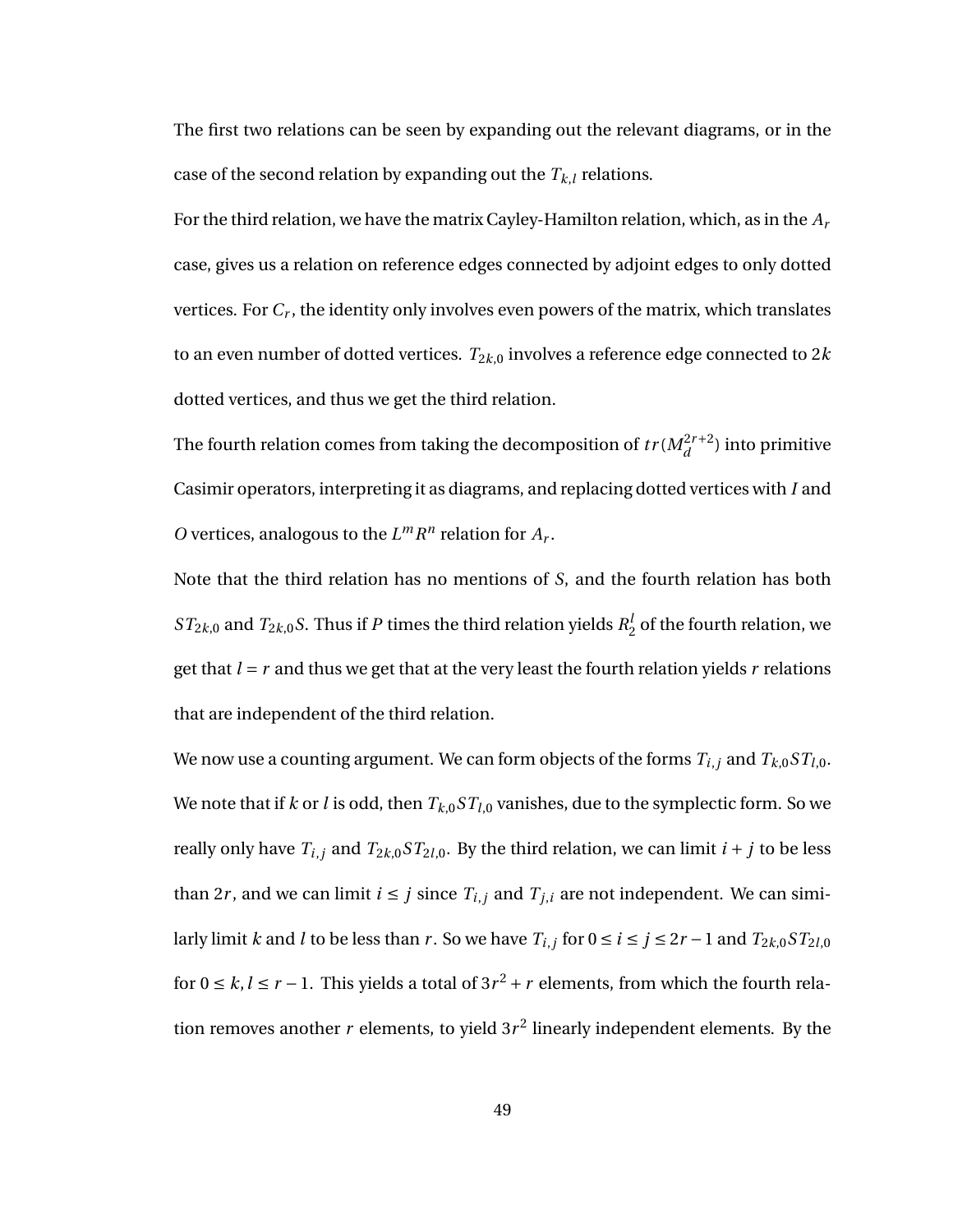dimension formula for family algebras, we should be getting  $r^2 + 2r^2 = 3r^2$  elements. Since there are no more elements to remove, there are no more relations.

We will thus take as our basis  $T_{i,j}$  for  $0 \le i \le j \le 2r - 1$ ,  $T_{2k,0}ST_{2l,0} + T_{2l,0}ST_{2k,0}$  for *k*, *l* ≤ *r* − 2 and  $T_{2k,0}ST_{2l,0} - T_{2l,0}ST_{2k,0}$  for *k*, *l* ≤ *r* − 1. To make it more in line with the results for other Lie algebras, we write this as

$$
M^m R_2^n \text{ for } m \le e_r + 1, n \le r - 1
$$
  

$$
R_2^m S R_2^n + R_2^n S R_2^m \text{ for } m \le n \le r - 2
$$
  

$$
R_2^m S R_2^n - R_2^n S R_2^m \text{ for } m < n \le r - 1
$$

Note that we can define an element  $R_k$  for  $k \leq r$  as the trace that attaches to the *I* vertex,  $e_k - 2$  dotted vertices, and then to the  $O$  vertex which in turn can be written as  $R_2^k$  $_2^{\kappa}$  plus other terms. Hence we can write write our basis as

$$
M^{m}R_{k} \text{ for } m \leq e_{r} + 1, k \leq r - 1
$$
  

$$
R_{m}SR_{n} + R_{n}SR_{m} \text{ for } m \leq n \leq r - 2
$$
  

$$
R_{m}SR_{n} - R_{n}SR_{m} \text{ for } m < n \leq r - 1
$$

So for *C*3, the basis is

1,*M*,*M*<sup>2</sup> ,*R*2,*S*,*M*<sup>3</sup> ,*MR*2,*M*<sup>4</sup> ,*M*2*R*2,*R* 2 2 ,*R*2*S* +*SR*2,*R*2*S* −*SR*2, *M*<sup>5</sup> ,*M*3*R*2,*MR*<sup>2</sup> 2 ,*M*<sup>6</sup> ,*M*4*R*2,*M*2*R* 2 2 ,*R*2*SR*2,*R* 2 2 *S* −*SR*<sup>2</sup> 2 ,*M*5*R*2, *M*3*R* 2 2 ,*M*6*R*2,*M*4*R* 2 2 ,*R* 2 2 *SR*<sup>2</sup> −*R*2*SR*<sup>2</sup> 2 ,*M*5*R* 2 2 ,*M*6*R* 2 2

Note that the only difference, at least in the labelling, between this and the basis for the family algebra for  $A_3$  is the maximum power of  $M$  allowed.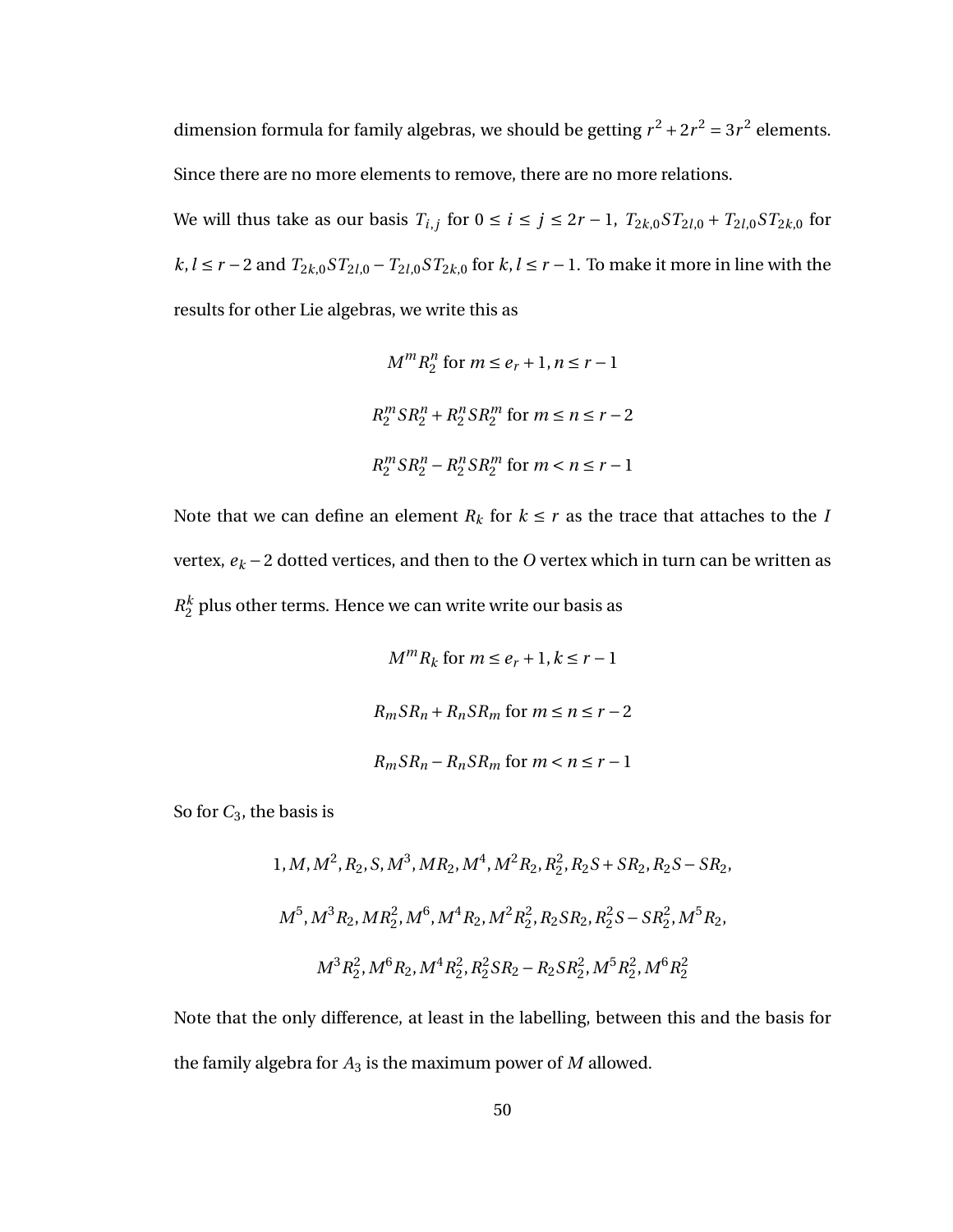#### **7.4** *B<sup>r</sup>*

Now we address the *B<sup>r</sup>* case. We have a change in the adjoint projector:

$$
AC = \frac{1}{2} \frac{1}{2} \frac{1}{2}
$$

We still get a sign change whenever we move the bilinear form past an adjoint edge and hence the primitive Casimir operators are all of even degree and follow the same Casimir Cayley-Hamilton identity. The change in the adjoint projector and the symmetry of the bilinear form make the  $T_{k,l}$  objects for the family algebra for  $B_r$  follow the same rules as the ones for the *C<sup>r</sup>* family algebra. So we get that the family algebra for  $C_r$  and the family algebra for  $B_r$  are almost isomorphic. There is one slight difference in the relation from the matrix Cayley-Hamilton identity.

Since the reference representation for  $B_r$  is  $2r + 1$ -dimensional, we expect that the matrix Cayley-Hamilton relation has degree  $2r + 1$ , and indeed it does, with no relation of lower degree working for all elements of *B<sup>r</sup>* . Hence we get a relation

$$
\sum_{k} d_{2r+1-(2k+1)} T_{2k+1,0} = 0
$$

However, this relation can itself be reduced to a relation in lower degree. First we note that  $d_{2r+1-(2k+1)} = d_{2r-2k}$ . Secondly, we note that

$$
T_{2k+1,0} = M \sum_{l=0}^{2k} T_{2k-l,l}
$$

We further note that

$$
\sum_{l=1}^{2k} T_{2k-l,l} = 2M \sum_{j=1}^{k} T_{2k-2j,2j-1}
$$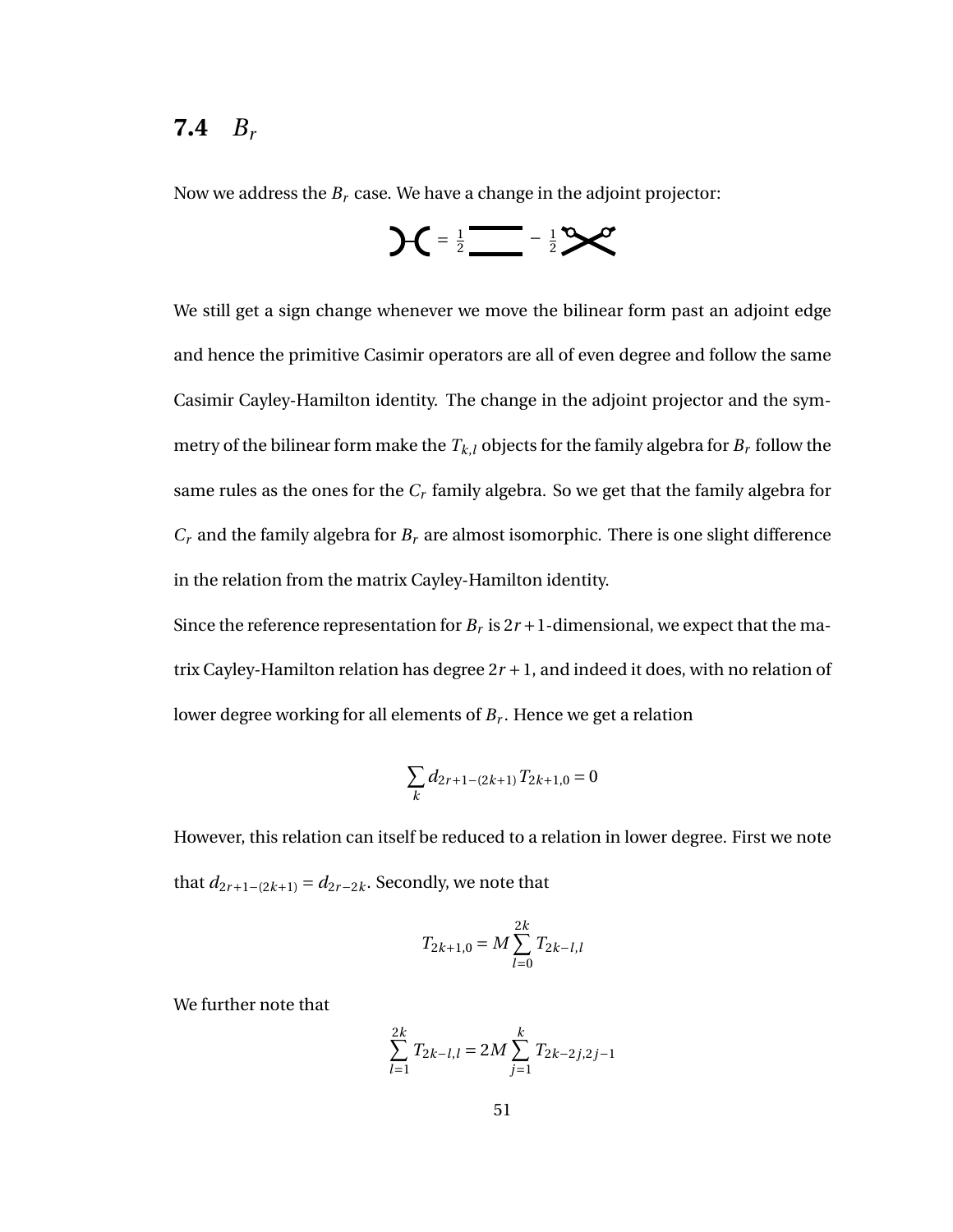Hence we look at

$$
Q = \sum_{k=0}^{r} d_{2r-2k} \left( T_{2k,0} + 2M \sum_{j=1}^{k} T_{2k-2j,2j-1} \right)
$$

Multiplying this by *M* yields the matrix Cayley-Hamilton relation, i.e. this expression times *M* vanishes. Now we look at this object restricted to the Cartan subalgebra. Since  $M$  is invertible on the vector part, since the entry in the  $x_\alpha, x^\alpha$  position is  $\alpha^\vee$ , we get that since *MQ* vanishes on the vector part, *Q* must vanish on the vector part. We also note that *M* vanishes on the torus part, so the torus part of *Q* is

$$
\sum_{k=0}^r d_{2r-2k} T_{2k,0}
$$

Since the primitive Casimir operators for  $B_r$  restricted to the Cartan subalgebra are identical to the primitive Casimir operators for  $C_r$  restricted to the Cartan subalgebra, we get that since  $\sum^r$  $\overline{k=0}$ *d*2*r*−2*kT*2*k*,0 vanishes on the torus for *C<sup>r</sup>* , it also must vanish for  $B_r$ .

So *Q* restricted to the Cartan subalgebra must vanish on both the vector and torus parts, and hence vanishes everywhere. Since the restriction map is an injection, *Q* itself must vanish. Hence we have a relation in degree  $2r$  rather than  $2r + 1$ .

Again, this relation involves no terms of *S*, so again the Casimir Cayley-Hamilton identity yields *r* separate relations, and the counting argument above still holds. Hence we get that the relations for  $B_r$  are as follows:

**Theorem 7.4.1.** *The following relations hold for B<sup>r</sup> :*

$$
SM=MS=0
$$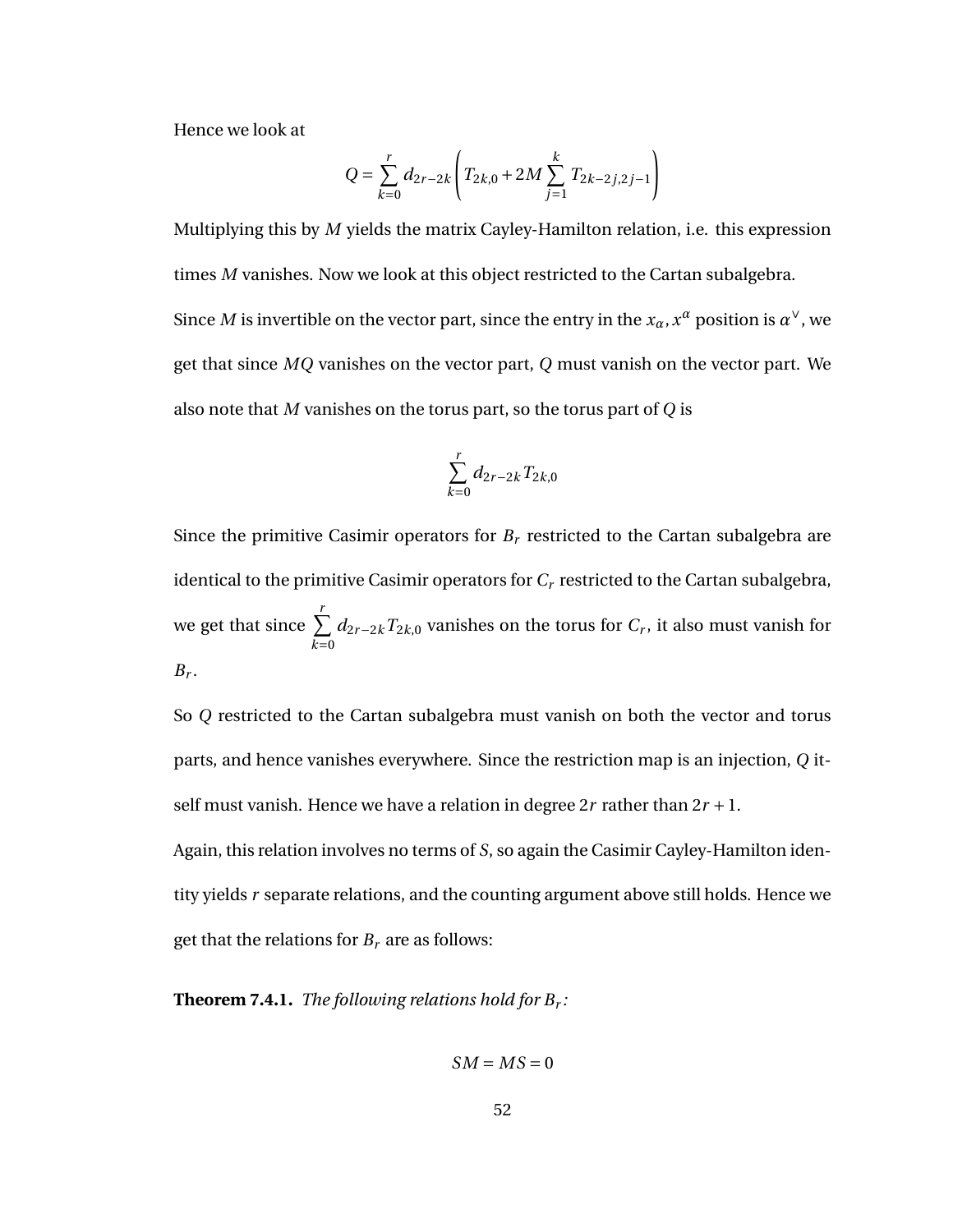$$
R_2M = MR_2
$$
  

$$
\sum_{k=0}^{r} d_{2r-2k} \left( T_{2k,0} + 2M \sum_{j=1}^{k} T_{2k-2j,2j-1} \right) = 0
$$

*Define*

$$
Q_{2k} = \sum_{l=0}^{2k} T_{l,2k-l} - \sum_{l=0}^{k-1} T_{2l,0} ST_{2k-2l-2,0}
$$

*Then*

$$
\sum_{k=0}^{r} d_{2r-2k} Q_{2k} = 0
$$

Hence the family algebra for  $B_r$  has the same  $I(g)$ -linear basis as the family algebra for *C<sup>r</sup>* , with the two family algebras differing only in the algebraic relations. In terms of the example of  $B_3$ , we have the first  $r$ -dependent relation being

$$
-T_{6,0} - 2M(T_{4,1} + T_{2,3} + T_{0,5}) + d_2 T_{4,0} + 2d_2 M(T_{2,1} + T_{0,3}) + d_4 T_{2,0} + 2d_4 M T_{0,1} + d_6 = 0
$$

and the other  $r$ -dependent relation being identical to the case for  $C_3$ . Similarly, the basis elements are identical to those for *C*3.

#### **7.5 Generalized Exponents**

The decomposition of the tensor square of the adjoint representation into irreducible components is very similar for *B<sup>r</sup>* and *C<sup>r</sup>* . Both decompose into a symmetric part and an antisymmetric part, with the symmetric part decomposing into four irreducible components and the antisymmetric part decomposing into two. See [Cv08] for details and explicit projection operators.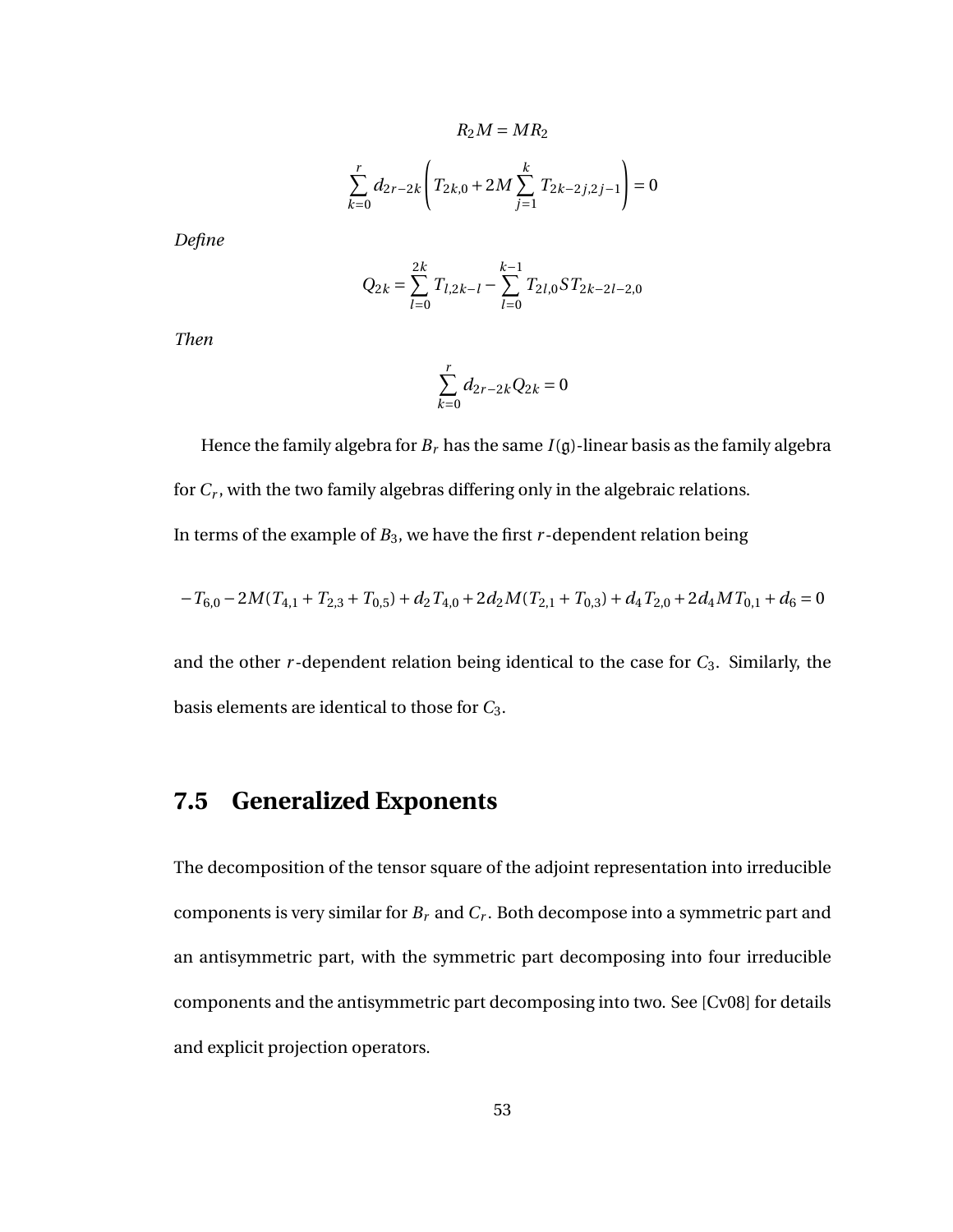Applying the projection operators to the basis elements computed above, we get that  $P_2(T_{2k,0}ST_{2l,0} + T_{2l,0}ST_{2k,0})$  depends only on  $k+l$ , and that  $P_2(T_{i,j})$  is a linear combination of the  $P_2(T_{2k,0}ST_{2l,0} + T_{2l,0}ST_{2k,0})$  terms. So we get that the component corresponding to  $V_2$  is spanned by  $P_2(T_{2k,0}S + ST_{2k,0})$ . Note that while there is a relation involving  $T_{2r-2,0}S + ST_{2r-2,0}S$ , that relation occurs in  $V_2$  and thus we get that *P*<sub>2</sub>( $T$ <sub>2</sub>*r*−2,0*S* + *ST*<sub>2</sub>*r*−2,0) is linearly-independent from the set of  $P$ <sub>2</sub>( $T$ <sub>2</sub>*k*,0*S* + *ST*<sub>2</sub>*k*,0) for  $k < r - 1$ .

Since  $V_2$  corresponds to  $S^2 V$ , we get that  $V_2$  should have highest generalized exponent 2*r* and have *r* generalized exponents. Hence we get that the generalized exponents for *V*<sub>2</sub> are thus  $q^2 [r]_{q^2}$ .

$$
P_4(T_{2k+1,2l+1}) = -P_4(T_{2k,0}ST_{2l,0} + T_{2l,0}ST_{2k,0})
$$
  
= 
$$
-\frac{1}{6}(T_{2k,0}ST_{2l,0} + T_{2l,0}ST_{2k,0}) - \frac{2}{3}T_{2k+1,2l+1}
$$

and  $P_4(T_{2k,2l}) = 0$ . So  $V_4$  has a generalized exponent for each pair *k*, *l* such that *k*, *l* ≤ *r* − 2. Hence  $P_{V_4}(q) = q^2 {r \choose 2}$  $\binom{r}{2}q^2$ .

*V*<sup>1</sup> is the trivial representation, and thus has a single generalized exponent of degree 0. So all the rest of the degrees of the symmetric basis elements give generalized exponents for *V*<sub>3</sub>. Thus we have that the generalized exponents of *V*<sub>3</sub> are  $q^2$  [*r* + 1]<sub>*q*</sub>2</sub> [*r* − 1]<sub>*q*</sub>2. The antisymmetric elements yield degrees  $q[r]^2$  $q^2 + q^4 {r \choose 2}$  $\binom{r}{2}_{q^2}$ . The adjoint representation has exponents  $q[r]_{q^2}$ , so we are left with  $V_6$  having exponents  $q^3[3]_q\binom{r}{2}$  $\binom{r}{2}q^2$ .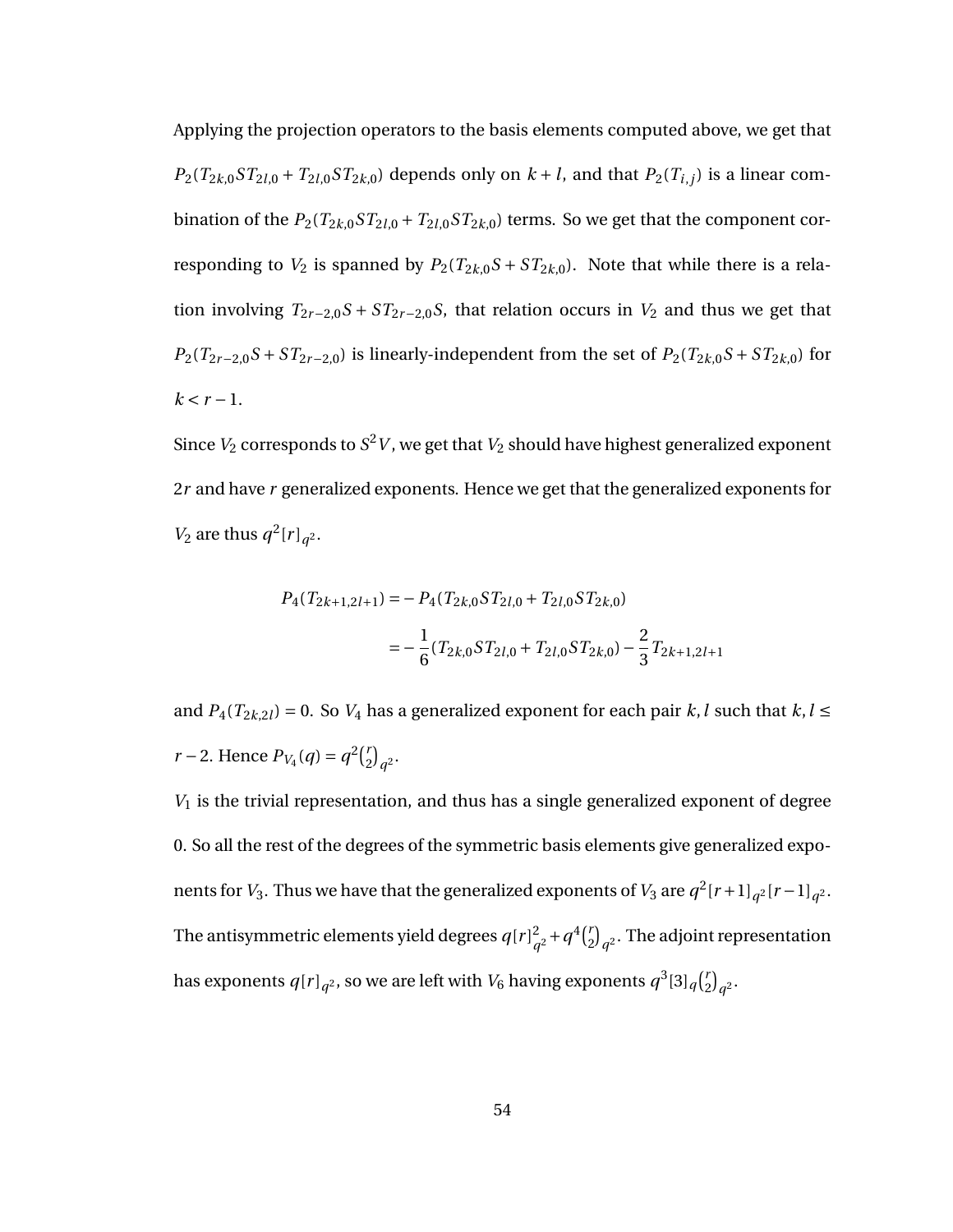| $\overline{V}$ | $P_V(q)$                     |
|----------------|------------------------------|
| $V_1$          | 1                            |
| V <sub>2</sub> | $q^2[r]_{q^2}$               |
| $V_3$          | $q^2[r+1]_{q^2}[r-1]_{q^2}$  |
| $V_4$          | $q^2 {r \choose 2}_{q^2}$    |
| $V_5$          | $q[r]_{q^2}$                 |
| $V_6$          | $q^3[3]_q\binom{r}{2}_{q^2}$ |

Table 7.1: Generalized Exponents in  $C_{\mathfrak{g}}(B_r/C_r)$ 

| V     | $P_V(q)$                                    |
|-------|---------------------------------------------|
| $V_1$ | 1                                           |
| $V_2$ | $q^2 + q^4 + q^6$                           |
| $V_3$ | $q^2+2q^4+2q^6+2q^8+q^{10}$                 |
| $V_4$ | $q^2 + q^4 + q^6$                           |
| $V_5$ | $q + q^3 + q^5$                             |
| $V_6$ | $q^3 + q^4 + 2q^5 + q^6 + 2q^7 + q^8 + q^9$ |

Table 7.2: Generalized Exponents in  $C_g(B_3/C_3)$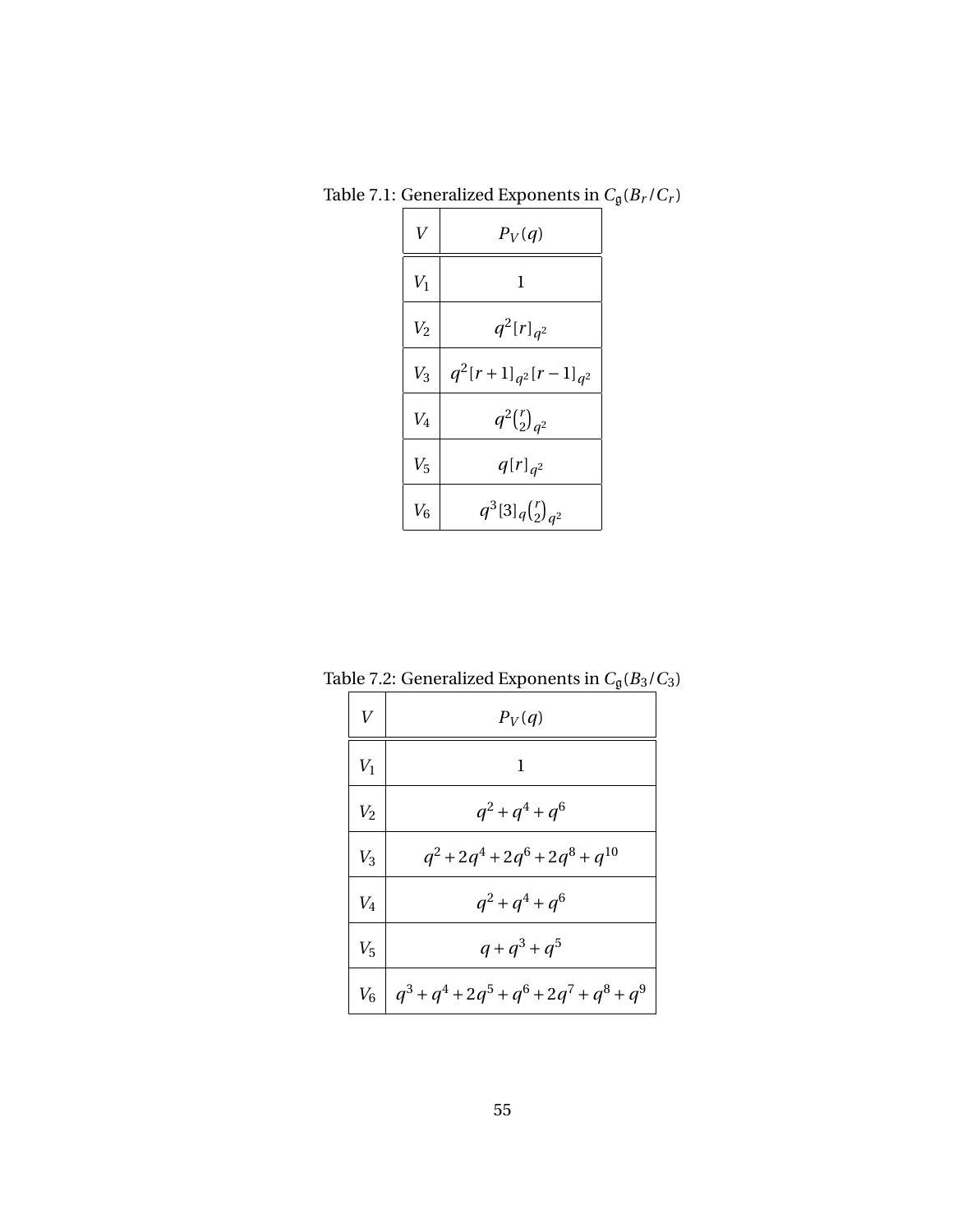# **Chapter 8**

# **The** *D<sup>r</sup>* **case**

Here we use both  $r = 3$  and  $r = 4$  as examples, as they have somewhat different behavior, and also because  $r = 3$  has already been discussed, via the  $A_r \cong D_r$  isomorphism.

## **8.1 Diagrams**

The first fundamental theorem for *SO*(2*r* ) acting on the 2*r* -dimensional representation tells us that the only invariants are a symmetric bilinear form and a Levi-Civita tensor. Thus the projection from  $V \otimes V^\vee$  to the adjoint representation is the same as that for  $B_r$ . Unlike in the  $B_r$  case, the Levi-Civita tensor has an even number of edges coming out of it, and so we can have an element of  $(T(D_r))^{SO(2r)}$  with a single Levi-Civita tensor in it, and unlike in the *C<sup>r</sup>* case, the Levi-Civita tensor cannot be reduced to the bilinear form. As a result, the set of primitive Casimir operators for  $D<sub>r</sub>$  cannot be expressed solely as traces over the reference representation. Instead, we have traces of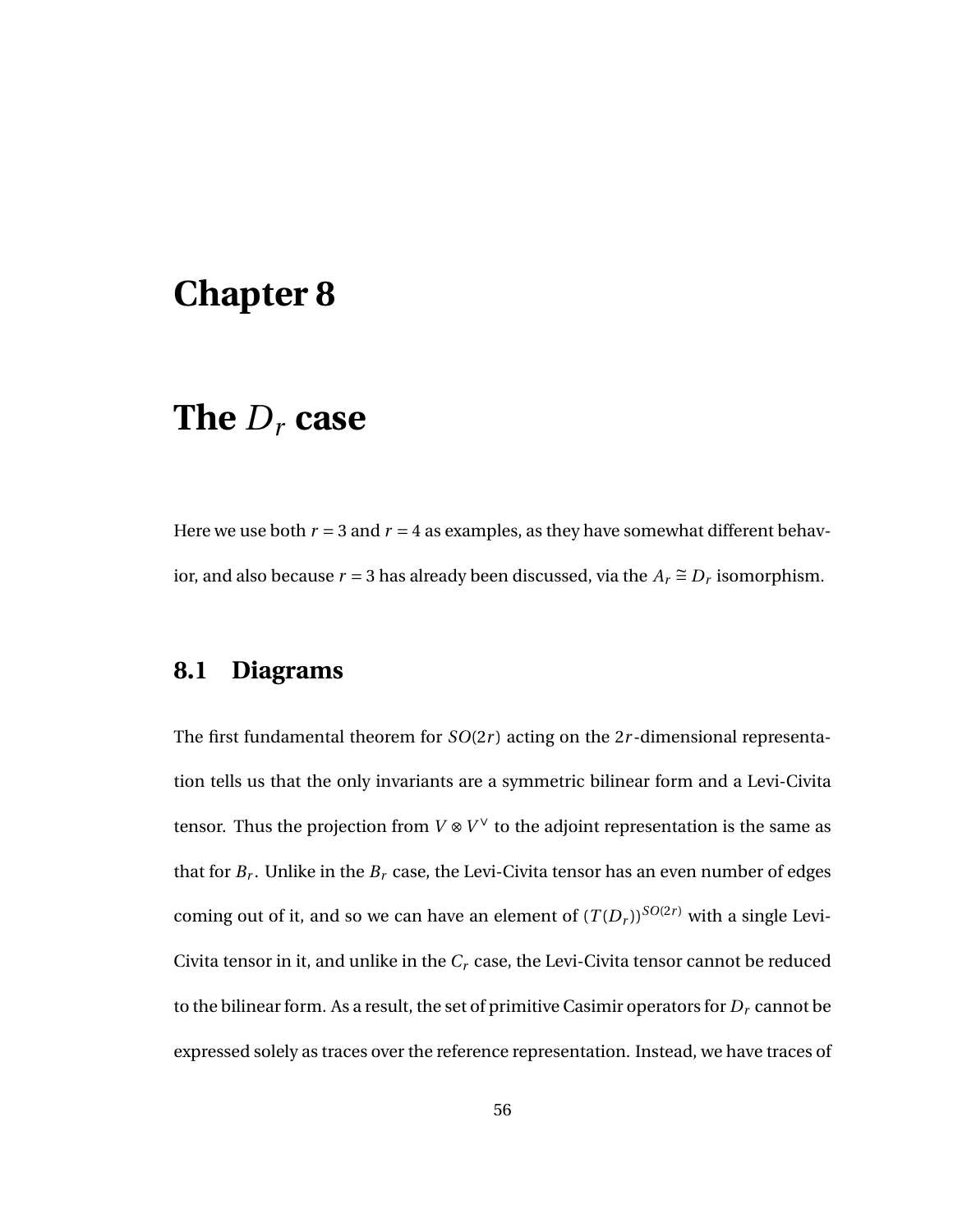2*k* adjoint edges for  $1 \le k \le r - 1$ , and a degree *r* Casimir, called the Pfaffian, built from the Levi-Civita tensor.

$$
Pf = \overbrace{\mathbf{h} \cdots \mathbf{h}}^{r}
$$

Note that since the 2*r* reference edges going into the Levi-Civita tensor are fully antisymmetrized, the adjoint edges attached to the Pfaffian are automatically fully symmetrized as a tensor, unlike the traces which have to be symmetrized separately. We now have a decomposition of  $tr(M_{d}^{2r})$  into lower order Casimir operators. We get

$$
\sum_{n_i m_i = 2r} \prod_i \frac{1}{m_i!} \left( -\frac{tr(M_d)^{n_i}}{n_i} \right)^{m_i} = 4(-1)^r \left( \frac{Pf}{r!} \right)^2
$$

The rest of the elements of  $(T(D_r))^{SO(2r)}$  are either tensor products of traces, or tensor products of traces with tensors that like the Pfaffian are built from a single Levi-Civita tensor, only with multiple adjoint edges attached to each reference edge instead of just one. Note that since the Levi-Civita tensor is fully antisymmetric, the ends of the reference edges are antisymmetrized, so there must be an odd number of adjoint edges attached to each one.

#### **8.2 Generators**

The generators of  $B_r$  can be used to generate all of the elements of the family algebra that do not involve the Pfaffian, but always yield diagrams that only have traces. To get the diagrams that involve the Pfaffian, we add a fourth generator, *P*: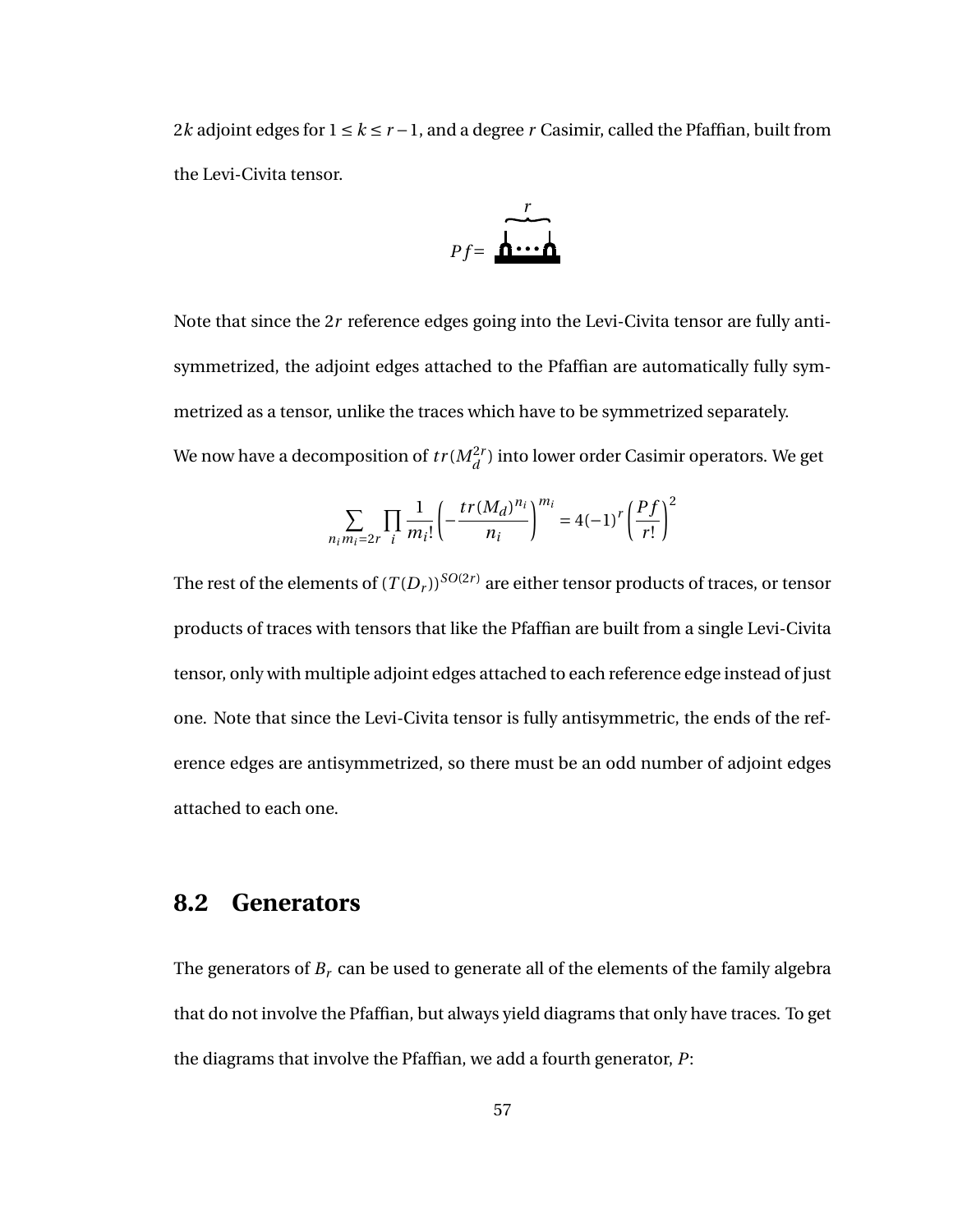

Since the Pfaffian is independent of the trace Casimir operators, we cannot hope to build *P* out of the elements written as *M*, *R*<sup>2</sup> and *S*. So we have to have it as a fourth generator.

In the case of  $r = 3$ , the Pfaffian looks like

$$
P = \left[\begin{matrix} \mathbf{D} & \mathbf{Q} \\ \mathbf{D} & \mathbf{Q} \\ \mathbf{I} & \mathbf{Q} \end{matrix}\right]
$$

In the  $r = 4$  case, it looks like

$$
P = \underbrace{\begin{bmatrix} \mathbf{0} & \mathbf{0} & \mathbf{0} \\ \mathbf{0} & \mathbf{0} & \mathbf{0} \end{bmatrix}}_{I}
$$

## **8.3 Sufficiency of the Generators**

The same reasoning as used for *B<sup>r</sup>* shows that any element of the family algebra built only from traces in the reference representation can be generated by  $M$ ,  $R_2$  and  $S$ . Hence we consider elements that contain a Levi-Civita tensor.

Suppose our element *A* has a single Levi-Civita tensor, and assume that for all elements *B* such that deg(*B*) < deg(*A*), *B* can be generated by *M*,*R*2,*S* and *P*. All the reference edges going out of the Levi-Civita tensor must go back in, and must have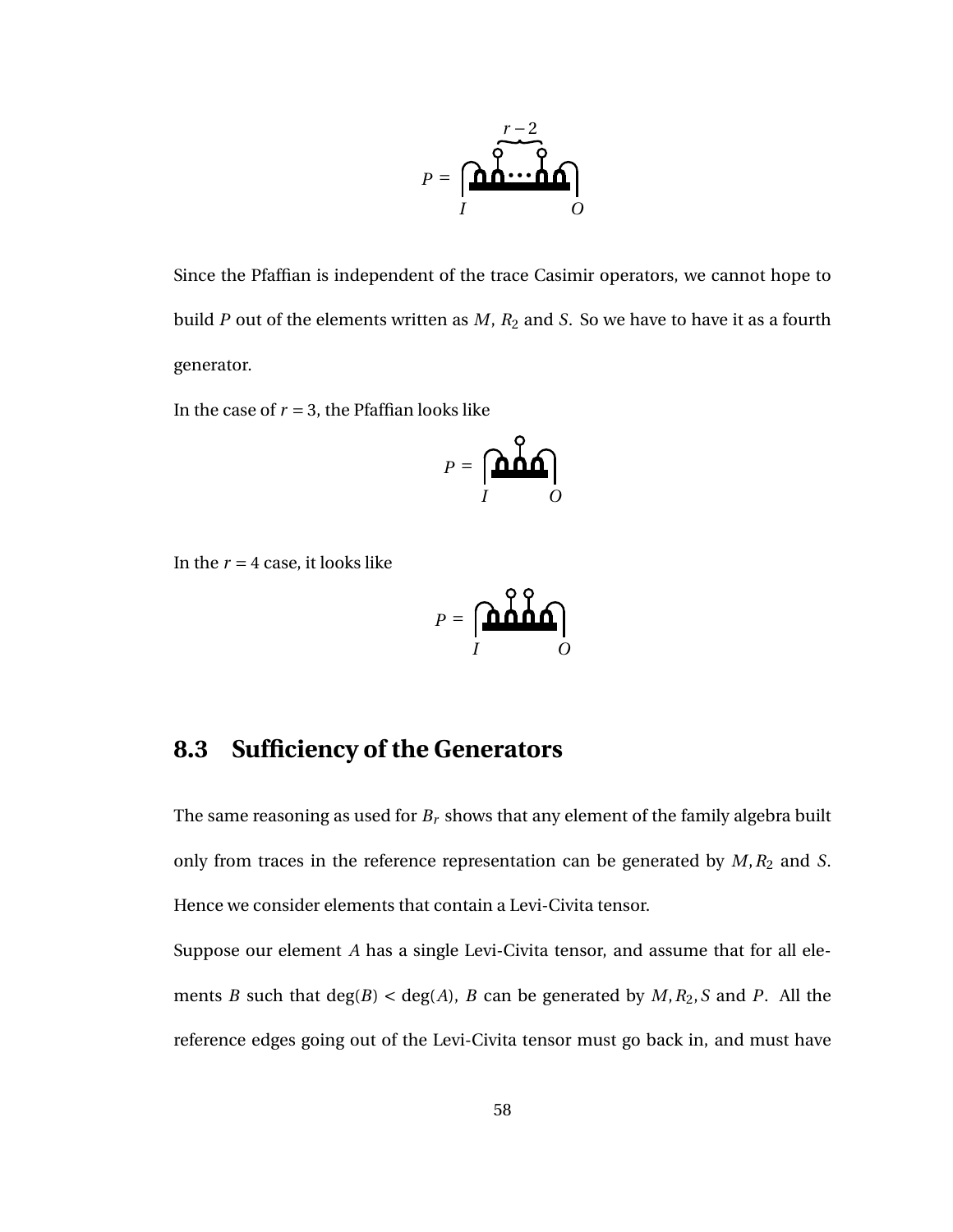an odd number of adjoint edges attached. The reference edges are all fully antisymmetrized, so for a given loop we can insert an adjoint edge projector.

$$
\underline{\underline{\Pi}\cdots} = \underline{\underline{\mu}\cdots}
$$

Suppose we have such a loop *L* with  $2k + 1$  adjoint edges attached to it. If the *I* vertex is attached to the loop, then we can insert an adjoint projector and write the family algebra element as  $A = T_{m,2k-m}B$  where *B* has one copy of the Levi-Civita tensor. By construction,  $deg(B) = deg(A) - 2k$  and furthermore has only one adjoint edge connected to the loop corresponding to the loop *L* on our original element. Similarly, if the *O* vertex is attached to the loop, then we can construct a *B* such that  $A = BT_{m,2k-m}$ for some *m*. Since deg(*Q*) < deg(*A*) in both cases, *Q* must be generated by *M*,*R*2,*S* and *P*, and thus *A* must also be generated by them.

Now consider the case where both the *I* and *O* vertices are attached to loops that only have one adjoint edge attached to them. Using the symmetrization process outlined in chapter 3, we can construct  $\overline{A}$  and  $\overline{A}$ .  $\overline{A}$  can be written in terms of primitive Casimir operators, i.e. in terms of  $M$ ,  $R_2$ ,  $S$  and  $P$ . The terms in  $\widetilde{A}$  either have the *I* vertex attached to a loop with only one adjoint edge attached or attached to a loop with multiple adjoint edges attached. In the latter case, we can rewrite the term as *Tm*,2*k*−*mB* for some *B* of lower degree, while in the former case we get another copy of *A*, since the reference edges connected to the Pfaffian are fully antisymmetrized, so the loops are distinguishable only by how many adjoint edges are attached and to what the other ends of those adjoint edges attach. So we have a nonzero multiple of *A* being equal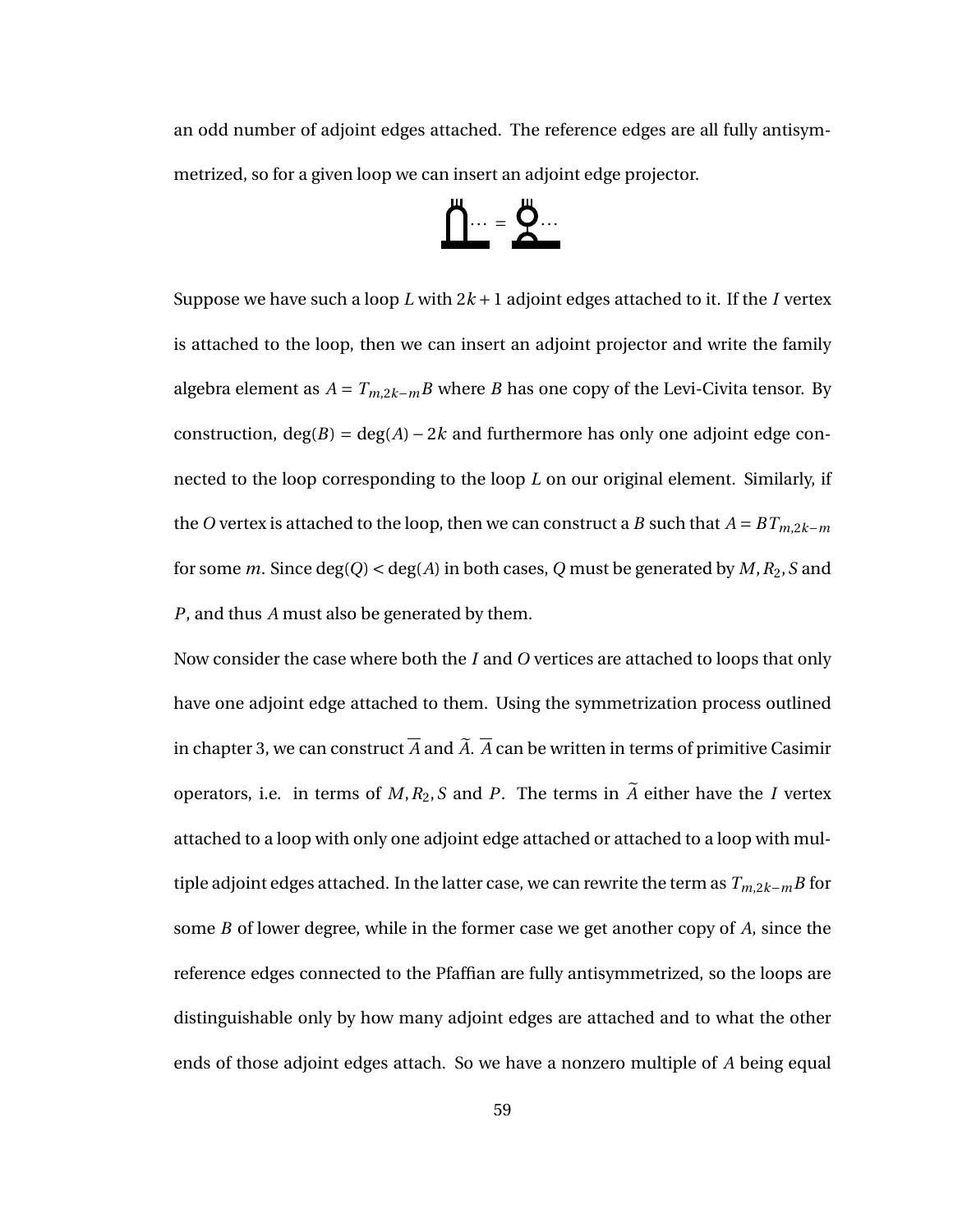to something expressible in terms of *M*,*R*2,*S* and *P*, plus terms of the form *Tm*,2*k*−*mB* where *B* has degree less than *A*. Since  $deg(B) < deg(A)$  for all of the *B*, they must be generated by *M*,*R*2,*S* and *P*. Thus *A* must also be generated by them.

Hence *M*,*R*2,*S* and *P* generate the entire family algebra.

#### **8.4 Relations**

Several of the relations for  $M$ ,  $R_2$  and  $S$  are identical to those from  $B_r$ :

$$
MR_2 = R_2M
$$
  

$$
MS = SM = 0
$$

We have a relation coming from the Cayley-Hamilton identity for Casimir operators:

$$
2PSP + 2PfP + \sum_{k=0}^{r-1} d_{2r-2k-2}Q_{2k} = 0
$$

Expanding out  $Q_{2k}$  gives us that we can read this relation as expressing  $R_2^{r-2}$  $S_2^{r-2}S + SR_2^{r-2}$ in terms of other elements.

The relation also gives us that  $R_2^{r-1}$  $\frac{r-1}{2}$ S decomposes, since the resulting diagram has a trace of degree 2*r* attached to the *I* vertex but not the *O* vertex, and thus is it symmetrizes to  $tr(M_d^{2r})$ , which decomposes, and all of the diagrams in the symmetrization are the equal. Similarly,  $SR_2^{r-1}$  also decomposes.

We also have additional relations involving *P*:

$$
PS+PT_{1,1}=2Pf\\
$$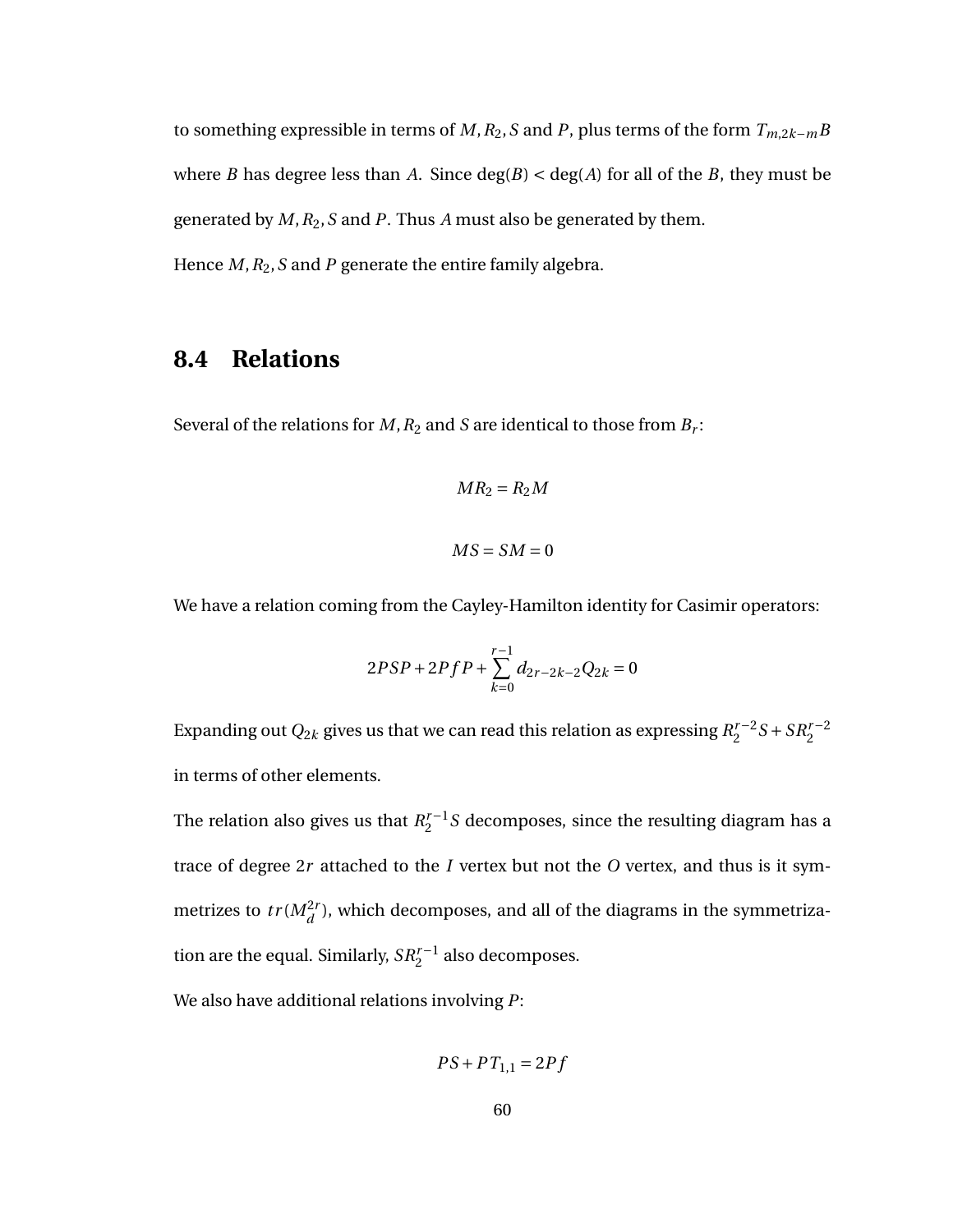Defining 
$$
P_{2k} = Q_{2k} - \sum_{l=0}^{k-1} T_{2l+1,2k-2l-1}
$$
 for  $k \ge 1$  and  $P_0 = 1$ , we get  

$$
P^2 + \sum_{k=0}^{k-1} (-1)^{r-1} d_{2r-4-2k} P_{2k} = 0
$$

So our possibly linearly independent elements are

$$
M^m R_2^n \text{ for } m \le 2r - 2, n \le r - 2
$$
  
\n
$$
M^m P \text{ for } m \le 2r - 2
$$
  
\n
$$
R_2^m S R_2^n + R_2^n S R_2^m \text{ for } m \le n \le r - 3
$$
  
\n
$$
PSR_2^m + R_2^m S P \text{ for } m \le r - 3
$$
  
\n
$$
R_2^m S R_2^n - R_2^n S R_2^m \text{ for } m < n \le r - 2
$$
  
\n
$$
PSR_2^m - R_2^m S P \text{ for } m \le r - 2
$$
  
\n
$$
PSP
$$

Similarly to  $A_r$ ,  $B_r$  and  $C_r$ , we can define  $R_k$  to be an element related to the primitive Casimir operators, although here we have to be careful about indexing. For  $k \neq \lceil \frac{r}{2} \rceil$  $\frac{r}{2}$ , we define  $R_k$  to be the trace that attaches to the *I* vertex, then to the  $e_k - 1$  dotted vertices, and then to the  $O$  vertex, while for  $R_{\left\lceil \frac{r}{2} \right\rceil}$  we use  $P.$  Then we can rewrite the basis as

$$
M^{m}R_{k} \text{ for } m \leq e_{r} + 1, k \leq r - 1
$$
  

$$
R_{m}SR_{n} + R_{n}SR_{m} \text{ for } m \leq n \leq r - 2
$$
  

$$
R_{m}SR_{n} - R_{n}SR_{m} \text{ for } m < n \leq r - 1
$$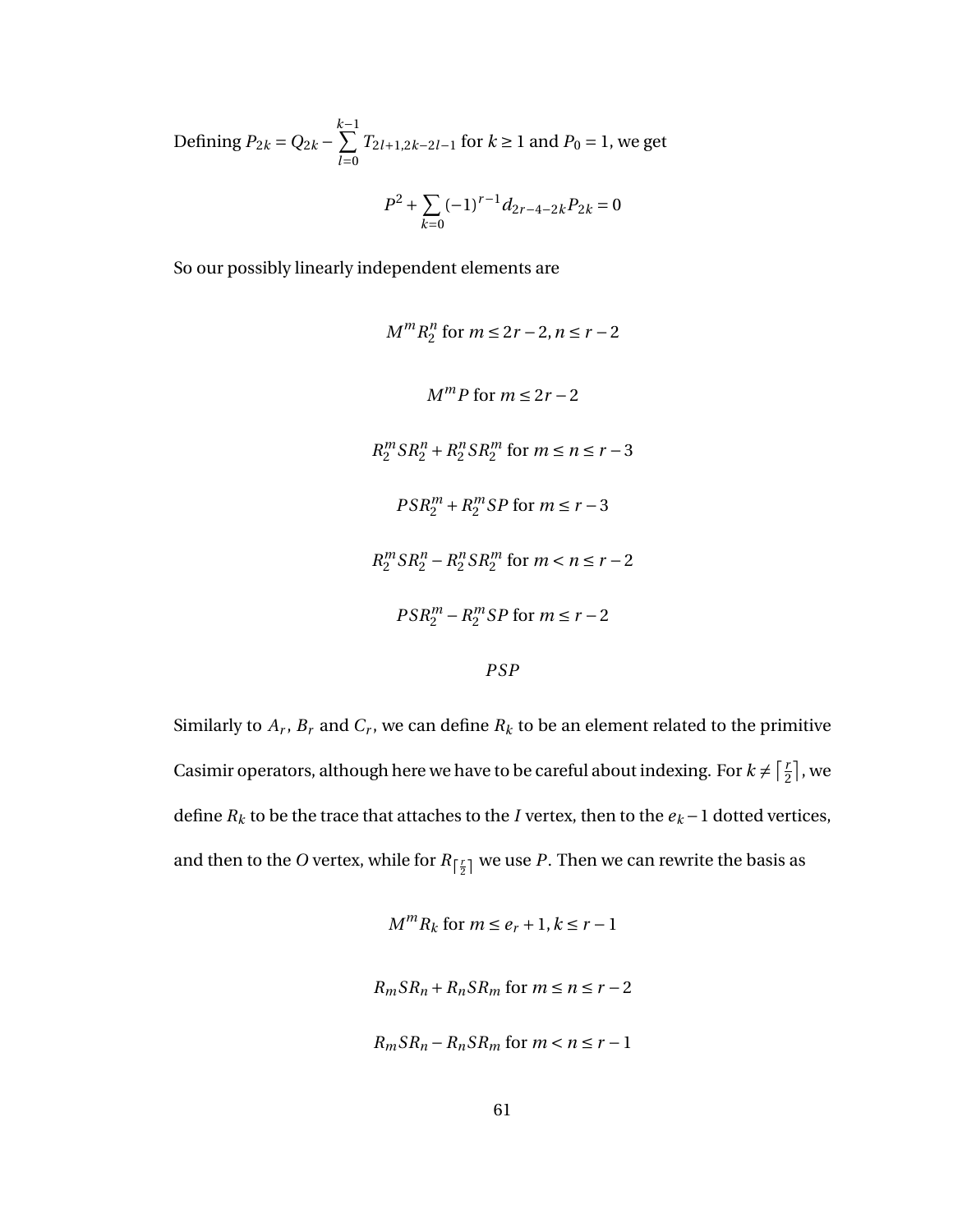This gives a total of 3 $r^2$ −2 $r$  elements, which matches the number of elements given by the dimension formula. Note that we could expand *P SP* by expanding the two Levi-Civita tensors into antisymmetrized reference edges, but including *P SP* makes the full set easier to describe, as well as better matching the list of linearly independent elements of  $A_3 = D_3$ . In particular, for  $D_3$  we have

1, *M*, *P*, *M*<sup>2</sup>, *MP*, *R*<sub>2</sub>, *S*, *M*<sup>3</sup>, *M*<sup>2</sup>*P*, *MR*<sub>2</sub>, *PS* + *SP*,  
\n
$$
PS - SP, M4, M3P, M2R2, PSP, R2S - SR2,
$$
\n
$$
M5, M4P, M3R2, PSR2 - R2SP, M4R2
$$

The *P* here corresponds to  $R_2$  for  $A_3$ , with  $R_2$  here taking the place of  $R_2^2$  $^{2}_{2}$  for  $A_3$ . For  $r = 4$ , we have

1, M, 
$$
M^2
$$
, R<sub>2</sub>, P, S,  $M^3$ , MR<sub>2</sub>, MP,  
\n $M^4$ ,  $M^2R_2$ ,  $M^2P$ , R<sub>2</sub><sup>2</sup>, R<sub>2</sub>S + SR<sub>2</sub>, PS + SP,  
\nR<sub>2</sub>S - SR<sub>2</sub>, PS - SP,  $M^5$ ,  $M^3R_2$ ,  $M^3P$ , MR<sub>2</sub><sup>2</sup>,  
\n $M^6$ ,  $M^4R_2$ ,  $M^4P$ ,  $M^2R_2^2$ , R<sub>2</sub>SR<sub>2</sub>, PSR<sub>2</sub> + R<sub>2</sub>SP, PSP,  
\nR<sub>2</sub><sup>2</sup>S - SR<sub>2</sub><sup>2</sup>, PSR<sub>2</sub> - R<sub>2</sub>SP,  $M^5R_2$ ,  $M^5P$ ,  $M^3R_2^2$ ,  
\n $M^6R_2$ ,  $M^6P$ ,  $M^4R_2^2$ ,  $R_2^2SR_2 - R_2SR_2^2$ , PSR<sub>2</sub><sup>2</sup> - R<sub>2</sub><sup>2</sup>SP,  
\n $M^5R_2^2$ ,  $M^6R_2^2$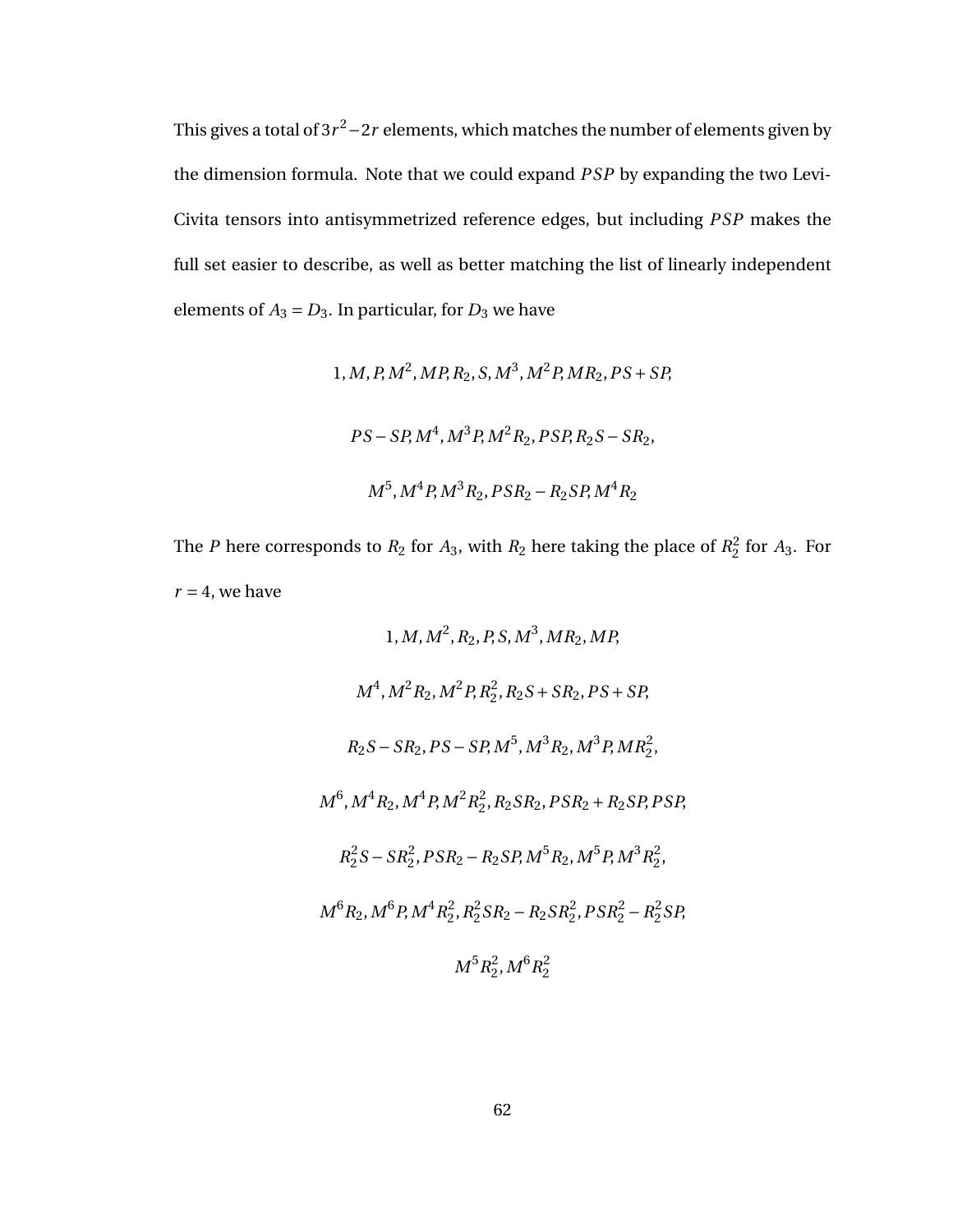#### **8.5 Generalized Exponents**

With a few low-dimensional exceptions, for  $D_r$  the  $\mathfrak{g} \otimes \mathfrak{g}$  representation decomposes identically to the  $B_r$  case: the symmetric subspace of  $\mathfrak{g} \otimes \mathfrak{g}$  decomposes into four irreducible representations, one being the trivial representation, and the antisymmetric subspace decomposes into two representations, one being the adjoint representation. The projection operators are identical, except instances of 2*r* +1 are replaced by 2*r* . So we label the six representations  $P_1$  through  $P_6$ , matching the notation from  $B_r.$  For  $D_3,$ the antisymmetric subspace decomposes into three irreducible representations due to the Pfaffian. This matches the decomposition of  $A_3$ . For  $r > 3$ , the Pfaffian does not appear in any projection operators, so there six components listed are all irreducible. The projections of the elements involving only  $M$ ,  $R_2$  and  $S$  are the same as in the  $B_r$ case, so we can just examine the elements involving *P*.

 $P_2(PM^{2k})$  and  $P_2(PSR_2^k)$  both decompose into lower order terms.  $P_2(PSP)$  can be written in terms of  $P_2$  applied to elements generated by  $M$ ,  $R_2$  and *S*. Hence  $V_2$  has generalized exponents  $P_{V_2}(q) = q^2 [r-1]_{q^2}$ , matching the  $B_r$  case but with  $[r-1]_{q^2}$  instead of *r* due to the decomposition of the degree 2*r* trace.

 $P_4(PM^{2k})$  reduces to  $PSR_2^k$  for  $k$  positive, as does  $P_4(PSP)$ .  $P_4(PSR_2^k)$  expands as  $PSR_2^k$ plus lower order terms. Hence we get that *V*<sup>4</sup> has generalized exponents

$$
P_{V_4}(q) = q^2 \binom{r-1}{2} + q^{r-2} [r-1]_{q^2}
$$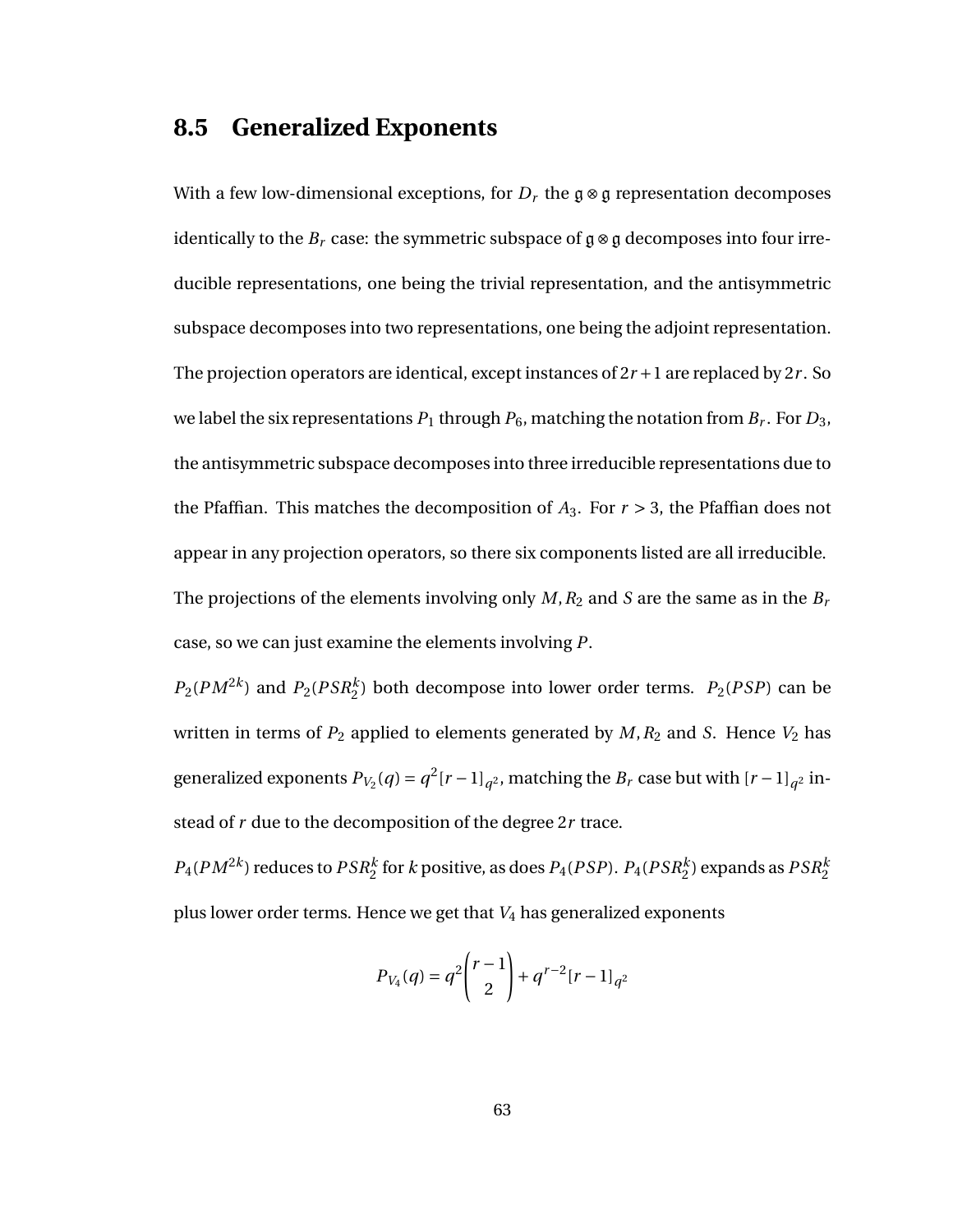*V*<sup>3</sup> then has the rest of the positive degree symmetric elements, giving it generalized exponents

$$
P_{V_3}(q) = q^2 [r]_{q^2} [r-2]_{q^2} + q^r [r-1]_{q^2} + q^{2r-2}
$$

The adjoint representation has exponents  $P_{V_5}(q) = q[r-1]_{q^2} + q^{r-1}$  and therefore  $V_6$ has the remaining antisymmetric degrees, giving it generalized exponents

$$
P_{V_6}(q) = q^3 [3]_q \binom{r-1}{2}_{q^2} + q^r [2r-1]_q
$$

Table 8.1: Generalized Exponents in  $C_{\mathfrak{g}}(D_r)$ 

| $\bar{V}$ | $P_V(q)$                                                    |
|-----------|-------------------------------------------------------------|
| $V_1$     | 1                                                           |
| $V_2$     | $q^2[r-1]_{q^2}$                                            |
| $V_3$     | $q^{2}[r]_{q^{2}}[r-2]_{q^{2}}+q^{r}[r-1]_{q^{2}}+q^{2r-2}$ |
| $V_4$     | $q^{2}\binom{r-1}{2}+q^{r-2}[r-1]_{q^2}$                    |
| $V_5$     | $q[r-1]_{q^2}+q^{r-1}$                                      |
| $V_6$     | $q^3[3]_q\binom{r-1}{2}_{q^2}+q^r[2r-3]_q$                  |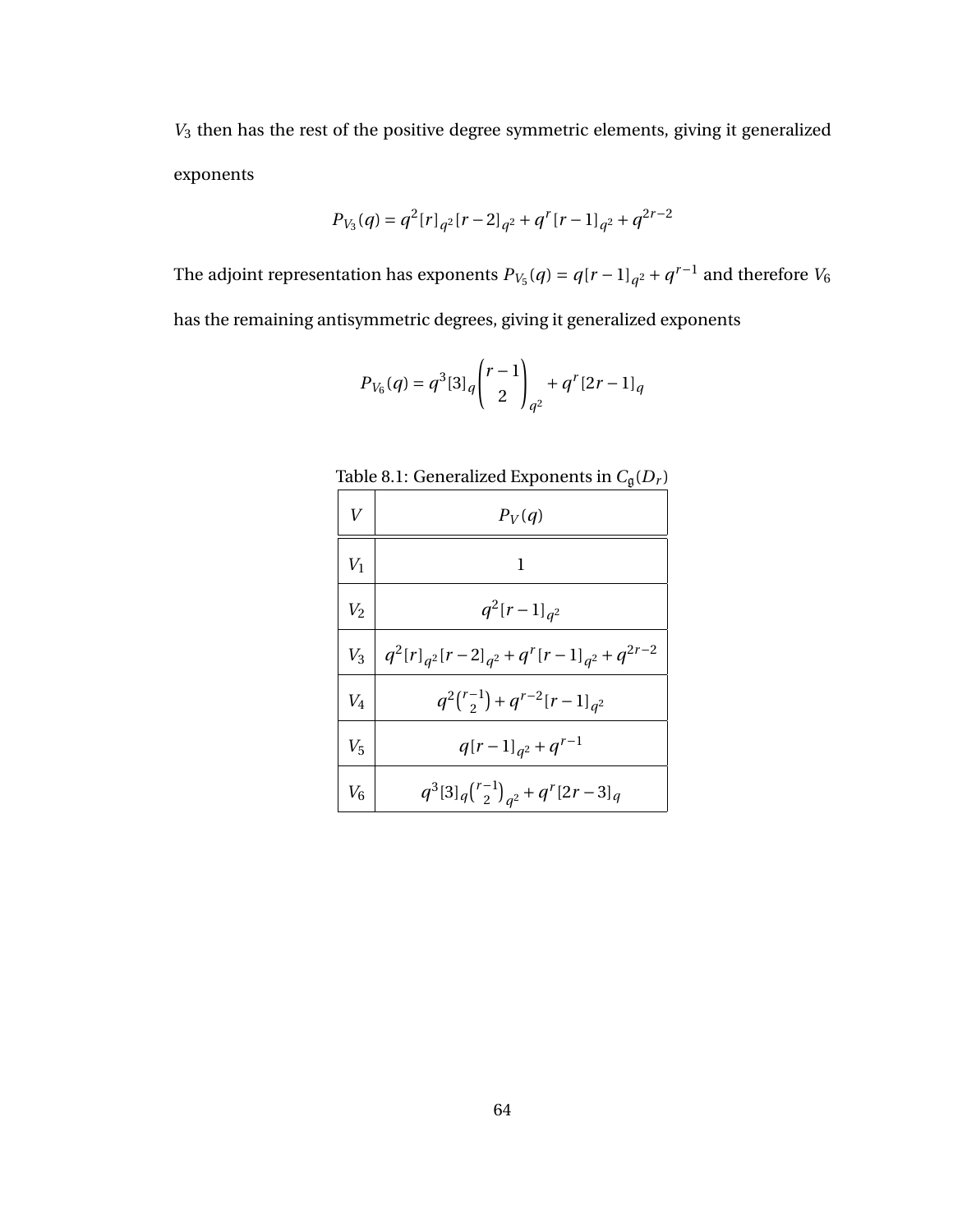| $\overline{V}$ | $P_V(q)$               |
|----------------|------------------------|
| $V_1$          | 1                      |
| V <sub>2</sub> | $q^2 + q^4$            |
| $V_3$          | $q^2+q^3+2q^4+q^5+q^6$ |
| $V_4$          | $q + q^2 + q^3$        |
| $V_5$          | $q + q^2 + q^3$        |
| $V_6$          | $2q^3 + 2q^4 + 2q^5$   |

Table 8.2: Generalized Exponents in  $C_{\mathfrak{g}}(D_3)$ 

In the  $r = 3$  case,  $P_4$  is a copy of the adjoint representation, and  $P_6$  decomposes into two antisymmetric representations that are dual to each other, giving the results for *A*3.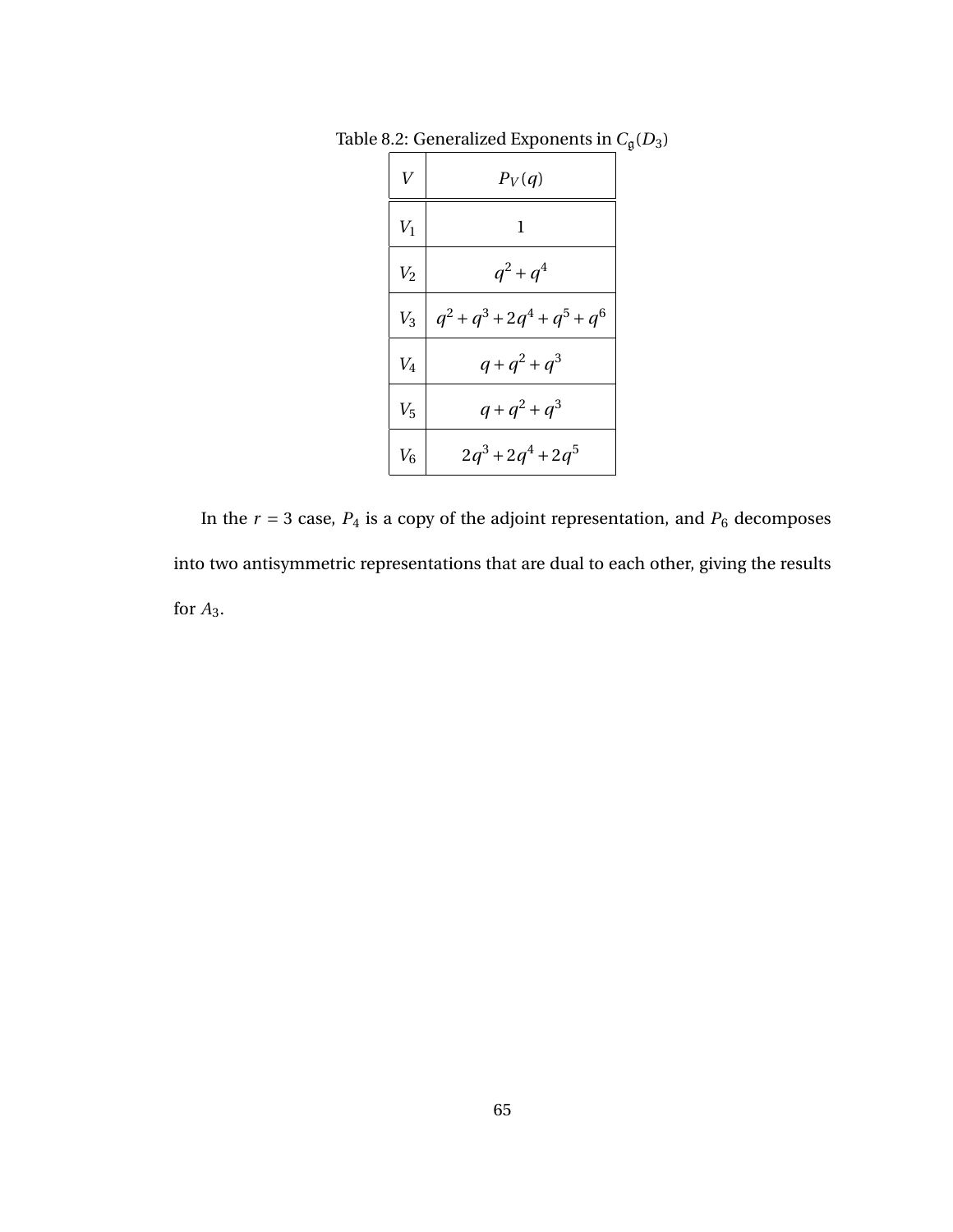| V     | $P_V(q)$                            |
|-------|-------------------------------------|
| $V_1$ | 1                                   |
| $V_2$ | $q^2 + q^4 + q^6$                   |
| $V_3$ | $q^2+3q^4+4q^6+3q^8+q^{10}$         |
| $V_4$ | $2q^2 + 2q^4 + 2q^6$                |
| $V_5$ | $q+2q^3+q^5$                        |
| $V_6$ | $ q^3+2q^4+3q^5+2q^6+3q^7+2q^8+q^9$ |

Table 8.3: Generalized Exponents in  $C_{\mathfrak{g}}(D_4)$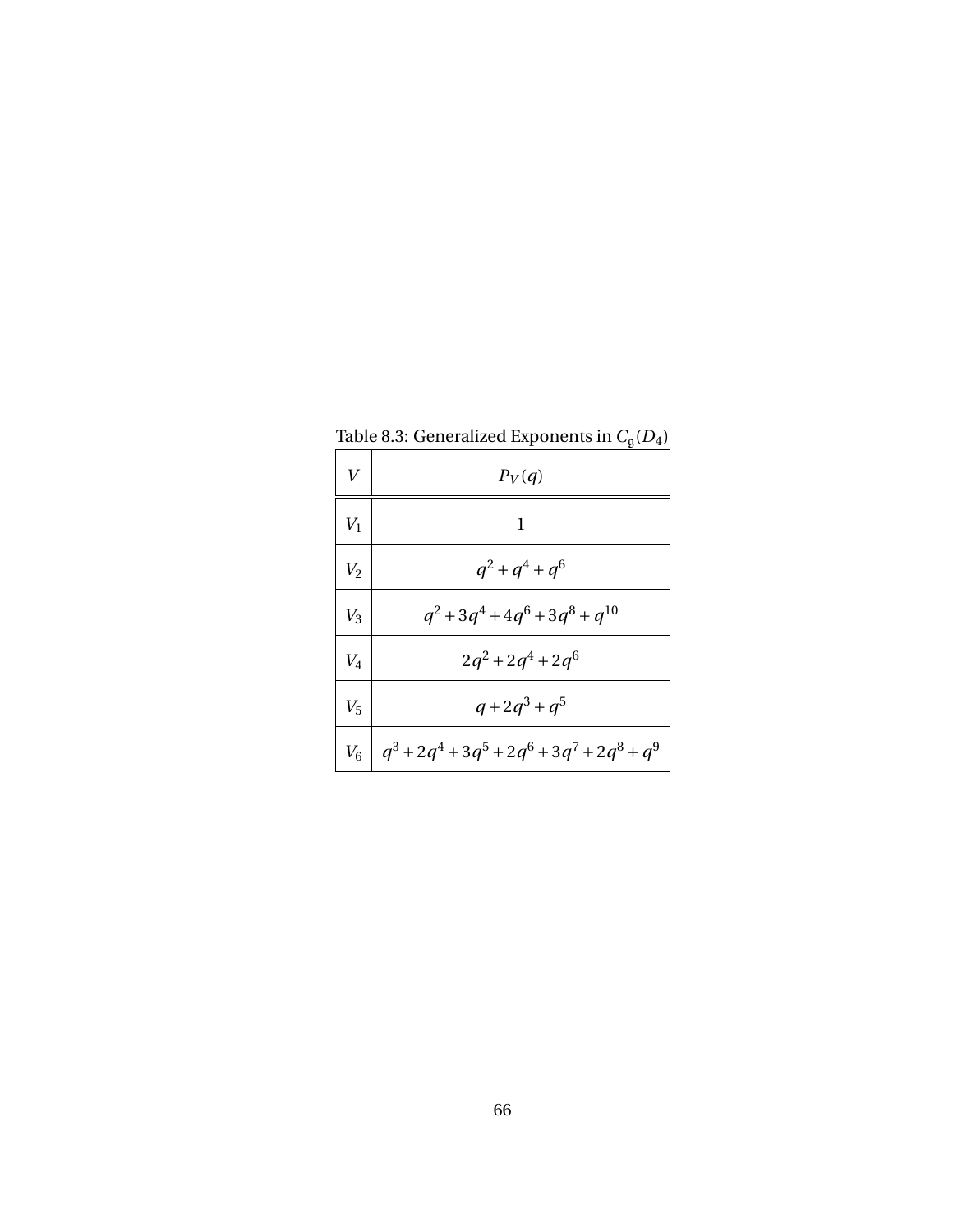## **Restrictions to Subalgebras**

#### **9.1 The Weyl Group Action**

The torus part is made of  $r \times r$  matrices, and as a Weyl-group module is  $\mathfrak{h} \otimes \mathfrak{h}$ . So it decomposes as  $1 \oplus S^2 \mathfrak{h} \oplus \lambda^2 \mathfrak{h}$ , where  $S^2 \mathfrak{h}$  is the traceless symmetric square of  $\mathfrak{h}$  and  $\lambda^2 \mathfrak{h}$ is the second alternating power. For the non-simply laced algebras  $B_r$ ,  $C_r$ ,  $G_2$  and  $F_4$ we further divide the vector part into a long part, where the coordinates are long roots, and a short part, where the coordinates are short roots.

Each part of an h-restricted family algebra element is *W* -invariant, where *W* acts on *S*(h) in the natural way. Since the coordinates of each part form a representation of *W* , we can find the *W* -irreducible components of the subspace of g generated by those coordinates. There is a module  $\mathfrak{M}(h)$  such that  $S(h) \cong (S(h))^W \otimes \mathfrak{M}(h)$  and  $\mathfrak{M}(h)$  affords the regular representation; for an irreducible *W* -representation *U*, the fake degrees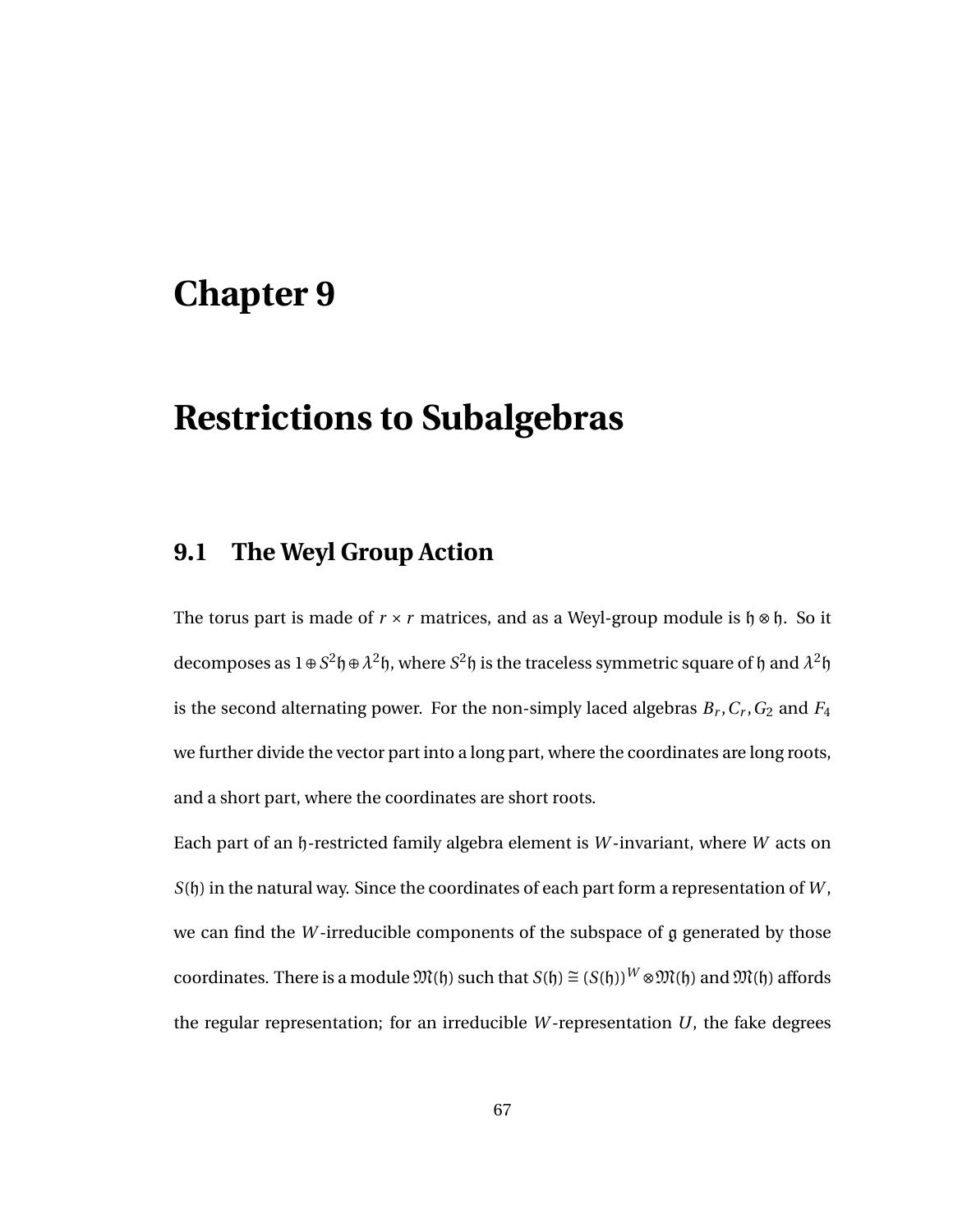[Lu77] are the exponents with multiplicity of the polynomial

$$
P_U(q) = \sum_{k} \dim(Hom_W(U, \mathfrak{M}_K(\mathfrak{h})) q^k
$$

and are analogous to generalized exponents for a Lie algebra. They describe the degrees of a basis for  $(B_V(f))^W$ , although they do not explicitly give a way to find a basis. Usually generic degrees are the objects calculated, but fake degrees are computable from generic degrees [Lu77].

Elements of  $(B_V(f))^W$  can be turned into elements of  $C_q(g)$  by either adding elements on different parts together and trying to adjust for the lack of *G*-invariance or by multiplying an element by a *G*-invariant object whose Cartan restriction vanishes on all but one part and then extending from h to g.

Here we show how  $P_V(q)$  for the representations V calculated above can be expressed in terms of the fake degrees of  $V^T$ . We use  $P$  to denote both generalized exponents of  ${\mathfrak g}$  representations and fake degrees of  $W$  representations. The decomposition of  $V^T$ into representations of *W* can be extracted by setting  $q = 1$ , with the labels of *P* denoting the labels of the representation. For *A<sup>r</sup>* , the subscripts indicate partitions. For *BC<sup>r</sup>* and *D<sup>r</sup>* , the subscripts indicate pairs of partitions (allowing empty partitions or entries of 0) *α* and *β* such that  $|α| + |β| = r$ ; for  $BC_r$   $l(α) = l(β) + 1$  and for  $D_r$ ,  $l(α) = l(β)$ . The  $-\text{ in } \phi_{r,-}$  indicates the empty partition.

The decomposition for the exceptional Lie algebras will be discussed in the next chapter.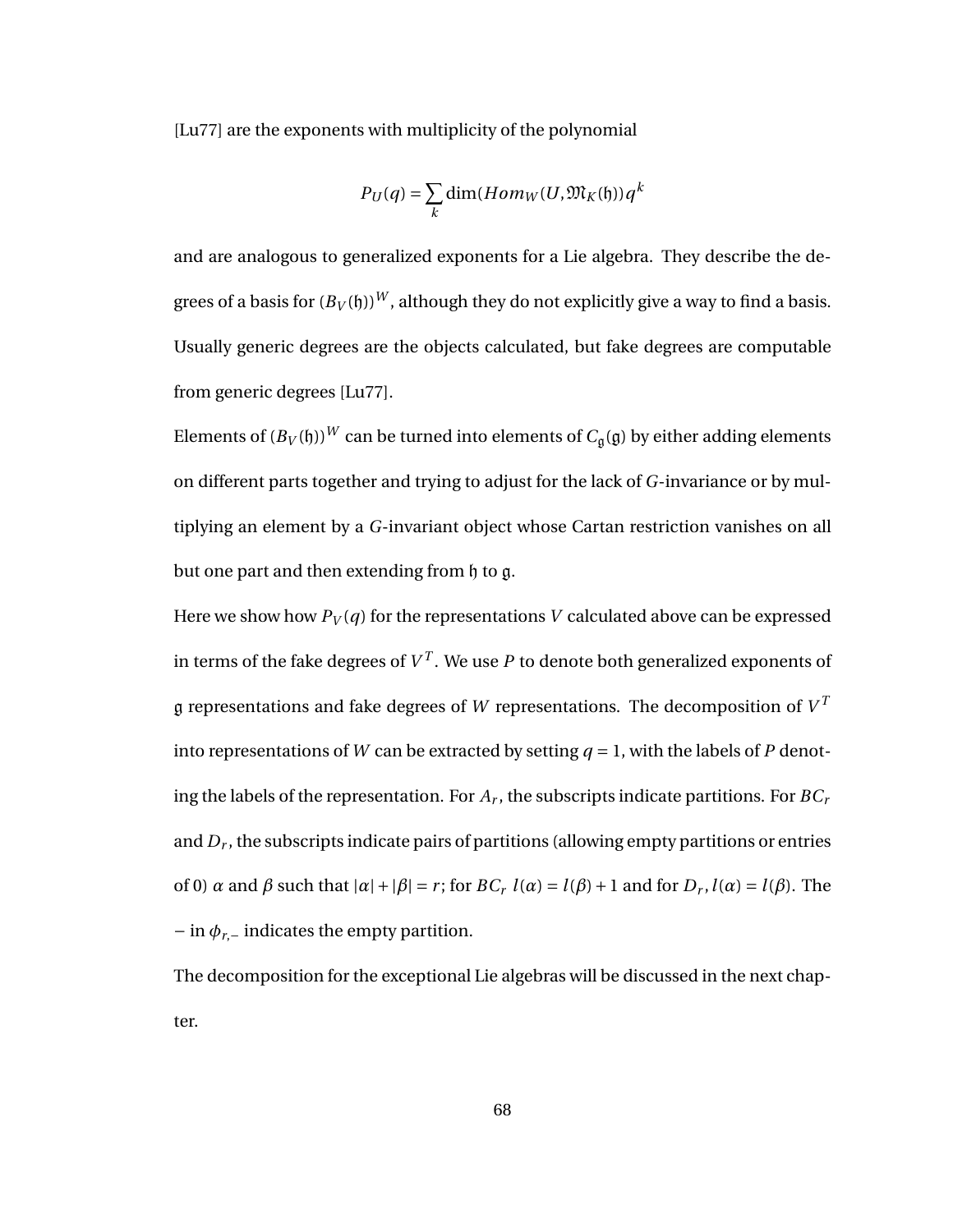| V                            | $P_V(q)$                                         |
|------------------------------|--------------------------------------------------|
| $V_0$                        | $P_{(r+1)}(q)$                                   |
| $V_{\omega_1+\omega_r}$      | $P_{r1}(q)$                                      |
| $V_{\omega_2+\omega_{r-1}}$  | $P_{(r-1)2}(q)$                                  |
| $V_{2\omega_1+2\omega_r}$    | $q^2P_{(r+1)}(q) + q^2P_{r1} + q^2P_{(r-1)2}(q)$ |
| $V_{2\omega_1+\omega_{r-1}}$ | $P_{(r-1)11}(q)$                                 |
| $V_{\omega_2+2\omega_{r-1}}$ | $P_{(r-1)11}(q)$                                 |

Table 9.1: Generalized exponents as fake degrees for *A<sup>r</sup>*

Table 9.2: Generalized exponents as fake degrees for *BC<sup>r</sup>*

| V       | $P_V(q)$                                                                                        |
|---------|-------------------------------------------------------------------------------------------------|
| $V_1$   | $P_{r-}(q)$                                                                                     |
| $V_2$   | $q^2 P_{r,-}(q) + P_{(r-1)1,0}(q)$                                                              |
|         | $V_3$   $q^2P_{r,-}(q) + (2q^2+q^{2r})P_{(r-1)1,0}(q) + q^2P_{(r-2)2,0}(q) + P_{(r-2)11,00}(q)$ |
| $V_4$   | $P_{(r-2)0,2}(q)$                                                                               |
| $V_5$   | $P_{(r-1)0,1}(q)$                                                                               |
| $V_{6}$ | $P_{(r-2)00,11}(q) + q^{2r-2} P_{(r-1)0,1}(q) + P_{(r-2)1,1}(q)$                                |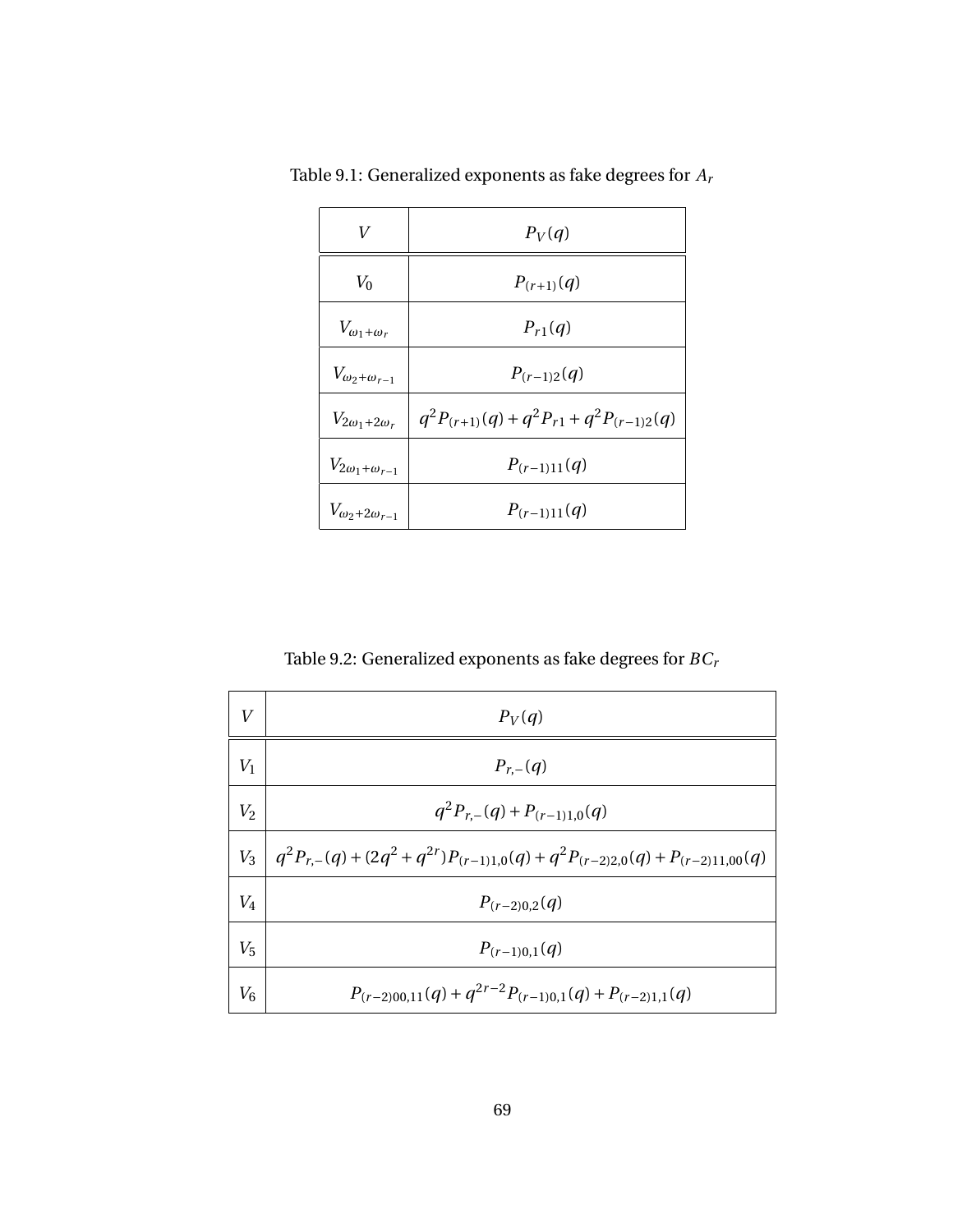| V     | $P_V(q)$                                                        |
|-------|-----------------------------------------------------------------|
| $V_1$ | $P_{r,0}(q)$                                                    |
| $V_2$ | $P_{(r-1)1,00}(q)$                                              |
| $V_3$ | $ q^2P_{r,0}(q)+q^2P_{(r-1)1,00}(q)+(q^2+q^4)P_{(r-2)2,00}(q) $ |
| $V_4$ | $P_{(r-2),2}(q) + q^{r-1} P_{(r-1),1}(q)$                       |
| $V_5$ | $P_{(r-1),1}(q)$                                                |
| $V_6$ | $P_{(r-2)0,11}(q) + P_{(r-2)1,10}(q)$                           |

Table 9.3: Generalized exponents as fake degrees for *D<sup>r</sup>*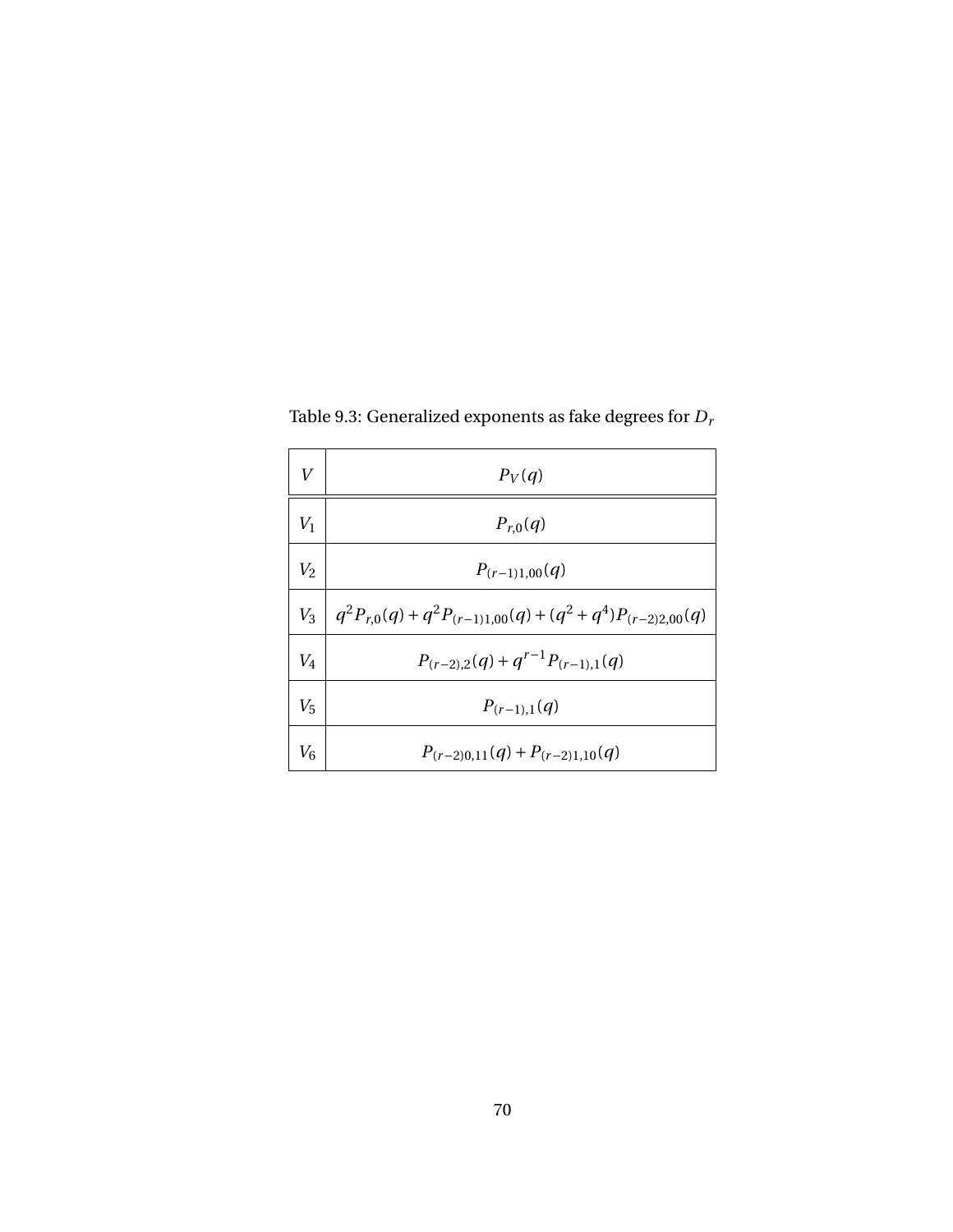#### **9.2 Restriction to Maximal Subalgebras**

Directly computing with the exceptional Lie algebras can be difficult due to their size and the complexity of their descriptions. Thus it is often easier to consider classical maximal subalgebras of the exceptional Lie algebras, and then try to extend results on the classical cases to the exceptional cases. Note that the maximal subalgebras are not always simple, but can at least be chosen to be direct sums of classical simple Lie algebras.

For  $\mathfrak h$  a Cartan subalgebra of g, pick a maximal subalgebra  $\mathfrak k \subset \mathfrak g$  with the same Cartan subalgebra such that the closure of the roots of  $\mathfrak k$  under  $W_G$  is the set of roots of g. We can take a basis of h and root vectors of  $\ell$  and g respectively as basis elements for  $\ell$  and g; denote by *V* the span of the root vectors of g that are not root vectors of  $\mathfrak{k}$ . Let  $K \subset G$ be the group corresponding to  $\mathfrak k$ .

We get a homomorphism  $res : S(g) \rightarrow S(\ell)$  by sending *V* to 0. We also get a map  $Mat(\mathfrak{g}) \to Mat(\mathfrak{k})$  by sending  $A \in Mat(\mathfrak{g})$  to the submatrix where the coordinates are both in  $\mathfrak k$ . Combining these two maps gives a map

$$
Res: (Mat(\mathfrak{g}) \otimes S(\mathfrak{g}))^G \to (Mat(\mathfrak{k}) \otimes S(\mathfrak{k}))^K
$$

In a matrix in  $(Mat(g) \otimes S(g))^G$ , for a non-zero entry with one coordinate in  $\mathfrak k$  and one in *V* , the entry must be in the kernel of *r es*. Hence we get that *Res* is an algebra homomorphism. For  $A \in (Mat(\mathfrak{g}) \otimes S(\mathfrak{g}))^G$ , denote  $A_{\mathfrak{k}} = Res(A)$ .

**Lemma 9.2.1.** *Res is an injection.*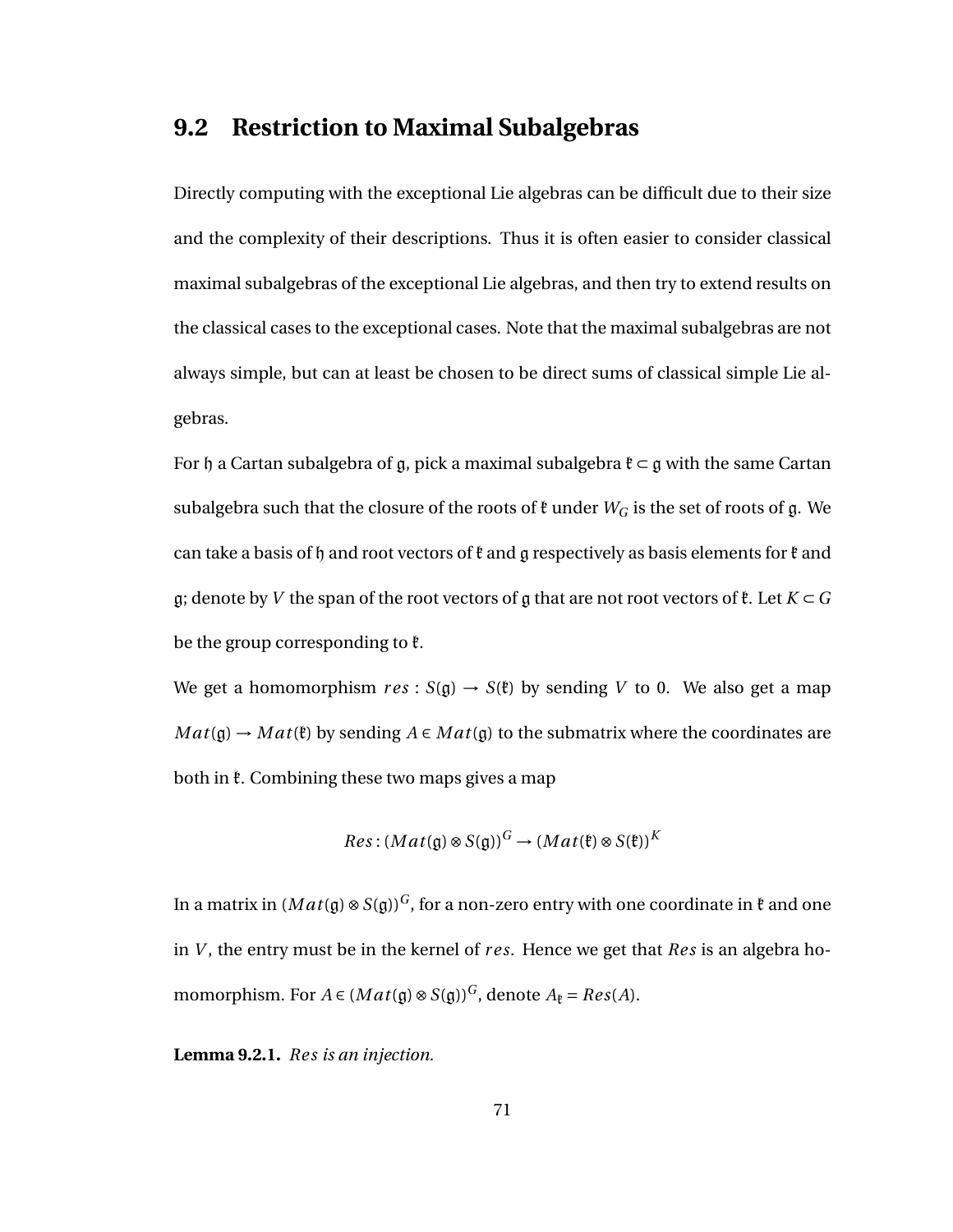*Proof.* Suppose that  $A_k = B_k$ . Then  $A_k - B_k = 0_k$ . So  $A - B$  has entries in *S*(*V*) on the  $\ell$ submatrix. When restricting to  $h$ , this restricts to 0 on the  $\mathfrak k$  submatrix. Since  $W_G$  allows us to move roots of  $\mathfrak g$  to roots of  $\mathfrak k$ , we get that  $A - B$  restricted to  $\mathfrak h$  must also be 0 on the *V* submatrix. Hence, since the restriction of an element of  $(Mat(\mathfrak{g})\otimes S(\mathfrak{g}))^G$  to  $\mathfrak{h}$ has non-zero entries only on the Cartan submatrix and the diagonal, we get that *A* −*B* restricted to h is 0 everywhere. But since

$$
(Mat(\mathfrak{g}) \otimes S(\mathfrak{g}))^G \otimes F(\mathfrak{g}) \cong (Mat(\mathfrak{g}) \otimes S(\mathfrak{h}))^{W_G} \otimes F_G(\mathfrak{h})
$$

and since the base field doesn't change if an element is 0 or not, we get that restriction to  $\mathfrak h$  is an injection. Hence  $A - B = 0$ .

 $\Box$ 

Therefore *Res* is an injection.

Using this injection, we can prove the following useful lemma:

**Lemma 9.2.2** (The Vector Restriction Lemma). *For*  $A \in C_{\mathfrak{g}}(\mathfrak{g})$ *, if Res*(*A*) *vanishes on the torus, then A is a multiple of M.*

*Proof.* The exact descriptions of the family algebras for the classical cases has been handled in the previous chapters. The observation to make is that the fake degrees of the *W*-representations that  $\mathfrak{h} \otimes \mathfrak{h}$  decomposes into match the degrees given by the elements of the family algebra that do not vanish on the torus, and hence anything that does vanish on the torus is a multiple of *M*.

We handle the exceptional cases by reducing to the classical case. For  $g \neq G_2, E_6$ , we suppose that we have an element *A* with vanishing torus part. Then the restriction of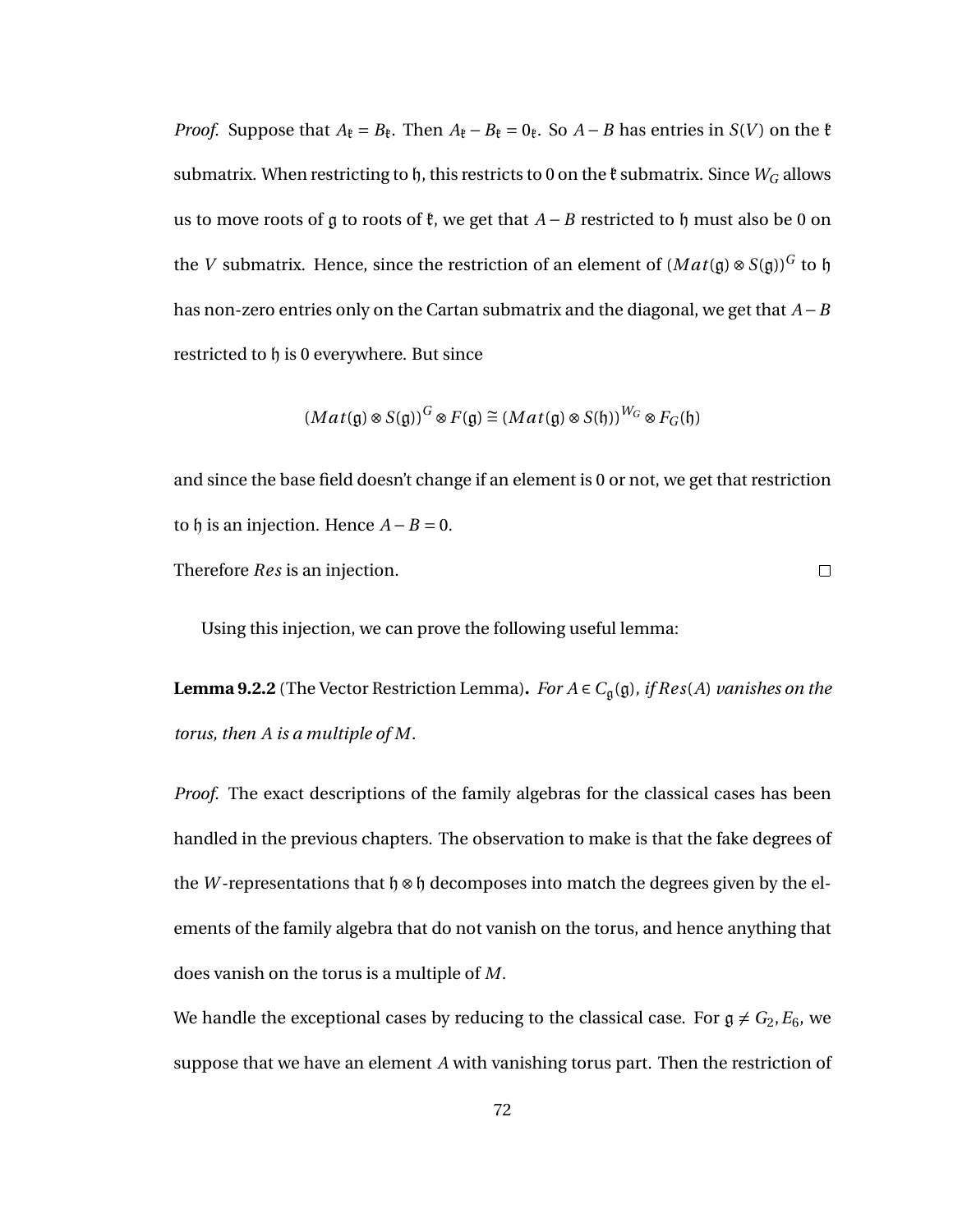*A* to maximal subalgebra  $\ell$  also has vanishing torus part. For  $F_4$ , we use  $\ell = B_4$ , for  $E_7$ we use  $A_7$  and for  $E_8$  we use  $D_8$ . We look at the part of the vector component of  $A$ that correspond to roots of  $\ell$ . By the first part of the restriction lemma, this part is a multiple of *M* restricted to this part and hence can be written as  $M_{k}P_{k}$ .  $P_{k}$  is  $W_{k}$ . invariant, and since both  $A|_k$  and  $M|_k$  are invariant under the subgroup of  $W(\mathfrak{g})$  that fixes  $\mathfrak{k},$   $P|_{\mathfrak{k}}$  is also invariant under that subgroup of  $W(\mathfrak{g})$  and hence can be extended to the entire root system of g; we denote the extension by  $\widetilde{P}$ . Since the extension of  $M|_{\mathfrak{k}}$ by  $W(\mathfrak{g})$  is just *M*, we get that  $A = M\widetilde{P}$ .

The cases of  $G_2$  and  $E_6$  have to be handled separately, since  $E_6$  has no maximal subalgebras that are simple, while  $G_2$  has  $A_2$  but the image of the roots of  $A_2$  under  $W(G_2)$ misses some roots of *G*2. So we consider the case of family algebras for semisimple Lie algebras.

For a semisimple algebra  $\mathfrak{g} \oplus \mathfrak{k}$ , the adjoint group is *GxK* where *G* and *K* are the adjoint groups for g and  $\mathfrak k$  respectively. For a representation of  $\mathfrak g \oplus \mathfrak k$  that decomposes as  $U \oplus V$ where  $\mathfrak g$  acts trivially on *V* and  $\mathfrak k$  acts trivially on *U*, we can write the corresponding family algebra by distributing  $End(U \oplus V)$  and noting that *G* leaves fixed *V*,  $V^\vee$  and *S*(k), and similarly for *K*:

$$
(End(U \oplus V) \otimes S(\mathfrak{g} \oplus \mathfrak{k}))^{G \times K} = (End(U) \otimes S(\mathfrak{g}))^G \otimes I(\mathfrak{k}) \oplus (U \otimes S(\mathfrak{g}))^G \otimes (V^{\nu} \otimes S(\mathfrak{k}))^K
$$
  

$$
\oplus (V \otimes S(\mathfrak{k}))^K \otimes (U^{\vee} \otimes S(\mathfrak{g}))^G \oplus (End(V) \otimes S(\mathfrak{k}))^K \otimes I(\mathfrak{g})^K
$$

So we get that the family algebra of  $U \oplus V$  breaks into four blocks, depending on if the coordinates are in *U* or *V*. So it remains a free module over  $I(\mathfrak{g} \oplus \mathfrak{k}) = I(\mathfrak{g}) \otimes I(\mathfrak{k})$ .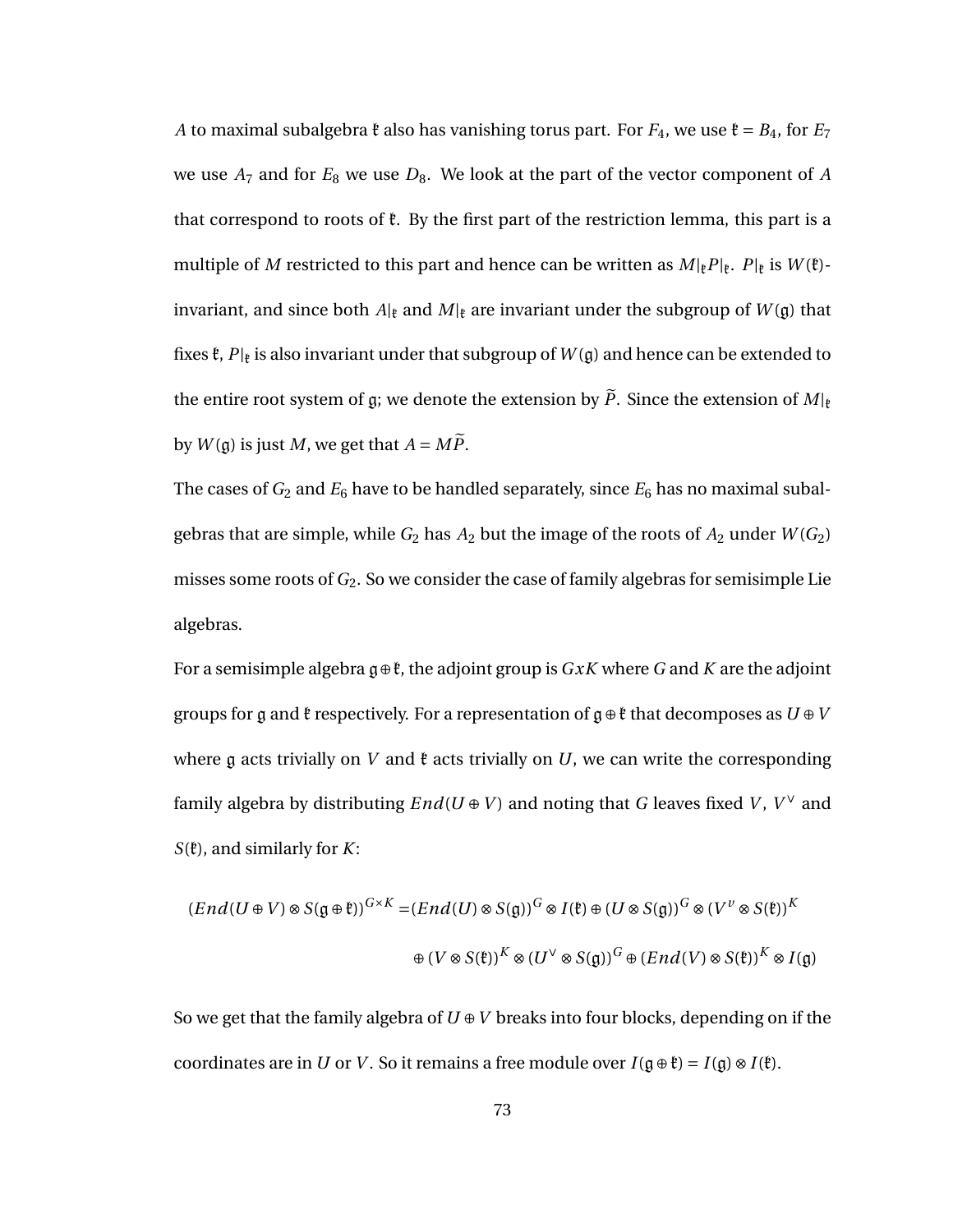For  $G_2$ , we use the maximal subalgebra  $\mathfrak{k} = \mathfrak{k}_1 \oplus \mathfrak{k}_2$ , where  $\mathfrak{k}_1 \cong \mathfrak{k}_2 \cong A_1$ , with one  $A_1$ containing a pair of long roots and the other a pair of short roots. The family algebra decomposes into four pieces, as above. For *E*6, we use the maximal subalgebra  $\mathfrak{k} = \mathfrak{k}_1 \oplus \mathfrak{k}_2 \oplus \mathfrak{k}_3$ , where  $\mathfrak{k}_1 \cong \mathfrak{k}_2 \cong \mathfrak{k}_3 \cong A_2$ , and adjoint group  $K_1 \times K_2 \times K_3$ . We have that the family algebra of the adjoint representation of  $\mathfrak k$  decomposes into nine pieces, three of which are copies of the family algebra for  $A_2$  tensored with two extra copies of  $S(A_2)$ . Note that for  $X \in \mathfrak{k}_i$  and  $Y \in \mathfrak{k}_j$  for  $i \neq j$ , the orbit of  $X$  under  $K_i$  spans  $\mathfrak{k}_i$  and thus the orbit of  $(X, Y)$  under  $K_i$  spans  $(\mathfrak{k}_i, Y)$ .

So suppose that we have an element of  $C_{\ell}(\ell)$  which vanishes on the torus. This element vanishes on  $(h_1, h_2)$  where  $h_1$  and  $h_2$  are  $\mathfrak{k}_i$  and  $\mathfrak{k}_j$  respectively. If  $i \neq j$ , then by the above all entries in  $(\mathfrak{k}_i \otimes \mathfrak{k}_i^{\vee})$  $j$ ) vanish. If  $i = j$ , then we're in a copy of the family algebra of  $mk_i$  tensored with  $S(\mathfrak{k}_m)^{K_m}\otimes S(\mathfrak{k}_n)^{K_n}$  for  $i,m,n$  distinct, and thus since the vector restriction lemma holds for  $\mathfrak{k}_i$ , we get that the  $\mathfrak{k}_i$  vector part of the family algebra element thus of the form  $M_i P_i$ . Because  $W(\mathfrak{g})$  intertwines the actions of the  $\mathfrak{k}_i$ , we get that the element that the action of  $W(\mathfrak{g})$  sends the  $P_i$  to each other, and hence  $M_i P_i$ extends to a  $W(\mathfrak{g})$ -invariant element on the vector part of the family algebra of  $\mathfrak{g}$ , as was desired.  $\Box$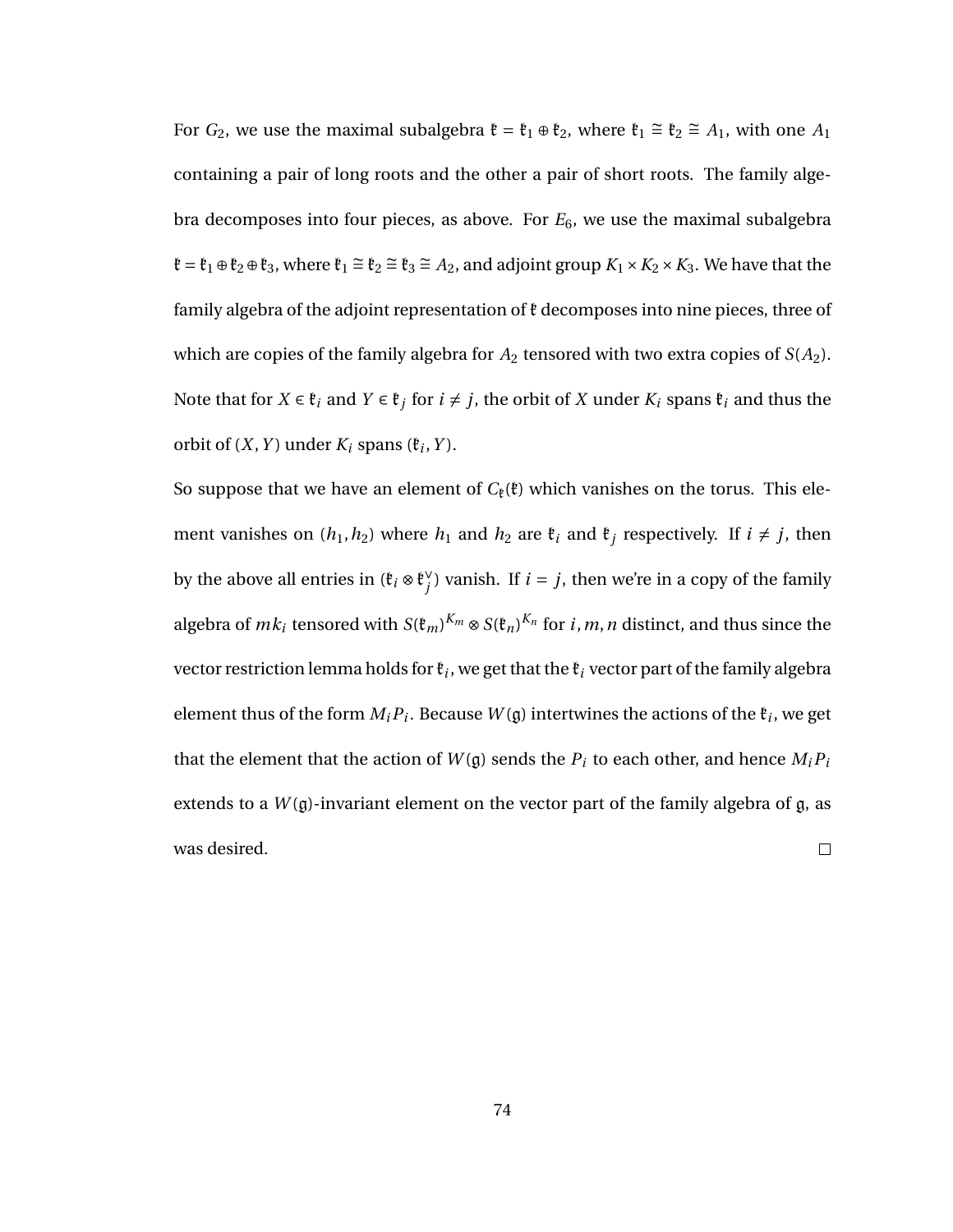# **The Exceptional Lie algebras**

#### **10.1 Invariants**

The exceptional Lie algebras are not uniform in many senses, so we give a table listing the data for the reference representation and the exponents:

| g              | dim V | Exponents                    |
|----------------|-------|------------------------------|
| $G_2$          |       | 1, 5                         |
| $F_4$          | 26    | 1, 5, 7, 11                  |
| $E_6$          | 27    | 1, 4, 5, 7, 8, 11            |
| E <sub>7</sub> | 56    | 1, 5, 7, 9, 11, 13, 17       |
| $E_8$          | 248   | 1, 7, 11, 13, 17, 19, 23, 29 |

Table 10.1: Exponents for the Exceptional Lie algebras

Unlike for the classical Lie algebras, the reference representations of the excep-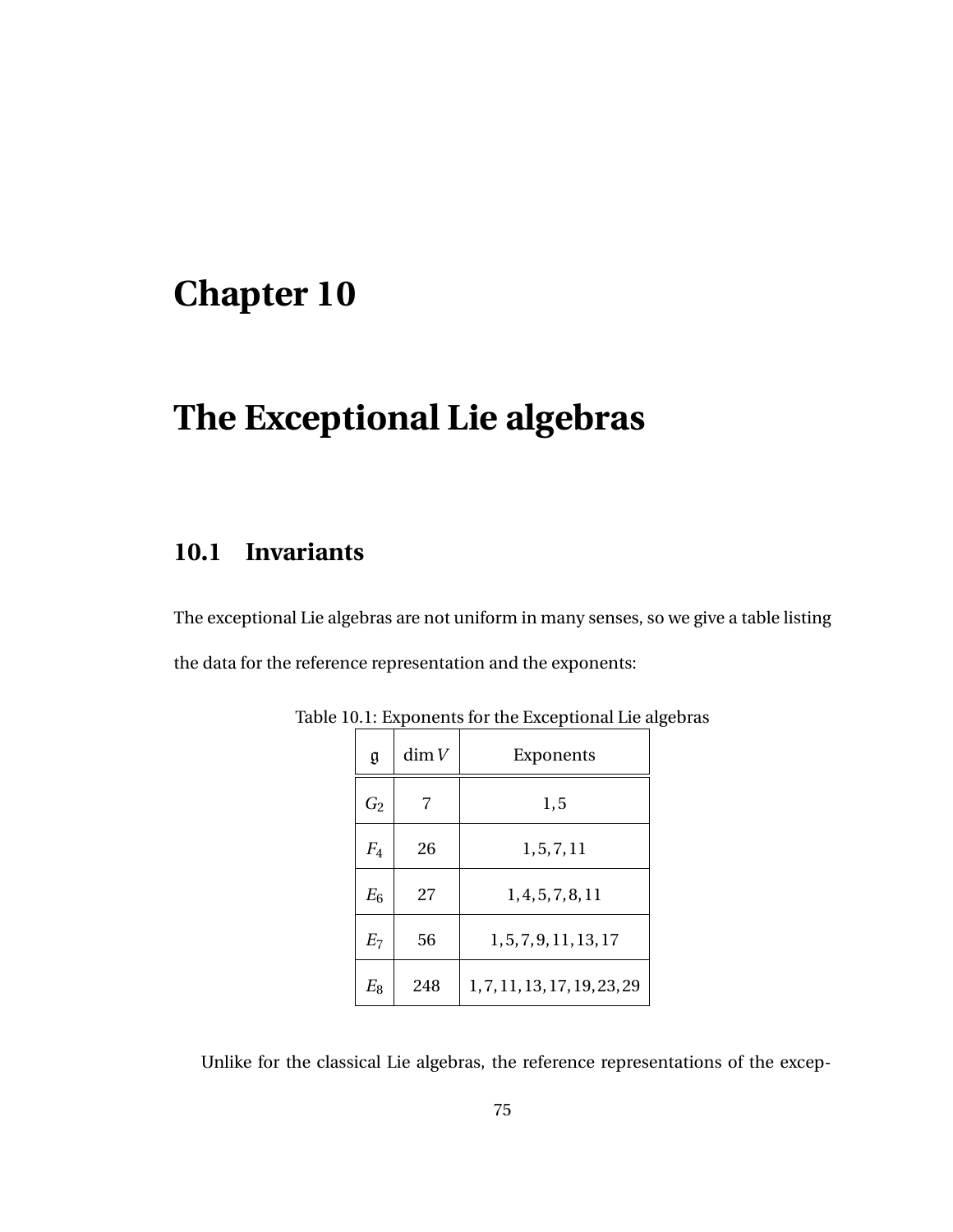tional Lie algebras carry invariants of degree higher than 2. For *G*2, the 7 dimensional representation has a degree 2 symmetric invariant and a degree 3 antisymmetric invariant. For *F*4, the 26 dimensional representation has a degree 2 symmetric invariant and a degree 3 symmetric invariant. For *E*6, the 27 dimensional representation has a degree 3 symmetric invariant. For *E*7, the 56 dimensional representation has a degree 2 antisymmetric invariant and a degree 4 symmetric invariant. For  $E_8$  the 248 dimensional representation has a degree 2 symmetric invariant and a degree 3 antisymmetric invariant. The existence of these higher degree invariants gives us elements of  $(T(\mathfrak{g}))^G$ that are not obviously traces over the reference representation.

#### **10.2 The Decomposition of** g⊗g

The decomposition of g⊗g into irreducible representations is uniform for the five exceptional Lie algebras. There are three symmetric representations and two antisymmetric representations. Of the three symmetric representations, one is the trivial representation, and one has highest weight twice that of the adjoint representation, so we label it *S* <sup>2</sup>*Ad j*. The remaining symmetric representation we label *Sym*. Of the antisymmetric representations, one is the adjoint representation; the other we label ∧ <sup>2</sup>*Ad j*.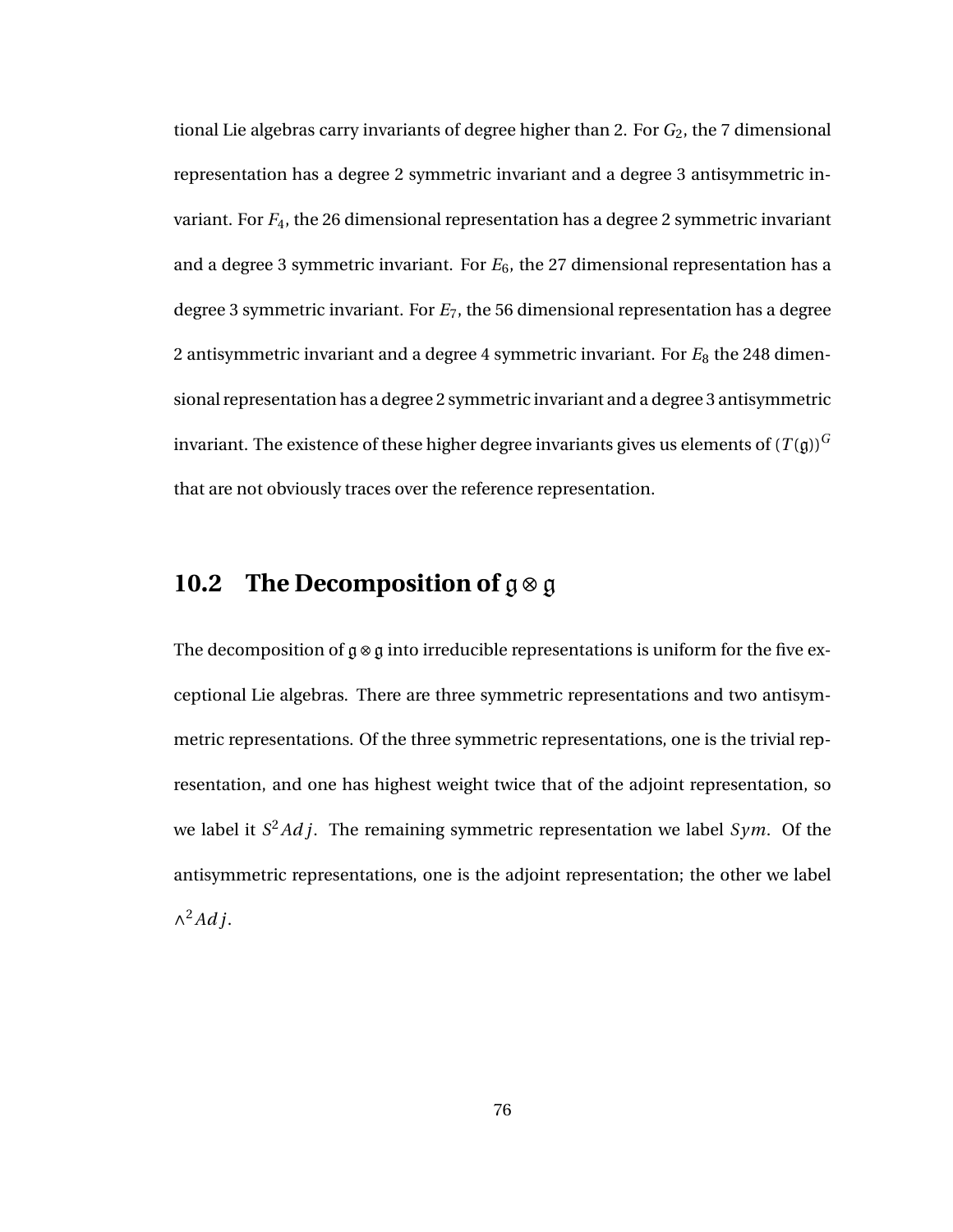| $\boldsymbol{V}$ | $\mathit{G}_2$                                    | $F_4$                                             | $E_r$                                                                  |
|------------------|---------------------------------------------------|---------------------------------------------------|------------------------------------------------------------------------|
| Triv             | $\phi_{1,0}$                                      | $\phi_{1,0}$                                      | $\phi_{1,0}$                                                           |
| Sym              | $\phi_{2,2} \oplus \phi_{1,0}$                    | $\phi_{9,2} \oplus \phi_{1,0} \oplus \phi_{2,4}$  | $\phi_{\binom{r}{2}-1,2}$                                              |
| $S^2Adj$         | $\phi_{1,0} \oplus 2\phi_{2,2}$                   | $\phi_{1,0} \oplus 2\phi_{9,2} \oplus \phi_{2,4}$ | $\phi_{1,0}\oplus\phi_{\binom{r}{2}-1,2}\oplus\phi_{N-\binom{r}{2},4}$ |
| $Ad\,i$          | $\phi_{2,1}$                                      | $\phi_{4,1}$                                      | $\phi_{r,1}$                                                           |
| $\wedge^2 Adj$   | $2\phi_{1,3} \oplus \phi_{2,1} \oplus \phi_{1,6}$ | $2\phi_{8,3} \oplus \phi_{4,1} \oplus \phi_{6,6}$ | $\phi_{N-r,3} \oplus \phi_{\binom{r-1}{2},e_2+1}$                      |

Table 10.2: Decomposition of  $V^{\mathcal{I}}$ 

where in the  $E_r$  column,  $N$  is the number of positive roots. Here the first subscript is the dimension of the corresponding representation, the second index is the lowest fake degree of the representation. The subscripts do not uniquely determine the representation, but they do uniquely determine the set of associated fake degrees.

#### **10.3 General Structure**

To find a linearly-independent basis, we restrict to the Cartan subalgebra, allowing us to decompose elements of the family algebra into torus and vector parts. The structure of the family algebras is first determined by determining the generators on the torus, in particular by showing that  $(End(h) \otimes S(h))^W$  is generated by the torus parts of  $R_i$  and  $R_i S R_j$ . This in turn is done by showing that  $R_i$  for  $i \le r$  and  $R_i S R_j + R_j S R_i$ for  $i, j \le r - 1$  are linearly independent, and that  $R_i S R_j - R_j S R_i$  for  $i, j \le r$  are linearly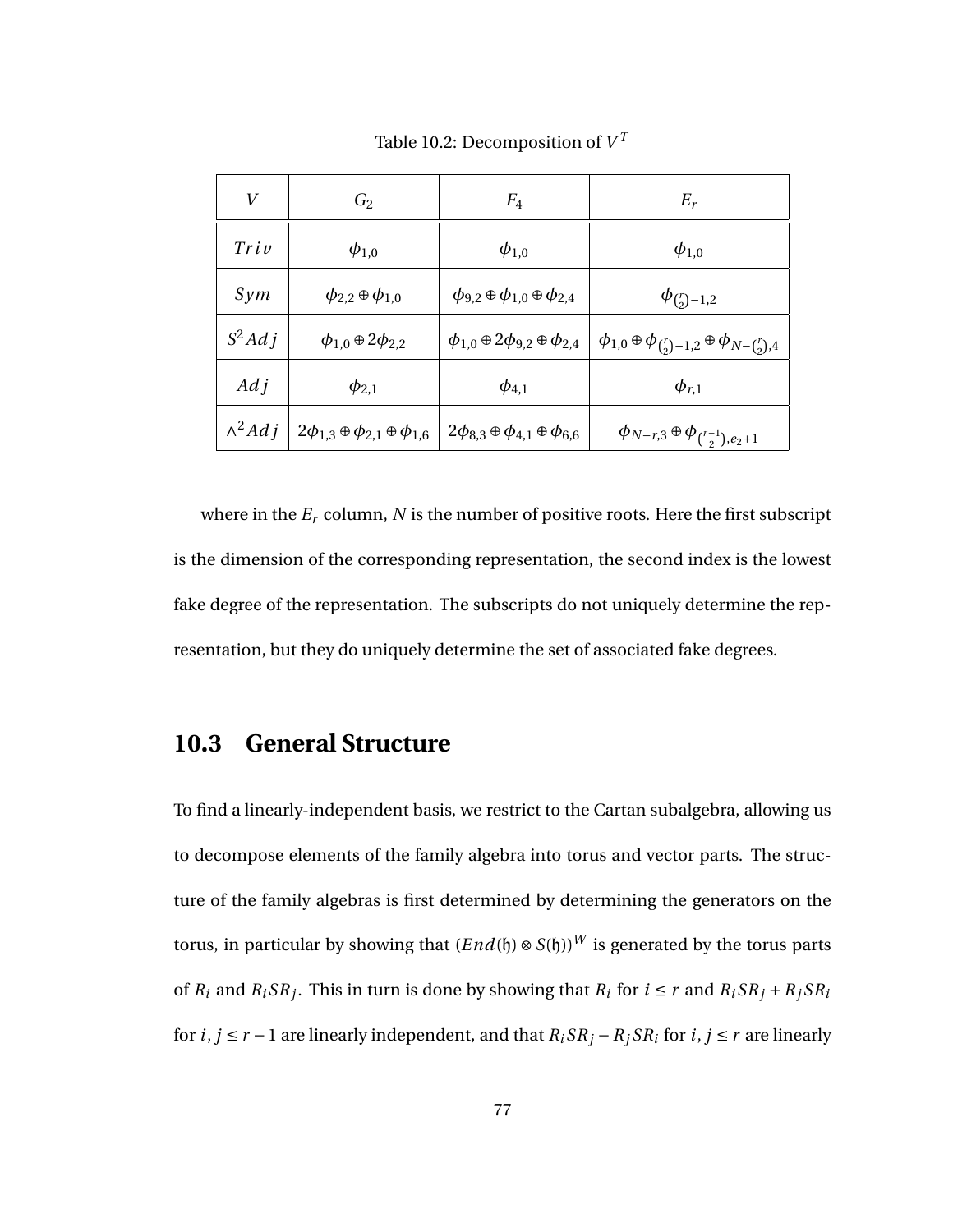independent. There are  $r^2$  elements of the given form, and using the isomorphism to  $Mat_{\mathfrak h}(S(\mathfrak h))$  gives us that there can only be  $r^2$  linearly independent elements, so the elements  $R_i$ ,  $R_i S R_j + R_j S R_i$  and  $R_i S R_j - R_j S R_i$  would form a basis.

The linear independence of  $R_i S R_j - R_j S R_i$  is proven in [So64], theorem 2, which describes the basis of the  $\wedge^2$ h isotypic component of *S*(h)/*I*(*W*) as the order 2 minors of the Jacobian matrix for  $c_1, \ldots, c_r$ . As noted in the section on restriction to subalgebras, this leaves the symmetric parts of  $End(f)$ , which decompose as  $1 \oplus S^2 f$ . The fake degrees of both representations are known, calculated in [Ca], and match the degrees of  $R_i$  and  $R_i S R_j.$  Hence we only have to check the linear independence of  $R_i$  and  $R_i S R_j + R_j S R_i$ .

Once the generation of the torus parts by the torus parts of *R<sup>i</sup>* and *S* is established, suppose that *A* is an element of the family algebra and for all elements *B* with smaller degree, *B* can be generated by *M*,*R<sup>i</sup>* and *S*. The generation of the torus parts by *R<sup>i</sup>* and *S* shows that there is some element  $P(R_i, S)$  such that  $A - P(R_i, S)$  vanishes on the torus. The vector restriction lemma then shows that  $A-P(R_i, S) = MQ$  for some family algebra element *Q*. deg(*Q*) < deg(*A*), so *Q* can be generated by *M*,*R<sup>i</sup>* and *S*, so *A* can also be generated. Hence we get a generating set, *M*,*R<sup>i</sup>* and *S*.

In terms of relations, for  $E_r$  the elements of the form  $M^k R_i$  for  $k \le e_r - 1$  match the fake degrees of the representations of *W* on the vector part, so since they are a minimal spanning set, they must be independent. Hence multiplying by  $M^2$  gets a set of objects linearly independent from the aforementioned  $R_i$  and  $R_i S R_j$ . So our  $I(\mathfrak{g})$ -basis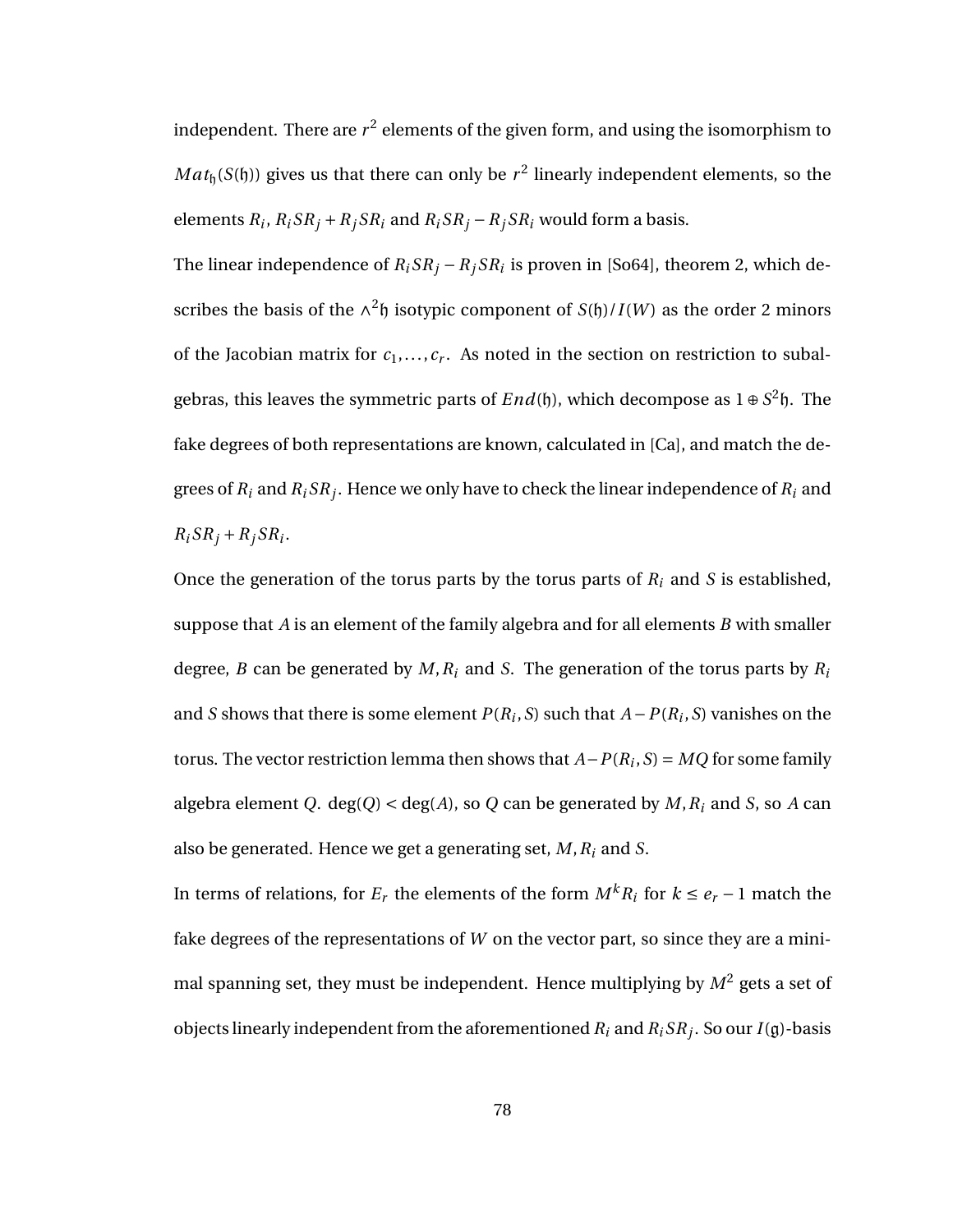of our family algebra is  $R_i$ ,  $R_i S R_j$ ,  $M^k R_i$  for  $1 \le k \le e_r + 1$ .

For *F*<sup>4</sup> and *G*2, the vector part splits in two, and so must be handled separately, but the resulting statement of the  $I(g)$ -basis for the family algebra is the same.

#### **10.4 Larger exceptional Lie algebras**

The *G*<sub>2</sub> case acts differently from the other exceptional Lie algebras, so we list it first.

**Theorem 10.4.1** (Generators for the family algebra of  $G_2$ ). *The family algebra*  $C_{\mathfrak{g}}(G_2)$ *is generated by the following:*

$$
M = \bigotimes_{I}^{Q} \qquad R_2 = 2 \underbrace{\bigotimes_{I}^{Q} \underbrace{\bigotimes_{I}^{Q} \bigotimes_{O}}_{I} \bigotimes_{O}}
$$

The relations come from the Cayley-Hamilton relation on the 7-dimensional reference representation, which yield a degree 6 relation, as well as higher-degree relations coming from higher degree traces as there are no primitive Casimir elements in degree higher than 6. Unlike the classical cases, here the relations coming from higher-degree traces are sometimes independent of the Cayley-Hamilton relations.

Unlike *G*2, the larger exceptional Lie algebras cannot be generated by the three generators listed above. Instead they appear more similar to the case of  $D_r$ , requiring a fourth generator due to the structure of the primitive Casimir invariants.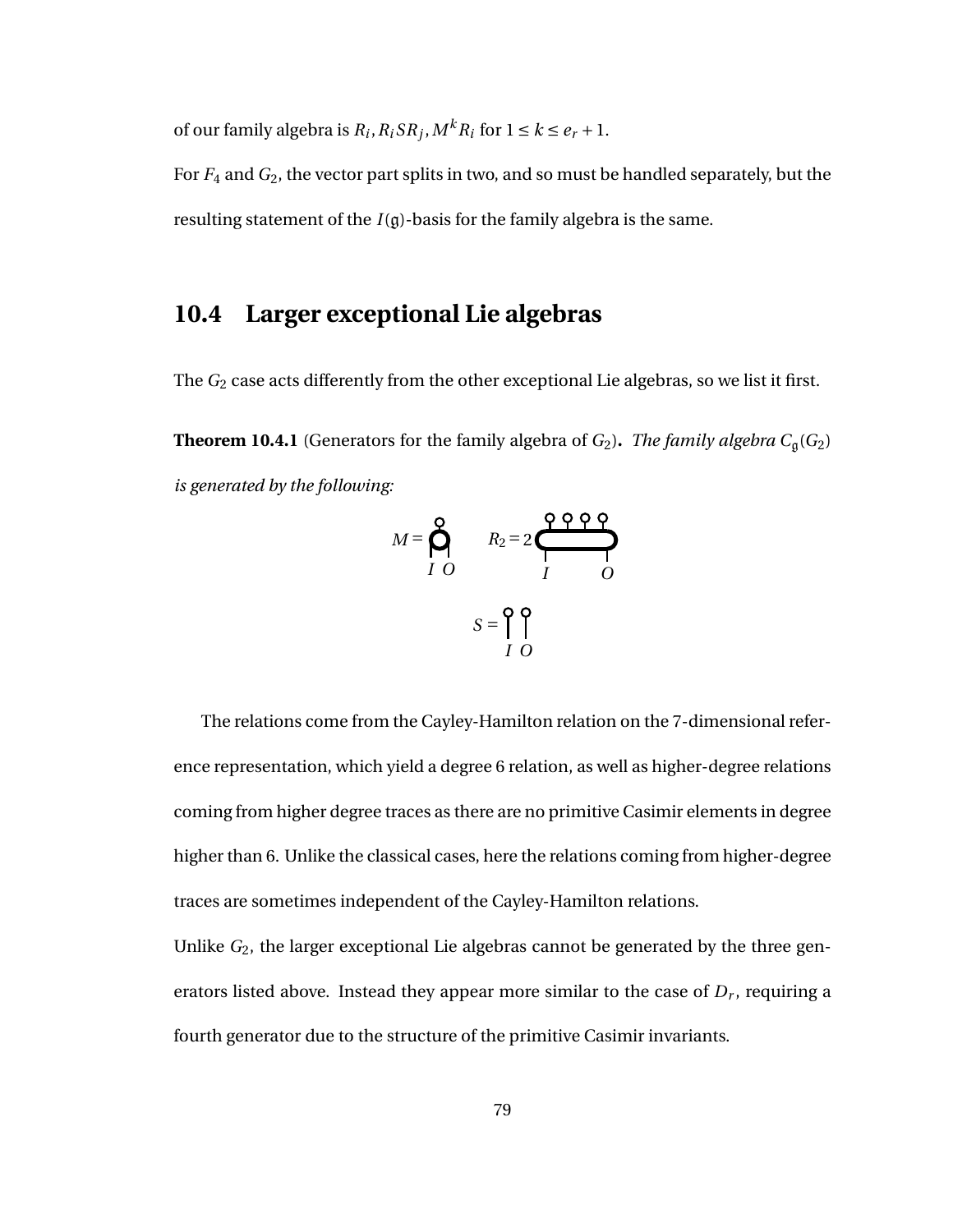**Theorem 10.4.2** (Generators for  $C_{\mathfrak{g}}(\mathfrak{g})$  for  $\mathfrak{g} = F_4, E_6, E_7, E_8$ ). *For*  $\mathfrak{g} = F_4, E_6, E_7$  *or*  $E_8$ *,* 

*C*g(g) *is generated over I*(g) *by*

$$
M = \bigotimes_{I}^{Q} \qquad R'_{2} = \underbrace{\bigotimes_{q_{2}-1}^{q_{2}-1} \bigotimes_{q_{3}-1}^{q_{2}-1}}_{I} \bigotimes_{q_{3}-1}^{q_{3}-1} \bigotimes_{q_{3}-1}^{q_{3}-1} \\ R'_{3} = \bigotimes_{I}^{q_{3}-1} \bigotimes_{I}^{q_{3}-1} \bigotimes_{Q}^{q_{3}-1} \\ S = \bigcap_{I}^{q_{3}-1} \bigotimes_{Q}^{q_{3}-1} \\ S = \bigotimes_{I}^{q_{3}-1} \bigotimes_{Q}^{q_{3}-1} \\ S = \bigotimes_{I}^{q_{3}-1} \bigotimes_{Q}^{q_{3}-1} \\ S = \bigotimes_{I}^{q_{3}-1} \bigotimes_{Q}^{q_{3}-1} \\ S = \bigotimes_{I}^{q_{3}-1} \bigotimes_{Q}^{q_{3}-1} \\ S = \bigotimes_{I}^{q_{3}-1} \bigotimes_{Q}^{q_{3}-1} \\ S = \bigotimes_{I}^{q_{3}-1} \bigotimes_{Q}^{q_{3}-1} \\ S = \bigotimes_{I}^{q_{3}-1} \bigotimes_{Q}^{q_{3}-1} \\ S = \bigotimes_{I}^{q_{3}-1} \bigotimes_{Q}^{q_{3}-1} \\ S = \bigotimes_{I}^{q_{3}-1} \bigotimes_{Q}^{q_{3}-1} \\ S = \bigotimes_{I}^{q_{3}-1} \bigotimes_{Q}^{q_{3}-1} \\ S = \bigotimes_{I}^{q_{3}-1} \bigotimes_{Q}^{q_{3}-1} \\ S = \bigotimes_{I}^{q_{3}-1} \bigotimes_{Q}^{q_{3}-1} \\ S = \bigotimes_{I}^{q_{3}-1} \bigotimes_{Q}^{q_{3}-1} \\ S = \bigotimes_{I}^{q_{3}-1} \bigotimes_{Q}^{q_{3}-1} \\ S = \bigotimes_{I}^{q_{3}-1} \bigotimes_{Q}^{q_{3}-1} \\ S = \bigotimes_{I}^{q_{3}-1} \bigotimes_{Q}^{q_{3}-1} \\ S = \bigotimes_{I}^{q_{3}-1} \bigotimes_{Q}^{q_{3}-1} \\ S = \bigotimes_{I}^{q_{3}-1} \bigotimes_{Q}^{q_{3}-1} \\ S = \bigotimes_{I}^{q_{3}-1} \bigotimes_{Q
$$

While for  $F_4, E_7$  and  $E_8$ , the two terms in  $R'_2$  $\frac{7}{2}$  are equal, just as in the  $G_2$  case, and similarly for the two terms in  $R_2$ <sup>t</sup>  $\frac{7}{3}$ , for  $E_6$  the two terms are different, since the 27dimensional reference representation of  $E_6$  is not self-dual. Compare this to the  $A_r$ case, for which the reference representation is not self-dual, and contrast with the  $B_r / C_r$  and  $D_r$  cases, where it is.

For each of them, the elements  $R_2'$  $n_2'$  and  $R_3'$  $\frac{7}{3}$  do not commute, but there are commuting elements  $R_2$  and  $R_3$  that can be written as  $R'_2$  $n'_2$  plus lower order terms and  $R'_3$  $_3^{\prime}$  plus lower order terms respectively.

As with the other cases, *M* is central and vanishes on the torus part, *S* vanishes on the vector part, and the other relations come from reductions of traces with degrees that aren't primitive Casimir operators. In particular, the terms of the form *R m*  $\binom{m}{2}R_3^n$ 3 are expressible in terms of other elements for  $m(e_2 - 1) + n(e_3 - 1)$  not equal to  $e_i - 1$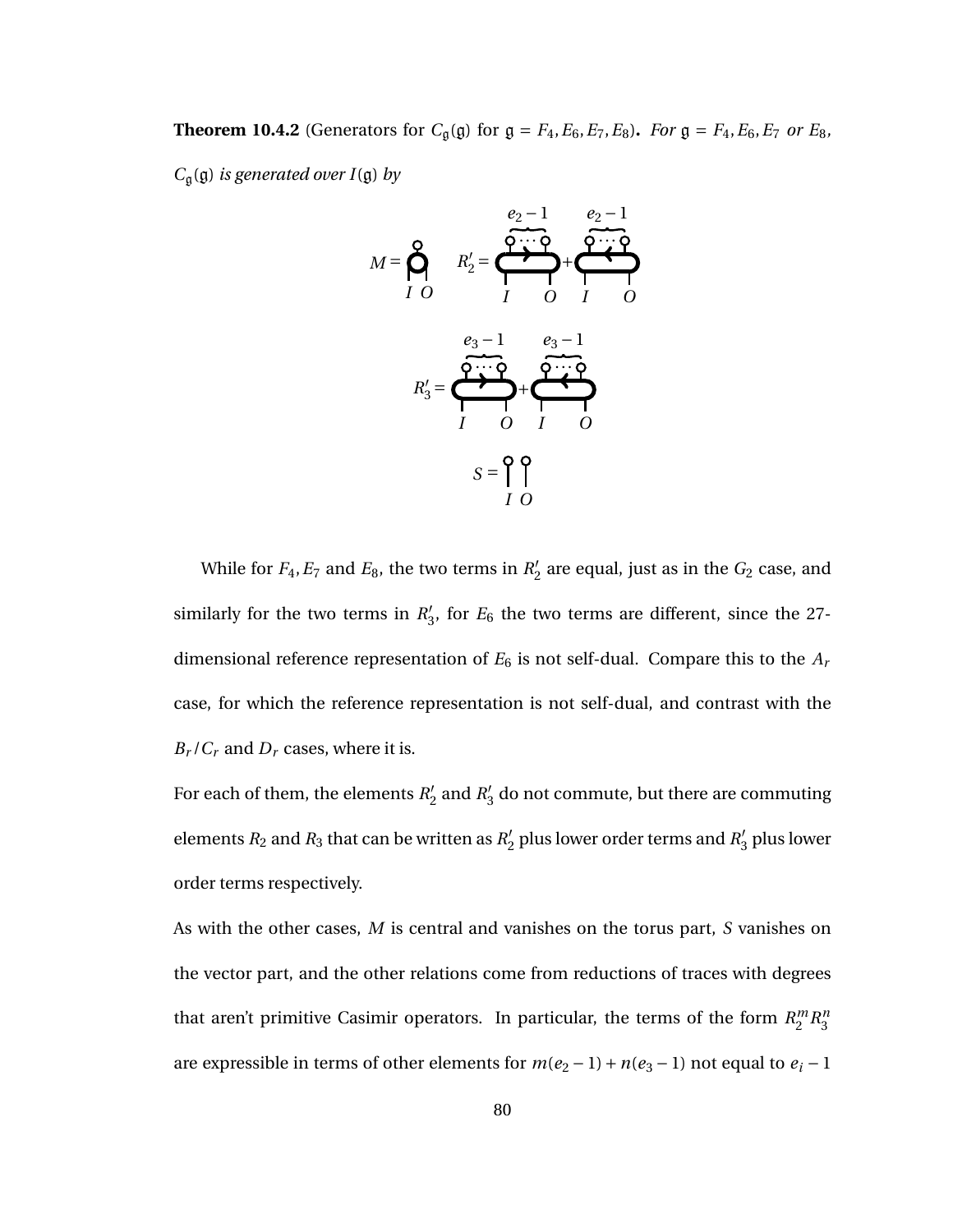for some *i*, and  $R_2^n$  $\binom{n}{2}R_3^m$  $S^m S + S R_2^m R_3^m$  $\frac{n}{3}$  is also expressible in terms of other elements when  $m(e_2 - 1) + n(e_3 - 1) = e_r - 1.$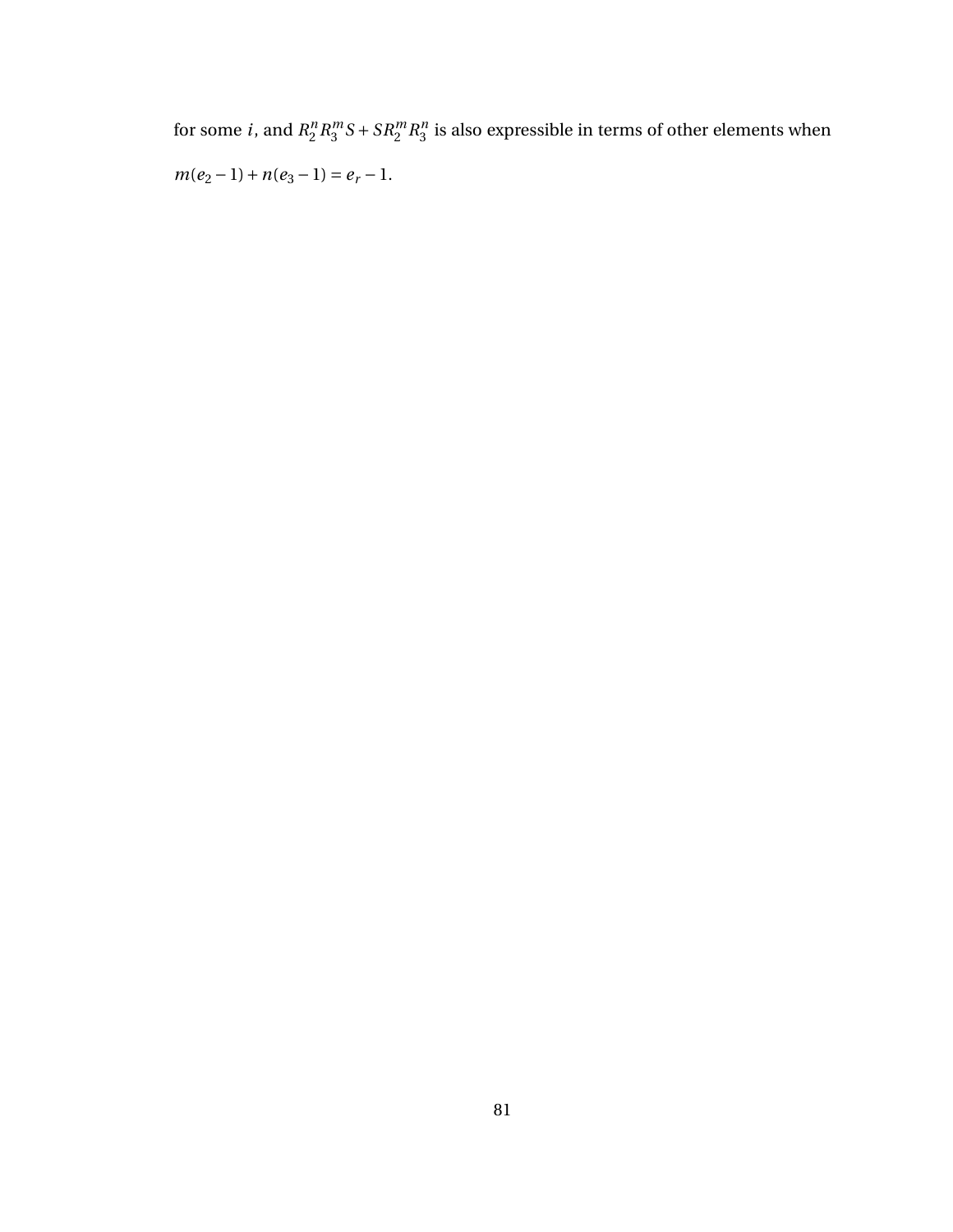### *G*<sup>2</sup>

The real compact group associated to  $G_2$  is usually defined as the group of automorphisms of the octonions  $\mathbb O$  as a division algebra over  $\mathbb R$ ; we define  $G_2$  to be the complexification of the Lie algebra of this group. Since the real part of  $\mathbb O$  is fixed, we get an irreducible 7-dimensional representation of the automorphism group, which we complexify to get an irreducible representation of *G*2. We use this as the reference representation.

The 7-dimensional representation has two primitive invariant forms, a symmetric one *gab* corresponding to the norm on the octonions, and an antisymmetric trilinear form *fabc* corresponding to the imaginary component of the multiplication. Writing *e<sup>a</sup>* for a basis of the imaginary part of O, we can write our invariant forms as

$$
e_a e_b = -g_{ab} + f_{abc} g^{cd} e_d
$$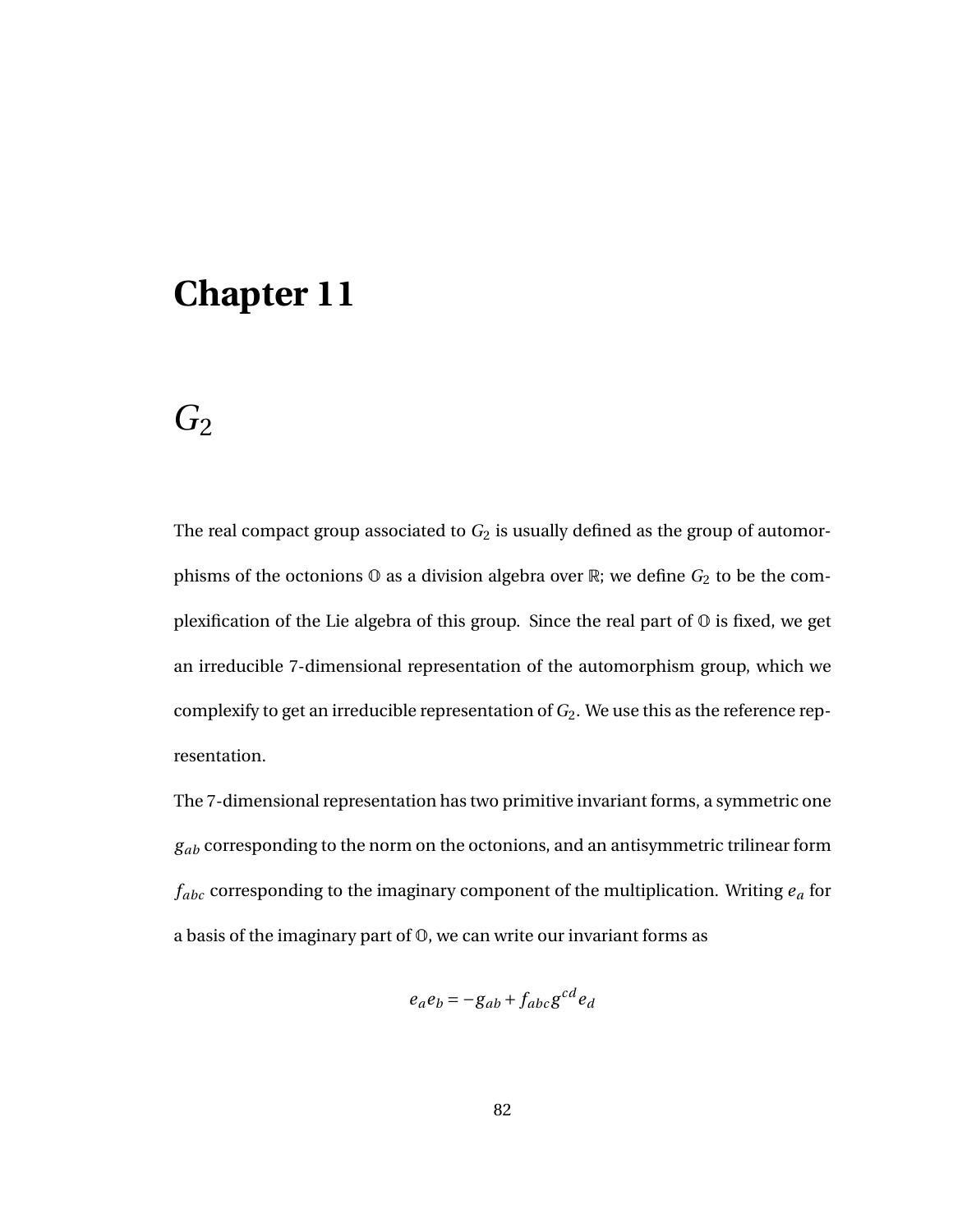The torus part of  $G_2$  decomposes as  $\phi_{1,0} \oplus \phi_{2,2} \oplus \phi_{1,6}$ , while the vector parts decompose as  $\phi_{1,0}$  ⊕  $\phi_{2,2}$  ⊕  $\phi_{2,1}$  ⊕  $\phi_{1,3}$ .  $\phi_{2,1}$  has fake degrees  $q$  +  $q^5$ ,  $\phi_{2,2}$  has fake degrees  $q^2$  +  $q^6$  and  $\phi_{1,k}$  has fake degree  $q^k$ . Note that there are actually several inequivalent representations denoted by  $\phi_{1,6}$ ,  $\phi_{2,2}$  and  $\phi_{1,3}$ , but they have the same fake degrees so we do not distinguish between them.

The elements 1,  $S$ ,  $R_2$  and  $R_2S - SR_2$  are all linearly independent on the torus, and hence the torus parts of these elements generate the torus parts of all elements of the family algebra. So now we can determine the linearly independent elements on the vector part.

By the fake degrees, there is only 1 linearly independent order 4 element when restricted to the short roots, but since we can construct  $M^4$  and  $R_2$ , there must be some nonzero element *P* of the family algebra of order 4 that vanishes on the short roots. Hence  $M^4$  restricted to the short roots can be written in terms of  $R_2$  and lower order terms. Similarly there must be some element nonzero *Q* of order 6 that vanishes on the long roots, and hence  $M^4$  restricted to the long roots can be written in terms of  $R_2$ and lower order terms. *P* is not a multiple of *Q*.

Using the fact that  $R_2^2$  $2<sub>2</sub>$  is not amongst the list of linearly independent torus elements above, we get that the following must be linearly independent on the short roots:

$$
1, M^2, R_2
$$

and the same set is also linearly independent on the long roots. Denote this set  $\{A_i\}_i$ Since the set is linearly independent on the long roots, the set  $\{PA_i\}_i$  is also linearly in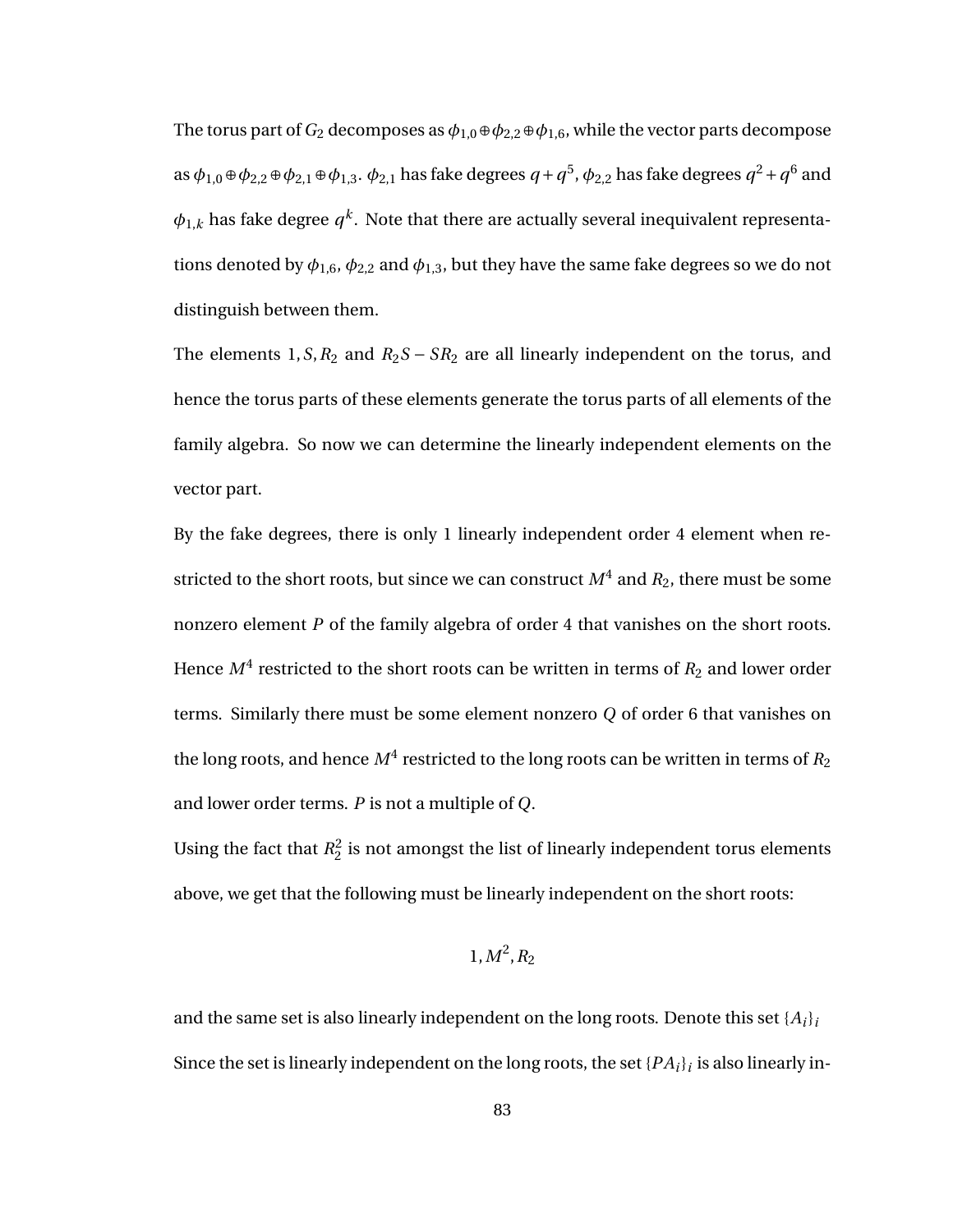dependent, and vanishes on the short roots. No linear combination of the *A<sup>i</sup>* vanishes on the short roots, so the set  $\{A_i, PA_i\}_i$  is linearly independent. Since  $M^2$  is nonzero on both the short and long roots,  $\{M^2A_i, M^2PA_i\}_i$  are linearly independent, and are themselves linearly independent from the set of linearly independent torus elements above, since they all have vanishing torus part. Hence we have all of the linearly independent symmetric pieces.

An  $I(G_2)$  basis of the family algebra can be written as

$$
M^m R_2^n \text{ for } 0 \le m \le 6, n = 0, 1
$$

*S*

 $R_2S - SR_2$ 

Considering  $R_1$  as a scalar, we get

$$
M^{m}R_{n} \text{ for } 0 \le m \le e_{2}, n \le 2
$$
  

$$
R_{m}SR_{n} + R_{n}SR_{m} \text{ for } 1 \le m \le n \le 1
$$
  

$$
R_{m}SR_{n} - R_{n}SR_{m} \text{ for } 1 \le m < n \le 2
$$

The generalized exponents for the representations in question have already been computed by Pieter Mostert [Mo12] and we can compare them to both the basis above and the fake degrees.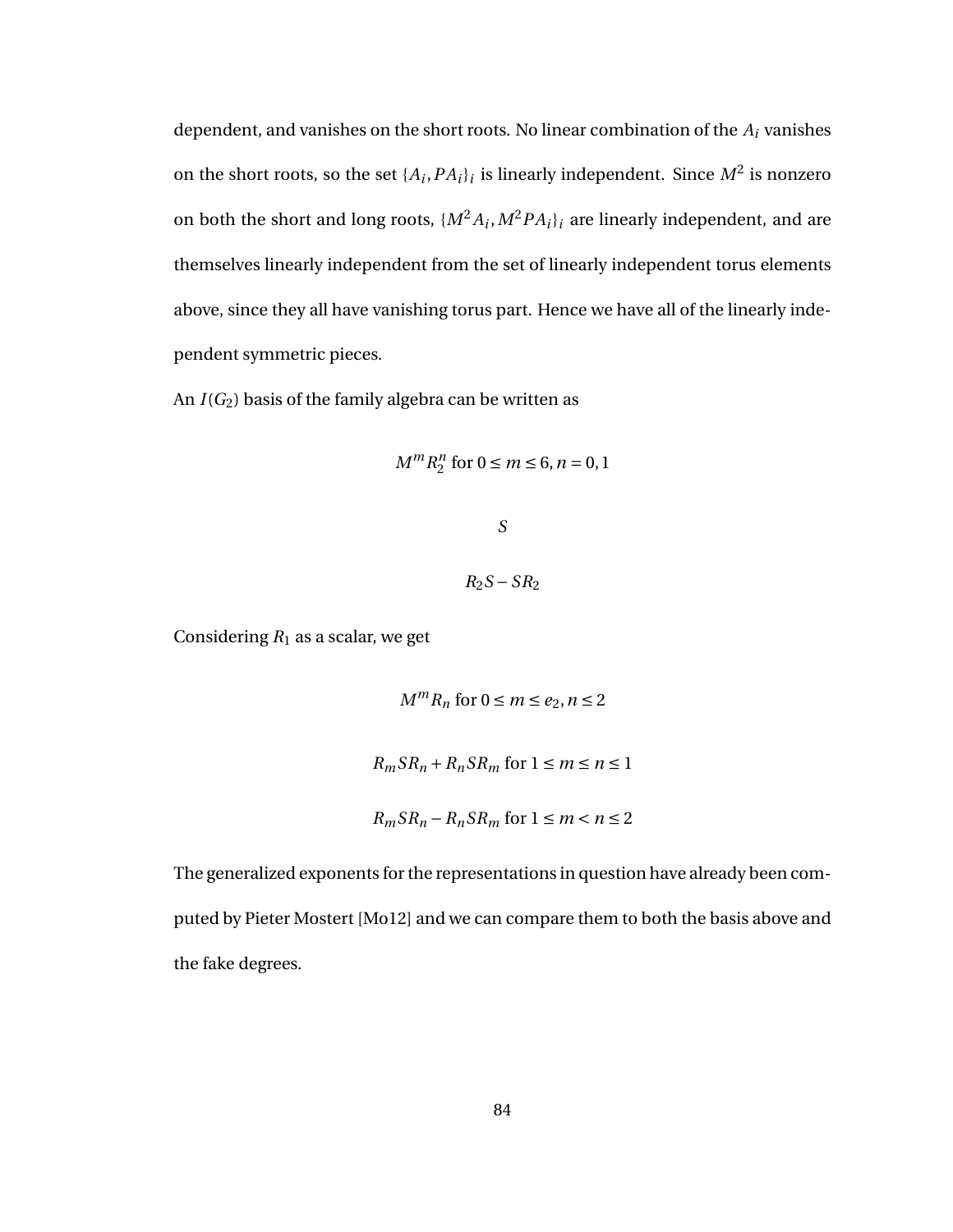| V        | $P_V(q)$                                                                              |
|----------|---------------------------------------------------------------------------------------|
| Triv     | $1 = P_{1,0}(q)$                                                                      |
| Sym      | $q^2[3]^2_q = P_{2,2}(q) + q^4 P_{1,0}(q)$                                            |
| $S^2Adj$ | $q^{2}[5]_{q^{2}} = q^{2}P_{1,0}(q) + q^{2} + q^{4}P_{2,2}(q)$                        |
| $Ad\,i$  | $q[2]_{q^4} = P_{2,1}(q)$                                                             |
|          | $\wedge^2 Adj \mid q[4]_{q^2} + q^6 = (1+q^4)P_{1,3}(q) + q^4P_{2,1}(q) + P_{1,6}(q)$ |

Table 11.1: Generalized Exponents in  $C_{\mathfrak{g}}(G_2)$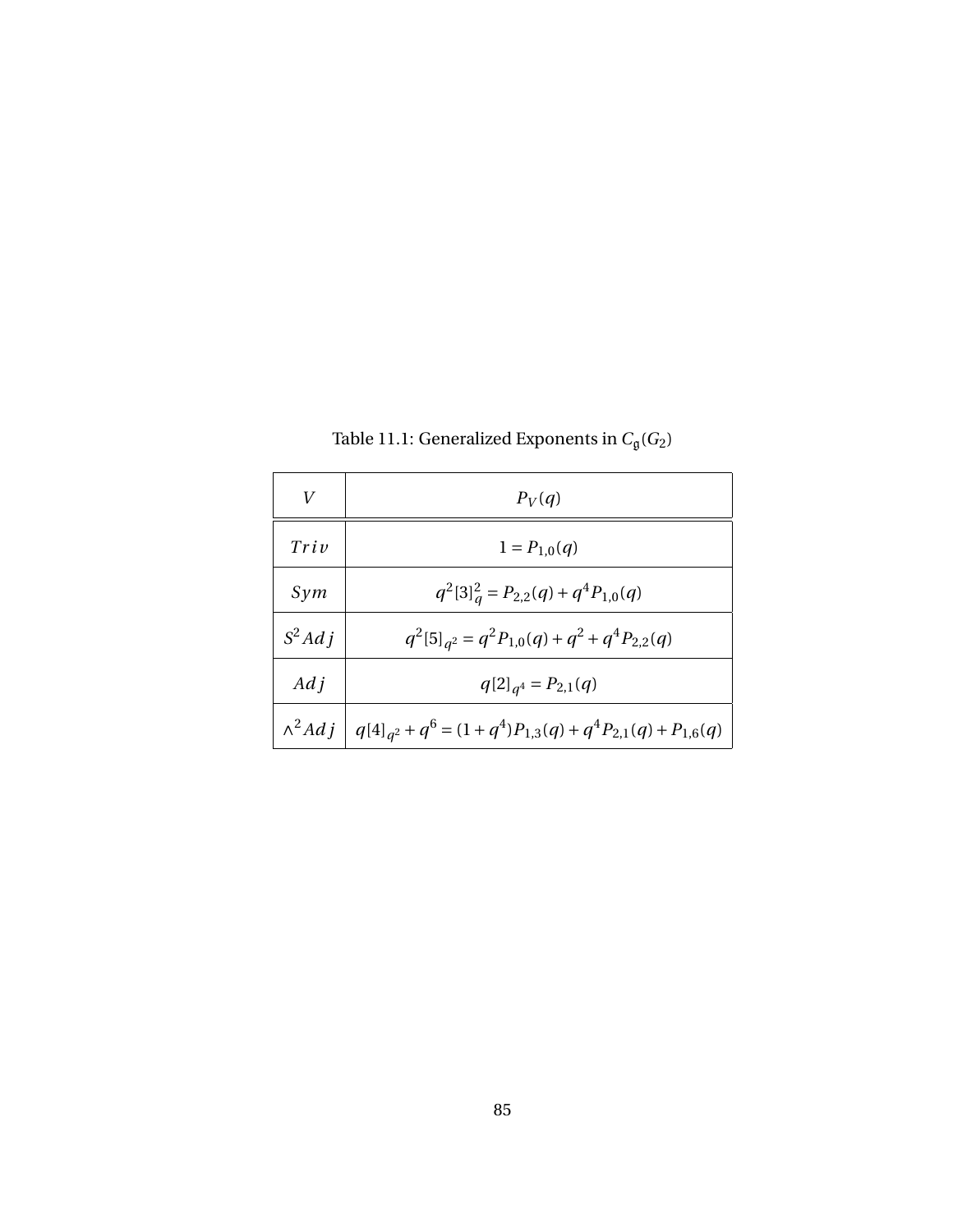## $F_4$

*F*<sup>4</sup> can be thought of as the Lie algebra of the isometry group of the octonionic projective plane, or as the Lie algebra of the automorphism group of traceless part of the Albert algebra. It has a symmetric bilinear form and a symmetric trilinear form, both from the multiplication in the Albert algebra: using  $e_1$ ,...,  $e_{26}$  as the basis of the traceless part of the Algebra algebra, for  $v = v^a e_a$  and  $w = w^b e_b$  we get  $v \circ =$  $g_{ab}$   $v^a$   $w^b$   $I_3$  +  $d_{abc}$   $g^{cd}$   $v^a$   $w^b$   $e_d$  , where  $I_3$  is the 3*x*3-identity matrix.

Alternatively, we view  $F_4$  as  $B_4 \oplus \Delta$ , where  $\Delta$  is the spinor representation of  $B_4$  with Lie bracket given by [*X*,*s*] <sup>=</sup> *<sup>X</sup>*.*<sup>s</sup>* for *<sup>X</sup>* <sup>∈</sup> *<sup>B</sup>*<sup>4</sup> and *<sup>s</sup>* <sup>∈</sup> <sup>∆</sup>, and [*s*,*t*] is defined by 〈*X*, [*s*,*t*]〉*B*<sup>4</sup> <sup>=</sup> −〈*X*.*t*,*s*〉∆. In this setup, the 26-dimensional representation decomposes as C⊕*V*<sup>9</sup> ⊕∆ where *V*<sup>9</sup> is the standard 9-dimensional representation of *B*4; here *B*<sup>4</sup> acts on each component via the usual representation, while for  $s \in \Delta$ ,  $s.a = as$  for  $a \in \mathbb{C}$ ,  $s.v = v(s)$ for  $v \in V_9$  where the right-hand side is the usual action of  $V_9$  on  $\Delta$ , and then for  $t \in \Delta$ ,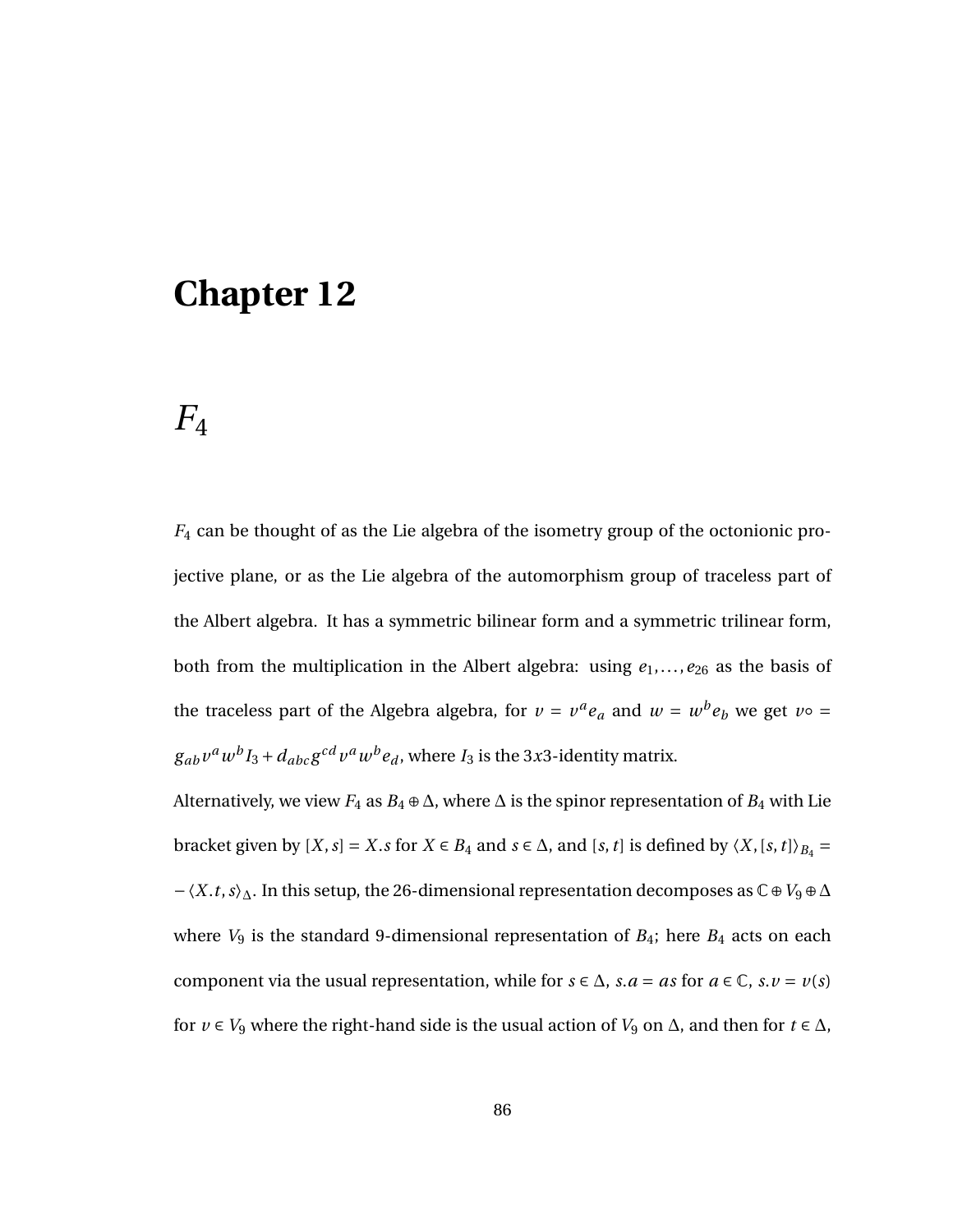*s*.*t* is defined by  $\langle u, s, t \rangle_{V_9} = -\langle u, t, s \rangle_{\Delta}$ .

To describe the trilinear form, it is easiest to view everything in terms of *so*(8) representations, with  $\Delta$  decomposing as  $\Delta^+$  and  $\Delta^-$ . the two spinor representations of *so*(8), and  $V_9$  as  $V_8 \oplus \mathbb{C}$ . We now get that the 26-dimensional representation can be described as  $S \oplus V_1 \oplus V_2 \oplus V_3$ , where  $V_1 = V_8$ ,  $V_2 = \Delta^+$ ,  $V_3 = \Delta^-$ , and *S* is the subspace of  $\mathbb{C}^3$  such that  $s_1 + s_2 + s_3 = 0$  for  $(s_1, s_2, s_3) \in S$ .

The bilinear form on *S* is given by  $(s, t) = \frac{1}{2}$  $\frac{1}{2}(s_1 t_1 + s_2 t_2 + s_3 t_3)$ , and so the bilinear form on the 26-dimensional representation is the sum of the bilinear forms on each part. The trilinear form becomes

$$
(v_1, v_2, v_3) = f(v_1, v_2, v_3) \text{ for } v_1 \in V_1, v_2 \in V_2, v_3 \in V_3
$$
  

$$
(s, u, v) = s_i(u, v) \text{ for } u, v \in V_i
$$
  

$$
(r, s, t) = -(r_1 s_1 t_1 + r_2 s_2 t_2 + r_3 s_3 t_3) \text{ for } r, s, t \in S
$$

where  $f$  is the triality map from  $V_8 \otimes \Delta^+ \oplus \Delta^-$  to  $\mathbb C$ , with the scaling such that  $|f(x, y, z)| \le$ 1 when  $||x|| = ||y|| = ||z|| = 1$  and the bound is attained for some triple.

with permutations of the arguments above giving the same values and all other triples of arguments giving 0.

The presence of the bilinear form gives us that all odd degree Casimir operators vanish, while the cubic invariant gives us that the quartic and degree 10 Casimir operators reduce. We are left with exponents of 1, 5, 7, and 11, giving us primitive Casimir operators of degrees 2, 6, 8 and 12.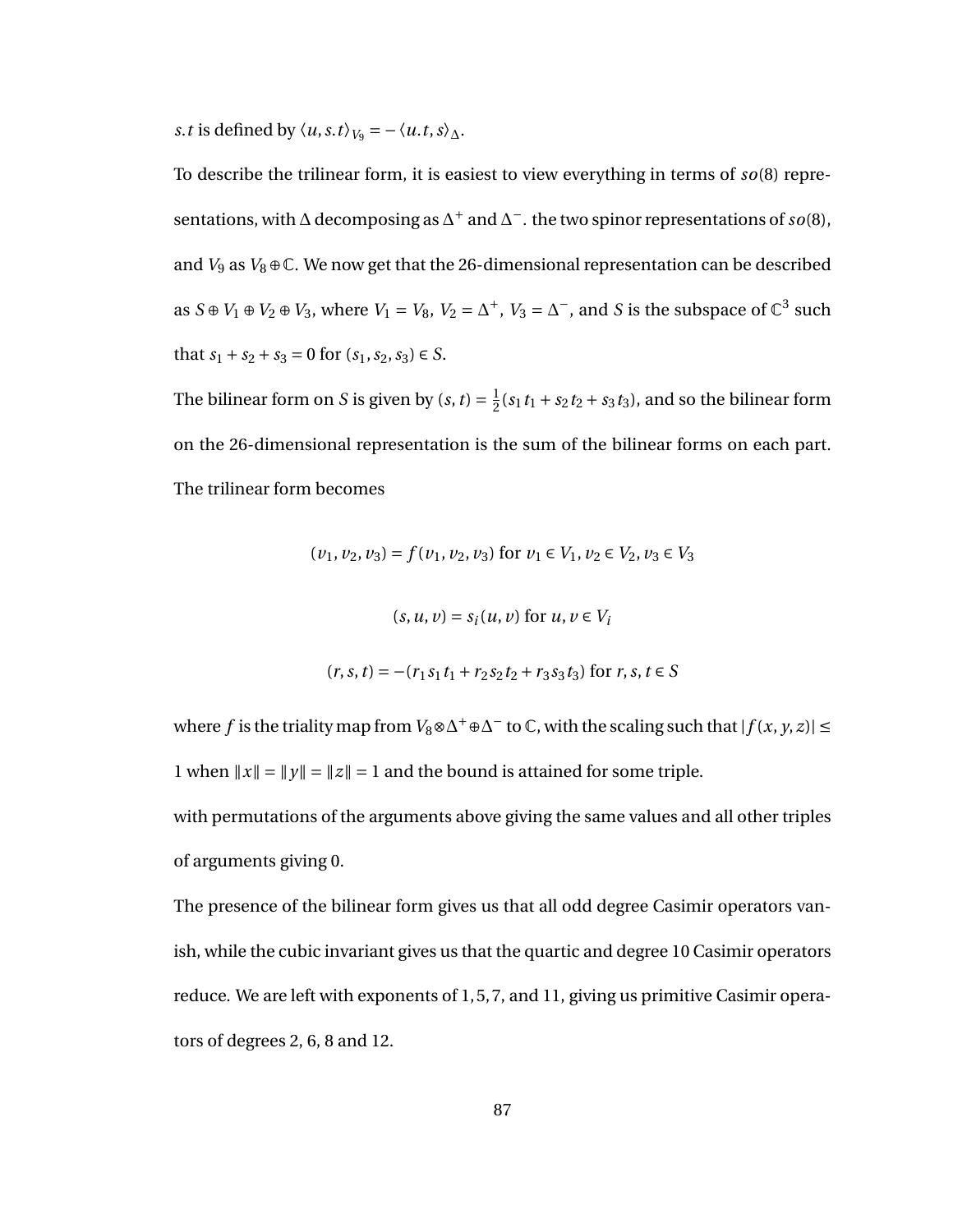Because  $F_4$  is not simply laced, there are two root lengths, long and short, so the vector part of the family algebra decomposes into a long root part and a short root part. Hence we have three parts. Following [Ca], we write the *W*-representations as  $\phi_{a,b}$ where *a* is the dimension and *b* is the lowest fake degree. Writing the fake degrees as exponents of *q*-multiplicities  $Q_{a,b}$ , the torus decomposes as  $\phi_{1,0} \oplus \phi_{9,2} \oplus \phi_{6,6}$ . The vector parts each decompose as  $\phi_{1,0} \oplus \phi_{9,2} \oplus \phi_{2,4} \oplus \phi_{4,1} \oplus \phi_{8,3}$ . Note that the  $\phi_{2,4}$  and  $\phi_{8,3}$  labels actually each denote two inequivalent representations, but although the  $\phi_{2,4}$  of the long roots is not equivalent to the  $\phi_{2,4}$  of the short roots, the fake degrees are the same, and similarly for the  $\phi_{8,3}$  representations, so the distinction is ignored here. Also note that except for the trivial and the adjoint representation, none of these *W* (*F*4) representations correspond nicely to representations of *F*<sup>4</sup> itself. They do provide an upper-limit for the number of linearly-independent elements we can have in each degree, though. See Table 12.1 for the fake degrees of these representations.

*R*<sup>3</sup> is of degree 6 and hence cannot be generated by *M*,*S* and *R*2. Hence we need four generators. R<sup>'</sup>  $R'_2 R'_3 - R'_3$  $_{3}^{\prime}R_{2}^{\prime}$  $\frac{1}{2}$  has degree 10, but  $\phi_{6,6}$  has no fake degree of 10, so  $R_2^{\prime}$  $R'_2 R'_3 - R'_3$  $n'_3R'_2$ 2 must be reducible to lower order terms. Hence we can define an  $R_2$  and an  $R_3$  of degrees 3 and 4 respectively that commute and that, along with *M* and *S*, generate  $R_2'$ 2 and  $R_1'$ ,<br>3.

The torus parts of the set  $R_i$  for  $i \leq 4$ ,  $R_i S R_j + R_j S R_i$  for  $i \leq j \leq 3$  and  $R_i S R_j - R_j S R_i$ for  $i < j \le 4$  form a basis of the torus parts of the algebra, as expected in the general strategy. Now we determine the linearly independent elements on the vector part.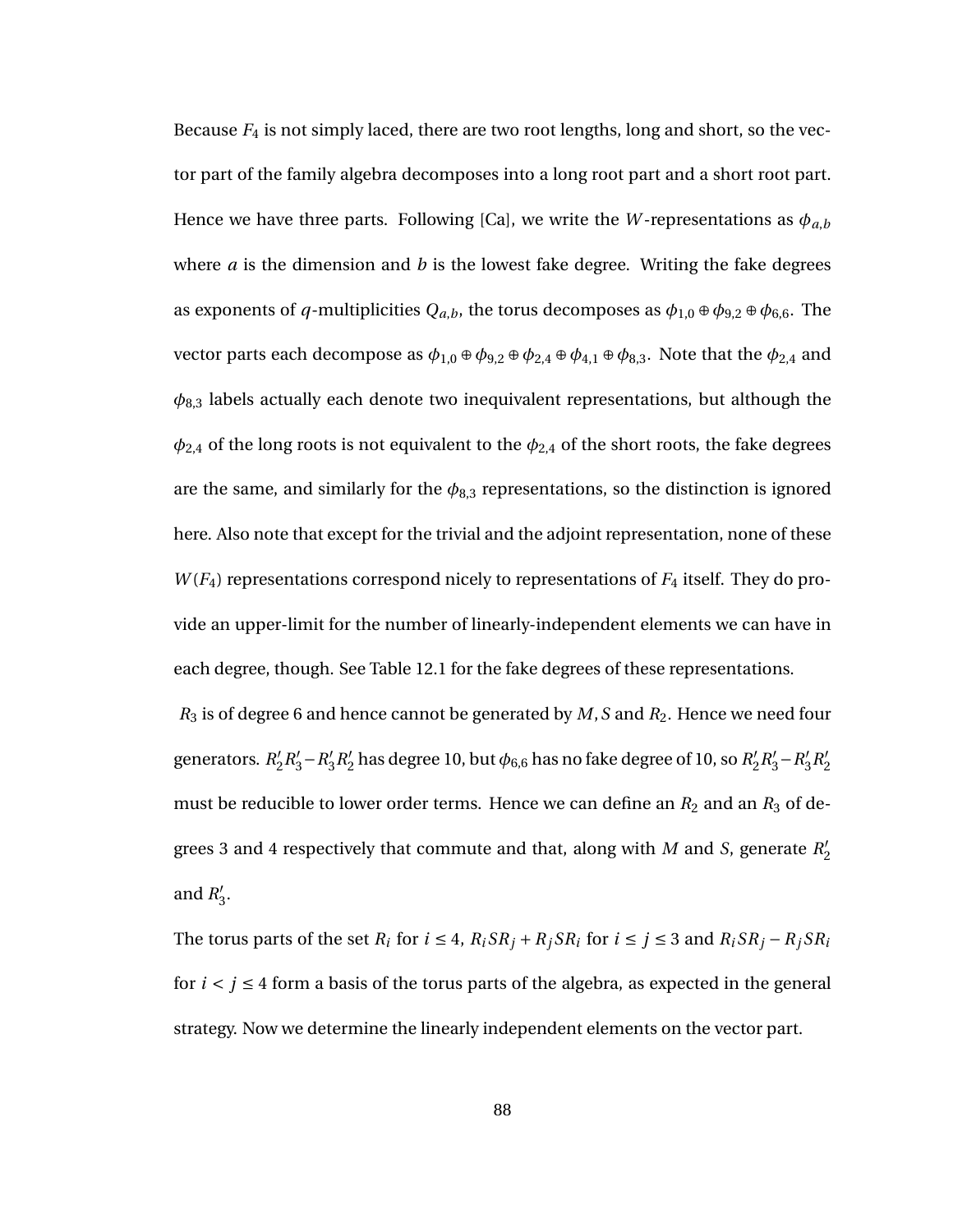| $\phi_{a,b}$ | $P_{a,b}(q)$                                         |
|--------------|------------------------------------------------------|
| $\phi_{1,0}$ | 1                                                    |
| $\phi_{9,2}$ | $q^2 + q^4 + 2q^6 + q^8 + 2q^{10} + q^{12} + q^{14}$ |
| $\phi_{6,6}$ | $q^6 + q^8 + q^{12} + q^{16} + q^{18}$               |
| $\phi_{2,4}$ | $q^4 + q^8$                                          |
| $\phi_{4,1}$ | $q+q^5+q^7+q^{11}$                                   |
| $\phi_{8,3}$ | $q^3 + q^5 + q^7 + 2q^9 + q^{11} + q^{13} + q^{15}$  |

Table 12.1: Fake degrees in  $End(F_4)^T$ 

By the fake degrees, there are no more than 2 linearly independent order 6 elements when restricted to the short roots, but since we can construct  $M^6$  ,  $R_3$  and  $M^2R_2$ , there must be some nonzero element *P* of the family algebra of order 6 that vanishes on the short roots. Hence  $M^6$  restricted to the short roots can be written in terms of  $R_3, M^2R_2$ and lower order terms. Similarly there must be some element nonzero *Q* of order 6 that vanishes on the long roots, and hence  $M^6$  restricted to the long roots can be written in terms of  $R_3$ ,  $M^2 R_2$  and lower order terms. *P* is not a multiple of *Q*.

Using the fact that  $R_2^2$  $n_2^2$  and  $R_3^2$  $\frac{2}{3}$  are not amongst the list of linearly independent torus elements above, we get that the following must be linearly independent on the short roots:

$$
1, M^2, M^4, R_2, M^2R_2, R_3, M^4R_2, M^2R_3, R_2R_3, M^4R_3, M^2R_2R_3, M^4R_2R_3
$$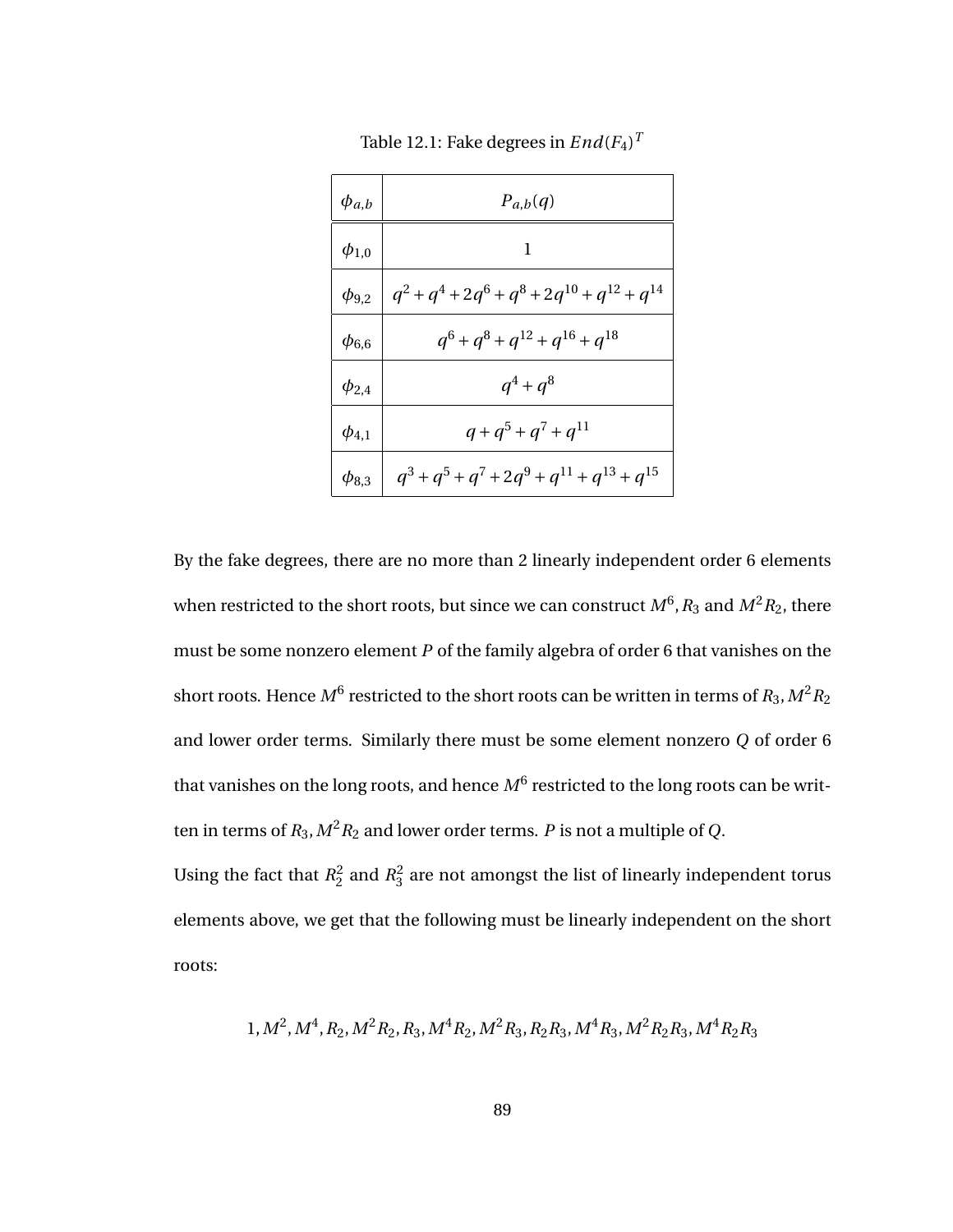and the same set is also linearly independent on the long roots. Denote this set  $\{A_i\}_i$ Since the set is linearly independent on the long roots, the set  $\{PA_i\}_i$  is also linearly independent, and vanishes on the short roots. No linear combination of the *A<sup>i</sup>* vanishes on the short roots, so the set  $\{A_i, PA_i\}_i$  is linearly independent. Since  $M^2$  is nonzero on both the short and long roots,  $\{M^2A_i, M^2PA_i\}_i$  are linearly independent, and are themselves linearly independent from the set of linearly independent torus elements above, since they all have vanishing torus part. Hence we have all of the linearly independent symmetric pieces.

The symmetric representations, *Tr i v*,*Sym* and *S* <sup>2</sup>*Ad j*, have 0-weight multiplicities 1, 12 and 21 respectively. Unfortunately, the elements corresponding to parts of the *W* (*F*4) representation do not at all match those corresponding to the various representations of  $F_4$  since the decomposition into torus and vector parts is not  $F_4$ -invariant. Hence the determination of which degrees give generalized exponents for which representation is nontrivial despite knowing the decompositions of the 0-weight spaces of the  $F_4$ -representations into  $W(F_4)$ -representations.

To determine the generalized exponents of the symmetric representations we examine the family algebra of the reference representation *V* of  $F_4$ .  $V \otimes V$  decomposes as *Tr i v* ⊕*V* ⊕*Sym*⊕ *Ad j* ⊕ *As ym*, where *As ym* is a 273-dimensional representation. The first three representations belong to  $S^2V$ , the latter two to  $\wedge^2V$ .

The family algebra  $C_V(F_4)$ , restricted to the maximal torus, splits into a  $2 \times 2$  matrix corresponding to the 0-weight space of *V* and a set of 1×1 matrix algebras corresponding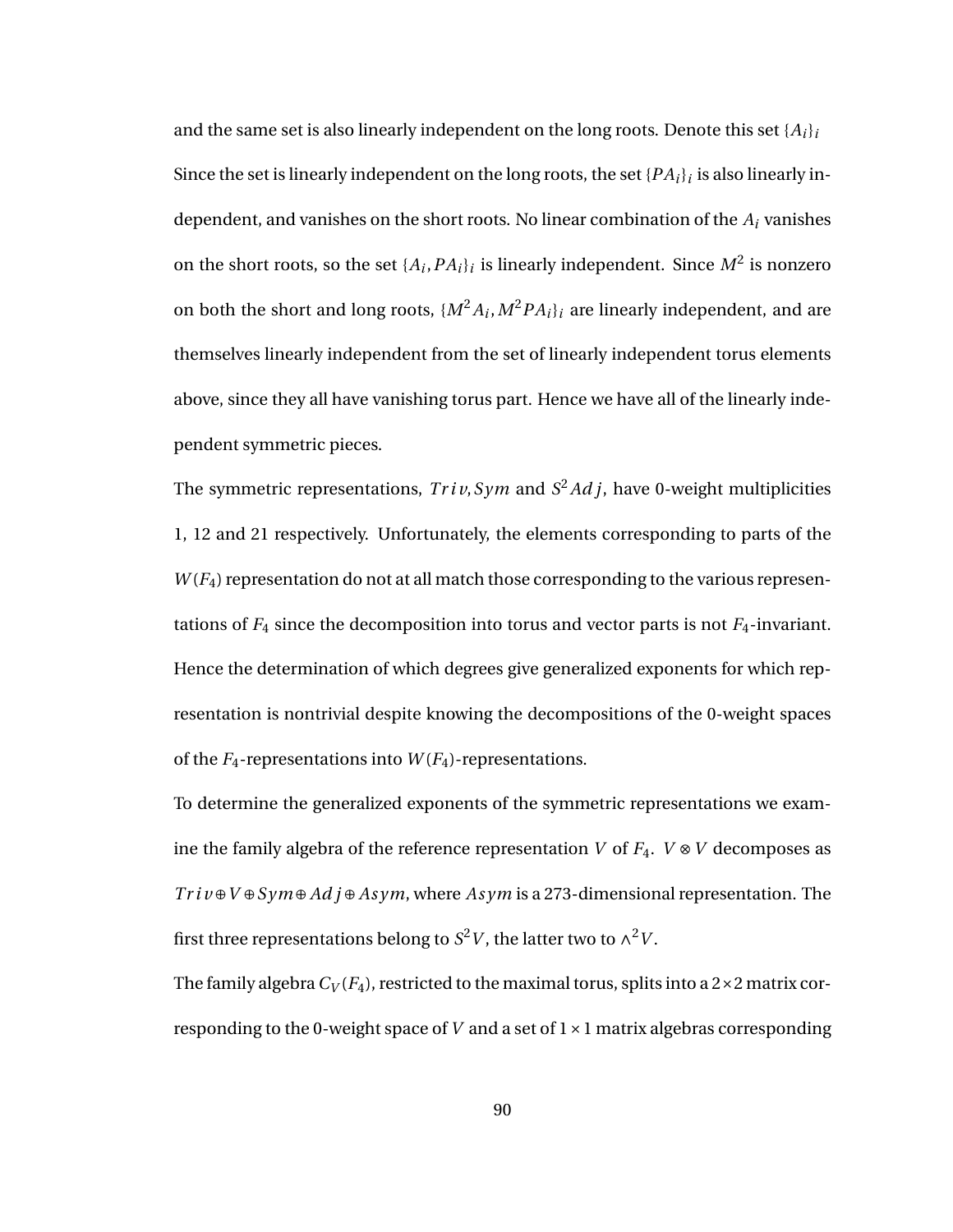to the nonzero weights. Analogous to the case of  $C_{\mathfrak{g}}(\mathfrak{g})$ , we call the matrix the torus part of the family algebra, and the  $1 \times 1$  matrix algebras the vector part.

The torus part decomposes into  $W(F_4)$  representations as  $\phi_{1,0} \oplus \phi_{2,4} \oplus \phi_{1,12}$ . The vector part decomposes as  $\phi_{1,0} \oplus \phi_{2,4} \oplus \phi_{9,2} \oplus \phi_{4,1} \oplus \phi_{8,3}$ . The  $\phi_{1,12}$ ,  $\phi_{4,1}$  and  $\phi_{8,3}$  are antisymmetric, the rest are symmetric.

We write the trilinear form on *V* as a white dot with three reference edges attached. Note that the trilinear form is precisely the projector from *V* ⊗*V* to *V* .

*V* is a small representation, in the sense of Broer, so its generalized exponents are 4 and 8. Thus for the following diagram we get that



vanishes for  $k$  odd and for  $k = 0$  or 2, and for all other  $k$  can be written in terms of the diagrams for  $k = 4$  and  $k = 8$ . We denote the corresponding elements of the family algebra as *P* and *Q*. Note that the restrictions of *P* and *Q* to the torus are linearly independent.

We note that  $M_d$ , treated as an element of  $C_V(F_4)$ , vanishes on the torus. Hence, by the same reasoning for generating  $C_{\mathfrak{g}}(\mathfrak{g})$  elements on the vector part from  $W(\mathfrak{g})$ -invariant elements on the vector part, multiplying a set of linearly independent  $W(F_4)$ -invariant elements yields linearly independent elements of  $C_V(F_4)$  that vanish on the torus. Since we have that *P* and *Q* restricted to the torus are linearly independent, they are linearly independent from the elements of  $C_V(F_4)$  that vanish on the torus.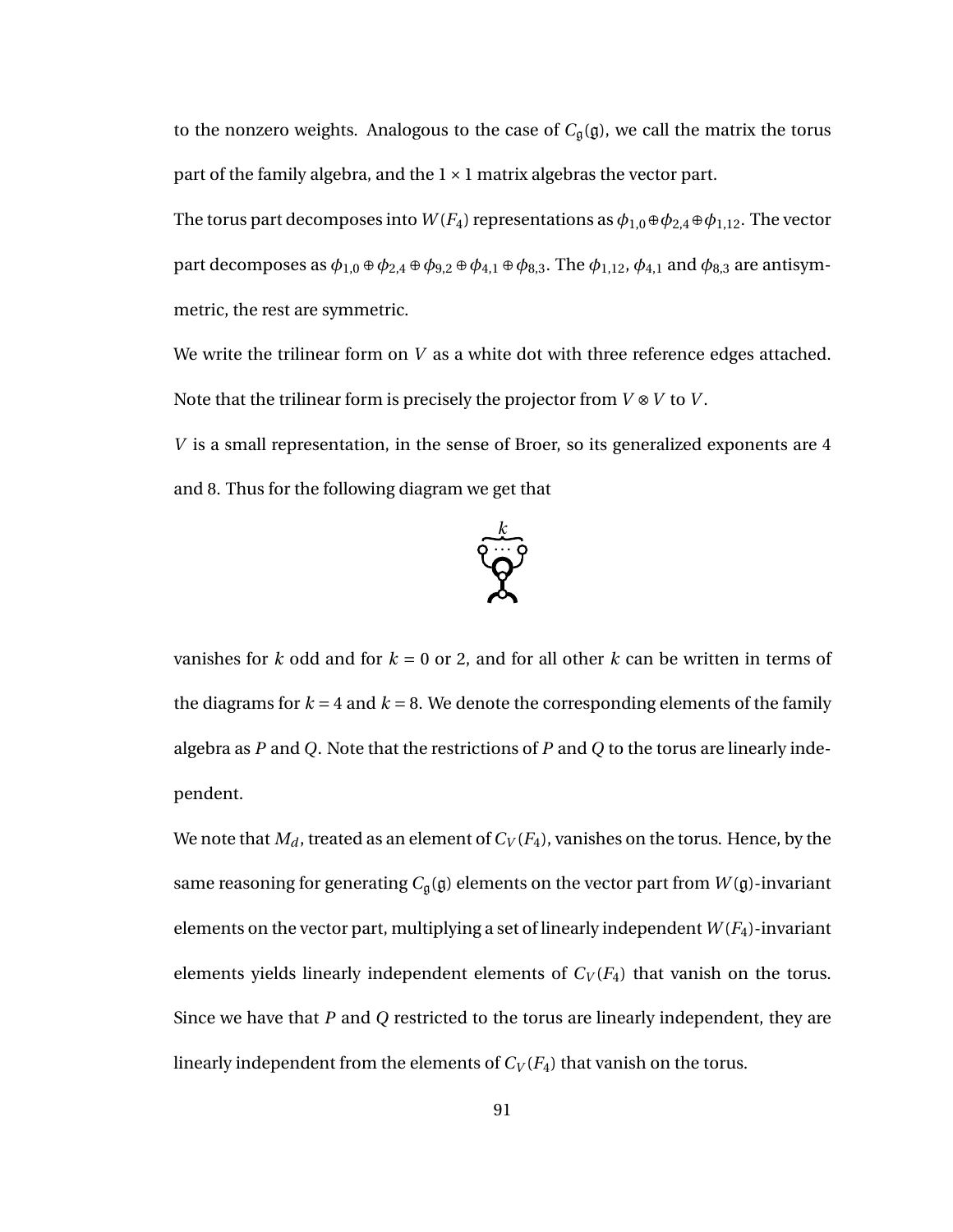Hence the generalized exponents of the symmetric parts of  $C_V(F_4)$  are

$$
(1+q^2)P_{1,0} + (1+q^2)P_{2,4} + q^2P_{9,2}
$$

Since we have that  $q^0$  is the generalized exponent for the trivial representation and *P*2,4 gives the generalized exponents for *V* , we get that the generalized exponents for *Sym* are  $q^2 P_{1,0} + q^2 P_{2,4} + q^2 P_{9,2}$ .

Returning to the case of  $C_{\mathfrak{g}}(F_4)$ , we can now determine the generalized exponents of *S* <sup>2</sup>*Ad j* by elimination. We get

$$
P_{Tri}(\boldsymbol{q}) = \boldsymbol{q}^{0}
$$

$$
P_{Sym}(\boldsymbol{q}) = \boldsymbol{q}^{2} P_{1,0} + \boldsymbol{q}^{2} P_{2,4} + \boldsymbol{q}^{2} P_{9,2}
$$

$$
P_{S^{2}Adj}(\boldsymbol{q}) = \boldsymbol{q}^{8} P_{1,0} + \boldsymbol{q}^{8} P_{2,4} + (1 + \boldsymbol{q}^{8}) P_{9,2}
$$

We can rewrite the last two expressions as

$$
P_{Sym}(q) = P_{9,2} + q^8 P_{1,0} + q^8 P_{2,4}
$$

$$
P_{S^2Adj}(q) = q^2 P_{1,0} + q^2 P_{2,4} + (q^2 + q^8) P_{9,2}
$$

to better match the results for the other exceptional Lie algebras.

The antisymmetric basis elements are the ones that come from  $\wedge^2$ h or that vanish on the torus. As with the symmetric elements, we get that  $\{MA_i, MPA_i\}_i$  are linearly independent, and this in turn gives us that the  $M^{2k+1}, M^{2k+1}R_2, M^{2k+1}R_3$  and  $M^{2k+1}R_4$ are linearly independent for  $k \leq 5$ .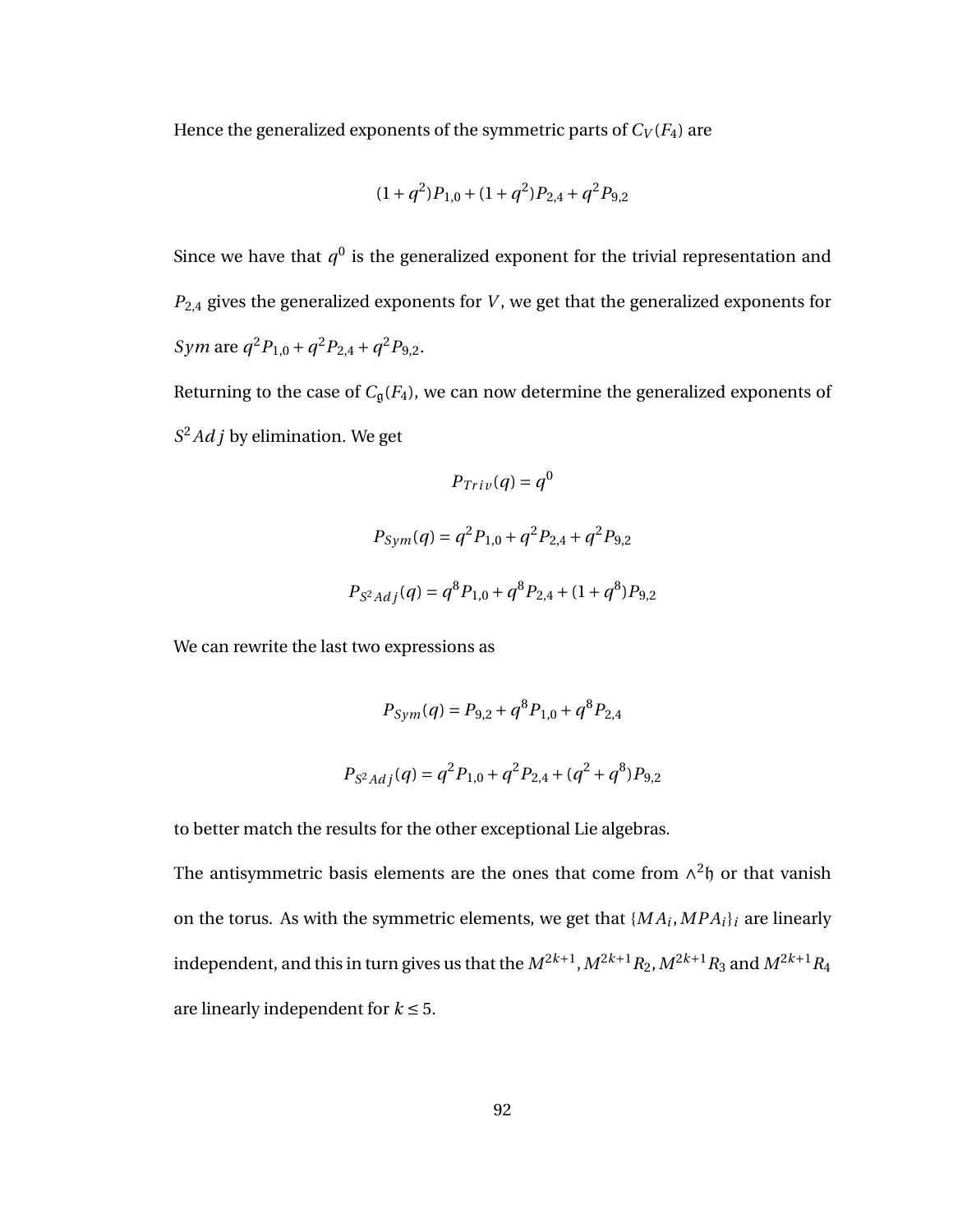|                | $P_V(q)$                                              |
|----------------|-------------------------------------------------------|
| Triv           |                                                       |
| Sym            | $P_{9,2}(q) + q^8 P_{1,0}(q) + q^8 P_{2,4}(q)$        |
| $S^2Ad\,j$     | $q^2P_{1,0}(q) + q^2P_{2,4}(q) + (q^2+q^8)P_{9,2}(q)$ |
| $Ad\,i$        | $P_{4,1}(q)$                                          |
| $\wedge^2 Adj$ | $(1+q^6)P_{8,3}(q)+q^6P_{4,1}(q)+P_{6,6}(q)$          |

Table 12.2: Generalized Exponents in  $C_{\mathfrak{g}}(F_4)$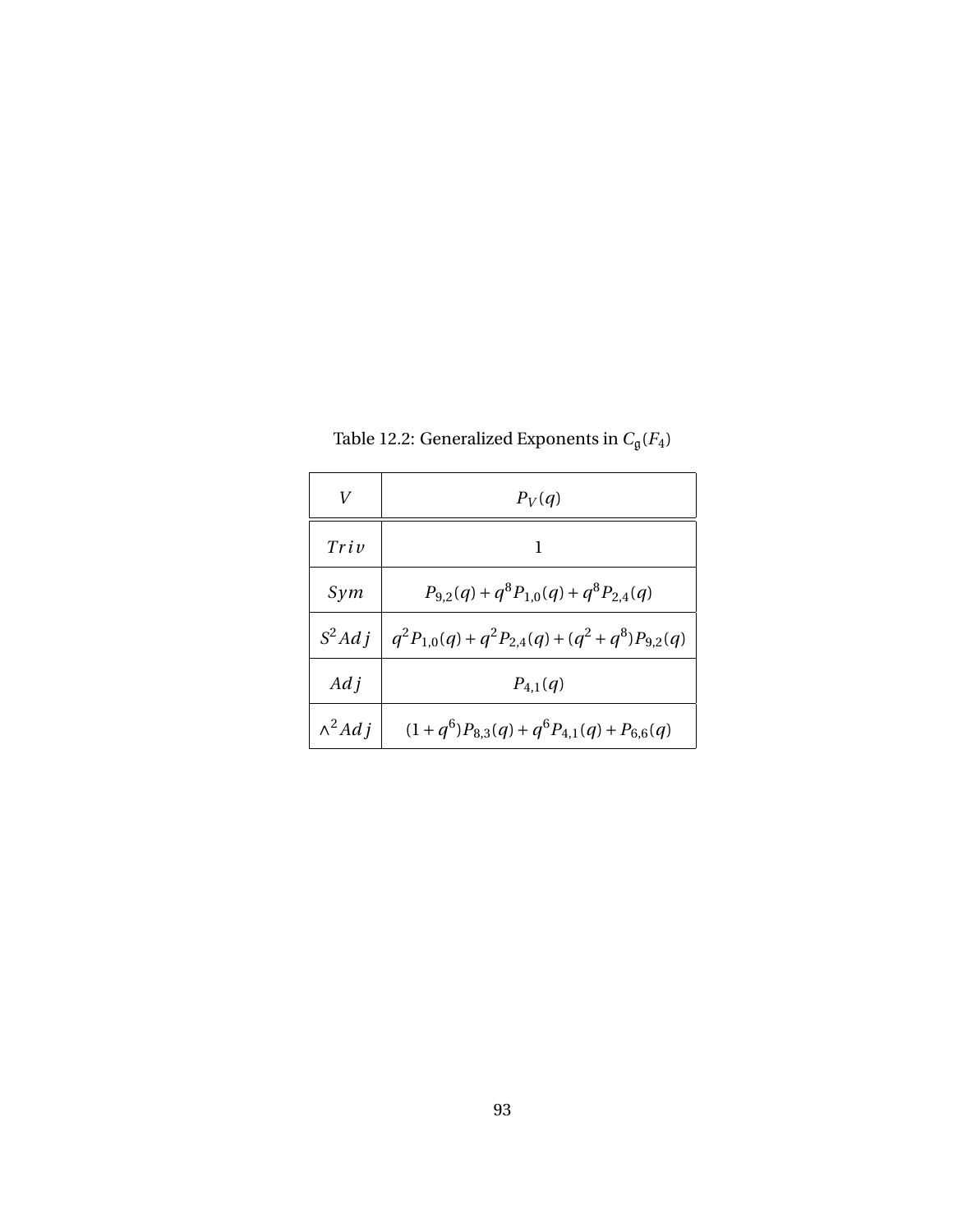## $E_6$

The reference representation of  $E_6$  is 27-dimensional, bearing a symmetric trilinear form derived from the multiplication on the Albert algebra. Using *e*1,...,*e*<sup>26</sup> to denote the 26 traceless basis elements, we write  $e_0$  for the identity element and extend  $d_{abc}$  by  $d_{0ab} = g_{ab}$  for  $a, b \neq 0$ , and  $d_{00a} = 0$ .  $E_6$  is then the group that preserves this extended *dabc* without regard to preserving *gab*.

Alternatively, we can write  $E_6$  as a module over  $(A_2)^3.$  We take  $(A_2)_1, (A_2)_2$  and  $(A_2)_3$  to be three copies of  $A_2$ , with standard representations  $U_1, U_2$  and  $U_3$ . Then

$$
E_6=(A_2)_1\oplus (A_2)_2\oplus (A_2)_3\oplus U_1\otimes U_2\otimes U_3\oplus U_1^\vee\otimes U_2^\vee\otimes U_3^\vee
$$

The bracket of an element of one of the  $(A_2)_i$  with something in either  $U_1 \otimes U_2 \otimes U_3$  or  $U_1^{\vee} \otimes U_2^{\vee} \otimes U_3^{\vee}$  is given by the usual action of  $(A_2)_i$  on  $U_i$  or  $U_i^{\vee}$ . We write

$$
[u_1\otimes u_2\otimes u_3, v_1^\vee\otimes v_2^\vee\otimes v_3^\vee]=\sum_i(u_i\otimes v_i^\vee-tr(u_i\otimes v_i^\vee))v_j^\vee(u_j)v_k^\vee(u_k)
$$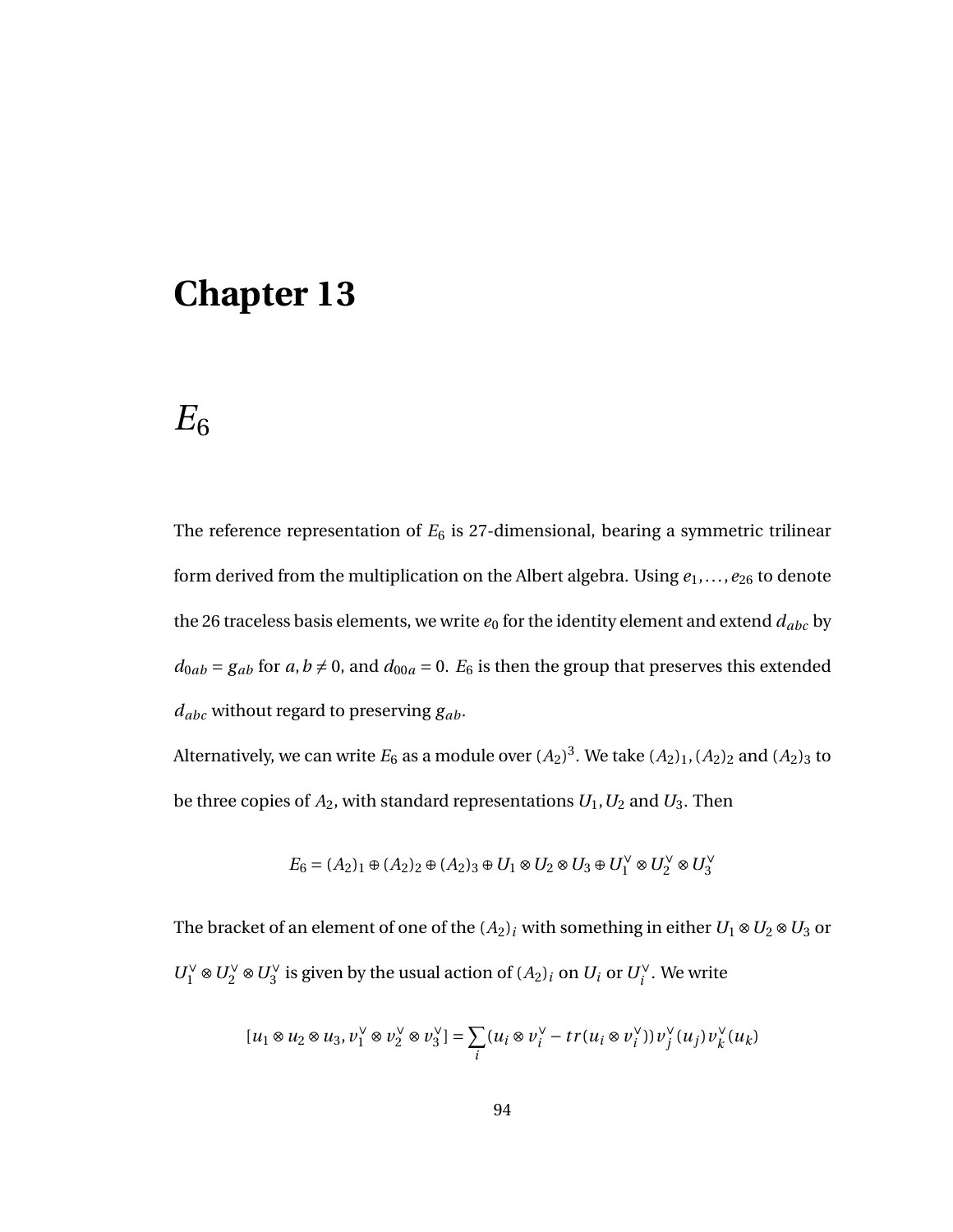where *i*, *j* and *k* cycle through 1, 2, 3.

The 27-dimensional representation of  $E_6$  then becomes  $U_1 \otimes U_2^{\vee} \oplus U_2 \otimes U_3^{\vee} \oplus U_3 \otimes U_1^{\vee}$ . The action of the three copies of  $A_2$  is the usual action. Define a pair of maps  $\phi$ :  $U_i^{\vee} \otimes U_i^{\vee} \to U_i$  and  $\phi^{\vee} : U_i \otimes U_i \to U_i^{\vee}$  via the determinant on  $U_i$ . Then the action of  $U_1 \otimes U_2 \otimes U_3$  on  $U_i \otimes U_j^\vee$  is given by

$$
u_1 \otimes u_2 \otimes u_3 \cdot v_i \otimes v_j^{\vee} = v_j^{\vee}(u_j)u_k \otimes \phi^{\vee}(u_i,v_i)
$$

And similarly for  $U_1^{\vee} \otimes U_2^{\vee} \otimes U_3^{\vee}$ ,

$$
u_1^{\vee} \otimes u_2^{\vee} \otimes u_3^{\vee}. v_i \otimes v_j^{\vee} = u_i^{\vee}(v_i) \phi(u_j^{\vee}, v_j^{\vee}) \otimes u_k^{\vee}
$$

The trilinear form now looks like

$$
(u_1\otimes u_2^{\vee},v_2\otimes v_3^{\vee},w_3\otimes w_1^{\vee})=u_2^{\vee}(v_2) v_3^{\vee}(w_3)w_1^{\vee}(u_1)
$$

with all permutations of the three arguments giving the same value, and all other triples of arguments giving 0.

The lack of a bilinear form allows for odd-degree nonvanishing Casimir operators, and indeed the degrees of the primitive Casimir operators for  $E_6$  are 2, 5, 6, 8, 9, 12, with corresponding exponents 1, 4, 5, 7, 8, 11.

Again following [Ca], we get that the torus part decomposes as  $\phi_{1,0} \oplus \phi_{20,2} \oplus \phi_{15,5}$ . Unlike *F*4, *E*<sup>6</sup> is simply laced, so we only have one vector part, which decomposes as  $\phi_{1,0} \oplus \phi_{20,2} \oplus \phi_{15,4} \oplus \phi_{6,1} \oplus \phi_{30,3}$ . See Table 13.1 for the fake degrees of these representations.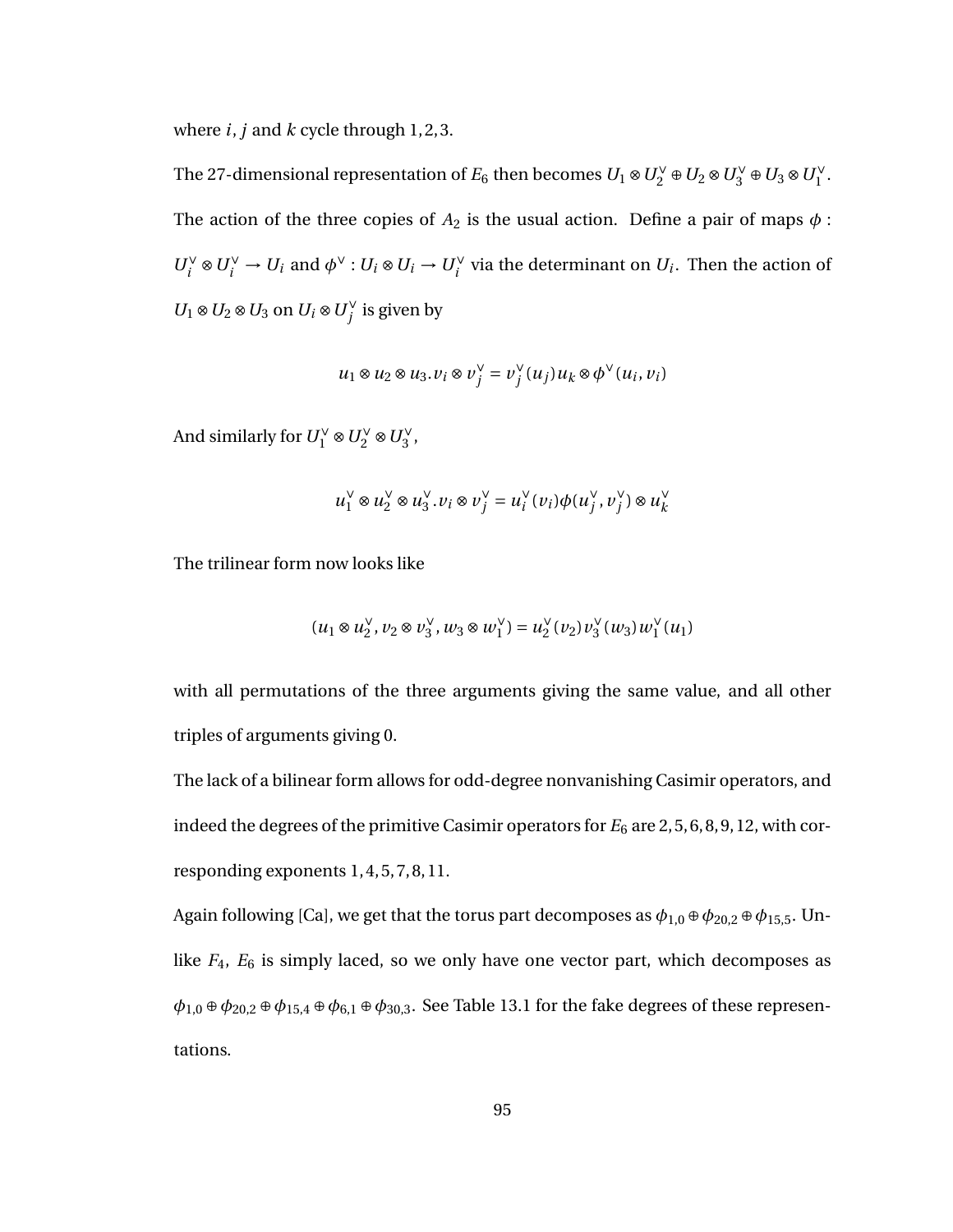| $\phi_{a,b}$  | $P_{a,b}$                                                                                                          |
|---------------|--------------------------------------------------------------------------------------------------------------------|
| $\phi_{1,0}$  | 1                                                                                                                  |
| $\phi_{20,2}$ | $q^2 + q^3 + q^4 + q^5 + 2q^6 + q^7 + 2q^8$                                                                        |
|               | $+2q^{9} + 2q^{10} + q^{11} + 2q^{12} + q^{13} + q^{14} + q^{15} + q^{16}$                                         |
| $\phi_{15,5}$ | $q^{5} + q^{6} + q^{8} + 2q^{9} + q^{11} + 3q^{12} + q^{13} + 2q^{15} + q^{16} + q^{18} + q^{19}$                  |
| $\phi_{15,4}$ | $q^{4} + q^{6} + q^{7} + q^{8} + 2q^{10} + q^{11} + q^{12} + q^{13} + 2q^{14} + q^{16} + q^{17} + q^{18} + q^{20}$ |
| $\phi_{6,1}$  | $q+q^4+q^5+q^7+q^8+q^{11}$                                                                                         |
| $\phi_{30,3}$ | $q^{3} + q^{5} + q^{6} + 2q^{7} + q^{8} + 3q^{9} + 2q^{10} + 3q^{11} + 2q^{12}$                                    |
|               | $+3q^{13} + 2q^{14} + 3q^{15} + q^{16} + 2q^{17} + q^{18} + q^{19} + q^{21}$                                       |

Table 13.1: Fake degrees in  $End(E_6)^T$ 

*R*<sup>3</sup> is of degree 4 and hence cannot be generated by *M*,*S* and *R*2. Hence we need four generators. R<sup>'</sup>  $R'_2 R'_3 - R'_3$  $R'_{2}R'_{2}$  $_2^{\prime}$  has degree 7, but  $\phi_{15,5}$  doesn't have a fake degree of 7, and hence  $R_2'$  $\frac{1}{2}R_3' - R_3'$  $\pi^{'}_{3}R^{'}_{2}$  must be reducible to lower order terms. Hence we can define an  $R_{2}$ and an *R*<sup>3</sup> of degrees 3 and 4 respectively that commute and that, along with *M* and *S*, generate *R*<sup>'</sup>  $n'_2$  and  $R'_3$ ,<br>3.

The torus parts of the set  $R_i$  for  $i \leq 6$ ,  $R_i S R_j + R_j S R_i$  for  $i \leq j \leq 5$  and  $R_i S R_j - R_j S R_i$ for  $i < j \leq 6$  form a basis of the torus parts of the algebra, as expected in the general strategy. Thus we get that the entire family algebra is generated by *M*,*S* and the *R<sup>i</sup>* , with the following elements being linearly independent:

$$
M^i R_j \text{ for } i \le 12, j \le 6
$$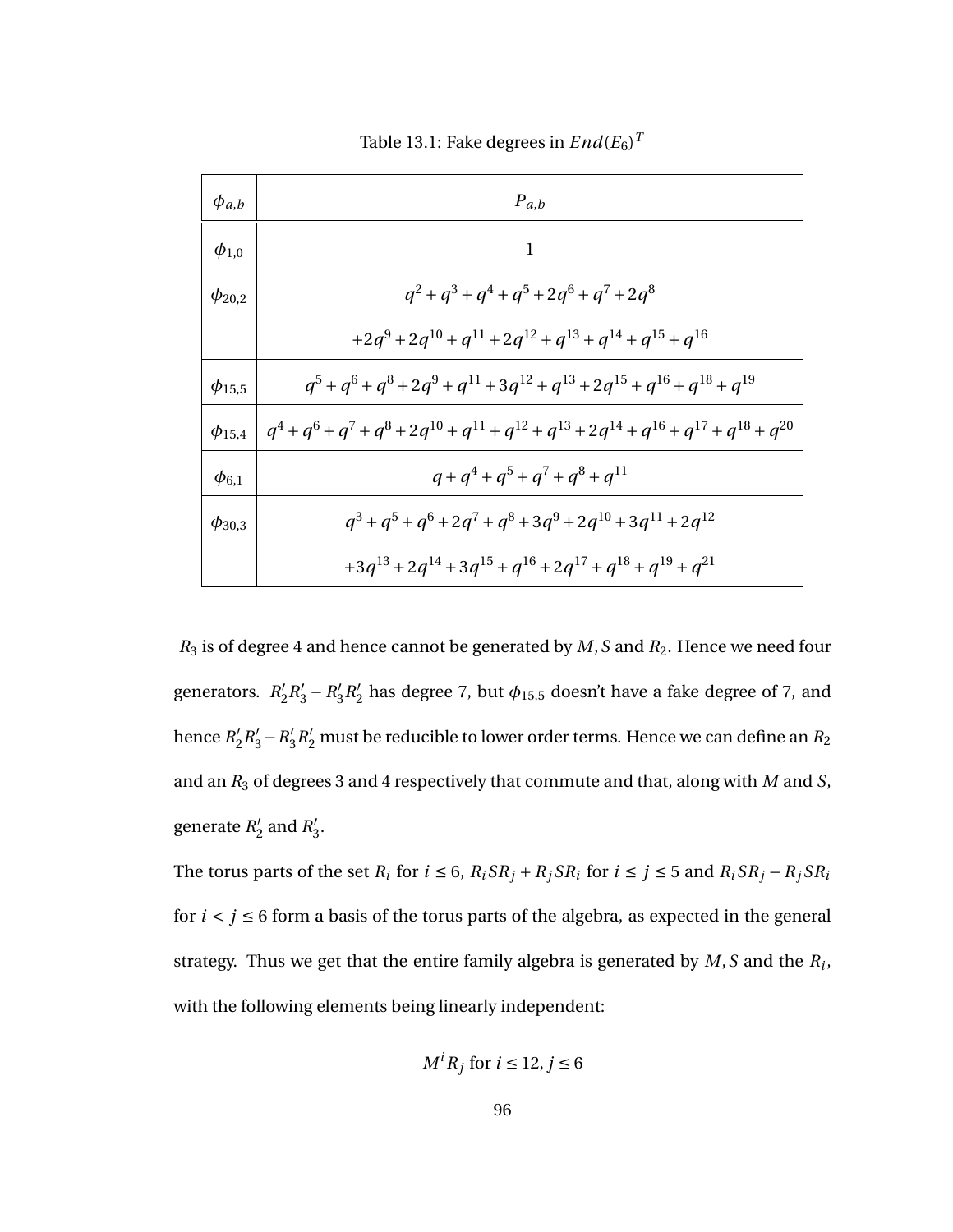$$
R_i S R_j + R_j S R_i \text{ for } i \le j \le 5
$$
  

$$
R_i S R_j - R_j S R_i \text{ for } i < j \le 6
$$

As in previous cases, multiplying an element by *S* on both sides yields *S* times an element of  $I(E_6)$ , so we can define  $d_{22}$ ,  $d_{23}$  and  $d_{223}$  in  $I(E_6)$  by

$$
d_{22}S = SR22S
$$
  

$$
d_{23}S = SR2R3S
$$
  

$$
d_{223}S = SR22R3S
$$

*d*<sup>22</sup> has degree 8, *d*<sup>23</sup> has degree 9 and *d*<sup>223</sup> has degree 12. Moreover, the set

$$
\{c_1, c_2, c_3, d_{22}, d_{23}, d_{223}\}\
$$

is algebraically independent, so  $d_{22}$  must be a  $\mathbb{C}^*$ -multiple of  $c_4$  plus products of lower degree primitive Casimir operators,  $d_{23}$  must be a  $\mathbb{C}^*$ -multiple of  $c_5$  plus products of lower degree primitive Casimir operators, and  $d_{223}$  must be a  $\mathbb{C}^*$ -multiple of  $c_6$  plus products of lower degree primitive Casimir operators. Hence, since we can write *R*4,  $R_5$  and  $R_6$  in terms of  $c_4$ ,  $c_5$  and  $c_6$ , they can be generated by  $M$ ,  $S$ ,  $R_2$  and  $R_3$ . Hence the entire family algebra can be generated over  $I(E_6)$  by  $M, S, R_2$  and  $R_3$ , as stated in the theorem.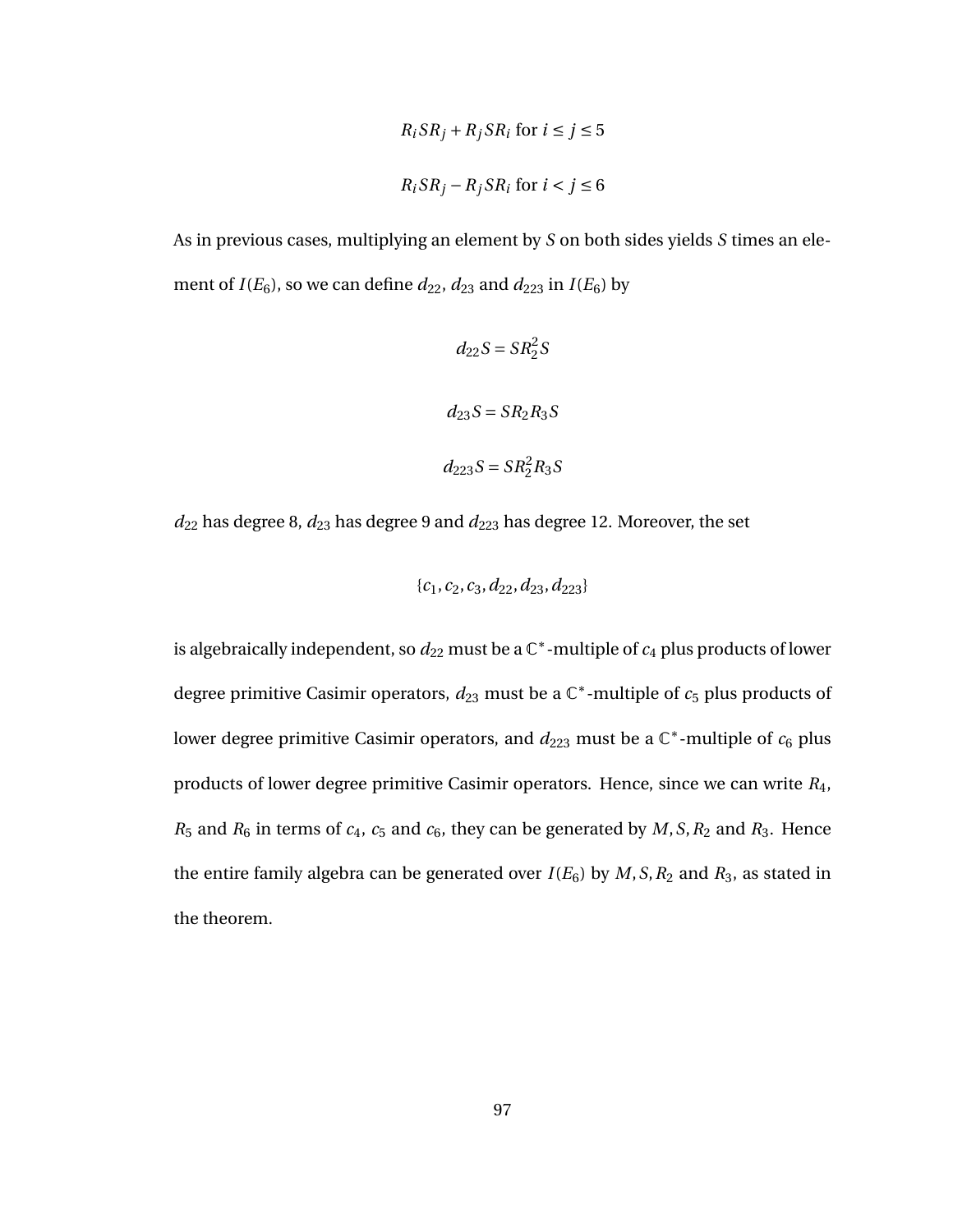| V              | $P_V(q)$                                 |
|----------------|------------------------------------------|
| Triv           | 1                                        |
| Sym            | $P_{20,2}$                               |
| $S^2Adj$       | $q^2P_{1,0} + q^2P_{15,4} + q^2P_{20,2}$ |
| $Ad\,i$        | $P_{6,1}$                                |
| $\wedge^2 Adj$ | $P_{30,3}$ + $P_{15,5}$                  |

Table 13.2: Generalized Exponents in  $C_{\mathfrak{g}}(E_6)$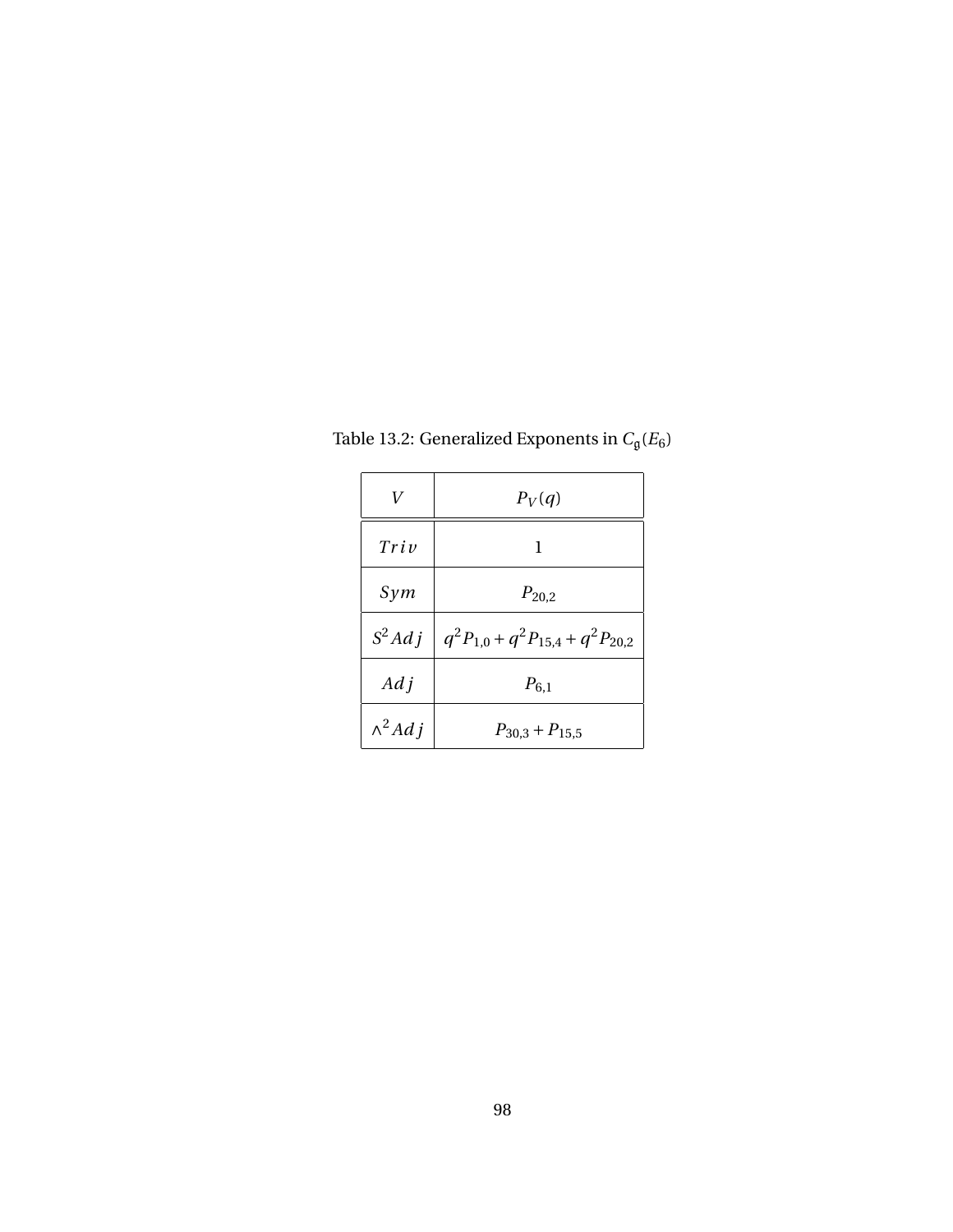# $E_7$

The reference representation of  $E_7$  is 56-dimensional, bearing an antisymmetric bilinear form and a symmetric quartic form. We can view it as the Grassman component of a supervector space whose even part is Euclidean  $\mathbb{R}^4$ , with the metric on  $\mathbb{R}^4$  becoming the bilinear form and the determinant on  $\mathbb{R}^4$  becoming the quartic form.

Alternatively, we can write  $E_7$  as a module over  $A_7$ . We take *V* to be the standard 8dimensional representation of  $A_7$ , and we take an identification of  $\wedge^8V$  with  $\mathbb C$ , along with the induced identification of  $\wedge^8 V^\vee$  with  $\mathbb C$ . This gives us identifications of  $\wedge^k V$ with  $\wedge^{8-k}V^{\vee}$ .

*E*<sub>7</sub> decomposes as  $E_7 = A_7 \oplus \wedge^4 V$ , with *V* being the standard 8-dimensional representation of  $A_7$ . For  $X \in A_7$  and  $v \in \wedge^4 V$ , we define  $[X, v] = X \cdot v$ , and for  $u, v \in \wedge^4 V$ , we define  $[u, v]$  by  $\langle X, [u, v] \rangle_{A_7} = -(X, u) \wedge v$ 

We can view the 56-dimensional representation as  $\wedge^2 V \oplus \wedge^2 V^{\vee}$ . The action of  $A_7$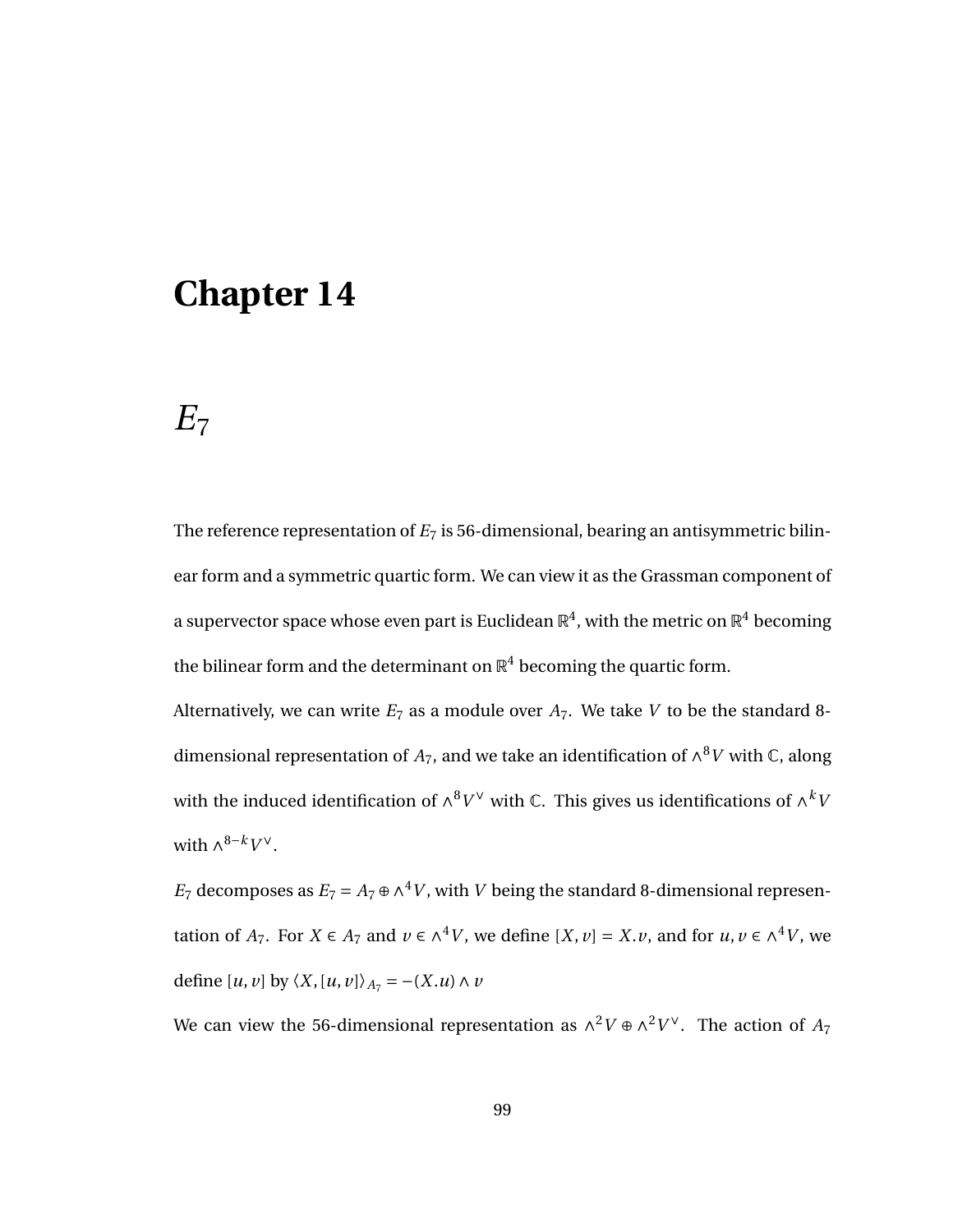is the usual action on  $\wedge^2 V$  and  $\wedge^2 V^{\vee}$ , while the action of  $u \in \wedge^4 V$  on  $t \in \wedge^2 V$  is  $u \cdot t = u \wedge t \in \wedge^6 V \cong \wedge^2 V^\vee$  and the action of *u* on  $\wedge^2 V^\vee$  is  $u \cdot t = u \wedge t \in \wedge^6 V^\vee \cong \wedge^2 V$ . Let *a*, *b*, *c*, *d* ∈  $\wedge$ <sup>2</sup>*V* and *a*<sup>∨</sup>, *b*<sup>∨</sup>*c*<sup>∨</sup>, *d*<sup>∨</sup> ∈  $\wedge$ <sup>2</sup>*V*<sup>∨</sup>. Then we have that the bilinear form looks like

$$
(a, b) = (a^{\vee}, b^{\vee}) = 0, (a, b^{\vee}) = -(b^{\vee}, a) = b^{\vee}(a)
$$

and the quadratic form looks like

$$
(a, b, c, d) = a \wedge b \wedge c \wedge d \in \wedge^8 V \cong \mathbb{C}
$$

$$
(a, b, c, d^{\vee}) = 0
$$

$$
(a, b, c^{\vee}, d^{\vee}) = \frac{1}{2} c^{\vee}(a) d^{\vee}(b) + \frac{1}{2} d^{\vee}(a) c^{\vee}(b) - (c^{\vee} \wedge d^{\vee})(a \wedge b)
$$

$$
(a, b^{\vee}, c^{\vee}, d^{\vee}) = 0
$$

$$
(a^{\vee}, b^{\vee}, c^{\vee}, d^{\vee}) = a^{\vee} \wedge b^{\vee} \wedge c^{\vee} \wedge d^{\vee} \in \wedge^8 V^{\vee} \cong \mathbb{C}
$$

with permutations of the arguments treated via the full symmetry of the quadratic form.

The existence of the bilinear form forces all odd-degree Casimir elements to vanish, and we are left with the degrees of the primitive Casimir elements being 2, 6, 8, 10, 12, 14 and 18, with corresponding exponents 1, 5, 7, 9, 11, 13, and 17.

The torus part of the family algebra decomposes as  $\phi_{1,0} \oplus \phi_{27,2} \oplus \phi_{21,6}$ , and the vector part as  $\phi_{1,0} \oplus \phi_{27,2} \oplus \phi_{35,4} \oplus \phi_{7,1} \oplus \phi_{56,3}$ . See Table 14.1 for the fake degrees of these representations.

*R*<sup>3</sup> is of degree 6 and hence cannot be generated by *M*,*S* and *R*2. Hence we need four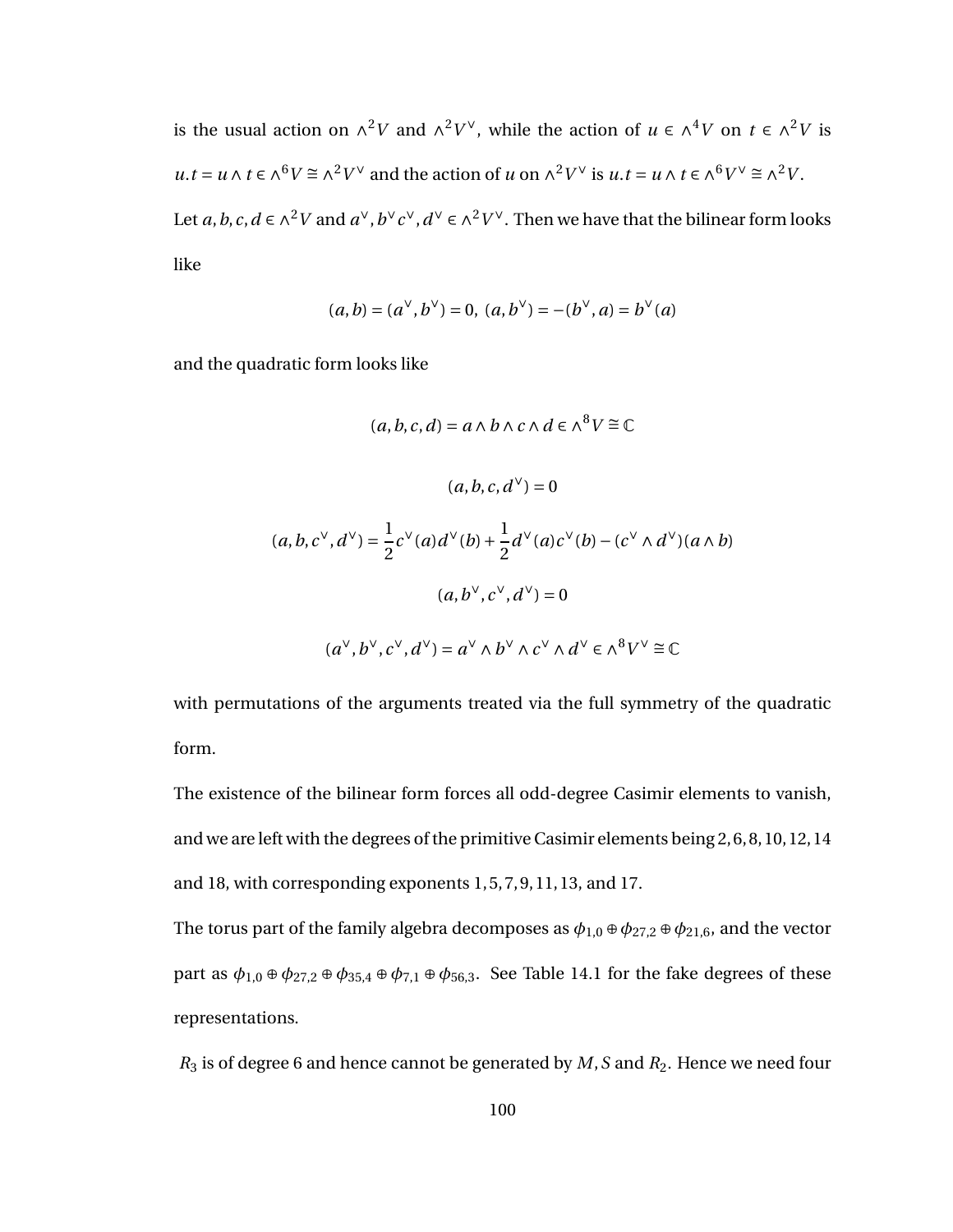| $\phi_{a,b}$  | $P_{a,b}$                                                            |
|---------------|----------------------------------------------------------------------|
| $\phi_{1,0}$  | 1                                                                    |
| $\phi_{27,2}$ | $q^2 + q^4 + 2q^6 + 2q^8 + 3q^{10} + 3q^{12} + 3q^{14}$              |
|               | $+3q^{16}+3q^{18}+2q^{20}+2q^{22}+q^{24}+q^{26}$                     |
| $\phi_{21,6}$ | $q^6 + q^8 + q^{10} + 2q^{12} + 2q^{14} + 2q^{16}$                   |
|               | $+3q^{18} + 2q^{20} + 2q^{22} + 2q^{24} + q^{26} + q^{28} + q^{30}$  |
| $\phi_{35,4}$ | $q^4 + q^6 + 2q^8 + 2q^{10} + 3q^{12} + 3q^{14} + 4q^{16} + 3q^{18}$ |
|               | $+4q^{20} + 3q^{22} + 3q^{24} + 2q^{26} + 2q^{28} + q^{30} + q^{32}$ |
| $\phi_{7,1}$  | $q + q^5 + q^7 + q^9 + q^{11} + q^{13} + q^{17}$                     |
| $\phi_{56,3}$ | $q^3 + q^5 + 2q^7 + 3q^9 + 4q^{11} + 5q^{13} + 6q^{15} + 6q^{17}$    |
|               | $+6q^{19}+6q^{21}+5q^{23}+4q^{25}+3q^{27}+2q^{29}+q^{31}+q^{33}$     |

Table 14.1: Fake degrees in  $End(E_7)^T$ 

generators. R<sup>'</sup>  $R'_2 R'_3 - R'_3$  $n'_3 R'_2$  $_2^{\prime}$  has degree 10; while  $\phi_{21,6}$  has a fake degree of 10, it only has one of them, so  $R'_2$  $R'_2 R'_3 - R'_3$  $\frac{1}{3}R_2'$  must be reducible to  $R_4S - SR_4$  and lower order terms. Hence (once we prove that the torus part of  $R_4$  can be generated by  $R_2^{\prime}$  $'_{2}$ ,  $R'_{3}$  $_3'$  and *S*) we can define an  $R_2$  and an  $R_3$  of degrees 4 and 6 respectively that commute and that, along with  $M$  and  $S$ , generate  $R'_2$  $n'_2$  and  $R'_3$ ,<br>3.

The torus parts of the set  $R_i$  for  $i \le 7$ ,  $R_i S R_j + R_j S R_i$  for  $i \le j \le 6$  and  $R_i S R_j - R_j S R_i$ for  $i < j \le 7$  form a basis of the torus parts of the algebra, as expected in the general strategy. Thus we get that the entire family algebra is generated by *M*,*S* and the *R<sup>i</sup>* ,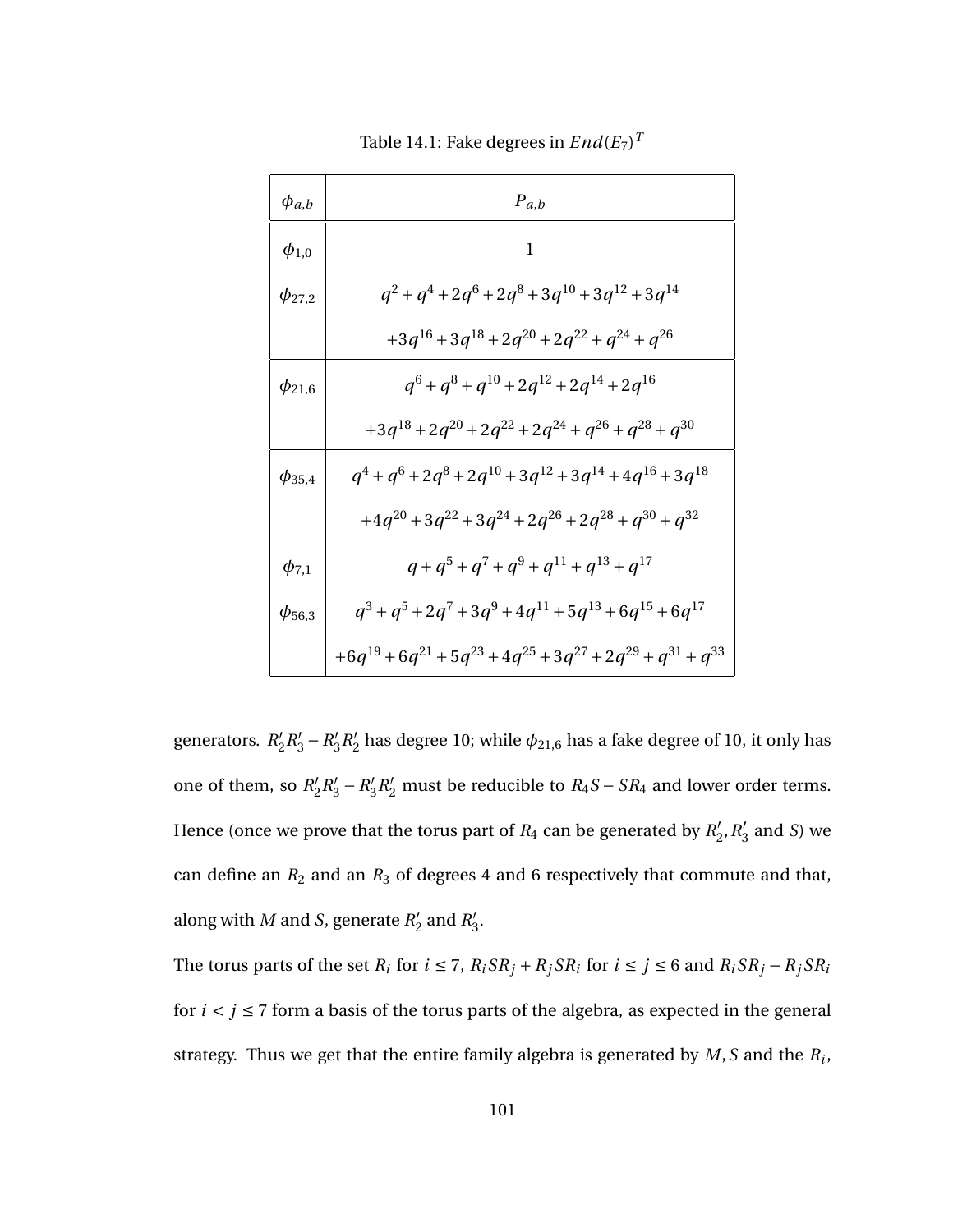with the following elements being linearly independent:

$$
M^{i} R_{j} \text{ for } i \leq 18, j \leq 7
$$
  

$$
R_{i} S R_{j} + R_{j} S R_{i} \text{ for } i \leq j \leq 6
$$
  

$$
R_{i} S R_{j} - R_{j} S R_{i} \text{ for } i < j \leq 7
$$

As in previous cases, multiplying an element by *S* on both sides yields *S* times an element of  $I(E_7)$ , so we can define  $d_{22}$ ,  $d_{23}$ ,  $d_{33}$  and  $d_{233}$  in  $I(E_7)$  by

$$
d_{22}S = SR_2^2S
$$

$$
d_{23}S = SR_2R_3S
$$

$$
d_{33}S = SR_3^2S
$$

$$
d_{233}S = SR_2R_3^2S
$$

 $d_{22}$  has degree 10,  $d_{23}$  has degree 12,  $d_{33}$  has degree 14 and  $d_{223}$  has degree 18. Moreover, the set

$$
\{c_1, c_2, c_3, d_{22}, d_{23}, d_{33}, d_{233}\}\
$$

is algebraically independent, so  $d_{22}$  must be a  $\mathbb{C}^*$ -multiple of  $c_4$  plus products of lower degree primitive Casimir operators,  $d_{23}$  must be a  $\mathbb{C}^*$ -multiple of  $c_5$  plus products of lower degree primitive Casimir operators,  $d_{33}$  must be a  $\mathbb{C}^*$ -multiple of  $c_6$  plus products of lower degree primitive Casimir operators, and  $d_{233}$  must be a  $\mathbb{C}^*$ -multiple of  $c_7$ plus products of lower degree primitive Casimir operators. Hence, since we can write  $R_4$ ,  $R_5$ ,  $R_6$  and  $R_7$  in terms of  $c_4$ ,  $c_5$ ,  $c_6$  and  $c_7$ , they can be generated by  $M$ ,  $S$ ,  $R_2$  and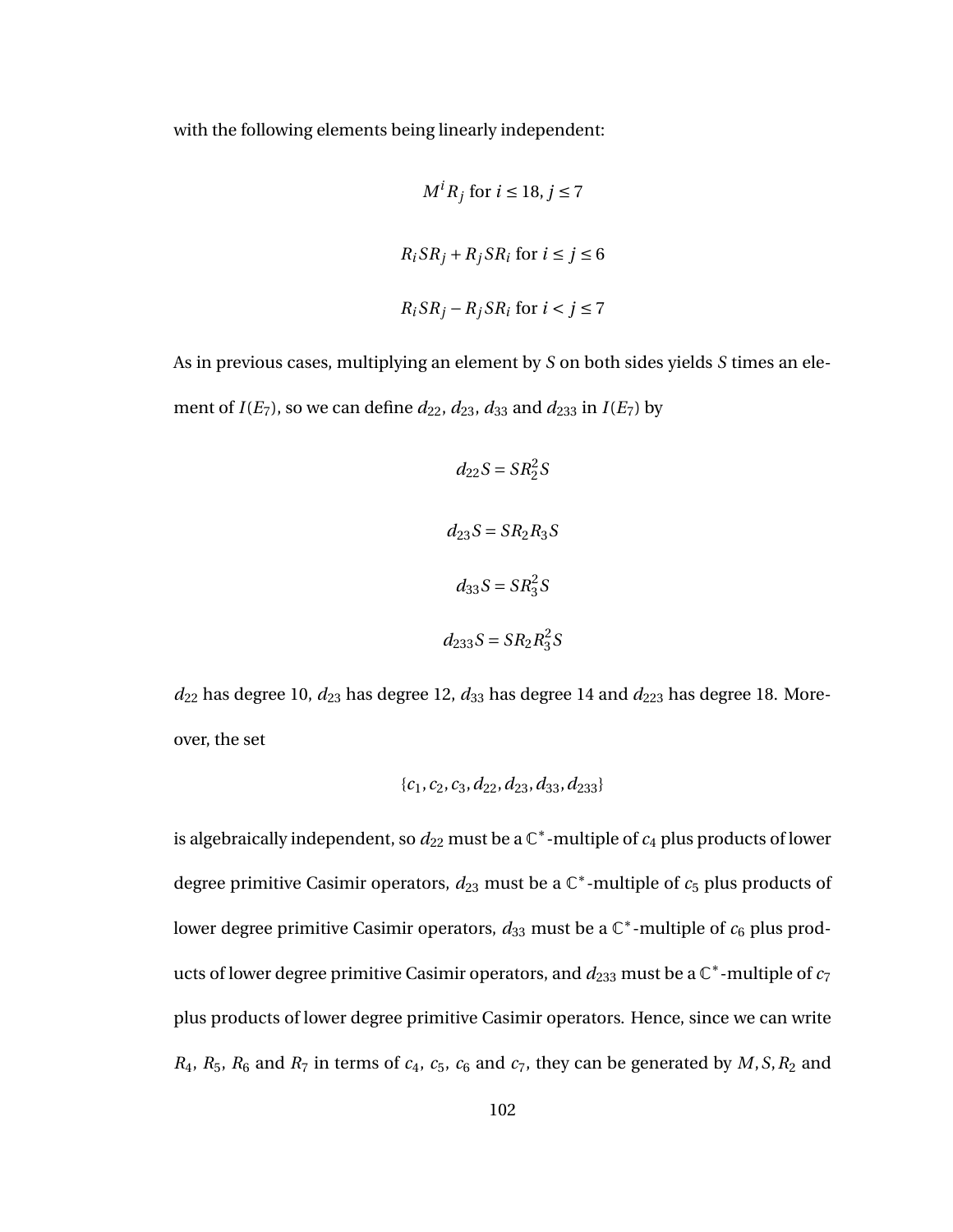*R*<sub>3</sub>. Hence the entire family algebra can be generated over  $I(E_7)$  by  $M$ ,  $S$ ,  $R_2$  and  $R_3$ , as stated in the theorem.

Note that  $R_2^3$  $\frac{3}{2}$  also has degree 12, but the  $\phi_{27,2}$  representation only allows 3 degree 12 elements. Since *R* 2  $_3^2$ ,  $R_2R_3S + SR_2R_3$  and  $R_2SR_3 + R_3SR_2$  are all linearly-independent on the torus,  $R_2^3$  must be expressible as a C-linear combination of  $R_3^2$  $^{2}_{3}$ ,  $R_{2}R_{3}S + SR_{2}R_{3}$  and *R*2*SR*<sup>3</sup> +*R*3*SR*<sup>2</sup> plus lower order terms.

| V                | $P_V(q)$                                 |
|------------------|------------------------------------------|
| Tri <sub>v</sub> | 1                                        |
| Sym              | $P_{27,2}$                               |
| $S^2Adj$         | $q^2P_{1,0} + q^2P_{35,4} + q^2P_{27,2}$ |
| $Ad\,i$          | $P_{7,1}$                                |
| $\wedge^2 Adj$   | $P_{56,3} + P_{21,6}$                    |

Table 14.2: Generalized Exponents in  $C_{\mathfrak{g}}(E_7)$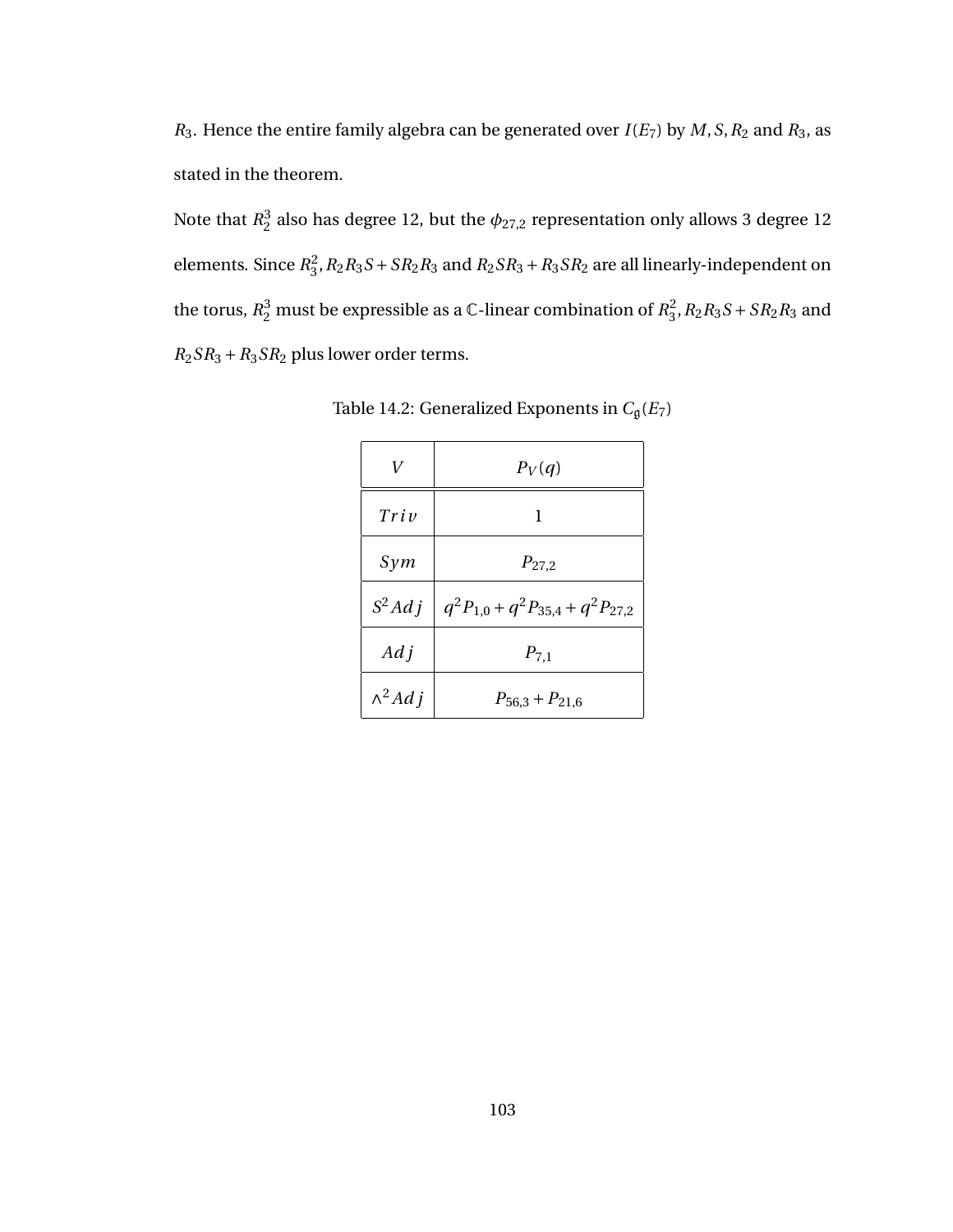## **Chapter 15**

## $E_8$

The reference representation of  $E_8$  is the adjoint representation, bearing a symmetric bilinear form (the Killing form) and an antisymmetric trilinear form (the structure constants). Because the reference representation is the adjoint representation, there is no nice description of the invariant forms other than as themselves.

Alternatively, we can write  $E_8$  as a module over  $D_8$ .  $E_8$  decomposes as  $E_8 = D_8 \oplus S$ , where *S* is one of the two spinor representations of  $D_8$ ; it doesn't matter which one. The Lie bracket is extended by  $[X, s] = X$ .*s* for *X* ∈ *D*<sub>8</sub> and *s* ∈ *S*, and for *s*, *t* ∈ *S*,  $[s, t]$  is defined by  $\langle X, [s, t] \rangle_{D_4} = -\langle X, t, s \rangle_{S}$ . The Lie bracket also provides the action of  $E_8$  on itself.

The existence of the bilinear form forces all odd-degree Casimir elements to vanish, and we are left with the degrees of the primitive Casimir elements being 2, 8, 12, 14, 18, 20, 24, and 30, with corresponding exponents 1, 7, 11, 13, 17, 19, 23, and 29.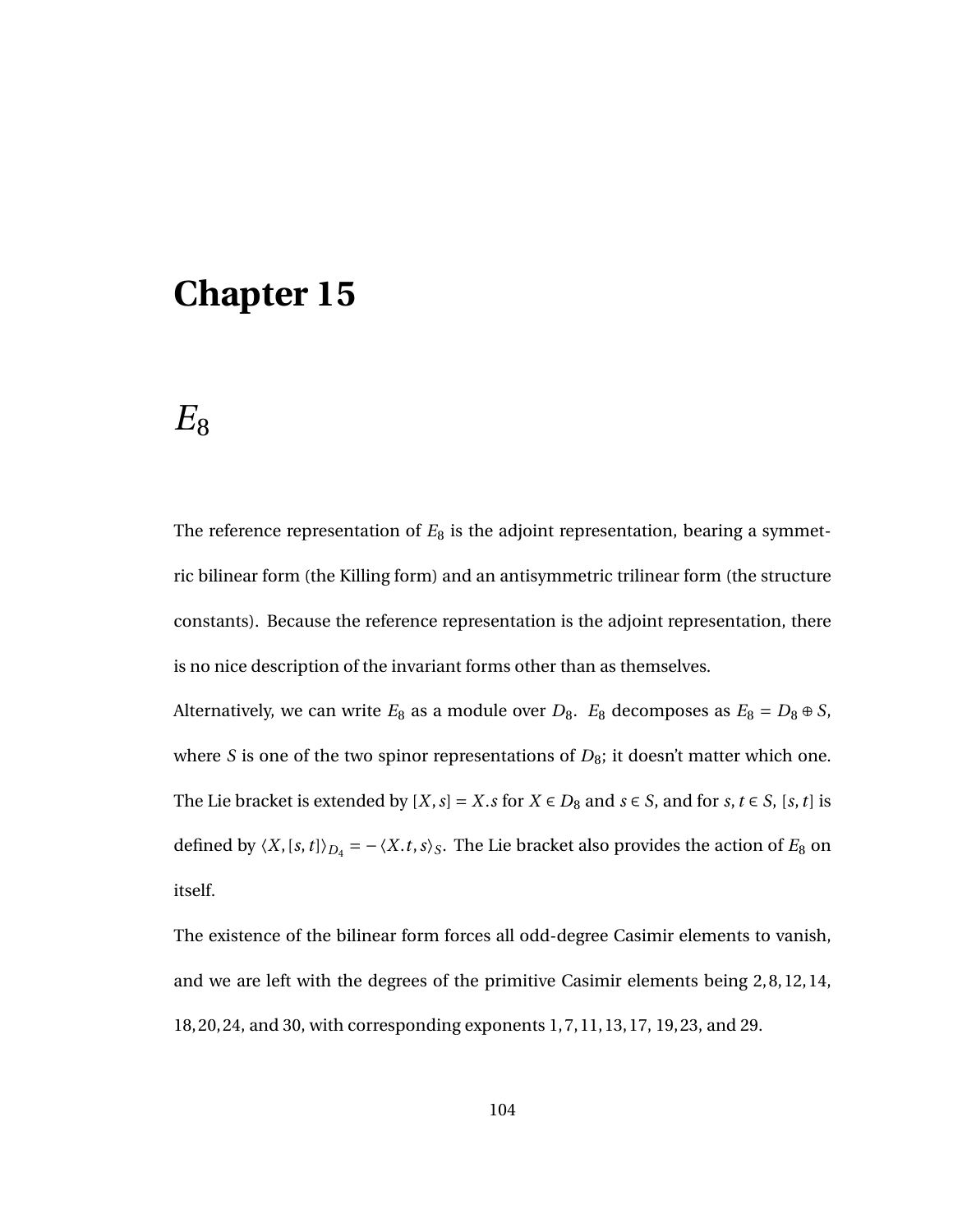The torus part of the family algebra decomposes as  $\phi_{1,0} \oplus \phi_{35,2} \oplus \phi_{28,8}.$  The vector part decomposes as  $\phi_{1,0} \oplus \phi_{35,2} \oplus \phi_{84,4} \oplus \phi_{8,1} \oplus \phi_{112,3}$ . See Table 15.1 for the fake degrees of these representations.

*R*<sup>3</sup> is of degree 10 and hence cannot be generated by *M*,*S* and *R*2. Hence we need

| $\phi_{a,b}$   | $\boldsymbol{P}_{a,b}$                                                                            |
|----------------|---------------------------------------------------------------------------------------------------|
| $\phi_{1,0}$   | $\mathbf{1}$                                                                                      |
| $\phi_{35,2}$  | $q^2 + q^6 + q^8 + q^{10} + 2q^{12} + 2q^{14} + q^{16} + 3q^{18} + 2q^{20} + 2q^{22} + 3q^{24}$   |
|                | $+2q^{26} + 2q^{28} + 3q^{30} + q^{32} + 2q^{34} + 2q^{36} + q^{38} + q^{40} + q^{42} + q^{46}$   |
| $\phi_{28,8}$  | $q^{8} + q^{12} + q^{14} + 2q^{18} + 2q^{20} + 3q^{24} + q^{26} + q^{28} + 4q^{30}$               |
|                | $+q^{32} + q^{34} + 3q^{36} + 2q^{40} + 2q^{42} + q^{46} + q^{48} + q^{52}$                       |
| $\phi_{84,4}$  | $q^4 + q^6 + q^8 + 2q^{10} + 2q^{12} + 2q^{14} + 4q^{16} + 3q^{18} + 4q^{20} + 5q^{22} + 4q^{24}$ |
|                | $+5q^{26}+6q^{28}+4q^{30}+6q^{32}+5q^{34}+4q^{36}+5q^{38}+4q^{40}+3q^{42}$                        |
|                | $+4q^{44} + 2q^{46} + 2q^{48} + 2q^{50} + q^{52} + q^{54} + q^{56}$                               |
| $\phi_{8,1}$   | $q+q^7+q^{11}+q^{13}+q^{17}+q^{19}+q^{23}+q^{29}$                                                 |
| $\phi_{112,3}$ | $q^3 + q^5 + q^7 + 2q^9 + 2q^{11} + 3q^{13} + 4q^{15} + 4q^{17} + 5q^{19} + 6q^{21} + 6q^{23}$    |
|                | $+7q^{25}+7q^{27}+7q^{29}+7q^{31}+7q^{33}+7q^{35}+6q^{37}+6q^{39}+5q^{41}$                        |
|                | $+4q^{43}+4q^{45}+3q^{47}+2q^{49}+2q^{51}+q^{53}+q^{55}+q^{57}$                                   |

| Table 15.1: Fake degrees in $End(E_8)^T$ |  |
|------------------------------------------|--|
|------------------------------------------|--|

four generators.  $R_2'$  $R'_2 R'_3 - R'_3$  $_{3}^{\prime}R_{2}^{\prime}$  $\nu_2'$  has degree 16, but  $\phi_{28,8}$  has no fake degree of 16, so  $R_2'$  $R'_2 R'_3 - R'_3$  $\frac{d}{d}R_{2}^{\prime}$  must be reducible to lower order terms. Hence we can define an  $R_{2}$  and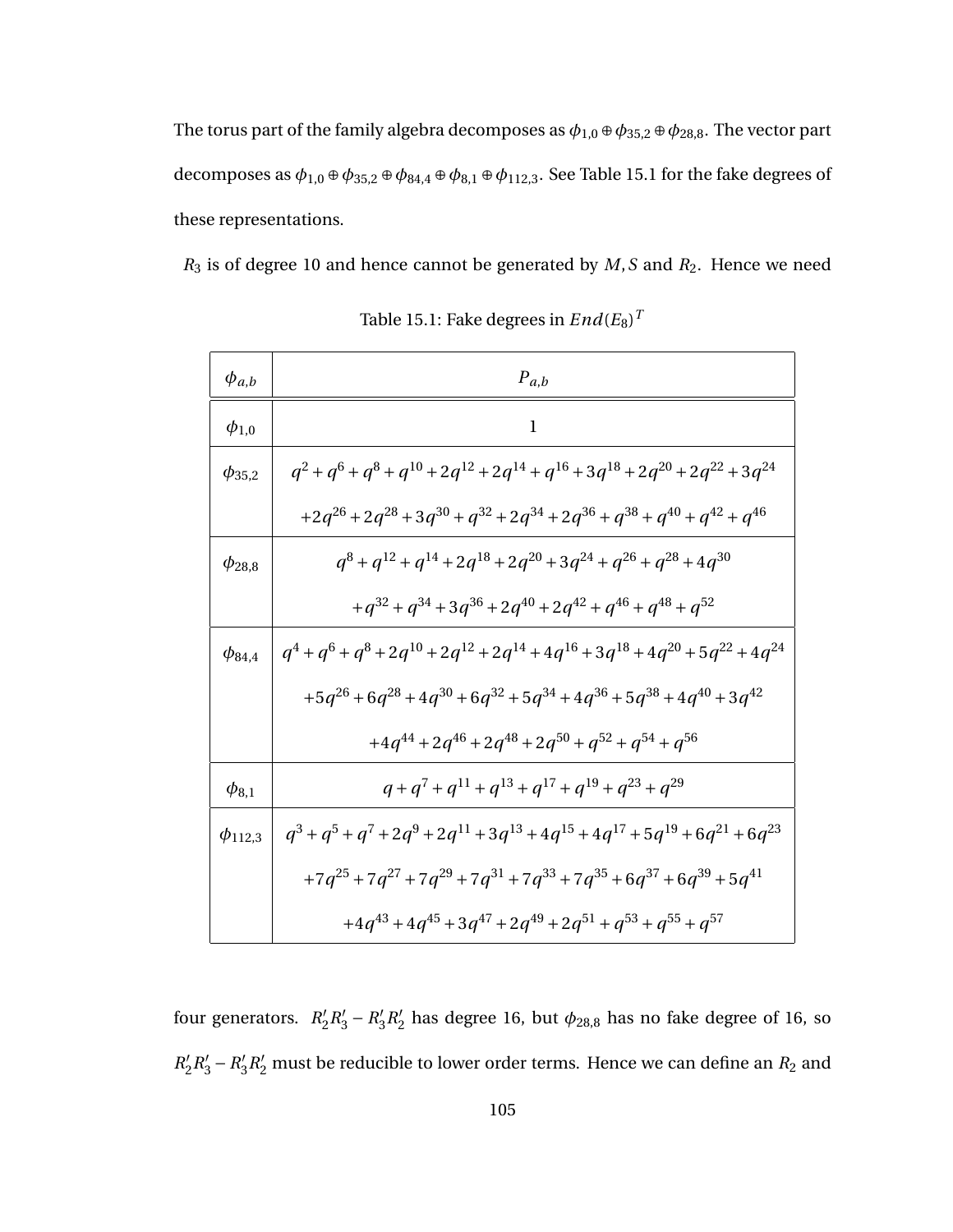an *R*<sup>3</sup> of degrees 6 and 10 respectively that commute and that, along with *M* and *S*, generate *R*<sup>'</sup>  $n_2'$  and  $R_3'$ ,<br>3.

The torus parts of the set  $R_i$  for  $i \leq 8$ ,  $R_i S R_j + R_j S R_i$  for  $i \leq j \leq 7$  and  $R_i S R_j - R_j S R_i$ for  $i < j \leq 8$  form a basis of the torus parts of the algebra, as expected in the general strategy. Thus we get that the entire family algebra is generated by *M*,*S* and the *R<sup>i</sup>* , with the following elements being linearly independent:

$$
M^{i} R_{j} \text{ for } i \leq 18, j \leq 7
$$
  

$$
R_{i} SR_{j} + R_{j} SR_{i} \text{ for } i \leq j \leq 6
$$
  

$$
R_{i} SR_{j} - R_{j} SR_{i} \text{ for } i < j \leq 7
$$

As in previous cases, multiplying an element by *S* on both sides yields *S* times an element of  $I(E_8)$ , so we can define  $d_{22}$ ,  $d_{23}$ ,  $d_{222}$ ,  $d_{223}$  and  $d_{2223}$  in  $I(E_8)$  by

$$
d_{22}S = SR_2^2S
$$
  

$$
d_{23}S = SR_2R_3S
$$
  

$$
d_{222}S = SR_2^3S
$$
  

$$
d_{223}S = SR_2^2R_3S
$$
  

$$
d_{2223}S = SR_2^3R_3S
$$

 $d_{22}$  has degree 14,  $d_{23}$  has degree 18,  $d_{222}$  has degree 20,  $d_{223}$  has degree 24, and  $d_{2223}$ has degree 30. Moreover, the set  $c_1$ ,  $c_2$ ,  $c_3$ ,  $d_{22}$ ,  $d_{23}$ ,  $d_{222}$ ,  $d_{223}$  and  $d_{2223}$  is algebraically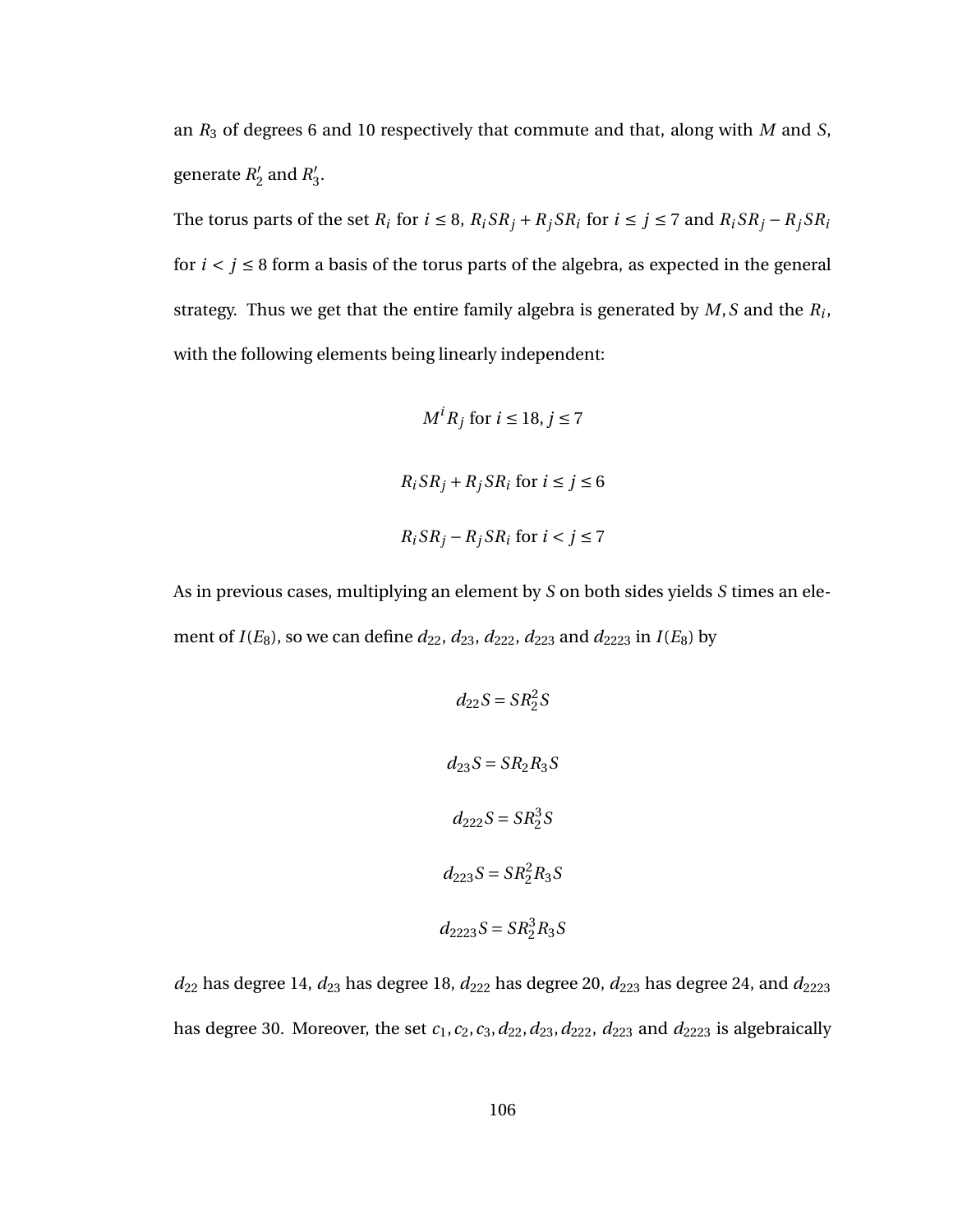independent, so  $d_{22}$  must be a  $\mathbb{C}^*$ -multiple of  $c_4$  plus products of lower degree primitive Casimir operators,  $d_{23}$  must be a  $\mathbb{C}^*$ -multiple of  $c_5$  plus products of lower degree primitive Casimir operators,  $d_{222}$  must be a  $\mathbb{C}^*$ -multiple of  $c_6$  plus products of lower degree primitive Casimir operators,  $d_{223}$  must be a  $\mathbb{C}^*$ -multiple of  $c_7$  plus products of lower degree primitive Casimir operators, and  $d_{2223}$  must be a  $\mathbb{C}^*$ -multiple of  $c_8$  plus products of lower degree primitive Casimir operators. Hence, since we can write *R*4,  $R_5$ ,  $R_6$ ,  $R_7$  and  $R_8$  in terms of  $c_4$ ,  $c_5$ ,  $c_6$ ,  $c_7$  and  $c_8$ , they can be generated by  $M$ ,  $S$ ,  $R_2$  and  $R_3$ . Hence the entire family algebra can be generated over  $I(E_8)$  by  $M$ ,  $S$ ,  $R_2$  and  $R_3$ , as stated in the theorem.

| V              | $P_V(q)$                                         |
|----------------|--------------------------------------------------|
| Triv           | 1                                                |
| Sym            | $P_{35,2}$                                       |
|                | $S^2Adj \mid q^2P_{1,0}+q^2P_{84,4}+q^2P_{35,2}$ |
| $Ad\,i$        | $P_{8,1}$                                        |
| $\wedge^2 Adj$ | $P_{112,3} + P_{28,8}$                           |

Table 15.2: Generalized Exponents in *C*g(*E*8)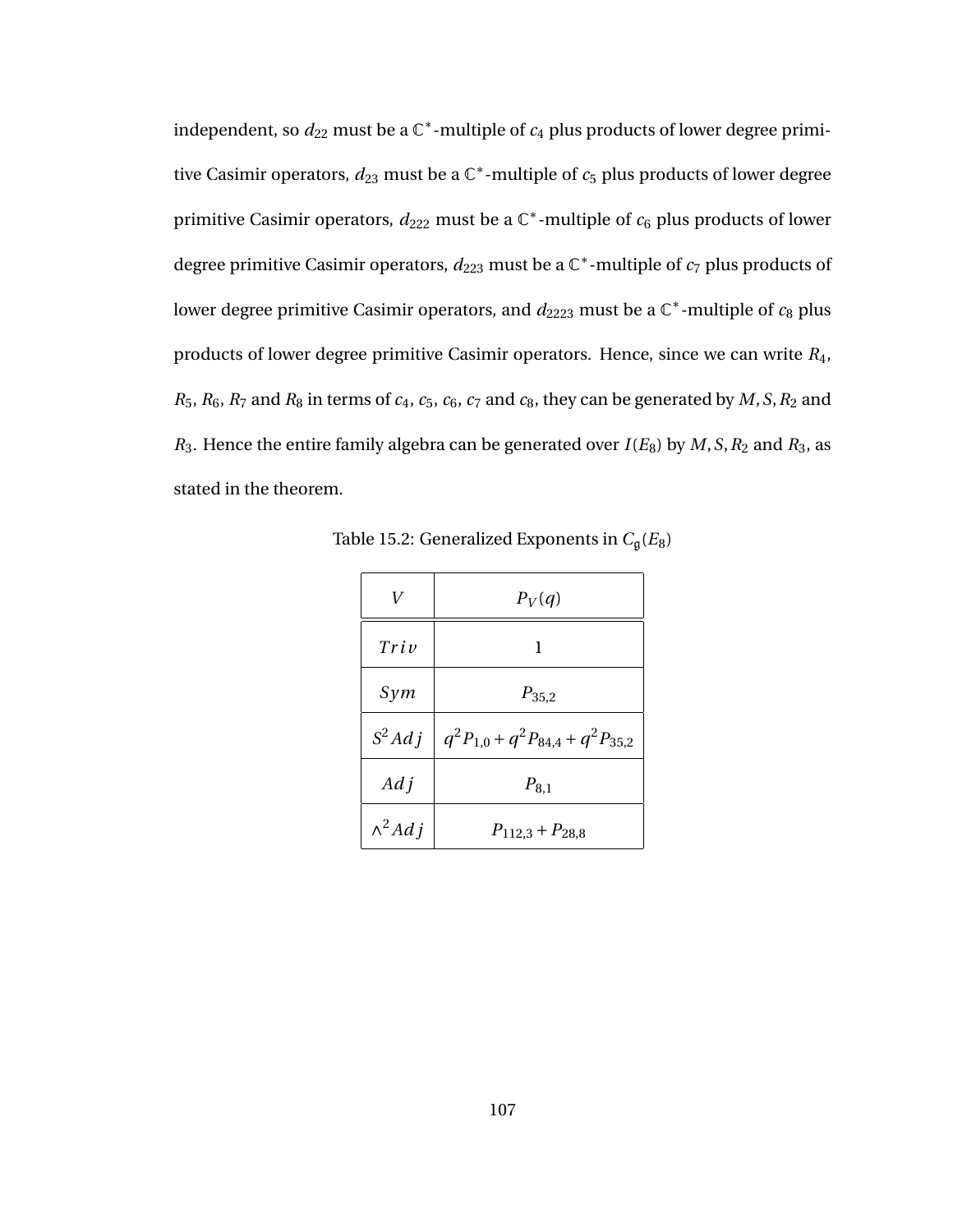## **Bibliography**

- Be79 Benson, C. T., *The generic degrees of the irreducible characters of E*8, Comm. Algebra 7 (1979), 1199-1209
- Br95 Broer, B., *The sum of generalized exponents and Chevalley's restriction theorem for modules of covariants*, Indag. Math. N.S.6, (1995), 385-396
- Ca85 Carter, R. W., *Finite Groups of Lie Type: Conjugacy Classes and Complex Characters*, John Wiley and Sons, New York, 1985
- Cv08 Cvitanović, P., *Group Theory: Birdtracks, Lie's, and Exceptional Groups*, Princeton University Press, Princeton, NJ, 2008
- DLT94 J. Desarmenien, B. Leclerc, J.-Y. Thibon, *Hall-Littlewood Functions and Kostka-Foulkes Polynomials in Representation Theory*, Sim. Lothar. Combin. no 32 (1994), Art. B32c
- He80 Hesselink, W. H., *Characters of the Nullcone*, Math. Ann. 252 (1980), 179-182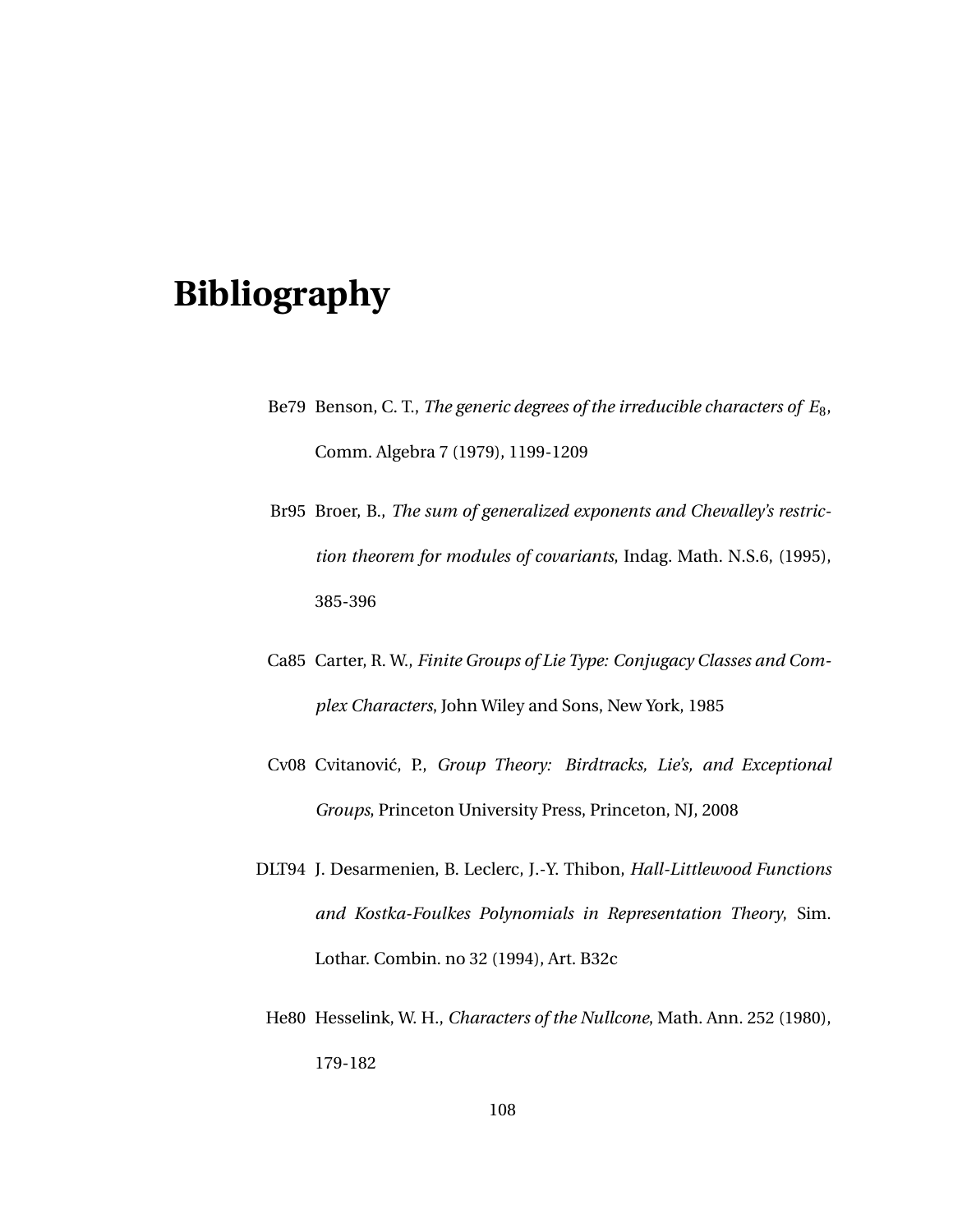- Ki00 Kirillov, A. A., *Family Algebras*, Electronic Research Announcements of the American Mathematical Society, Vol. 6, Mar 1 (2000), 7-20
- Ko63 Kostant, B., *Lie Group Representations on Polynomial Rings*, American Journal of Mathematics, 85 (1963), 327-404
- Kn96 Knapp, A., *Lie Groups: Beyond an Introduction*, Birkhäuser, Boston, MA, 1996
- Lu77 Lusztig, G.*Irreducible representations of finite classical groups*, Invent. Math. 43 (1977) 125–175
- Lu79 Lusztig, G., *Unipotent representations of a finite Chevalley group of type E*8, Quart. J. Math. Oxford 30 (1979), 315-338
- Lu80 Lusztig, G., *On the unipotent characters of the exceptional groups over finite fields*, Invent. Math. 60 (1980), 173-192
- Mo12 Mostert, P., *The q-analogue of the Kostant partition Function and multiplicities of the zero weight spaces for rank* 2 *simple Lie algebras*, (2012) unpublished
- PW27 Peter, F., Weyl, H., *Die Vollständigkeit der primitiven Darstellungen einer geschlossenen kontinuierlichen Gruppe*, Math. Ann. 97 (1927), 737–75